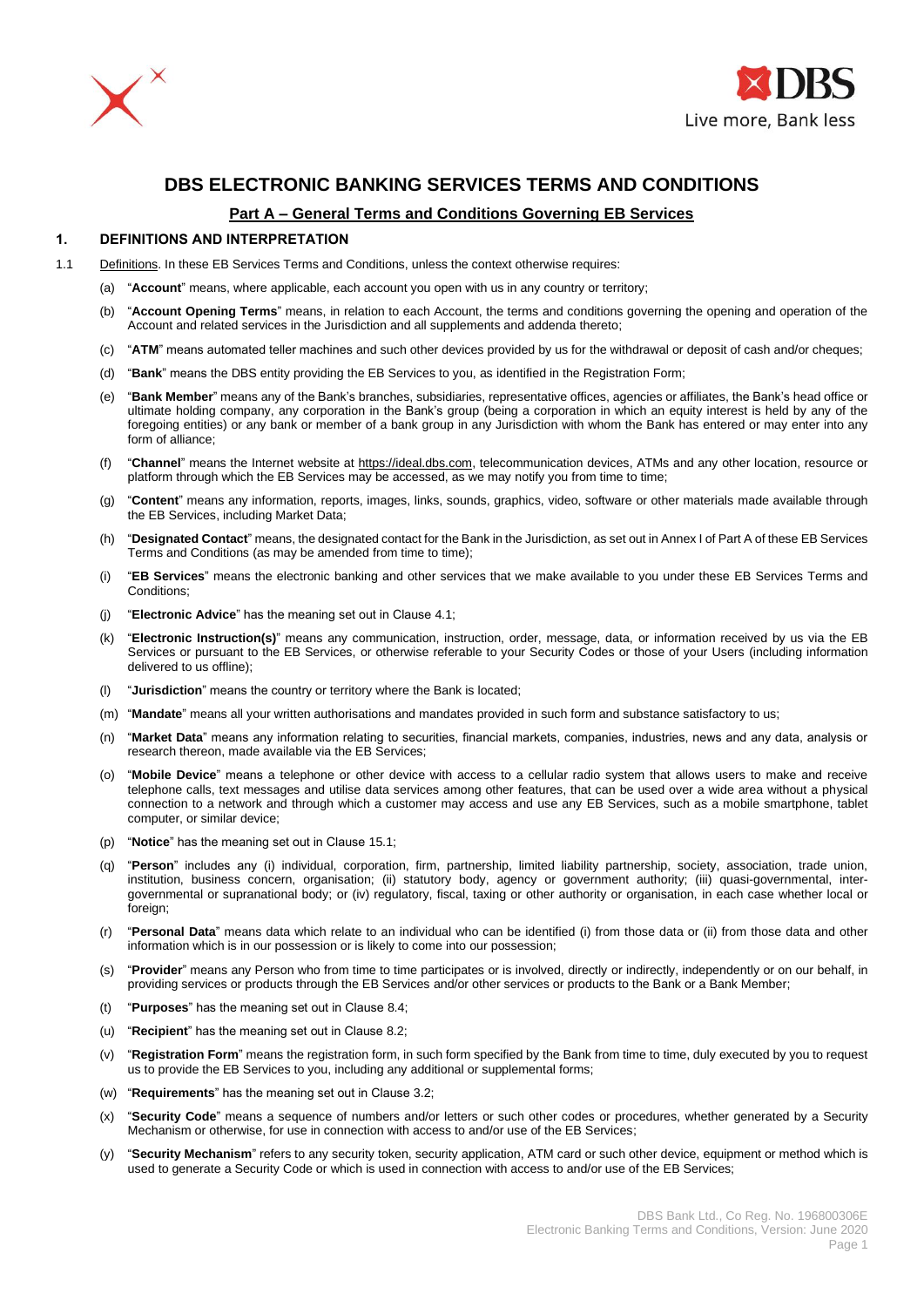



- (z) "**System**" means the hardware, software and telecommunication links or any part thereof used from time to time for the purpose of providing, supporting, accessing and/or otherwise referable to the EB Services;
- (aa) "**Transaction**" means any transaction or operation made or performed, processed or effected pursuant to the Electronic Instructions or otherwise through the EB Services by you or your Users or through the System;
- (bb) "**User Guide**" means such user guide or document issued or prescribed by us, through any medium, setting out instructions on the use of the EB Services;
- (cc) "**Users**" mean the individuals or Persons whom you have authorised or are deemed to have authorised to access and use the EB Services and/or to act as your administrator(s) to administer certain administrative functions relating to the access and use of the EB Services;
- (dd) "**We**", "**our**" or "**us**" mean the Bank and any Bank Member who provides services to you under these EB Services Terms and Conditions, and their respective successors, assigns and transferees; and
- (ee) "**You**" or "**your**" mean a Person(s) who signs up for the EB Services, and such Person's successors and permitted assigns.
- 1.2 References to "Regulation". In these EB Services Terms and Conditions, a "**regulation**" includes any regulation, rule, official directive, request, code of practice or guideline (whether or not having the force of law) of any governmental, inter-governmental or supranational body, agency, department or regulatory, self-regulatory or other authority or organisation and "**regulatory**" shall be construed accordingly.
- 1.3 Clause References. References to a "**Clause**" shall be construed as references to the provision of these EB Services Terms and Conditions as numbered within the Part or Section referred to in connection with the provision. If no Part or Section is so specified, it refers to the provision so numbered in Part A of these EB Services Terms and Conditions.
- 1.4 Time Periods. If any period of time specified in these EB Services Terms and Conditions for a given act or event ends on a non-business day, then that time is deemed to only end on the next business day. A "**business day**" means any day on which the Bank is open for business in the relevant Jurisdiction.
- 1.5 Additional and Supplementary Terms and Conditions. For the avoidance of doubt, the additional terms and conditions set out in Part B of these EB Services Terms and Conditions and any supplementary terms and conditions, including the supplementary terms and conditions set out in Part C of these EB Services Terms and Conditions, constitute part of these EB Services Terms and Conditions. We may from time to time add to, remove or change such additional or supplementary terms and conditions.
- 1.6 Indemnities. A reference in these EB Services Terms and Conditions to you indemnifying us in respect of an event or circumstance shall include indemnifying and keeping us and each Bank Member harmless, on an after tax basis, from all actions, claims and proceedings from time to time made against us and each Bank Member and all losses, damages, liabilities, payments, costs or expenses suffered, made or incurred by us and each Bank Member as a consequence of or in connection with that event or circumstance.
- 1.7 Binding Nature. These EB Services Terms and Conditions apply to the EB Services provided to you and are binding on you.

#### **2. PROVISION OF MANDATES**

- 2.1 Provision of Mandate. You will provide us with the Mandate in writing for the EB Services and (if required) for each of your Users. If required by us, you will procure that each of your Users provides an acknowledgement in writing confirming receipt or installation of the Security Mechanism and/or Security Codes. Upon receipt of such Mandate and/or acknowledgement (if required), we will activate access to the EB Services for you and/or your Users as soon as reasonably practicable.
- 2.2 Activation of Access. We may not activate access to the EB Services for you and/or your User(s) if we are of the view that there is any discrepancy, ambiguity or contradiction in information submitted to us. Notwithstanding the foregoing, we are not obliged to check the information submitted to us for any discrepancy, ambiguity or contradiction.
- 2.3 Powers of Users. Certain Users may be appointed by you as administrators and, as such, have greater powers to perform certain actions including changing certain configurations of the EB Services and/or adding other Users. You are solely responsible for ensuring that your interests are adequately protected when making such appointments. We may require you to execute additional forms if you wish to give a User the sole power to authorise Transactions.
- 2.4 Changes in Mandate. The Mandate for the EB Services and each of your Users applies only to the EB Services. Any change to the Mandate should be made in writing and such change to the Mandate for the EB Services will in no way affect the Mandate for any other service provided by us, and *vice versa*.
- 2.5 Maintenance of Account. Your operation and maintenance of the Account (where applicable) is subject to the Account Opening Terms. If you close the Account, your ability to access the Account through the EB Services will also be terminated.

# **3. HARDWARE AND SOFTWARE REQUIREMENTS**

- 3.1 Maintenance of System. You will set up and maintain your own System and other facilities for accessing and using the EB Services. It is your sole responsibility to monitor and regularly review the adequacy of your System and other facilities, and security arrangements protecting such System and other facilities from unauthorised access or use.
- <span id="page-1-0"></span>3.2 Hardware and Software Requirements. We will notify you of the preferred hardware and software requirements (including updates and/or patches that need to be installed) for accessing and using the EB Services from time to time (the "**Requirements**"). We will not be responsible for your failure to access or use the EB Services if your System or other facilities do not satisfy the Requirements.
- 3.3 Changes in Requirements. We may at any time upgrade or change the Requirements by giving you at least one month prior notice. You will, at your own cost and expense, make any necessary upgrade or change to your own System or other facilities to ensure continued access to and use of the EB Services. **We may at your request inspect your System or other facilities to ascertain whether you satisfy the Requirements, and you will be responsible for any costs reasonably incurred as a result.**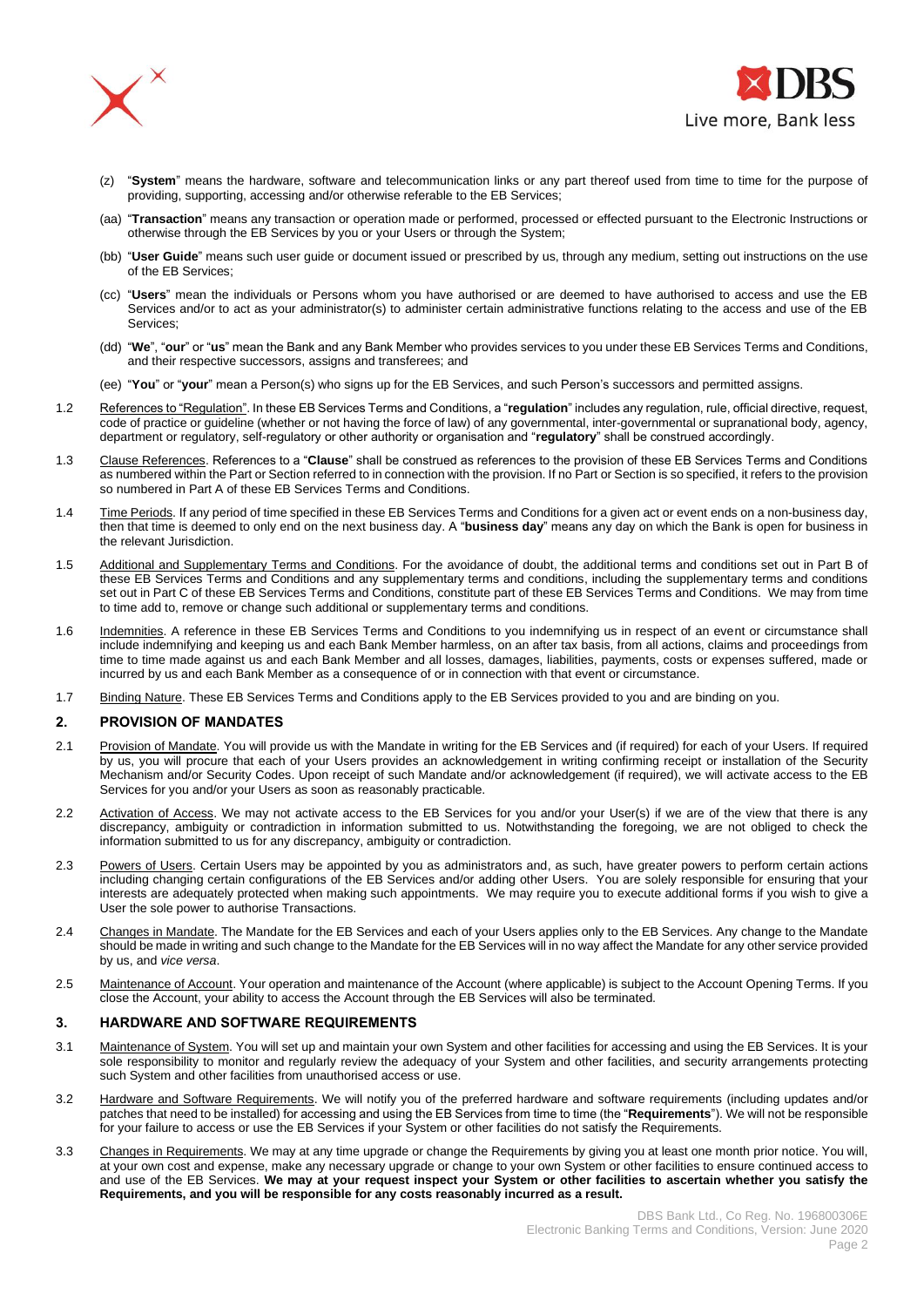



- 3.4 User Guide. You must comply with the instructions set out in the User Guide at all times.
- 3.5 Provision of Software. We may provide you with certain software and/or help you with the installation of certain software on your System (the "**Software**"). The Software may originate from us or may be licensed from a third party vendor.
- 3.6 Support for Delivery and/or Installation. You will provide us (or our appointed agents) with reasonable access to your System and all equipment, connections, fittings or other facilities required to enable the delivery and/or installation of the Software.
- 3.7 **Limitations**. The Software is provided "as is" and, to the maximum extent permitted under applicable law, all representations, warranties, conditions and other terms implied by statute, common law or otherwise in respect of the Software are excluded from these EB Services Terms and Conditions (including, without limitation, the implied conditions, warranties or terms as to satisfactory quality, fitness for purpose or the use of reasonable skill and care).
- 3.8 Restrictions on Use of Software. All rights, title and interest in the Software belong to us or the third party vendor and, subject to the terms of the licence pertaining to the Software, you undertake:
	- (a) save to the maximum extent permitted under applicable law, not make copies of, distribute, modify or reverse engineer the Software;
	- (b) to use the Software solely for the purpose of accessing and using the EB Services in accordance with any licence, user guide or other documentation provided with the Software;
	- (c) not to do or omit to do any act which would cause us to be in breach of our obligations to the third party vendor, as notified to you in advance; and
	- (d) to pay us any licence fee payable in respect of your use of the Software.
- 3.9 Scope of Installation Services. If we help you with the installation of the Software, you agree that we are not required to:
	- (a) ensure that the Software functions properly on your System and is compatible with your System or other facilities;
	- (b) correct any error, bug or other defect in your System arising from the installation of the Software; or
	- (c) provide support or maintenance services in respect of the Software.

# **4. EB SERVICES, ELECTRONIC ADVICE AND OTHER CONTENT**

- <span id="page-2-0"></span>4.1 Provision of Electronic Advice. We may allow you to receive requested prompts or notifications in respect of certain Content from time to time (the "**Electronic Advice**"). Such Electronic Advice will be transmitted to you using such mode of delivery as we may determine from time to time. **You will be responsible for any charges incurred in respect of your receipt of such Electronic Advice. Although we will put in place reasonable safeguards, we do not warrant the security of any Electronic Advice transmitted to you and you accept the risk of the Electronic Advice being accessed by unauthorised third parties.**
- 4.2 No Guarantee. You acknowledge and agree that Content provided via Electronic Advice may be subject to time lags, delays and/or may be intercepted or lost and we do not guarantee the delivery, timeliness or accuracy of the Electronic Advice.
- 4.3 Limitations. You acknowledge and agree that certain Channels may only be accessed and used by specified Users. You further acknowledge that the EB Services, the Content and the Channels are provided on an "as is", "as available" basis only and that the time periods during which the EB Services may be available are subject to change. Neither party is liable if any communication is delayed, intercepted, lost or otherwise failed to reach the other party during the process of delivery, transmission or dispatch, or the contents of any communication is disclosed to any third party during the process of delivery, transmission or dispatch.
- 4.4 Modification, Removal, Suspension or Discontinuance. We may, without giving any reason, modify, remove, suspend or discontinue the provision of the EB Services or the Content or any Channels through which the EB Services or the Content are provided, whether in whole or in part. To the extent not prohibited by any law, regulation or our internal policy or procedure, we will, wherever possible, endeavour to provide reasonable notice to you regarding such modification, removal, suspension or discontinuance.
- 4.5 No Warranties. Although we will put in place reasonable safeguards, we do not warrant that the EB Services, the Channel or the Content will be provided uninterrupted, free from any errors, computer virus or other malicious, destructive or corrupting code, agent, program or macros, or that any defect will be corrected. No warranty of any kind, whether implied, express or statutory, is given in respect of the Content.

#### 4.6 Market Data.

- (a) To the maximum extent permitted under applicable law, we and/or our agents, third party Providers or licensors do not warrant the accuracy, suitability, adequacy, currency, availability, reliability or completeness of any Market Data, and are not liable to you or anyone else for any decision made or action taken by you in reliance on any Market Data or for direct, indirect, incidental, special, consequential, punitive or any other losses, damages, costs or expenses whatsoever even if we have been advised of the possibility of such losses, damages, costs or expenses.
- (b) All Market Data is for general information purposes only and does not take into account your investment objectives, knowledge and experience in the investment field, financial situation or particular needs. Specifically, such Market Data is neither intended nor to be construed as investment, financial, tax or other advice or as an offer, solicitation or recommendation of securities or other financial products.
- (c) You must not rely on any Market Data to make any specific investment, business, financial or commercial decision, unless you independently confirm or verify the Market Data before relying on such information.
- You acknowledge and agree that the Market Data is provided for your personal use and you undertake not to redistribute or transmit all or any of the Market Data to any third party (whether free of charge or for consideration, in any manner or form whatsoever), without our prior written consent.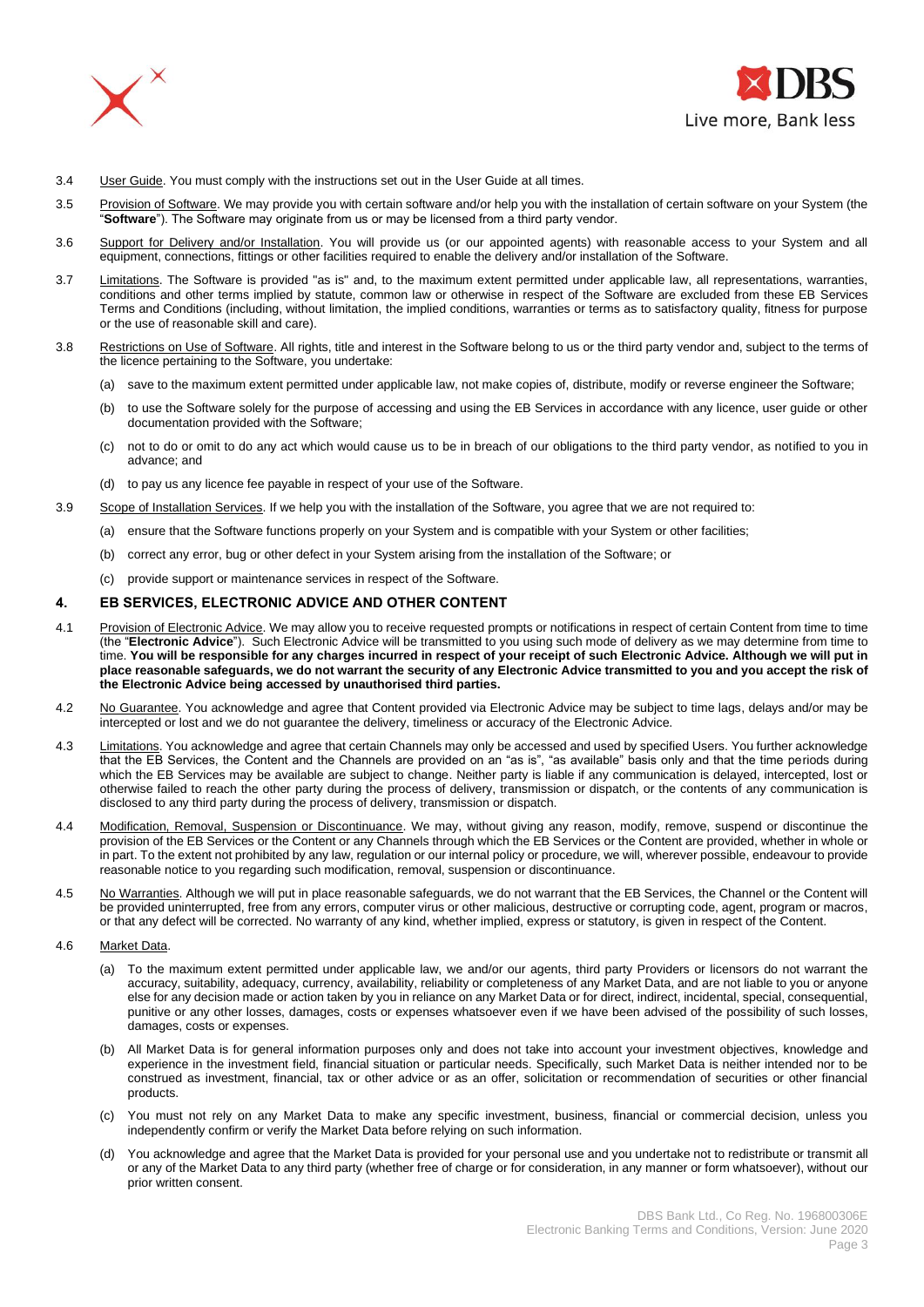



- (e) You are aware that all Market Data is subject to change at any time without prior notice, and that neither we nor our agent, third party Provider or licensor is obliged to update or correct any Market Data.
- 4.7 Usage of Content. Any Content made available to you via the EB Services is provided for your own use and you must not link to any Channel or Content, reproduce any Content on any server, or redistribute or transmit such Content to any third party (whether for a charge or otherwise) without our prior written consent. The EB Services may contain certain Content owned or controlled by third parties. The inclusion of such third party Content on the EB Services does not constitute our endorsement of such third party Content, and any use of or reliance on such third party Content is entirely at your own risk.
- 4.8 Restrictions on Access or Usage. You acknowledge and agree that due to legal or regulatory restrictions in other jurisdictions, you:
	- (a) may not be able to access or use certain EB Services from such jurisdictions; or
	- (b) may be infringing certain legal or regulatory requirements when accessing or using certain EB Services from such jurisdictions.

**It is your duty to ascertain whether any such legal or regulatory restrictions exist, and we are not liable for any losses, damages, costs or expenses arising out of your inability to access or use such EB Services or any contravention of such legal or regulatory requirements. We may take steps to prevent such EB Services from being accessed or used in any jurisdiction as we may determine from time to time.**

### **5. ELECTRONIC INSTRUCTIONS**

- 5.1 Authorised Users. You must ensure that only Users with proper and valid authority (within any limits set by you on the relevant Users) send or transmit or authorise the sending or transmission of Electronic Instructions to us via the EB Services.
- 5.2 Receipt of Electronic Instructions. We are not deemed to have properly received any Electronic Instruction transmitted by you via the EB Services until such Electronic Instruction is received by our System hosting the EB Services. Any Electronic Instruction received by us after the relevant cut-off time on a business day (as notified to you from time to time) or on a non-business day will be treated as an Electronic Instruction received on the next business day.
- 5.3 Presumption of Authenticity. You authorise us to treat all Electronic Instructions received as instructions or other communications properly authorised by you and binding upon you, even if made fraudulently and even if they conflict with the terms of any other instructions given by you.
- 5.4 Processing of Electronic Instructions. You agree and acknowledge that your Electronic Instructions may not be processed immediately, around the clock or in a timely manner but the processing is dependent, among other things, on the time and day that such Electronic Instructions are received by us, or the business hours of any exchange, fund manager or any other party processing your Electronic Instructions.
- 5.5 Roles and Responsibilities. You agree and acknowledge that:
	- (a) the processing of Electronic Instructions or Transactions is subject to our prevailing standard procedures, service standards and pricing schedules;
	- (b) we are appointed by you and not by any other party;
	- (c) you are responsible for the accuracy and completeness of Electronic Instructions; and
	- (d) our role in each Transaction is limited to being the service provider of the EB Services, and we do not act as your agent or have any fiduciary relationship with you.
- 5.6 Cancellation of Electronic Instructions. If you ask us to cancel or change the Electronic Instructions, we will use reasonable endeavours to give effect to such request. However, we are not liable to you if we are unable to give effect to such request.
- 5.7 Adequacy of Security Procedures. You acknowledge and agree that the EB Services provide commercially reasonable security procedures to:
	- (a) verify that Electronic Instructions originate from you or your Users;
	- (b) verify that Electronic Instructions are not changed during transmission to us via the EB Services; and
	- (c) indicate your or your Users' intention in respect of the information set out in the Electronic Instructions.

and that such security procedures are as reliable as appropriate for the purpose for which the Electronic Instructions are generated or communicated.

- 5.8 Non-processing of Electronic Instructions. We may not process an Electronic Instruction (or may not process such Electronic Instruction in a timely manner) if we have reason to suspect that there is any error, fraud or forgery, or if we are of the view that it is inaccurate or incomplete. To the maximum extent permissible under applicable law, we will not be liable for any losses, damages, costs or expenses (whether arising directly or indirectly) which you may suffer or incur because of us exercising our rights under this Clause or acting upon or relying on such erroneous, fraudulent, forged, incomplete or inaccurate Electronic Instructions. Notwithstanding the foregoing, we are not required to investigate the authenticity or authority of persons (whether Users or otherwise) effecting the Electronic Instructions or to verify the accuracy and completeness of the Electronic Instructions.
- 5.9 Request for Additional Information. We may at our discretion and without giving any reason:
	- (a) require you and/or your Users to provide alternative proof of identity;
	- (b) require any Electronic Instructions to be confirmed through alternative means;
	- (c) decline to act or refrain from acting promptly upon any Electronic Instructions (e.g. where we need to verify the accuracy or authenticity of the Electronic Instructions); and/or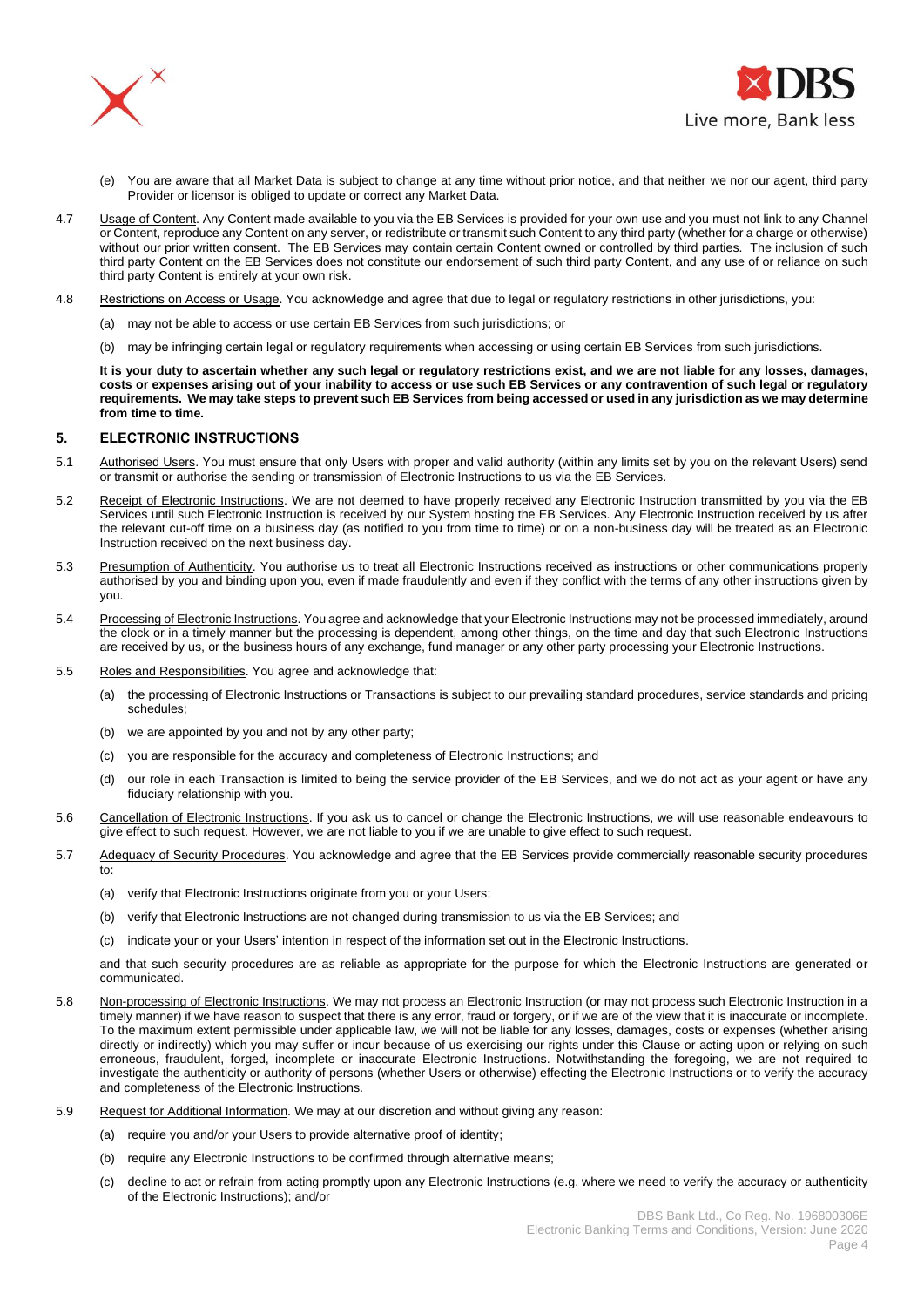



- (d) determine the order of priority in effecting any Electronic Instructions, the Transactions and other existing arrangements you have made with us.
- 5.10 Meaning of "Processed". For the purpose of this Clause, an Electronic Instruction shall have been "**processed**" when we have commenced carrying out the Electronic Instruction or are no longer reasonably able to cancel or revoke the Transaction without causing prejudice to us, as we may determine.
- 5.11 Confirmation upon Processing of Electronic Instructions. Unless you receive either a confirmation of receipt or an official transaction or deal number from us, Electronic Instructions sent through the EB Services may not have been received by us and accordingly, may not be carried out or processed.
- 5.12 Correction of Account. If any payment has been made by us pursuant to your Electronic Instructions, we shall be entitled, at any time, to:
	- (a) debit the Account (where applicable) with the amount paid by us; and/or
		- (b) dishonour or return cheques or other instruments and/or reverse any other payment instruction from you if there are insufficient funds available in the Account.
- 5.13 Grant of Credit. If the Account has insufficient available funds to meet any request for payment of monies or to satisfy any liability, we may (but are not bound to) grant you credit to meet such payment or liability. You undertake to pay interest and charges at such rates or amounts we may notify to you from time to time.

#### **6. SECURITY**

- 6.1 Compliance with Security Requirements. You must comply with all requirements, instructions and specifications relating to Security Mechanisms and/or Security Codes prescribed by us from time to time. We may from time to time require the replacement, modification or updating of any Security Mechanism and/or Security Code, or terminate, disable or deactivate the use of any Security Mechanism and/or Security Code.
- 6.2 Dispatch of Security Mechanisms and/or Security Codes. The Security Mechanisms and/or Security Codes may be dispatched by us or collected by you or made available to you and/or your Users using any means as we may prescribe from time to time. While we will take measures to ensure that such means of dispatch or delivery is reasonably reliable, we will not be responsible for any loss, damage, cost or expense howsoever arising from any failure to dispatch, deliver or make available such Security Mechanisms and/or Security Codes.
- 6.3 Authority of Users. You acknowledge and agree that your Users are severally and/or jointly (as the case may be) authorised to give Electronic Instructions on your behalf, even if such Electronic Instructions conflict with other orders or instructions given by you at any time, including other orders or instructions relating to the operation of your Accounts (where applicable). Your Users shall act as your agent when accessing and/or using the EB Services.
- <span id="page-4-0"></span>6.4 Revocation of Authority. You must ensure that each of your Users is aware of, and complies with, these EB Services Terms and Conditions. If any User is no longer authorised to access and/or use the EB Services, you must ensure that the appointment of such User is revoked by way of a Transaction performed by your administrator, or that we are otherwise notified immediately.
- <span id="page-4-1"></span>6.5 Presumption of Authority. Unless we have received written notice from you under Clause[s 6.4](#page-4-0) o[r 7.1,](#page-5-2) we may rely and act on the correct entry of the Security Code(s) as conclusive evidence of the authenticity of an Electronic Instruction and authority of the originator of such Electronic Instruction. You are responsible and liable for all Transactions entered into or purported to be entered into on your behalf.
- 6.6 Responsibility for Use of Security Mechanisms and/or Security Codes. You are responsible for the use of any Security Mechanism and/or Security Code issued or made available to you and/or your Users. You will use your best endeavours to ensure that there is no unauthorised use of any Security Mechanism, Security Code or the EB Services. The Security Mechanism is to be used solely by you and/or your Users, and must not be transferred or pledged as security in any way. You must ensure that the Security Code is kept secret and, to the extent that the Security Code is static, you must (a) destroy the written notice from us informing you of the Security Code; (b) not write down or otherwise record the Security Code without disguising it; and (c) change the Security Code regularly.
- 6.7 Responsibility for security of Security Mechanisms and/or Security Codes. You are responsible for the security of the Security Mechanisms and/or Security Codes, including without limitation any Mobile Device which contains the Security Mechanisms and/or Security Codes. You will ensure that the Security Mechanisms will be used on a Mobile Device that you and/or your User own or control and shall ensure that any Mobile Device is and will at all times be free from any virus, malicious, destructive or corrupting code, agent, programme or macros.
- 6.8 Restrictions on use of Security Mechanisms. All rights, title and interest in the Security Mechanisms belong to us or a third party vendor and subject to the terms of the licence pertaining to the Security Mechanisms, you undertake:
	- (a) save to the maximum extent permitted under applicable law, not make copies of, distribute, modify or reverse engineer the Security Mechanisms;
	- (b) to use the Security Mechanisms solely for the purpose of accessing and using the EB Services in accordance with any licence, user guide or other documentation provided with the Security Mechanisms;
	- (c) not to do or omit to do any act which would cause us to be in breach of our obligations to the third party vendor.
- 6.9 No Tampering or Modification. You must not change, tamper or modify any part of our System or the Security Mechanism without our prior written consent and you are responsible for all costs or expenses incurred by us in rectifying the System and/or the Security Mechanism because of such unauthorised change, tampering or modification.
- 6.10 Limitations. Any Security Mechanism is provided "as is" and no warranty is given on the Security Mechanism, including without limitation its reliability, functionality or availability. To the maximum extent permitted under applicable law, all representations, warranties, conditions and other terms implied by statute, common law or otherwise in respect of the Security Mechanism are excluded from these EB Services Terms and Conditions (including, without limitation, the implied conditions, warranties or terms as to satisfactory quality, fitness for purpose or the use of reasonable skill and care).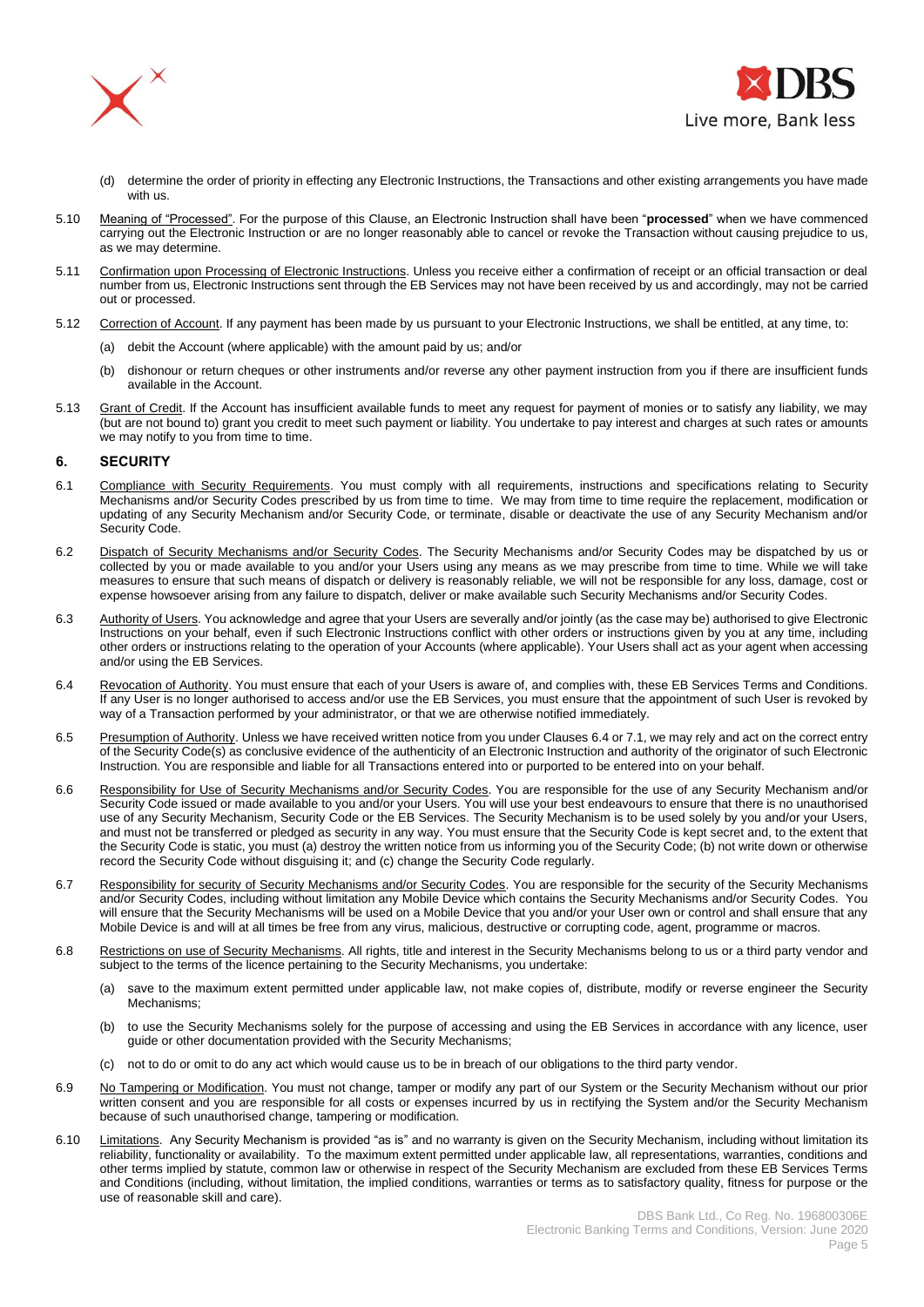



6.11 Return and Destruction of Security Mechanism. The Security Mechanisms must immediately be returned to us or permanently destroved or deleted, upon our request or upon cancellation or termination of the relevant EB Services.

# **7. UNAUTHORISED ACCESS TO SECURITY MECHANISMS**

- <span id="page-5-2"></span>7.1 **Notice Regarding Unauthorised Access. You will immediately notify our Designated Contact in writing if you reasonably believe that any Security Mechanism is lost, damaged, corrupted, compromised or if there has been any unauthorised disclosure or use of any Security Mechanism and/or Security Codes. Our Designated Contact will provide an acknowledgement confirming receipt** of such notice as soon as reasonably practicable. We are not deemed to have received such notice unless our Designated Contact has acknowledged receipt in writing, whether via email or otherwise.
- 7.2 Actions Upon Receipt of Notice. Once we receive any notice given under Claus[e 7.1,](#page-5-2) we will:
	- (a) as soon as reasonably practicable suspend or terminate the compromised Security Mechanism and/or Security Codes; and
	- (b) use reasonable endeavours to stop the processing of outstanding Electronic Instructions originating from the compromised Security Mechanism and/or Security Codes.

<span id="page-5-4"></span>Without prejudice to the generality of Clause [6.5,](#page-4-1) you will be bound by all Transactions arising from Electronic Instructions which we relied upon before such suspension or termination, or the processing of which we were unable to stop.

7.3 Replacement of Security Mechanisms and/or Security Codes. Following the occurrence of any event referred to in Clause [7.1,](#page-5-2) we may issue or make available replacement Security Mechanism and/or Security Codes to you and charge a replacement fee.

#### <span id="page-5-5"></span>**8. DISCLOSURE OF ACCOUNT INFORMATION AND PERSONAL DATA**

- <span id="page-5-3"></span>8.1 Protection of Confidentiality. We will take all commercially reasonable precautions to preserve the integrity and confidentiality of information relating to you and your Account(s) (where applicable) provided to us pursuant to these EB Services Terms and Conditions.
- <span id="page-5-1"></span>8.2 Disclosure to Specified Recipients Permitted. Despite Clause [8.1,](#page-5-3) you acknowledge and agree that we and our officers, employees and agents are authorised to provide or disclose any information whatsoever relating to you, your use of the EB Services, the Transactions and your Account(s), including Personal Data:
	- (a) to any Provider;
	- (b) to any Bank Member;
	- (c) to any prospective or actual successor, assignee or transferee of, or participant in, any of our rights or obligations under these EB Services Terms and Conditions;
	- (d) to any Person to the extent necessary for the purpose of giving effect to any Electronic Instructions;
	- (e) to any Person to the extent necessary for complying with applicable laws and regulations or with any order, directive or request in any jurisdiction which we are required to, or which we in good faith believe that we should, comply with, including in relation to alleged money laundering, terrorism or other illegal activities; or
	- to any Person where we in good faith deem it reasonable to disclose,
	- **(collectively, the "Recipients").**
- <span id="page-5-7"></span>8.3 Recipients Outside Jurisdictions. You acknowledge and agree that we may be required to provide or disclose information pursuant to Clause [8.2](#page-5-1) to Recipients whose principal place of business is outside the Jurisdiction. Such information may be held, processed or used by the Recipient in whole or part outside the Jurisdiction.
- <span id="page-5-0"></span>8.4 Processing of Personal Data in connection with Specified Purposes. Without prejudice to Clauses [8.2](#page-5-1) and 8.3, you acknowledge and agree that we (and each of the Recipients) can hold, process or use any Personal Data provided pursuant to your and each User's access to and use of the EB Services in connection with:
	- (a) the provision of EB Services and for any other purpose connected with your or your Users' access to or use of the EB Services;
	- (b) the notification of relevant products or services to you unless you have told us that you do not wish to receive marketing materials or notices;
	- (c) the monitoring and analysis of Accounts and positions;
	- (d) the assessment and determination of Account criteria, status, credit limits and credit decisions;
	- (e) the carrying out of statistical and other analysis;
	- (f) the monitoring and enforcement of compliance with these EB Services Terms and Conditions; and
	- (g) to comply with applicable laws, including anti-money laundering and anti-terrorism laws,

#### **(collectively, the "Purposes").**

- <span id="page-5-6"></span>8.5 Duty to Obtain Consent. You undertake to inform all individuals whose Personal Data is supplied to us and/or the Recipients:
	- (a) of the Purposes for which such Personal Data will be processed and the risks associated with the supply and processing of such Personal Data (such notification to be made by you on or before the time at which such Personal Data is first supplied to us); and
	- (b) that such processing may involve transfer of such Personal Data to the Recipients,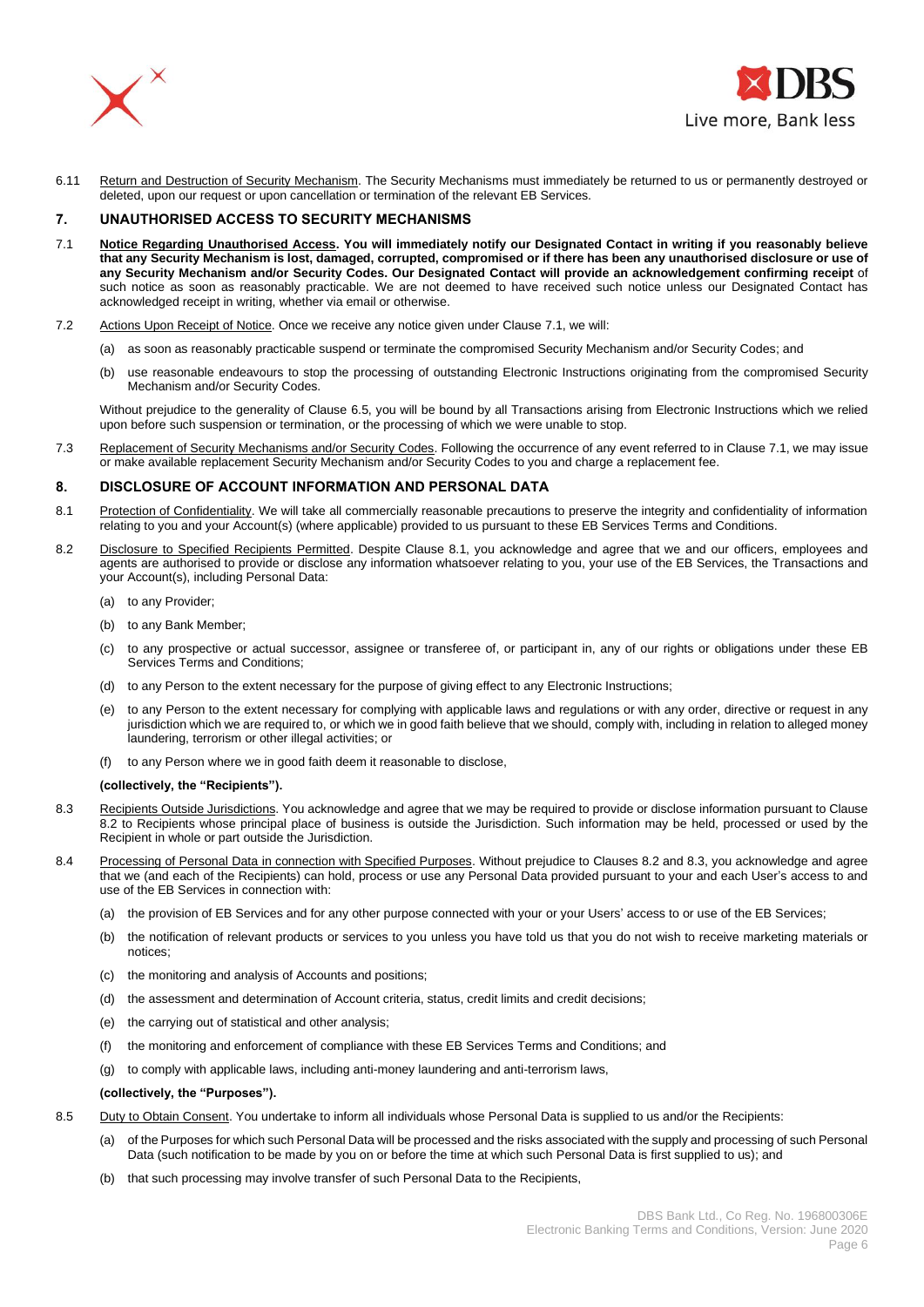



**and you must ensure that such individuals have agreed to the terms of this Clause** [8](#page-5-4) **and accepted the risks associated with the supply and processing of such Personal Data.**

**The foregoing applies likewise to any sensitive Personal Data provided by you to us and/or the Recipients in connection with your or your Users' access to or use of the EB Services.**

- 8.6 Applicability of Disclosure of Information Provision in Account Opening Terms. For the avoidance of doubt, nothing in this Clause 8 shall prejudice the application of any disclosure of information or other similar provisions in the Account Opening Terms. To the extent that disclosure of any information is governed by both these EB Services Terms and Conditions and the Account Opening Terms, disclosure of such information would be permitted to the extent we have the right to do so under these EB Services Terms and Conditions, or the Account Opening Terms, or both.
- 8.7 Disclosure Rights Under Laws. Our rights under this Clause [8](#page-5-5) shall be in addition and without prejudice to, any other rights of disclosure which we may have under any applicable laws and regulations and nothing herein is to be construed as limiting any of those rights.
- 8.8 Survival. For the avoidance of doubt, the authority and consent you give pursuant to this Clause [8](#page-5-5) will survive the termination of these EB Services Terms and Conditions and, where applicable, the closure of the Account.

### **9. INTELLECTUAL PROPERTY RIGHTS & CONFIDENTIALITY**

- 9.1 No Rights Transferred. You acknowledge that, except as expressly provided under these EB Services Terms and Conditions or other agreements between the parties, you do not acquire any proprietary or intellectual property rights in any Content, information, data, software or other materials provided by us in connection with the EB Services (including the User Guide and the Security Mechanism). To the extent that you may acquire any such rights, you agree to (a) transfer and assign these rights to us, and (b) sign any additional documents we may require to effect this.
- 9.2 Confidentiality of Data Transmitted. Any data, information or message transmitted to you through our System and/or via the EB Services is confidential and intended for the sole use of the intended recipient. If you are not the intended recipient, you should immediately notify us and delete or destroy such data, information or message (and all copies).
- 9.3 Confidentiality of Other Information. You must keep, and must procure that any Person given access keeps, confidential all information about the EB Services, our System, the Security Mechanism, the Security Code, any Content and the User Guide. You may only disclose such information to your Users and employees only to the extent strictly necessary for the proper use of the EB Services.
- 9.4 Restriction on Copying. You must not permit any Person to make copies of all or any part of any User Guide other than for the purpose of your own access or use of the EB Services.

#### <span id="page-6-0"></span>**10. REPRESENTATIONS AND WARRANTIES**

- 10.1 Representations and Warranties. You represent and warrant at all times that:
	- (a) all information that you provide to us in connection with the EB Services (including your particulars and those of your Users) is complete, true and accurate;
	- (b) you are (i) validly existing; (ii) not insolvent; and (iii) legally capable of entering into and performing your obligations under these EB Services Terms and Conditions and any applicable laws; and
	- (c) you have satisfied all conditions and performed all actions required to be taken in order to (i) enable you to lawfully enter into and perform your obligations under these EB Services Terms and Conditions and any applicable laws; and (ii) ensure that those obligations are valid, legally binding and enforceable.

### **11. INDEMNITIES AND LIMITATION OF LIABILITY**

- 11.1 Assumption of Risks. You acknowledge there are certain security, corruption, transmission error and availability risks associated with using the EB Services and agree, to the maximum extent permitted under applicable law, to assume such risks.
- 11.2 Limitation of Liability. To the maximum extent permitted under applicable law, you acknowledge and agree that we and each of our Providers are not liable to you for:
	- (a) any indirect, consequential, special or punitive loss or damage arising from the provision of the EB Services, whether arising based on a claim in contract, tort (including negligence), breach of statutory duty or otherwise;
	- (b) any losses, damages, costs or expenses (whether direct or indirect, and whether foreseeable or not) which you may suffer or incur, whether arising based on a claim in contract, tort (including negligence), breach of statutory duty or otherwise, arising from (i) any unavailability of the EB Services, (ii) your access or use or your inability to access or use the EB Services, the Channel, the Content or any Security Mechanism, (iii) the installation, updating and/or use of the Software or Security Mechanism; (iv) failure of our System, Security Code and/or Security Mechanism, (v) any information in relation to the System and/or the Content being inaccurate in any manner whatsoever, (vi) any failure to receive or delay in receiving Electronic Instructions because of any failure of your System or other facilities or the telecommunication links used to transmit the Electronic Instructions, (vii) any delay where the contents of an Electronic Instruction are ambiguous, incomplete or otherwise inaccurate, (viii) any unauthorised use, modification or tampering of the Security Mechanism, Security Codes or the EB Services; (ix) any breach of security or unauthorised use of, corruption or transmission error associated with, your System or other facilities, (x) any act or omission of telecommunications carriers, internet service providers or any other third party Provider or sub-contractor of the Bank, (xi) the exercise of any of our rights under these EB Services Terms and Conditions, (xi) our reliance on such information submitted to us; or (xiii) any loss of revenue or business opportunities, loss of profit, loss of anticipated savings or business, loss of data, loss of goodwill or loss of value of any equipment including software; or (xiv) any event or circumstance beyond our control, including any governmental restriction, intervention or imposition of emergency procedure or suspension of trading by any relevant market, civil order, act or threatened act of terrorism, natural disaster, war or strike.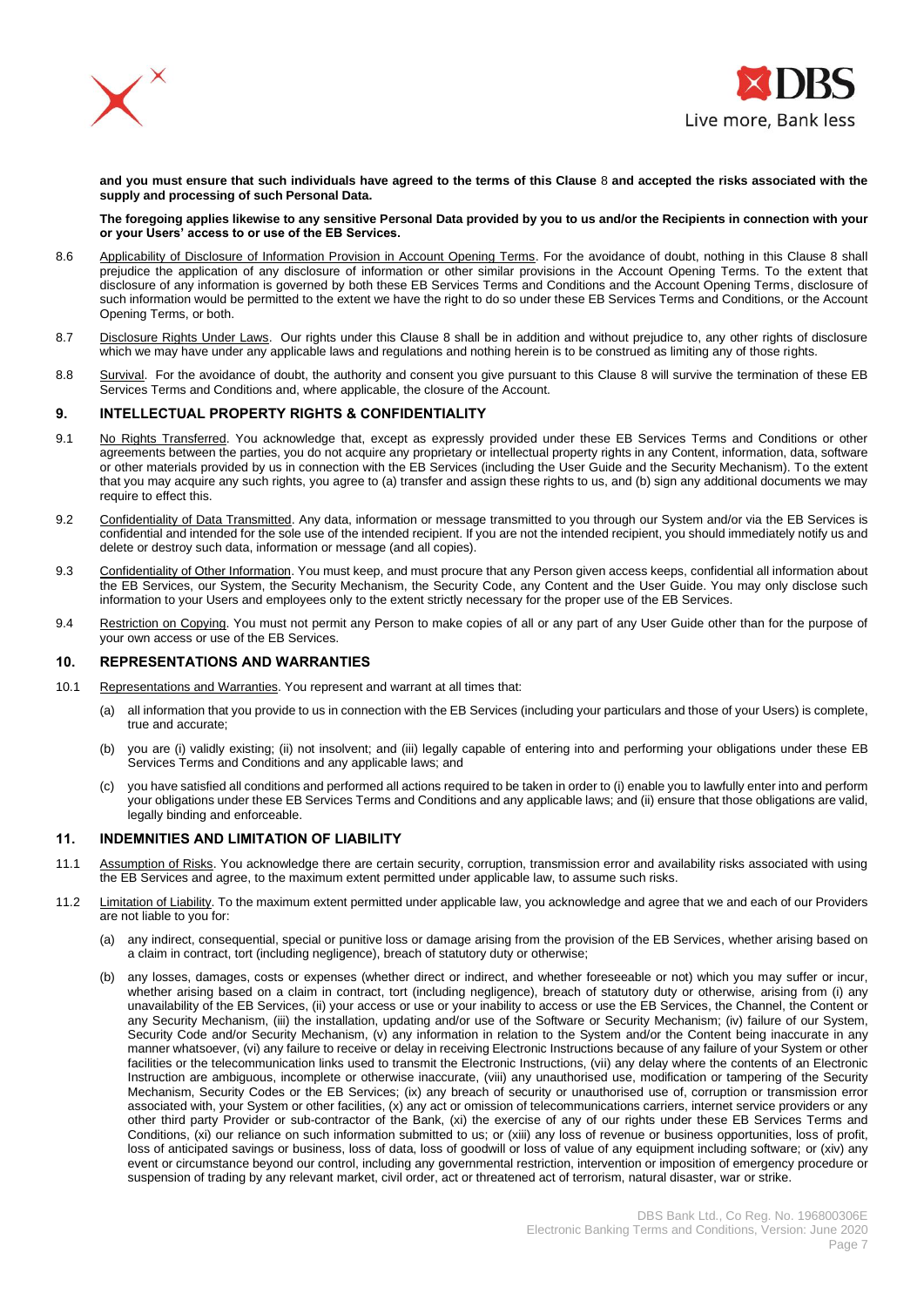



- 11.3 Liability Arising from Use of Providers. You acknowledge and agree that we may use the Providers to carry out any of the EB Services. To the maximum extent permitted under applicable law, we are not liable for any default on the part of such Providers provided that we have used reasonable care in selecting the Providers.
- <span id="page-7-1"></span>11.4 Indemnities. To the maximum extent permitted under applicable law, you will indemnify us against any claim, demand, action or proceeding which may be made against us and any losses, damages, costs or expenses (including legal fees) which we may incur or suffer (directly or indirectly) because of:
	- (a) any breach or non-compliance by you of or with these EB Services Terms and Conditions including any failure to obtain consent pursuant to Claus[e 8.5](#page-5-6) above and any breach of the representations and warranties specified in Clause [10](#page-6-0) above;
	- (b) any unauthorised use, modification or tampering by any party of the Security Code or Security Mechanism;
	- (c) any failure or malfunction in your System used in connection with the EB Services;
	- (d) any computer viruses or other malicious, destructive or corrupting code, agent, program, macros or other software routine or hardware components designed to permit unauthorised access which have been introduced by you, which affects or causes the EB Services and/or our hardware, software and/or other automated systems to fail or malfunction;
	- (e) any information or documents furnished by you to us, which is or proves to have been incorrect, incomplete or misleading in any material respect when provided;
	- (f) the exercise of our rights under these EB Services Terms and Conditions;
	- (g) our acting or relying on the Electronic Instructions;
	- (h) your use or failure to use the EB Services; or
	- (i) material comprised in the Electronic Instructions or otherwise provided by you violates any applicable laws, regulations or third party rights including intellectual property rights;
	- except if there is fraud, gross negligence or wilful misconduct on our part.
- 11.5 Compliance with Legal Obligations. We can act in compliance with any order of court, judgment or arbitral award served upon us in relation to any Transaction, without your approval. We may act pursuant to the advice of counsel with respect to any matter relating to these EB Services Terms and Conditions and are not, to the maximum extent permitted under applicable law, liable for any action taken or omitted in accordance with such advice.
- 11.6 Liability Arising from Compliance with Legal Obligations. In addition, we are not liable for any loss, liability, delay or cost incurred by you because of us taking such action as is necessary to comply with legal or regulatory obligations in the Jurisdiction.
- <span id="page-7-2"></span>11.7 Exclusions from Limitation of Liability. Nothing in these EB Services Terms and Conditions excludes or limits our liability for:
	- (a) death or personal injury caused by our negligence;
	- (b) fraud or the tort of deceit; or
	- (c) any other liability to the extent it cannot, as a matter of law, be excluded or limited.

#### **12. CHARGES AND TAXES**

- <span id="page-7-0"></span>12.1 Payment of Charges. You must pay all our charges, costs and expenses for providing the EB Services and any and all ancillary services in accordance with the scale of charges agreed from time to time between the parties and any other sums which you have agreed to bear under these EB Services Terms and Conditions. You shall make all payments under these EB Services Terms and Conditions free and clear of, and without deduction, withholding or set-off on account of any tax or levy or any other charges present and future.
- 12.2 Debiting of Charges from Account. You authorise us to debit such charges, costs, expenses and sums from any of your Account(s) with us (where applicable), even if such debiting may result in your Account being overdrawn. If such charges, costs, expenses and sums are debited from your Account denominated in another currency, you agree that we may convert the amount to be debited using our prevailing exchange rates. You undertake to execute and furnish us such additional written authority as we may require to effect such debiting.
- 12.3 Liability for Taxes. In addition, you will be liable for any goods and services tax, value-added tax or any other tax of a similar nature chargeable by law on any payment you are required to make to us. If we are required by law to collect and make payment in respect of such tax, you will indemnify us against such payments.

#### <span id="page-7-3"></span>**13. TERMINATION**

- 13.1 Termination by You. You may give us not less than 14 calendar days' written notice at any time to:
	- (a) terminate your use of the EB Services; or
	- (b) withdraw any particular Account of yours maintained with us for the EB Services.
- 13.2 Termination by Us. We may at any time and without liability to you terminate your access to the EB Services by giving you not less than 14 calendar days' written notice. No such termination will affect any Electronic Instruction given by you which is properly received by us before expiry of such notice.
- 13.3 Effect of Termination. If either party gives notice to terminate access to or use of the EB Services, you agree that at least 24 hours before the expiry of such notice of termination:
	- (a) you will stop using any Security Mechanism in respect of the EB Services;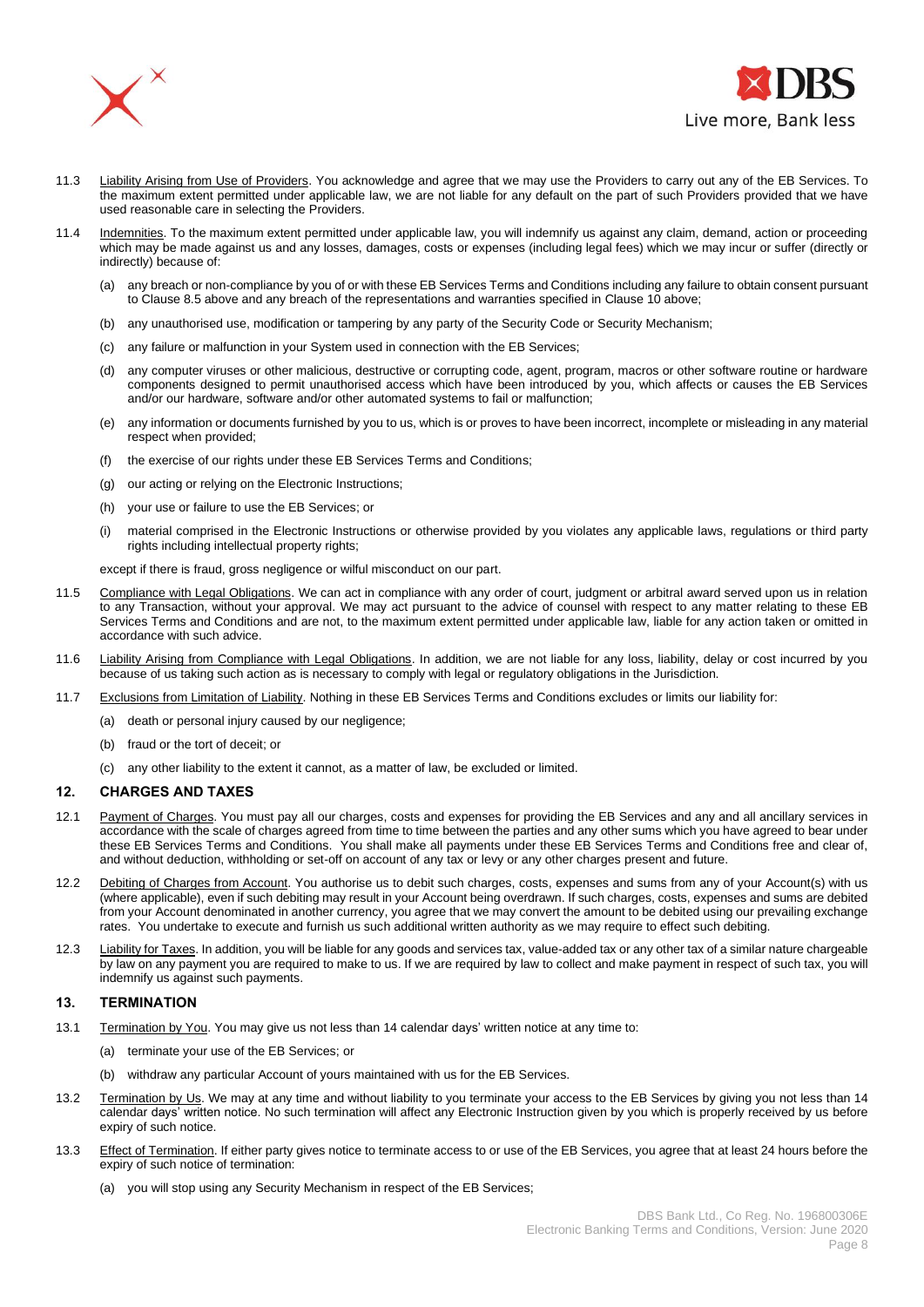



- (b) you will return to us the User Guide (including any copies you have made) and all Security Mechanism(s);
- (c) you will preserve all data pertaining to or received via the EB Services and all software provided by us (including any copies you have made) from your System unless we notify you otherwise. If we require you to destroy or delete any such data, you must do so in accordance with any data removal procedure that we may prescribe; and
- (d) you will forthwith pay all charges, costs and/or expenses due to us under these EB Services Terms and Conditions.
- 13.4 Termination or Suspension of Access. Despite anything else in these EB Services Terms and Conditions and without prejudice to any other rights or remedies which we may have under these EB Services Terms and Conditions or at law, we may without liability to you immediately terminate or suspend your access to the EB Services and/or stop the processing of any Transaction if we are of the reasonable view that it would be in our interest to do so, including where:
	- (a) you are in breach of these EB Services Terms and Conditions or any other agreement with us;
	- (b) such action is required to fulfil our legal or regulatory obligations or to comply with an order of a court of competent jurisdiction or our internal policies and procedures;
	- (c) you are insolvent, unable to pay your debts as they fall due, have a receiver, administrator or manager appointed over the whole or any part of your assets or business, make any composition or arrangement with your creditors or an order or resolution is made for your dissolution or liquidation (other than for the purpose of solvent amalgamation or reconstruction);
	- (d) any relevant licence or authorisation which is required in order for us to fulfil these EB Services Terms and Conditions, provide the EB Services or operate the System, is terminated or suspended;
	- (e) you are or become subject to a regulatory investigation and/or legal proceeding whereby continuing to offer the EB Services to you is (in our reasonable opinion) likely to raise reputational issues for us; or
	- (f) such action is required in order to protect our System from harm, including from any form of denial of service attack or from viruses or malicious codes.
- 13.5 Waiver of Requirement for Court Order. To the extent that a court order is required for termination of access to or use of the EB Services, you agree to waive any provisions, procedures and operation of any applicable law in order to give effect to the foregoing provisions of this Clause.

#### **14. RECORDS CONCLUSIVE**

- 14.1 Acceptance of Our Records as Conclusive. Except for manifest error, you accept our records of any Electronic Instruction, Transaction or other communications between you and us as final and conclusive and binding on you for all purposes.
- <span id="page-8-2"></span>14.2 Notice Regarding Inaccurate Records. You must inform us of any discrepancy or inaccuracy in any Electronic Advice, statement or record that we send to you within 14 calendar days from the date of such statement or record. If you fail to do so, you will no longer have the right to dispute the contents of such statement or record and such statement or record shall be regarded as being final and conclusive and binding on you. It is your duty to maintain a copy of such Electronic Advice, statement or record on file.
- 14.3 Admissibility of Records. To the maximum extent permissible under applicable law, you agree that all such records are admissible in evidence and will not dispute the accuracy or the authenticity of the contents of such records merely on the basis that such records were produced by a computer system.

#### <span id="page-8-1"></span>**15. NOTICES**

- <span id="page-8-0"></span>15.1 Addresses for Notices. All notices, demands or other communications required or permitted to be given under these EB Services Terms and Conditions (the "**Notices**") must be in writing. Such Notices shall be delivered personally or sent by prepaid registered post or by facsimile or by electronic mail addressed:
	- (a) in the case of a Notice to you, to the address, facsimile number or electronic mail address last registered with us; and
	- (b) in the case of a Notice to us, to the Designated Contact.
- 15.2 Receipt of Notices. You are deemed to receive any Notice sent by us in respect of the EB Services (a) if delivered personally, at the time of delivery; (b) if sent by prepaid registered post, 3 business days after posting; (c) if sent by facsimile, at the time shown in our transmission report as being successfully sent; and (d) if sent by email, at the time we send it to your account email address.
- 15.3 Duty to Update. You must promptly inform us in writing of any change in your mailing address, fax number and/or email address for communication or any of your relevant particulars available in our records (including signature, authorised signatory and/or mandate) and send us all supporting documents we require. We will need a reasonable time period, not being less than 7 business days from receipt, to act and effect the change in our records, after which, we may rely on the change.
- 15.4 Applicability of this Provision. This Clause relates only to Notices in respect of matters concerning these EB Services Terms and Conditions.

#### **16. MISCELLANEOUS**

- 16.1 Information Requests. You must promptly make available to us and/or to any relevant regulatory authority any information and/or documentation (a) we may reasonably request in order to fulfil our legal or regulatory obligations or any requirements which we need or agree to comply with from time to time or (b) requested by any relevant regulatory authority. You must provide upon our reasonable request such assistance or cooperation as we may require in connection with any investigation or dispute resolution process.
- 16.2 Conduct of Audit. We reserve the right to inspect and conduct an audit to ensure that you have complied with your obligations under these EB Services Terms and Conditions and you must forthwith comply with such requests and render all necessary help to us. If any noncompliance is discovered as a result of such audit, you will be responsible for any costs reasonably incurred in respect of the conduct of the audit and any rectification action.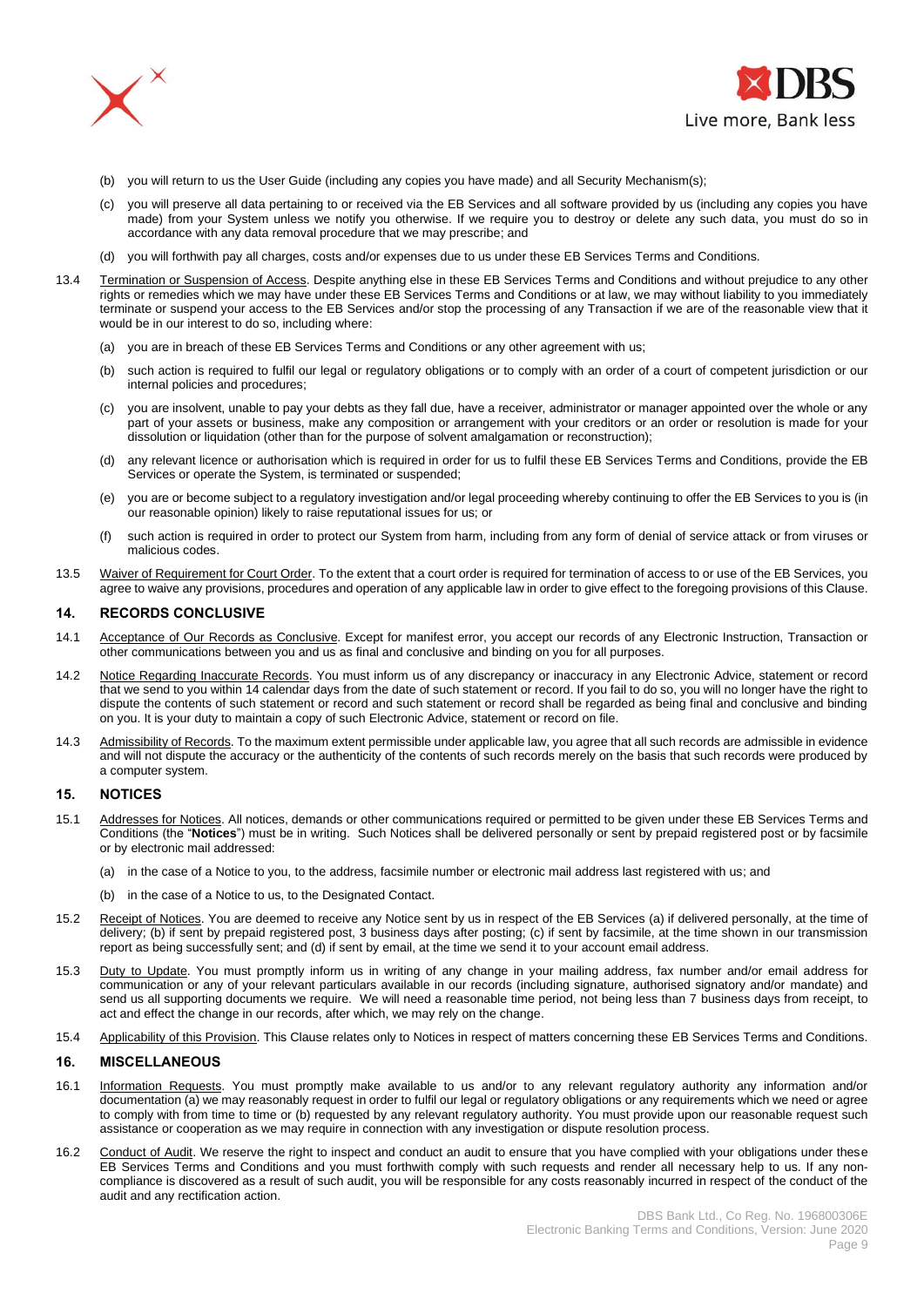



- 16.3 Continuing Effect. The termination of your access to and use of the EB Services will not affect any provision of these EB Services Terms and Conditions which is capable of being performed and/or which survive, operate or continue to have effect after such termination. Termination will not prejudice any right of action already accrued to a party in respect of any breach of these EB Services Terms and Conditions by the other party.
- 16.4 Severability. If any provision of these EB Services Terms and Conditions is unlawful or unenforceable under any applicable law, it will, to the extent permitted by such law, be severed without affecting the validity of the other provisions.
- <span id="page-9-3"></span>16.5 Prevailing Terms and Conditions. In addition to these EB Services Terms and Conditions, the Account Opening Terms (where applicable) and our prevailing terms and conditions governing other services provided to you will, unless otherwise specified in writing, continue to apply and bind you. Except as set out in such terms, the parties do not have any rights against each other in relation to, and have not relied on, any oral, or written representation, warranty or collateral contract made before the date of your application for EB Services. If there is any conflict between such prevailing terms and conditions and these EB Services Terms and Conditions, or between the various Parts of these EB Services Terms and Conditions, the terms shall prevail in the following order of priority unless otherwise expressly stated:
	- (a) Part C of these EB Services Terms and Conditions;
	- (b) Part B of these EB Services Terms and Conditions;
	- (c) Part A of these EB Services Terms and Conditions;
	- (d) our prevailing terms and conditions governing other services provided to you; and
	- (e) the Account Opening Terms.
- <span id="page-9-0"></span>16.6 Amendments and Variations. We may by notice to you change these EB Services Terms and Conditions, the scale of charges payable (in accordance with Clause [12.1\)](#page-7-0) or the User Guide. Such notice will be given in the form set out in Claus[e 15](#page-8-1) or via the EB Services. If you or any User continue to use the EB Services after the effective date of such change, you are deemed to have agreed to the same.
- 16.7 Assignment and Transfer. Use of and access to the EB Services is personal to you. You may not assign or otherwise dispose of any benefit which you may receive under these EB Services Terms and Conditions to any third party without our written consent. We may transfer any or all of our rights and obligations under these EB Services Terms and Conditions without your consent to any Bank Member. Once we notify you of the transfer, the transferee will assume all transferred rights and obligations from the date of the transfer.

In addition, we may, without notice to you or your consent, delegate or sub-contract any rights or obligations under these EB Services Terms and Conditions to any third party, and appoint third party Providers, agents or sub-contractors to provide the whole or part of the EB Services.

- <span id="page-9-2"></span>16.8 Governing Law and Submission to Jurisdiction. These EB Services Terms and Conditions and any obligations arising therefrom are governed by the laws of the Jurisdiction. Unless we elect otherwise in writing, all disputes arising from or pursuant to these EB Services Terms and Conditions shall be resolved before the courts of the Jurisdiction, and you agree to submit to the jurisdiction of such courts.
- <span id="page-9-1"></span>16.9 Governing Language. If these EB Services Terms and Conditions are translated into any other language, both the English version and the translated version shall be equally effective, provided that the English version shall prevail over the translated version in the event of any inconsistency or contradiction.
- 16.10 Rights of Third Parties. Except for the Providers, no person other than the parties can enforce any of the provisions in these EB Services Terms and Conditions. No third party consent is required to vary or terminate the agreement between the parties in respect of the EB Services.
- 16.11 Waiver. No forbearance, delay or indulgence by us in enforcing these EB Services Terms and Conditions shall prejudice or restrict our rights. No waiver of our rights shall operate as a waiver of any subsequent breach, and no right, power or remedy herein conferred upon or reserved for us is exclusive of any other right, power or remedy available to us and each such right, power or remedy shall be cumulative, unless otherwise expressly stipulated in these EB Services Terms and Conditions.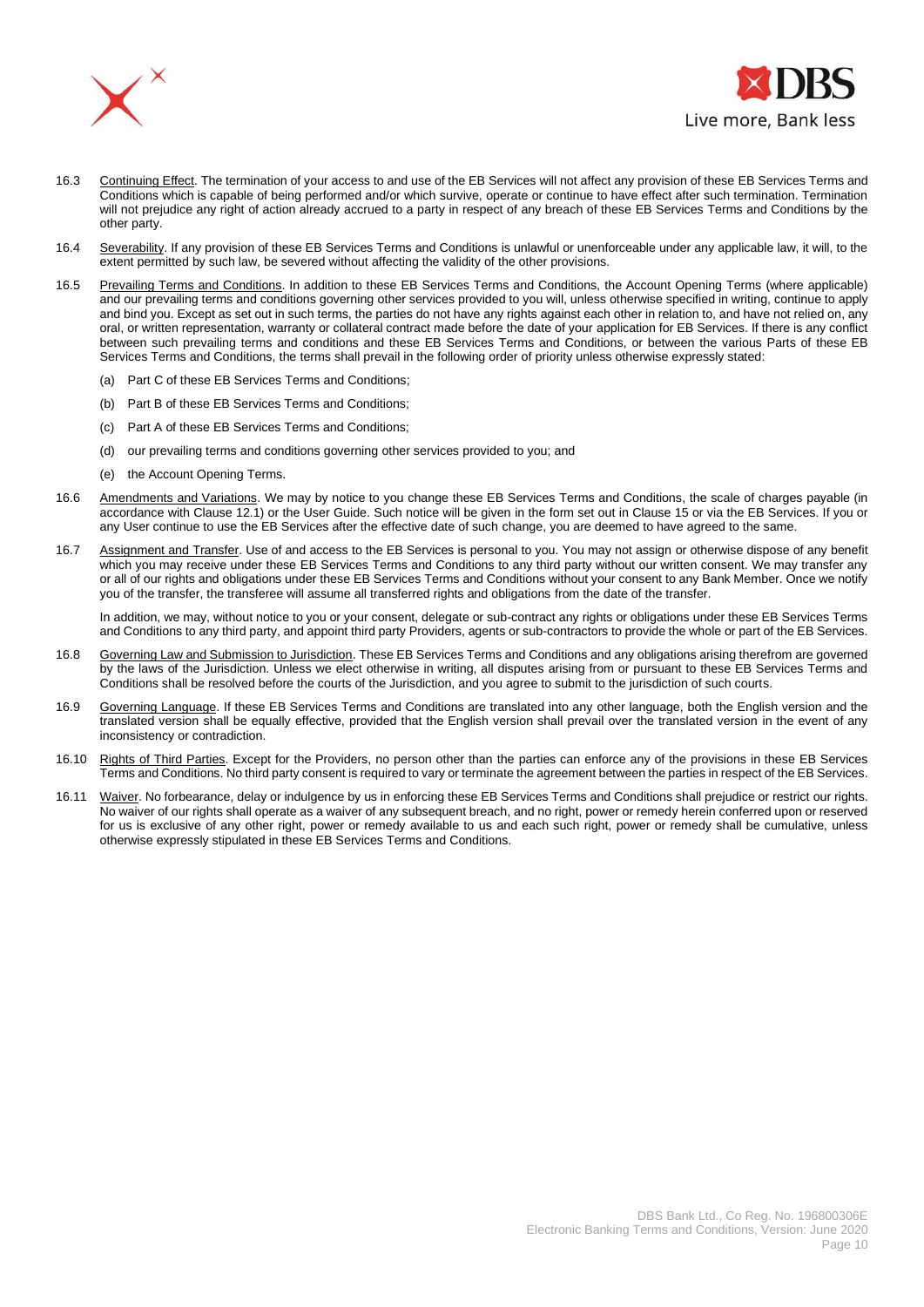



# **ANNEX I**

| <b>Jurisdiction</b> | <b>DBS</b> entity                                               | <b>Designated Contact</b>                                                                                                                 |
|---------------------|-----------------------------------------------------------------|-------------------------------------------------------------------------------------------------------------------------------------------|
| Australia           | DBS Bank Ltd., Australia<br><b>Branch</b><br>(ARBN 601 105 373) | <b>Suite 1901</b><br>Level 19, Chifley Tower<br>2 Chifley Square<br>Sydney NSW 2000<br>Australia                                          |
| China               | DBS Bank (China) Limited                                        | Attention to: Global Transaction Services<br>15th Floor DBS Bank Tower<br>1318 Lu Jia Zui Ring Road<br>Pudong<br>Shanghai 200120<br>China |
| Hong Kong SAR       | DBS Bank (Hong Kong)<br>Limited                                 | Attention to: Channel Management<br>7/F, Two Harbour Square<br>180 Wai Yip Street,<br>Kowloon East, Hong Kong                             |
|                     | DBS Bank Ltd., Hong<br>Kong Branch                              | Attention to: Channel Management<br>18/F, The Center<br>99 Queen's Road Central<br>Central, Hong Kong<br>Attention to: Channel Management |
| India               | <b>DBS</b> Bank India                                           | Express Towers, Ground Floor<br>Nariman Point, Mumbai 400021<br>India<br>Attention to: IBG Customer Service                               |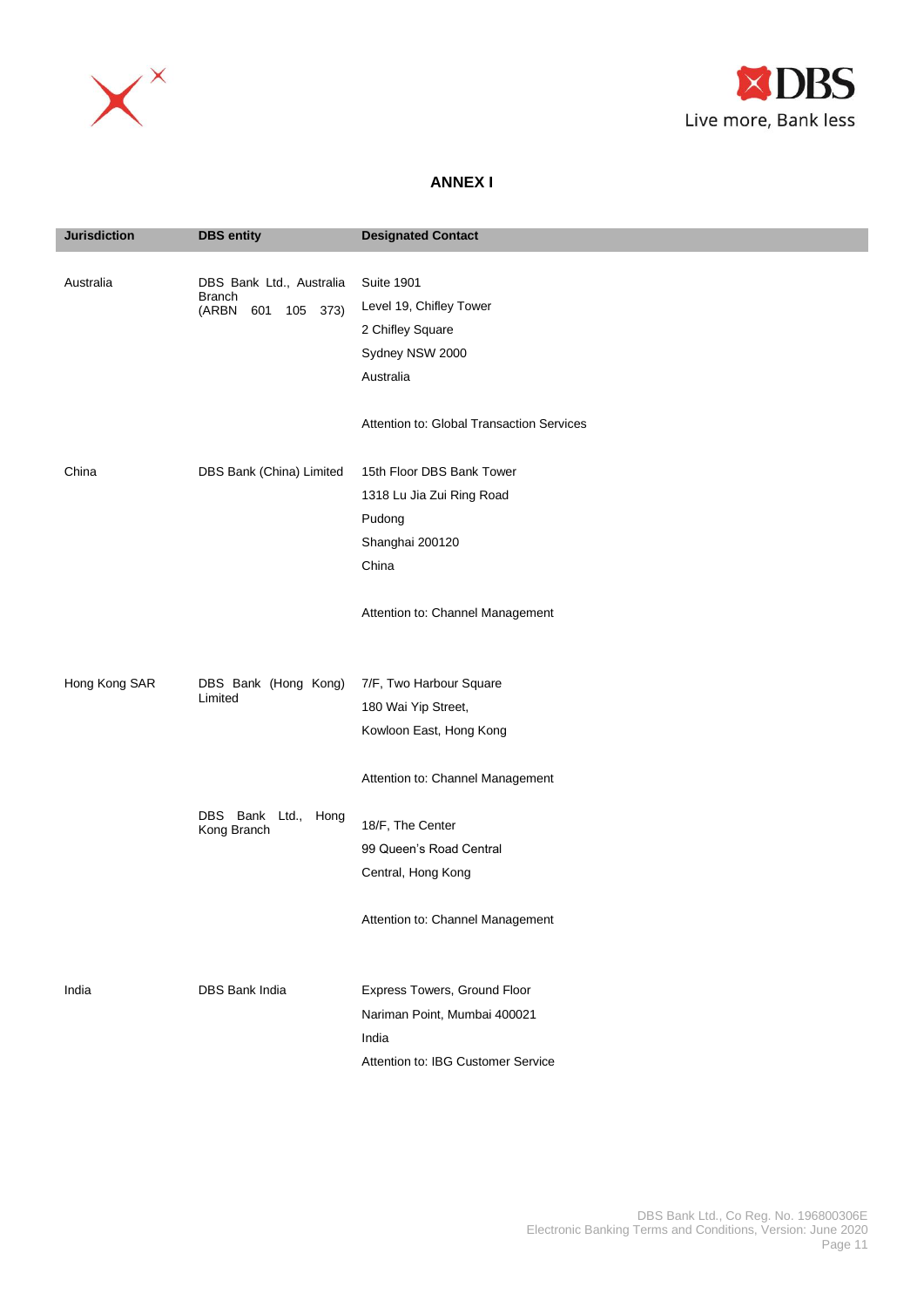



| Indonesia      | PT Bank DBS Indonesia                         | DBS Bank Tower, 33rd Floor<br>Ciputra World 1<br>Jl. Prof. Dr. Satrio Kav. 3-5<br>Jakarta 12940, Indonesia<br>Attention to: Global Transaction Services |
|----------------|-----------------------------------------------|---------------------------------------------------------------------------------------------------------------------------------------------------------|
| Macau, SAR     | DBS Bank (Hong Kong)<br>Limited, Macau Branch | Nos. 5 a 7E da Rau de Santa Clara,<br>Edif. Riberio<br>Loja C & D, Macau                                                                                |
|                |                                               | Attention to: Channel Management                                                                                                                        |
| Singapore      | DBS Bank Ltd.                                 | Changi Business Park Crescent<br>#03-05A, DBS Asia Hub<br>Singapore 486029<br>Attention to: Channel Management, Technology and Operations               |
| Taiwan         | DBS Bank (Taiwan) Ltd.                        | 12F., No.399, Ruiguang Rd.,<br>Neihu Dist., Taipei City 114,<br>Taiwan                                                                                  |
|                |                                               | Attention to: DBS Taiwan Corporate Customer Services Center                                                                                             |
| United Kingdom | DBS Bank Ltd., London<br><b>Branch</b>        | 4th Floor<br><b>Paternoster House</b><br>65 St Paul's Churchyard<br>London EC4M 8AB<br><b>Great Britain</b>                                             |
| Vietnam        | DBS Bank Ltd. - Ho Chi<br>Minh City Branch    | 11th Floor, Saigon Centre,<br>65 Le Loi, District 1, Ho Chi Minh City,<br>Vietnam                                                                       |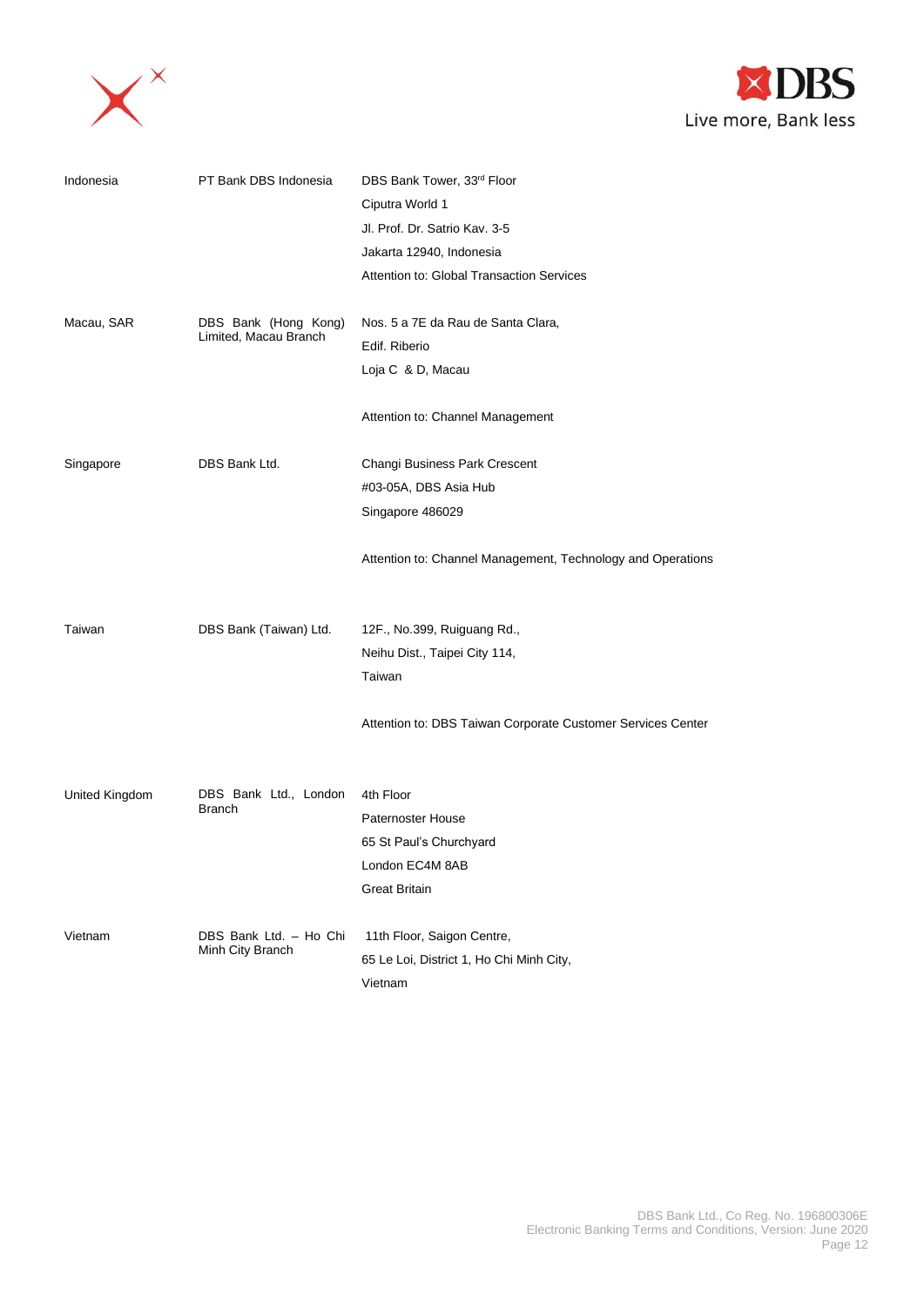



# **DBS ELECTRONIC BANKING SERVICES TERMS AND CONDITIONS**

# **Part B – Additional Terms and Conditions for Specific EB Services**

# <span id="page-12-0"></span>**1. ADDITIONAL TERMS AND CONDITIONS FOR DEALONLINE SERVICE AND/OR FX APIs**

- 1.1 Applicability of this Provision. You agree that (a) the following additional terms and conditions shall apply to your access to and/or use of our DealOnline trading service ("**DealOnline Service**") ; and/or (b) the following additional terms and conditions, together with the provisions set out in section 10 (Additional Terms and Conditions for Use of our Application Programming Interfaces) in this Part B, shall apply to your access to and/or use of our Application Programming Interface in respect of foreign exchange rates and transactions ("**FX API**") .
- 1.2 Use of DealOnline Service. You agree that the user manual or any other document issued by us setting out instructions on the use of the DealOnline Service constitutes an integral part of the agreement governing the use of the DealOnline Service. You agree to use the DealOnline Service to make Transactions only on your own behalf and strictly in accordance with such agreement (including the user manual).
- 1.3 Use of FX API. You agree that the DBS IDEAL Corporate Connectivity Form or any other document issued by us setting out the parameters and instructions on the use of the FX API constitutes an integral part of the agreement governing the use of the FX API and shall be legally binding. You agree to use the FX API to make Transactions only on your own behalf and strictly in accordance with such agreement.
- 1.4 Access Levels. We may designate different access levels to our customers, and depending on the level of access assigned to you, some or all of the DealOnline Services or the FX API may not be available to you.
- 1.5 Transaction and Account Limits. We may from time to time impose position or Transaction limits (including minimum transaction sizes) on your Account.
- 1.6 Account Balance and Transaction History. Data or information relating to your Account provided by us through the DealOnline Service may not be conclusive unless such data or information is expressly declared as being binding, or is provided by us as part of your Transaction history.
- 1.7 Terms and Conditions applicable to a Transaction entered into via the DealOnline Service or the use of FX API. You agree that any Transactions that are entered into via (a) your use of the DealOnline Service or (b) the use of FX API shall, in each case (if applicable) be governed by, and subject to, any other documentation governing foreign exchange, treasury and other derivatives transactions, including without limitation, any master agreements entered into between yourself and us or any other terms and conditions of such Transactions as prescribed by us, in each case, as amended, updated or supplemented from time to time ("**Transaction Documentation**"). In case of inconsistency between the provisions of these EB Services Terms and Conditions and the Transaction Documentation, the Transaction Documentation will prevail and Clause 16.5 of Part A of these EB Services Terms and Conditions shall be construed accordingly.
- 1.8 Act as Principal. You agree that any Transactions executed via the DealOnline Service or the use of FX API is effected between you and us  $\overline{p}$  a principal to principal basis and we are not acting as your advisor or agent or in any fiduciary capacity. In addition, with respect to any Transactions executed via the use of FX API, we only treat you as our principal counterparty and will not be construed to have created any relationship of any nature, with your end customers as a result of our execution of Transactions with you.
- 1.9 Execution only. You acknowledge that when executing any Transactions via the DealOnline Service or the use of FX API, we will act as an execution venue only. We will not provide any recommendation or advice to you on the merits of any Transactions executed via the DealOnline Service or the use of FX API.
- 1.10 Transaction Process. You agree that no instruction you provide via the DealOnline Service or through the use of FX API will give rise to a Transaction unless received and executed and/or confirmed by the DealOnline Service. An executed and/or confirmed Transaction will be followed by a deal number generated on screen for DealOnline via the web interface (or such other interface as may be made available by us) or via messages generated under the FX API (via the connection through the FX API). Your instructions once executed cannot be cancelled or changed by you.
- 1.11 Price Quotation. You acknowledge that any prices quoted at the DealOnline Service or through FX API is only valid at the exact time it is quoted until its expiry (as determined by us in our sole and absolute discretion) and may change in a rapidly changing market by the time you place your instruction or an order with us via the DealOnline Service or the use of FX API. The prices quoted is the price at which we are willing in principle to enter into a Transaction with you for a currency pair and should not be relied on or used in any other context. We make no express or implied warranty that any quoted prices represent market prices or prices available elsewhere. You acknowledge that any instructions or order placed via the DealOnline Service or the use of FX API may not be executed instantaneously and we will not be liable for any loss you may incur, including loss of opportunity.
- 1.12 Right to rescind, cancel or modify. If we determine that, within a reasonable timeframe following execution of a Transaction, such Transaction is executed erroneously as a result of specific market circumstances or system malfunctions or manipulations, then we reserve our right to cancel, rescind or modify the price of such Transaction.
- 1.13 Fees and Charges. You should note that we may benefit from your execution of Transactions via the DealOnline Service or the use of FX API. Although there may not appear to be any explicit charges, any fees and charges, hedging arrangements or costs for operational and administrative purposes as well as our profit margin, if any, are inherently contained in and subsumed into the calculation of the variables under the Transaction.
- 1.14 Inactive Trading. If you have not participated in any Transactions via the DealOnline Service or the use of FX API for a period of at least one  $(1)$  year or such other period as we may determine, we may, without notice and liability to you, designate your account as "inactive" and immediately suspend your access to the DealOnline Service. Upon your request and subject to such other conditions as we may require, we may, in our sole discretion, reactivate your account.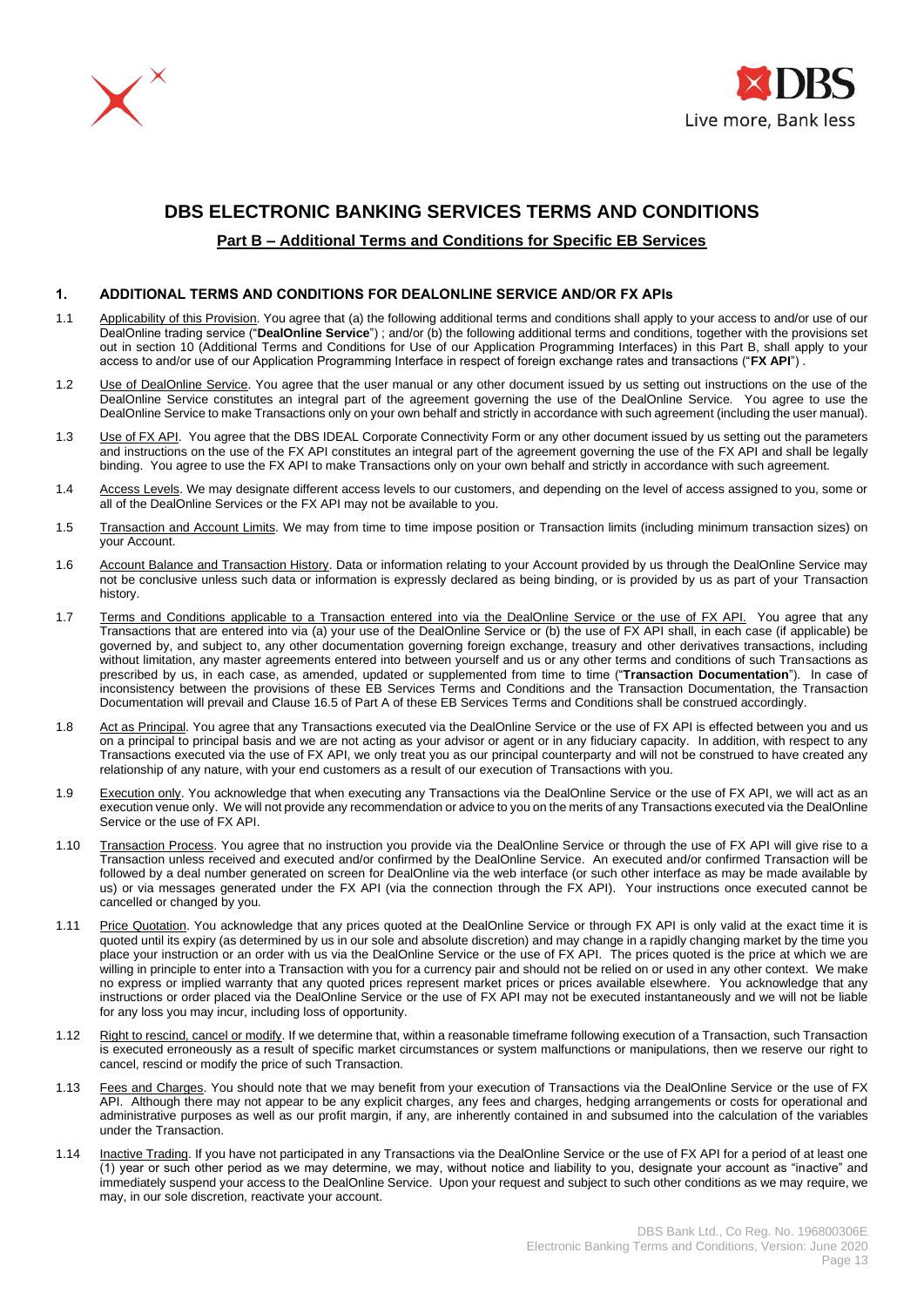



- 1.15 Failure to Settle Transactions. You agree to deposit and maintain with us sufficient funds to settle any Transactions executed via the DealOnline Service or the use of FX API, and to provide us with the necessary supporting documents in respect of certain Transactions for settlement purpose, where required. If you fail to settle any Transactions executed via the DealOnline Service or the use of FX API in accordance with your designated settlement instructions by close of business in the Jurisdiction on the date of settlement, or fail to provide us with the necessary supporting documents where required, you agree and acknowledge that we may, at our sole discretion and without prejudice to any rights we may have under any other applicable Transaction Documentation:
	- (a) settle the Transaction by direct debit from any of your Accounts with us; and/or
	- (b) terminate and unwind the Transaction and where there is any loss, fees, costs, tax or charges arising from such termination and unwind, set off and deduct any such amounts from any of your Accounts with us,

and you hereby authorise us to carry out such direct debit from your Accounts with us.

1.16 Risk Disclosure. You agree that any Transactions that are entered into via your use of the DealOnline Service or the use of FX API are subject to risks. Before considering any Transaction, you must consider whether the Transaction is appropriate in light of your objectives, experience, financial, risk management and operational resources and other relevant circumstances. Before entering into any Transaction, you should inform yourself of the various types of risks and the nature and extent of the exposure to risk of loss and you understand and are willing to assume the risks associated with such Transactions.

The following are given as illustrations of the types of risks which you may encounter and does not purport to disclose all of the risks or other relevant considerations of entering into foreign exchange, treasury and derivative transactions.

- (a) **Market Risk**. There is a general risk of market failure which arises from political or financial or macro-economic developments. In particular, changes in exchange rate(s) can be unpredictable, sudden and large and may be affected by complex and interrelated global and regional political, economic, financial and other factors that (directly or indirectly) can affect the currency markets on which the relevant currency(ies) is traded.
- (b) **Credit Risk**. Any Transaction may subject to the credit risk of the Bank.
- (c) **Legal and Enforcement Risks**. There is a risk that default due to, for example, credit failure, will lead to consequential legal and enforcement problems.
- (d) **Liquidity Risk**. The benefits of customization in achieving particular financial and risk management objectives may be offset by significant liquidity risks.
- (e) **Operational Risk**. It is essential to ensure that proper internal systems and controls are sufficient to monitor the various types of risks which can arise and which can be quite complex.
- (f) **Emerging Markets**. Transactions involving emerging markets involve higher risk as the markets are highly unpredictable and there may be inadequate regulations and safeguards available to participants in such markets.

In addition, Transactions involving certain currencies may involve specific risk factors only relevant to such currencies and we may provide you with additional risk disclosure statements from time to time. You are deemed to have acknowledged the receipt of such risk disclosure statements and the relevant risks involved should you proceed to execute a Transaction with us.

You also acknowledge that trading on any electronic platform is subject to risks associated with electronic trading systems, such as hardware or software or human failures, connectivity problems, computer viruses and system or power failures.

- 1.17 DealOnline Price Alert Service. The DealOnline Price Alert Service ("**Price Alert Service**") is only available in selected jurisdictions as part of the DealOnline Service and the following additional terms and conditions shall apply to your access to and/or use of the Price Alert Service:
	- (a) The Price Alert Service is only available on certain types of communication or electronic device as we may stipulate from time to time. It is your responsibility to ensure that you have the appropriate device and data / internet connection services to access and use this Service. We are not liable for any delay, interruption, suspension or any other loss or damage that you may suffer as a result of your failure to meet with our requirements or the requirements of any third party service provider or the failure of any third party service provider which supports the Price Alert Service or is otherwise involved with the provision of the Price Alert Service.
	- (b) You agree to pay to us such fees or charges in respect of the Price Alert Service as we may determine from time to time. You will be responsible for any fees or charges incurred in respect of your use of the Price Alert Service, including but not limited to any charges imposed by or payable to other third party service providers.
	- (c) Any price alert issued by us under the Price Alert Service does not constitute and shall not be treated as an offer, invitation or recommendation to enter into a transaction. The price alerts are provided for information only and should not be used in substitution for the exercise of independent judgment. You should make your own independent evaluation of the relevance and adequacy of the information provided and such other investigations as you deem necessary, including obtaining independent financial advice, before entering into a transaction.
	- (d) We do not warrant that the prices provided under the Price Alert Service will be available at such time as you decide to enter into a transaction. You acknowledge and agree that the price alerts provided under the Price Alert Service may be subject to time lags, delays and/or may be intercepted or lost and we do not guarantee the delivery, timeliness or accuracy of the price alerts. You further acknowledge that the Price Alert Service is provided on a "best efforts" basis only and that the time periods during which it may be available are subject to change without prior notice to you. We are not liable if any price alert is delayed, intercepted, lost or otherwise fails to reach you during delivery, transmission or dispatch, or if the contents of such price alert is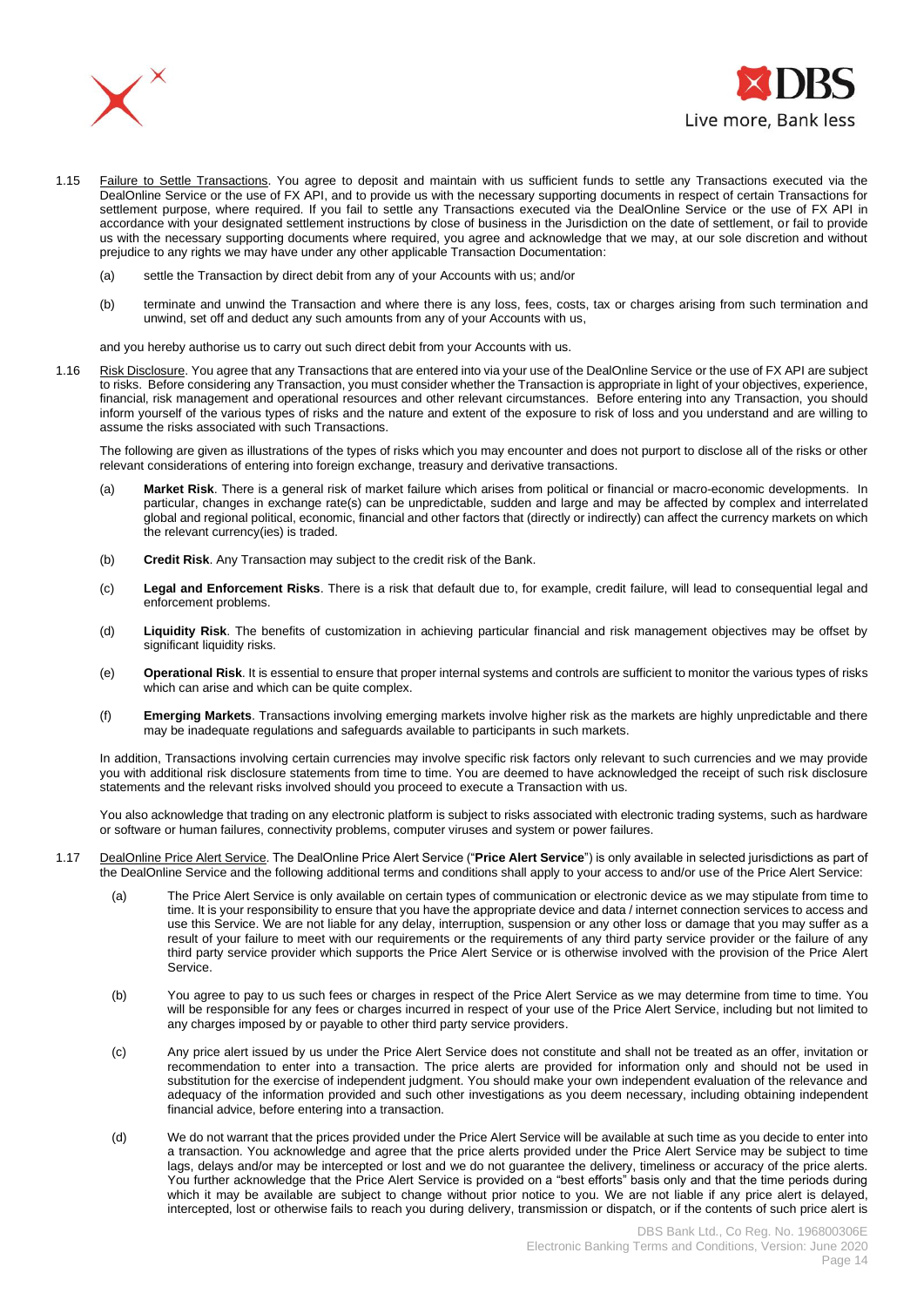



disclosed to any third party during transit. All warranties, express or implied, as to the accuracy of any of the information provided under the Price Alert Service or as to the fitness of the information for any particular purpose are excluded.

1.18 Temporary Suspension Due to Market Volatility. We may without notice or liability to you temporarily suspend any price quotation, submission of transaction request, transaction execution or any other services available under DealOnline Service or the FX API if there are volatile market conditions and we reasonably consider such suspension would be in our best interest.

# *The following provisions are applicable to the use of FX API only:*

- 1.19 Purpose. The use of FX API enables you to subscribe market data and obtain price quotation for foreign exchange rates and to enter into Transaction with us against the rates provided and shall not be used for other purposes. If you receive any data other than that you are entitled to receive or identify any unusual pattern of activities, you shall immediately notify us and you shall not use, in any way whatsoever, such data.
- 1.20 Eligibility and Rules of Engagement.The use of FX APIs is only available for eligible customers that (a) meet eligible criteria prescribed by us and (b) comply with any conditions or rules of engagement, in each case set out in the DBS IDEAL Corporate Connectivity Form. We may (but shall not be obliged to) seek information from you or conduct enhanced customer due diligence, independent assessment or audit on the financial soundness, reputation, quality of management and appropriateness of business operation in determining your eligibility in using FX API on a continuous basis. We reserve our right to update any eligibility criteria, conditions or rules of engagement from time to time by providing reasonable prior written notice to you.
- 1.21 No further distribution of pricing data in our name. You acknowledge and agree that any pricing data and/or information provided to you by us through the use of FX API is confidential and proprietary to us. Unless otherwise agreed, you shall not redistribute, sell, display, transmit or otherwise communicate or disclose the pricing or market data (or any part thereof) to any other party including, without limitation, your end customers such that it will be apparent to others that the data originates from us.
- 1.22 Additional representations and covenants. You agree:
	- (a) to treat your end clients fairly if you will, on your own platform, website or by any other means, enter into any foreign exchange transactions with your end clients simultaneously as and when you enter into a substantially similar Transaction with us through the use of the FX API; and that you shall not in any way represent you act as an intermediary, our agent your end client's agent or our partner or conduct any marketing by any means in our name unless we have consented otherwise;
	- (b) not to engage in any act, whether on its own or in combination with other acts, which is illegal or in violation of any laws, rules, applicable foreign exchange restrictions or guidance, codes, sanctions, anti-money laundering laws, regulations of any jurisdiction and/or any relevant foreign exchange market practices, including without limitation, attempting to improperly influence the exchange rate of any currency or any associated benchmark, level or rate or engage in any market manipulation, spoofing or other conduct prohibited under applicable law and regulations; and further represent that you have proper mechanism, control measures or risk management functions to ensure your transactions conducted via the use of FX API comply with all applicable laws and regulations; and
	- (c) to provide any information in connection with your use of the FX API which we reasonably request for and reasonably assist us in responding to any queries, formal or otherwise, raised by any courts, regulatory, fiscal, taxing or government authority that we are required or accustomed to act in accordance with.

### <span id="page-14-0"></span>**2. ADDITIONAL TERMS AND CONDITIONS FOR USE OF TELEPHONE AND FACSIMILE MACHINE**

- 2.1 Applicability of this Provision. You agree that the following additional terms and conditions shall apply to your access to and use of EB Services provided through the telephone or facsimile machine.
- 2.2 Communication of Instructions. You acknowledge and agree that we may accept:
	- (a) oral instructions provided by you or your Users over the telephone in respect of such EB Services as we may from time to time permit, provided that the relevant Security Code (where required by us) has been supplied; and
	- (b) written instructions transmitted via facsimile in respect of such EB Services as we may from time to time permit, provided that the instructions bear the relevant specimen signature and have been faxed to the designated branch where you have a prior arrangement.

Such instructions may also be subject to the execution of such application forms, authorisations, indemnities and/or other documents as we may require, and shall be deemed to be Electronic Instructions for the purposes of these EB Services Terms and Conditions.

- 2.3 Acceptance of Inherent Risk. You recognise that telephone and facsimile are not secure communication channels and the use of such Channels is entirely at your own risk. Electronic Instructions transmitted by the telephone or facsimile machine may be accepted by us subject to your compliance with such identity verification procedures or other requirements imposed by us from time to time.
- 2.4 Quoting of Exchange or Interest Rates. Any exchange rate or interest rate quoted by us in response to Electronic Instructions received through the telephone is for reference only and shall not be binding on us unless confirmed by us for the purposes of a Transaction. Such confirmed exchange rate or interest rate shall be binding on you once accepted (whether through the telephone or otherwise), notwithstanding that different exchange rate(s) or interest rate(s) may have been quoted by us to you from time to time through other communication channels.
- 2.5 Recording of Conversations. We may record the conversations between you and our employees/ representatives and, to the maximum extent permitted under applicable law, we may present the recording as transaction-related evidence to any Person we deem necessary in connection with investigations or court or other legal proceedings. All such recordings will remain our property and will, in the absence of manifest error, be conclusive evidence of the contents of the conversation.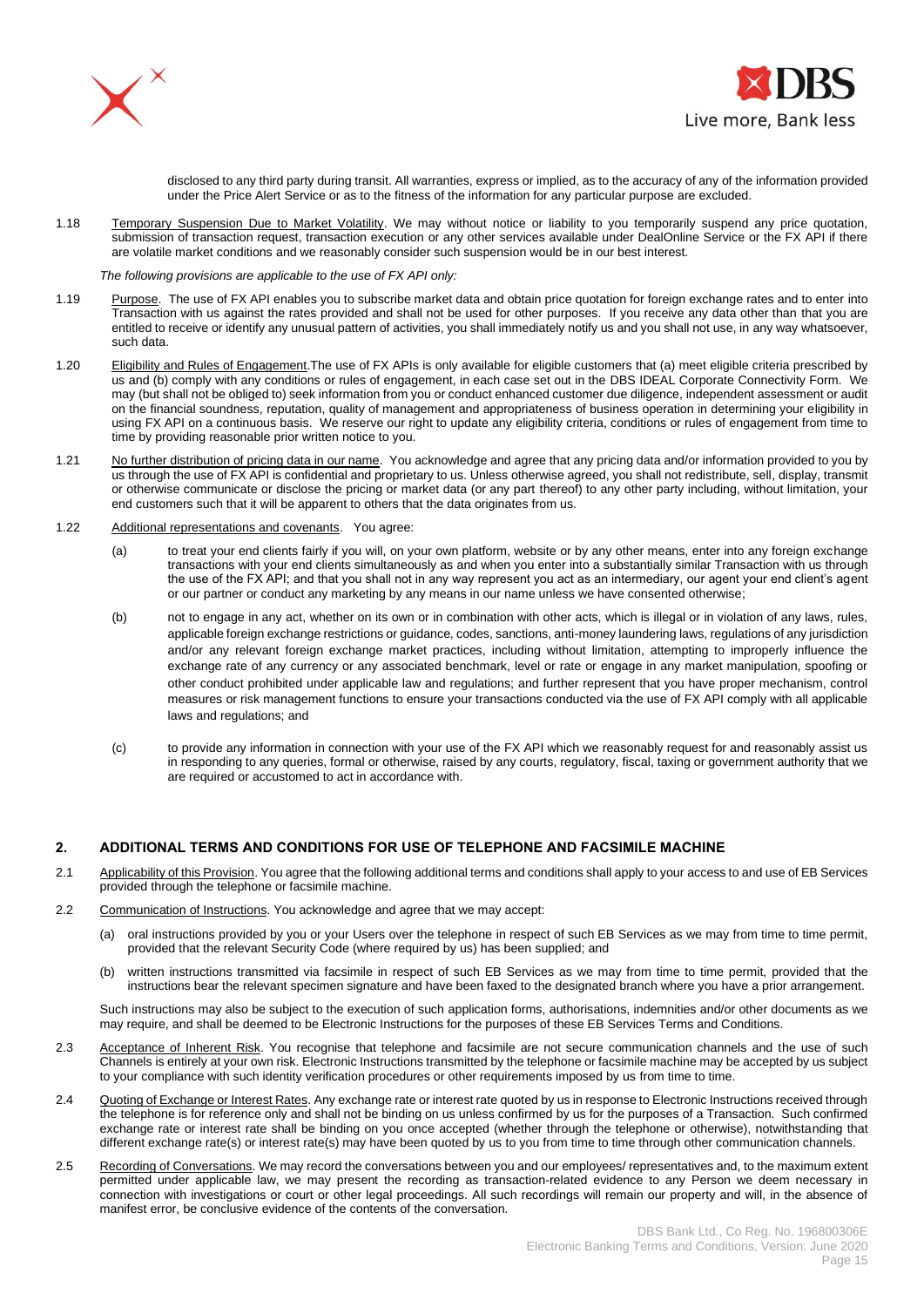



# <span id="page-15-0"></span>**3. ADDITIONAL TERMS AND CONDITIONS FOR USE OF ATM AND ATM CARDS**

- 3.1 Applicability of this Provision. You agree that the following additional terms and conditions shall apply to your access to and use of our ATMs and ATM cards issued by us.
- 3.2 Deposit of Cash and Cheques. Cash and proceeds of cheques (including house cheques) deposited through ATMs will only be credited to your Account when collected and verified by us (and, for cheques, when the cheques are cleared). You cannot withdraw or utilise the amount deposited until it is so credited. The customer advice issued by the ATM upon acceptance of deposit is not binding upon us and our determination of the amount deposited shall be conclusive against and binding on you.
- 3.3 No Set-Off or Counterclaim. No claim by you against a merchant or any other Person in respect of the use of ATM cards at any point of sales terminal may be the subject of any set-off or counterclaim against us. We are not responsible in any way for the goods and/or services supplied to you or by other acts or omissions of such merchants or other Person.
- 3.4 Insufficient Funds. The ATM card may be used for cash withdrawal or transfer only where there are sufficient funds in the Account. If withdrawal or transfer is made without sufficient funds in the Account, we may (but are not obliged to) grant you credit to meet such withdrawal or transfer, and you shall repay to us immediately on demand such amount overdrawn together with bank charges and interest in accordance with our current scale of charges.
- 3.5 Card Transactions. We may determine the transaction date in respect of every Transaction and may reject any transaction and/or any cheque presented via the ATM. Transactions effected in currencies other than the currency of the Account will be debited into the Account after conversion into the currency of the Account at a rate determined by us.
- 3.6 Limits on Usage of Card. We may from time to time determine and, with or without prior notice to you, impose any limit on the use of ATM cards, whether in terms of amount, frequency of use or otherwise.
- 3.7 Exclusion of Credit or Charge Cards. These EB Services Terms and Conditions do not apply to credit or other facilities made or to be made available through any credit or charge cards which are governed by the terms and conditions of the respective agreements relating to such credit or charge cards.

# **4. ADDITIONAL TERMS AND CONDITIONS FOR USE OF MOBILE BANKING SERVICES**

- 4.1 Applicability of this Provision. You agree that the following additional terms and conditions shall apply to your access to and use of our Mobile Banking Services.
- 4.2 Definitions. For the purpose of the Mobile Banking Services, the following definitions apply:
	- (a) "**Licence**" means the licence granted to you (and for the purposes of this Clause 4, you means you and your Users) under Clause 4.5 below;
	- (b) "**Mobile Banking App**" means the mobile banking application made available from authorised app stores for the purposes of accessing the Mobile Banking Services (the features of which we may vary from time to time);
	- (c) "**Mobile Banking Service**" means the EB Services which we enable you to access via the Mobile Banking App or a web browser designed for use on a Mobile Device; and
	- (d) "**Mobile Device**" means a telephone or other device with access to a cellular radio system that allows users to make and receive telephone calls, text messages and utilise data services among other features, that can be used over a wide area without a physical connection to a network and through which a customer may access and use any Mobile Banking Services, such as a mobile smartphone, tablet computer, or similar device.
- 4.3 Use of Mobile Banking Services. The Mobile Banking Services allow you to obtain information relating to your Accounts and use such other facilities as we shall make available from time to time. To use the Mobile Banking Services you must:
	- (a) have activated the EB Services;
	- (b) read and accept the terms of the Licence, details of which are set out in Clause 4.5 below; and
	- (c) (in the case of using the Mobile Banking App), download the Mobile Banking App from the appropriate app store.
- 4.4 Charges. We do not currently charge you for the purchase of the Mobile Banking App or any updates or subsequent releases although we reserve the right to do so at a future date. Please make sure you understand the costs which will be charged to you by your mobile service provider both in your country or territory and if you access the Mobile Banking Services abroad.
- 4.5 End User Licence Agreement. Your use of the Mobile Banking Services is under licence from us, the terms of which are set out in this Clause 4.5:
	- (a) The Licence granted to you is non-transferable, non-assignable, non-exclusive and fully revocable;
	- (b) You are authorised to use the Mobile Banking Services only using a Mobile Device that you own or control, and when using the Mobile Banking App, only use it to access the Mobile Banking Services;
	- (c) In relation to your use of the Mobile Banking App:
		- (i) You will not sub-licence, assign or claim to exercise any rights in relation to it;
		- (ii) Unless permitted by law, you will not copy or reverse engineer, amend, alter or adapt any part of it;
		- (iii) Any updates to the Mobile Banking App will be made available through the relevant app stores. We will not be responsible for providing updates to you in any other way; and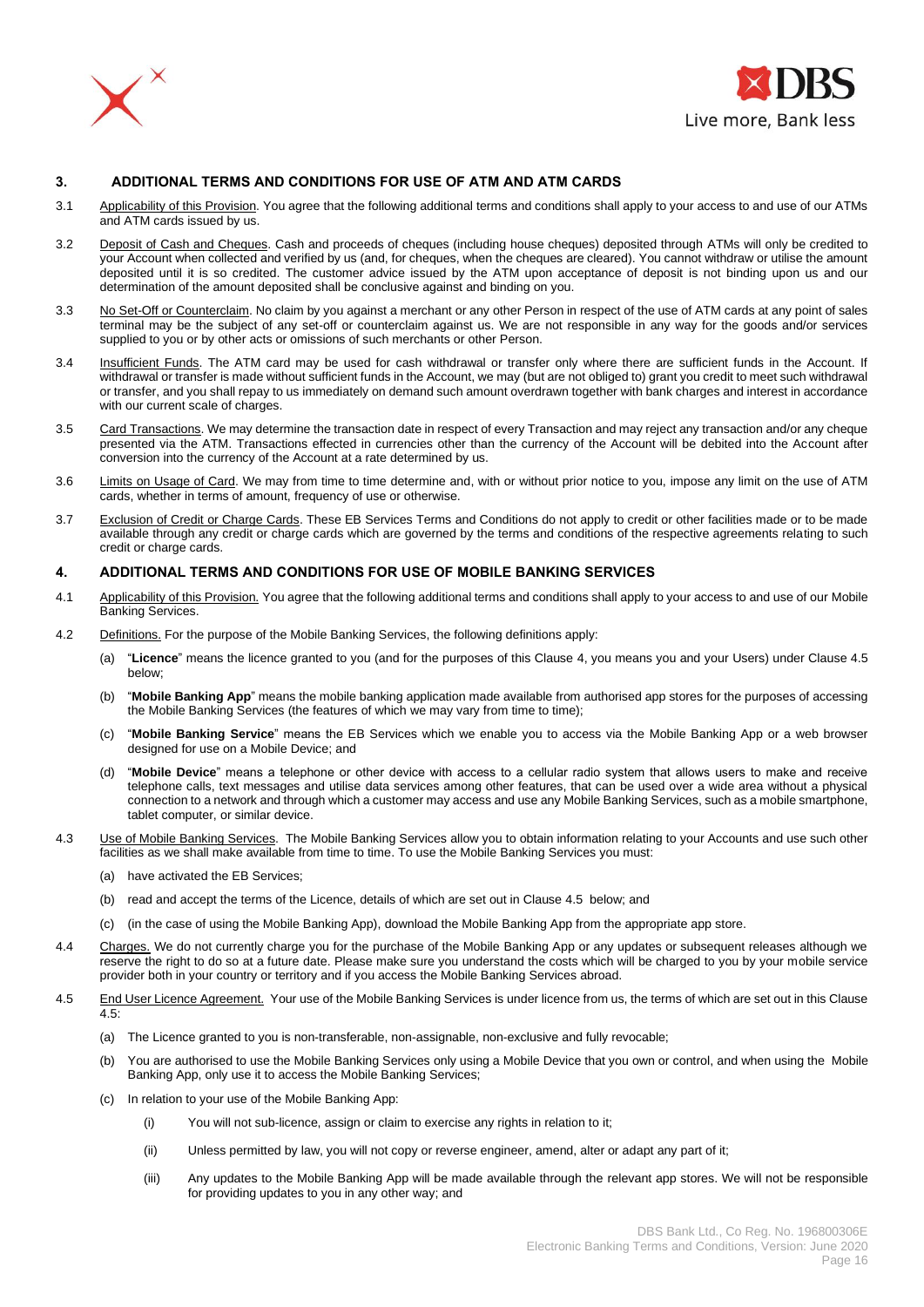



- (iv) You acknowledge that in the event of any third party claim that the Mobile Banking App or your use of it infringes a third party's rights, you will assist us to investigate and as appropriate, defend any such claim;
- (d) The Licence commences, and you will be deemed to have accepted the terms of the Licence, when you first access the Mobile Banking Services using a Mobile Device or install the Mobile Banking App, as applicable, and the Licence will continue in accordance with the terms set forth in this Clause 4 until termination of your use of the Mobile Banking Services.
- 4.6 Termination. In addition to Clause 13 of Part A of these EB Services Terms and Conditions, we may terminate the Mobile Banking Services immediately without notice to you in the event of your breach of any of the terms of the Licence. You agree to delete the Mobile Banking App from all Mobile Devices on which you may have downloaded it immediately upon the termination of the Licence.
- 4.7 Questions regarding the Mobile Banking App. We are solely responsible for the Mobile Banking App and should you wish to raise any comments concerning the operation of the Mobile Banking App you should direct them to a Designated Contact.

# **5. ADDITIONAL TERMS AND CONDITIONS FOR USE OF SAP FSN SERVICES**

- 5.1 Applicability of this Provision. You agree that the following additional terms and conditions shall apply to your access to and use of the SAP FSN Services.
- 5.2 Definitions. For the purpose of the SAP FSN Services, the following definitions apply:
	- (a) "**SAP**" means SAP AG, Dietmar-Hopp-Allee 16, 69190 Walldorf, Germany, or a SAP affiliate company;
	- (b) "**SAP Financial Services Network**" means the network solution provided by SAP that enables corporate customers to send payment instructions to multiple financial institutions and receive status and statement from multiple financial services companies; and
	- (c) "**SAP FSN Services**" means the EB Services which you may access using SAP Financial Services Network.
- 5.3 Use of SAP FSN Services. To use the SAP FSN Services, you must be a corporate subscriber of the SAP Financial Services Network and have purchased or been allocated sufficient blocks of transactions to use the SAP FSN Services. You agree to be solely responsible for all costs associated with your subscription to the SAP Financial Services Network and to comply with SAP's prevailing terms and conditions governing such subscription. We shall have no responsibility or liability for any loss to you for any act or omission of SAP.
- 5.4 Acceptance of Inherent Risk. You agree that any messages, files or information exchanged between us via the SAP FSN Services are subject to risks. The following are given as illustrations of the types of risks which you may encounter and does not purport to disclose all of the risks or other relevant considerations of using the SAP FSN Services:
	- Your access to the SAP FSN Services may be interrupted from time to time due to equipment malfunction, updates, maintenance, breakdowns and repair of the SAP Financial Services Network, security breaches or other reasons that may be beyond our control. We reserve the right to suspend or interrupt access to the SAP FSN Services during any such time, with or without notice, and this may impact your ability to initiate any Transaction or complete any Transaction in progress for the duration of such suspension, breakdown or interruption.
	- (b) The SAP FSN Services are provided via the SAP Financial Services Network and may be susceptible to errors or delays which may be generated during the communication or transformation of messages or files by the SAP Financial Services Network. Without prejudice to the generality of the foregoing, there is a risk that any network latency in SAP Financial Services Network may cause delays in transmission of messages, files or information beyond the applicable cut-off times and affect the value-dating of any payment instructions.
	- (c) The messages, files or information exchanged in the course of SAP FSN Services is stored on SAP's network and is subject to SAP's prevailing data protection policies set out at www.sap.com.
- 5.5 Termination. In addition to Clause 13 of Part A of these EB Services Terms and Conditions, we may terminate the SAP FSN Services immediately without notice to you in any of the following circumstances:
	- (a) if you cease to be a corporate subscriber of the SAP Financial Services Network; or
	- (b) if we cease to be a financial services subscriber of the SAP Financial Services Network; or
	- (c) if SAP ceases or suspends the provision of SAP Financial Services Network.

Notwithstanding the foregoing, you undertake to notify us immediately in writing in the event of termination or suspension of your subscription to the SAP Financial Network for any reason whatsoever.

# **6. ADDITIONAL TERMS AND CONDITIONS FOR USE OF SWIFT MESSAGING SERVICES**

- 6.1 Applicability of this Provision. You agree that the following additional terms and conditions shall apply to your access to and use of the SWIFT Messaging Services.
- 6.2 Definitions. For the purpose of the SWIFT Messaging Services, the following definitions apply:
	- (a) "**Authorised SWIFT Participant**" means a person who is duly bound as a party to a SWIFT Agreement allowing access to SWIFT Messaging Services and meets all eligibility criteria specified or referred to in that SWIFT Agreement or the SWIFT Documentation, provided, for the avoidance of doubt, that such person shall continue to be an Authorised SWIFT Participant despite no longer satisfying the eligibility criteria as required by any relevant SWIFT Agreement during any period(s) specified in such SWIFT Agreement as the period(s) given to such person to migrate to an alternative solution;
	- (b) "**SWIFT**" means S.W.I.F.T. SCRL, a Belgian limited liability co-operative society of Avenue Adele 1, B-1310 La Hulpe, Belgium;
	- (c) "**SWIFT Agreement**" means any agreement between SWIFT and us or between SWIFT and you in relation to the use of the SWIFT Messaging Services;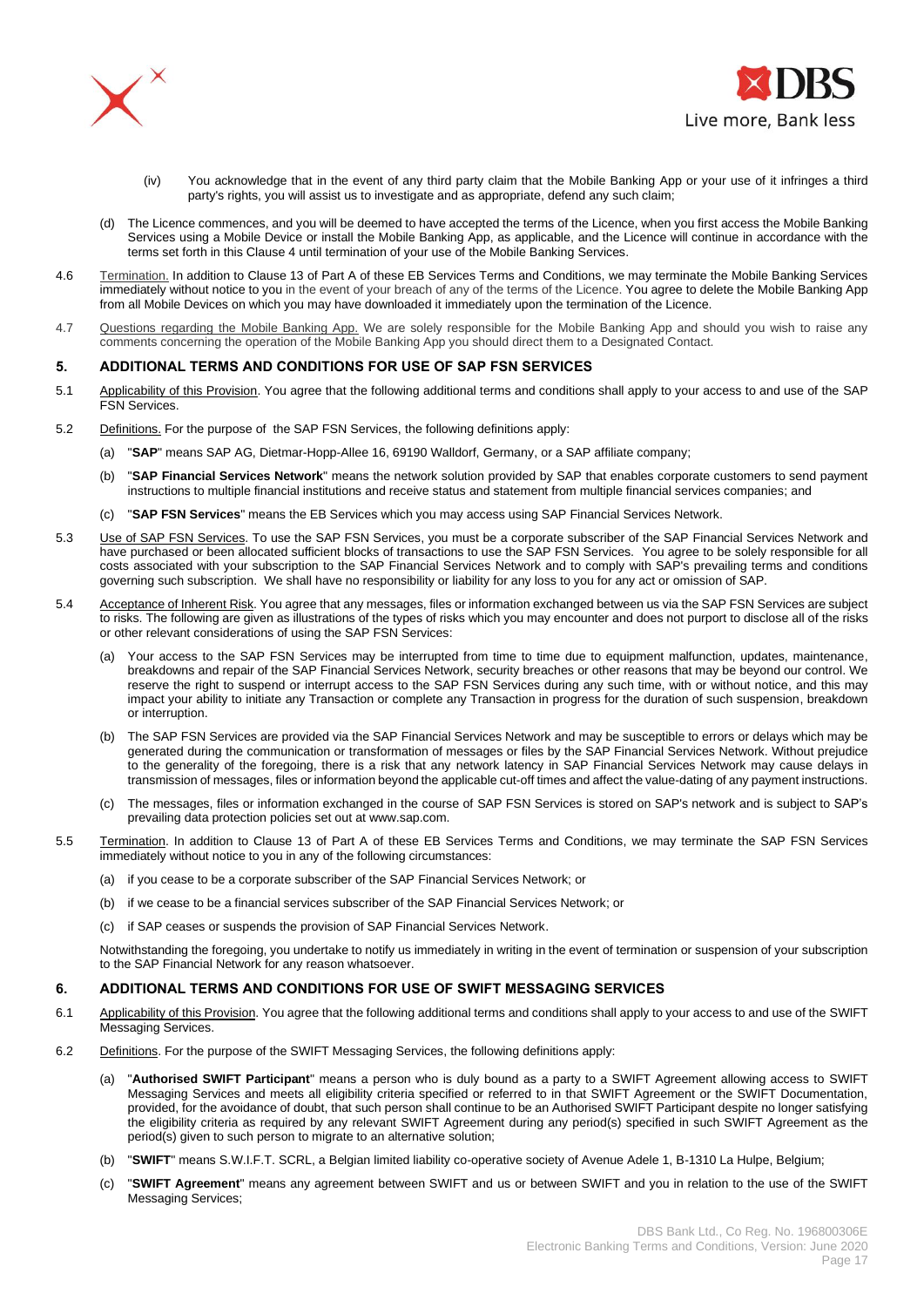



- (d) "**SWIFT Documentation**" means the SWIFT terms, conditions, guides and procedures applicable to the SWIFT Messaging Services, or to the sending and receiving of SWIFT Messages, as incorporated into your SWIFT Agreement or notified to you by SWIFT or us from time to time;
- (e) "**SWIFT Message**" means a message type (MT) message or file sent or appearing to have been sent using the SWIFT Messaging Services, which for this purposes of these EB Services Terms and Conditions comprise of such message formats which we may from time to time agree with you;
- (f) "**SWIFT Messaging Services**" means messaging services provided by SWIFT from time to time, including without limitation, SWIFTNet FIN messaging service, SWIFTNet Interact, File Act and browse services.
- 6.3 SWIFT Messaging Services. The SWIFT Messaging Services only comprise the following activities:
	- (a) sending of SWIFT Messages by us to you;
	- (b) provision of information by us to you through the SWIFT Messages;
	- (c) sending of SWIFT Messages by you to us;
	- (d) provision of Electronic Instructions by you to us in those SWIFT Messages; and
	- (e) us processing those Electronic Instructions.
- 6.4 Use of the SWIFT Messaging Services.
	- (a) You shall as an Authorised SWIFT Participant, comply with all requirements relating to the SWIFT Messaging Services, including security requirements, obtaining and maintaining your own SWIFT membership, computer software and other equipment necessary to access and use the SWIFT Messaging Services set out in the SWIFT Agreement and any of the SWIFT Documentation.
	- (b) You shall at all times (i) comply with all guides, instructions and recommendations as we provide to you from time to time in relation to the use of the SWIFT Messaging Services; and (ii) assess the security arrangements relating to your access to and use of the SWIFT Messaging Services to ensure that they are adequate to protect your interests.
	- (c) You acknowledge that processing of any SWIFT Message is subject to successful receipt of such message by us. We shall have no responsibility or liability for any loss to you where you submit a SWIFT Message through the SWIFT network but such SWIFT Message is not successfully received by us or for any act or omission of SWIFT.
	- (d) You provide data, files, information, instructions and SWIFT Messages at your own risk. You shall ensure that all data, files, information and instructions transmitted to us for or in connection with the SWIFT Messaging Services is correct and complete and shall immediately inform us in writing of any errors, discrepancies or omissions. You must check all data, files, information and instructions provided to you by us or by any third party operator appointed by us immediately upon receipt. If any such data, files, information and instructions are incorrect or omit anything it should include, you should inform us in writing immediately.
	- (e) Receipt by us of any SWIFT Message issued or purporting to be issued by you will constitute full and unconditional authority to us to carry out or act upon that SWIFT Message, and we shall not be bound to investigate or enquire as to the authenticity of any such SWIFT Message unless we have received prior written notification from you which casts doubt on its validity.
	- You shall immediately notify us in writing if you become aware of or suspect any breach or compromise of the security of the SWIFT Messaging Services providing full details of the breach or compromise, including but not limited to the identity of any person responsible for the breach or compromise. You shall (save to the extent prohibited by any applicable law) fully and promptly cooperate with any steps taken by us to investigate and/or rectify any apparent or suspected breach or compromise of the security of the SWIFT Messaging Services and provide such information as we reasonably request in writing to assist us in the investigation.
- 6.5 Acceptance of Inherent Risk. You agree that any data, files, information or instructions exchanged between us via the SWIFT Messaging Services are subject to risks. The following are given as illustrations of the types of risks which you may encounter and does not purport to disclose all of the risks or other relevant considerations of using the SWIFT Messaging Services:
	- (a) Your access to the SWIFT Messaging Services may be interrupted from time to time due to equipment malfunction, updates, maintenance, breakdowns and repair of SWIFT's network or other reasons that may be beyond our control; and
	- (b) The SWIFT Messaging Services may be susceptible to errors or delays which may be generated during the communication or transformation of messages or files by SWIFT's network.
- 6.6 Reservation of Rights. We reserve the right at any time to immediately suspend the SWIFT Messaging Service or access thereto for such period or periods as we consider reasonably appropriate without notice to you if (a) suspension is necessary for the purpose of (routine or emergency) maintenance or enhancement of the SWIFT Messaging Services; (b) for technical reasons, provision of the SWIFT Messaging Services is beyond our control; (c) there are reasonable grounds to suspect a compromise of security or any unauthorised or fraudulent use of the SWIFT Messaging Services; or (d) if you breach any of your obligations hereunder.
- 6.7 Termination. In addition to Clause 13 of Part A of these EB Services Terms and Conditions, we may terminate the SWIFT Messaging Services immediately without notice to you in any of the following circumstances:
	- (a) that you or we cease to be an Authorised SWIFT Participant;
	- (b) where SWIFT has ceased to provide, and not resumed providing, the SWIFT Messaging Services;
	- (c) where SWIFT, in exercise of its rights under a SWIFT Agreement, has required either you or us to terminate the use of SWIFT Messaging Services; or
	- (d) where we have ceased to provide the SWIFT Messaging Services.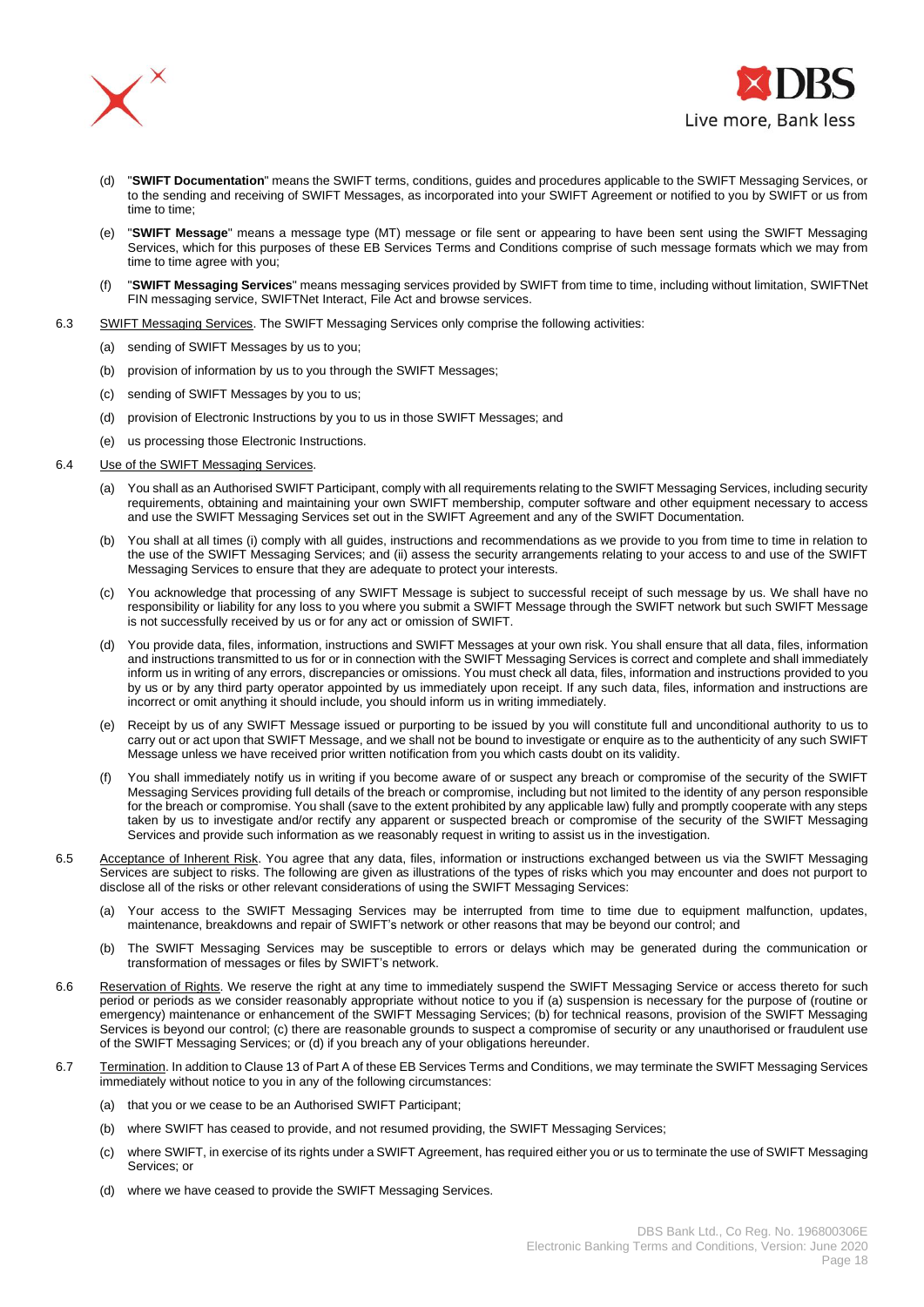



Notwithstanding the foregoing, you undertake to notify us in writing immediately in the event you cease to be an Authorised SWIFT Participant or SWIFT Messaging Services are made unavailable to you for any reason whatsoever.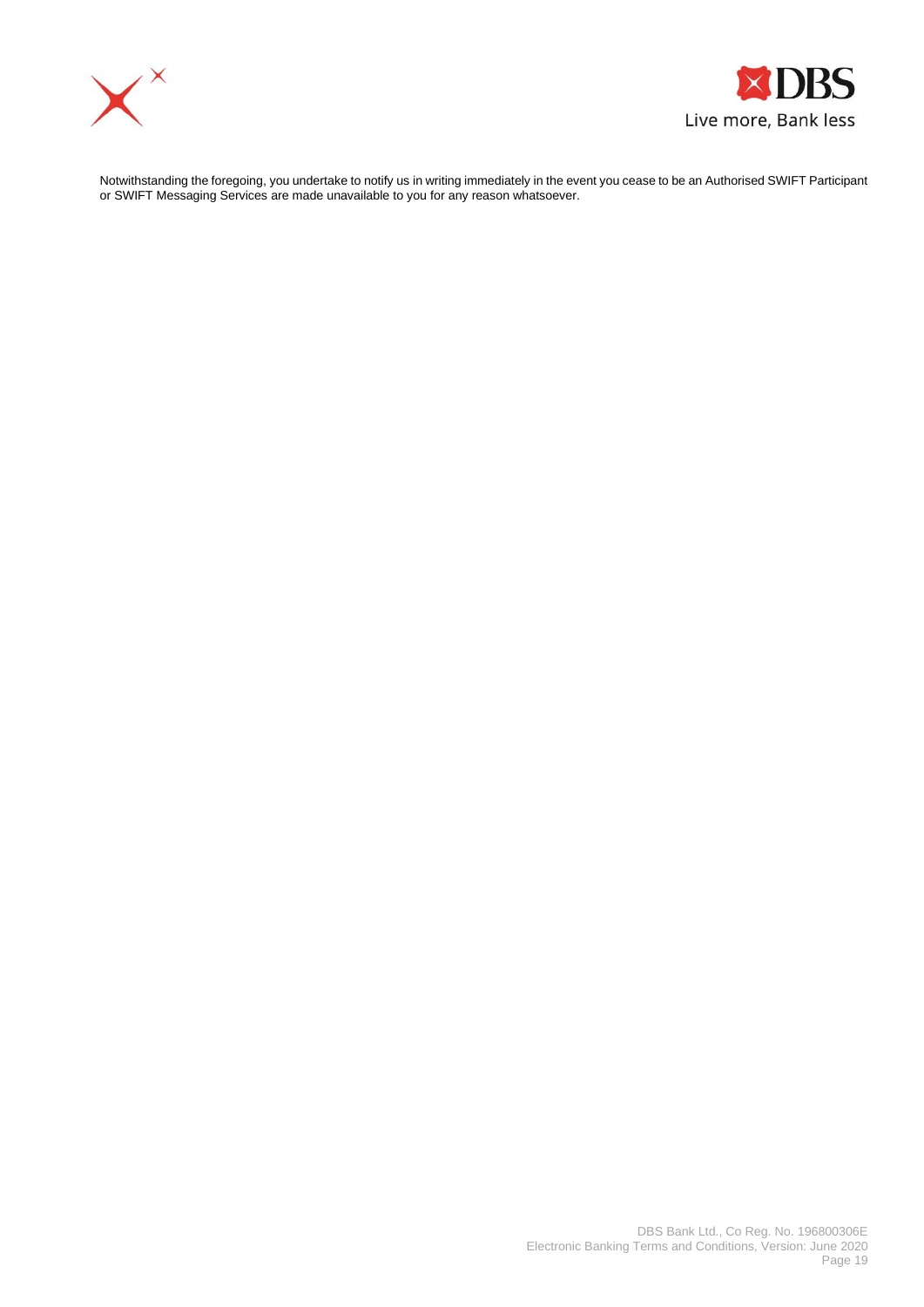



# **7. ADDITIONAL TERMS AND CONDITIONS FOR PARTNER BANK ARRANGEMENT**

- 7.1 Applicability of this Provision. You agree that the following additional terms and conditions shall apply to your access to and/or use of our Partner Bank Services.
- 7.2 Definitions. For the purpose of the Partner Bank Services, the following definitions apply:
	- (a) "**Local Account(s)**" means the bank account(s) which may be opened and maintained by your affiliates with the Partner Bank pursuant to the Partner Bank Arrangement Request;
	- (b) "**Partner Bank**" means each of our partner bank in such jurisdiction as may be specified in the Partner Bank Arrangement Request;
	- (c) "**Partner Bank Arrangement Request**" means the Bank Mandate & Letter of Indemnity which sets out your request for Partner Bank Services submitted by you to us; and
- 7.3 "**Partner Bank Services**" means the extension of EB Services to the Local Accounts for the purposes of:
	- (a) transmitting instructions on payments, transfers or withdrawals concerning the Local Accounts to the Partner Bank, either directly or through the Bank Member; and
	- (b) disclosing information relating to the Local Accounts to you whenever we receive any information, data or documents from the Partner Bank (either directly or through your Bank Member), in each case in accordance with the Partner Bank Arrangement Request.
- 7.4 Use of Partner Bank Services. To use the Partner Bank Services, you must:
	- (a) submit a duly completed Partner Bank Arrangement Request to us, together with all relevant supporting documents; and
	- (b) the Local Account must have been opened by the Partner Bank and remain open during all relevant times.
- 7.5 Additional terms applicable. You agree that each application for the Partner Bank Services shall be governed by, and subject to, such terms and conditions attached to the Partner Bank Arrangement Request (as amended, updated or supplemented from time to time).
- 7.6 Termination. In addition to Clause 13 of Part A of these EB Services Terms and Conditions, we may terminate the Partner Bank Services at any time in accordance with the terms and conditions attached to the Partner Bank Arrangement Request (as amended, updated or supplemented from time to time).

#### **8. ADDITIONAL TERMS AND CONDITIONS FOR ACCOUNTS RECEIVABLE PURCHASE ("ARP") EB Service**

- 8.1 Applicability of this Provision. You agree that the following additional terms and conditions shall apply to your access to and/or use of our ARP EB Service ("**ARP EB Service**").
- 8.2 Definitions. For the purpose of the ARP EB Service, the following definitions apply:
	- (a) "**ARP Facility**" means the accounts receivable purchase facility/factoring facility granted by us to you; and
	- (b) "**ARP Transaction Documents**" means such agreements, documents, letters of offer and/or terms and conditions governing assignment in connection with and governing the ARP Facility, in each case amended, updated or supplemented from time to time.
- 8.3 Terms and Conditions applicable to a Transaction entered into via the ARP EB Service. You agree that any Electronic Instruction and/or any Transaction arising from or in connection with your use of the ARP EB Service shall be governed by and subject to the ARP Transaction Documents. In the event of any inconsistency between the provisions of these EB Services Terms and Conditions and the ARP Transaction Documents, the ARP Transaction Documents will prevail and clause 16.5 of Part A of these EB Services Terms and Conditions shall be construed accordingly.
- 8.4 Non-acceptance of Electronic Instruction. In addition and without prejudice to Clause 5.8 of Part A of these EB Services Terms and Conditions, you agree that we have the right to accept or reject or not process any Electronic Instruction without liability to you. We will notify you as soon as reasonably practicable if any Electronic Instruction is rejected or is not processed.
- 8.5 Confirmation upon Processing of Electronic Instructions. You agree that no Electronic Instruction you provide via the ARP EB Service will give rise to a Transaction unless received, processed and/or confirmed by us via the ARP EB Service.

# **9. ADDITIONAL TERMS AND CONDITIONS FOR CUSTOMER SELF ADMINISTRATION SERVICE**

- **9.1** Applicability of this Provision. You agree that the following additional terms and conditions shall apply to your access to and use of the Customer Self Administration Service.
- 9.2 Definitions. For the purpose of the Customer Self Administration Service, the following definitions apply:
	- (a) "**Customer Self Administration Service**" means the service which we make available to you in connection with the on-going administration, operation and maintenance of your use and access of the EB Services; and
	- (b) "**Administrator**" means a User whom you have informed us is to take on the role of a system administrator.
- 9.3 Role of Administrator. An Administrator will have authority and responsibility to set-up, administer, operate and maintain your use of and access to the EB Services. This includes the right and authority to (a) add, suspend or remove Users; (b) assign or revoke User roles or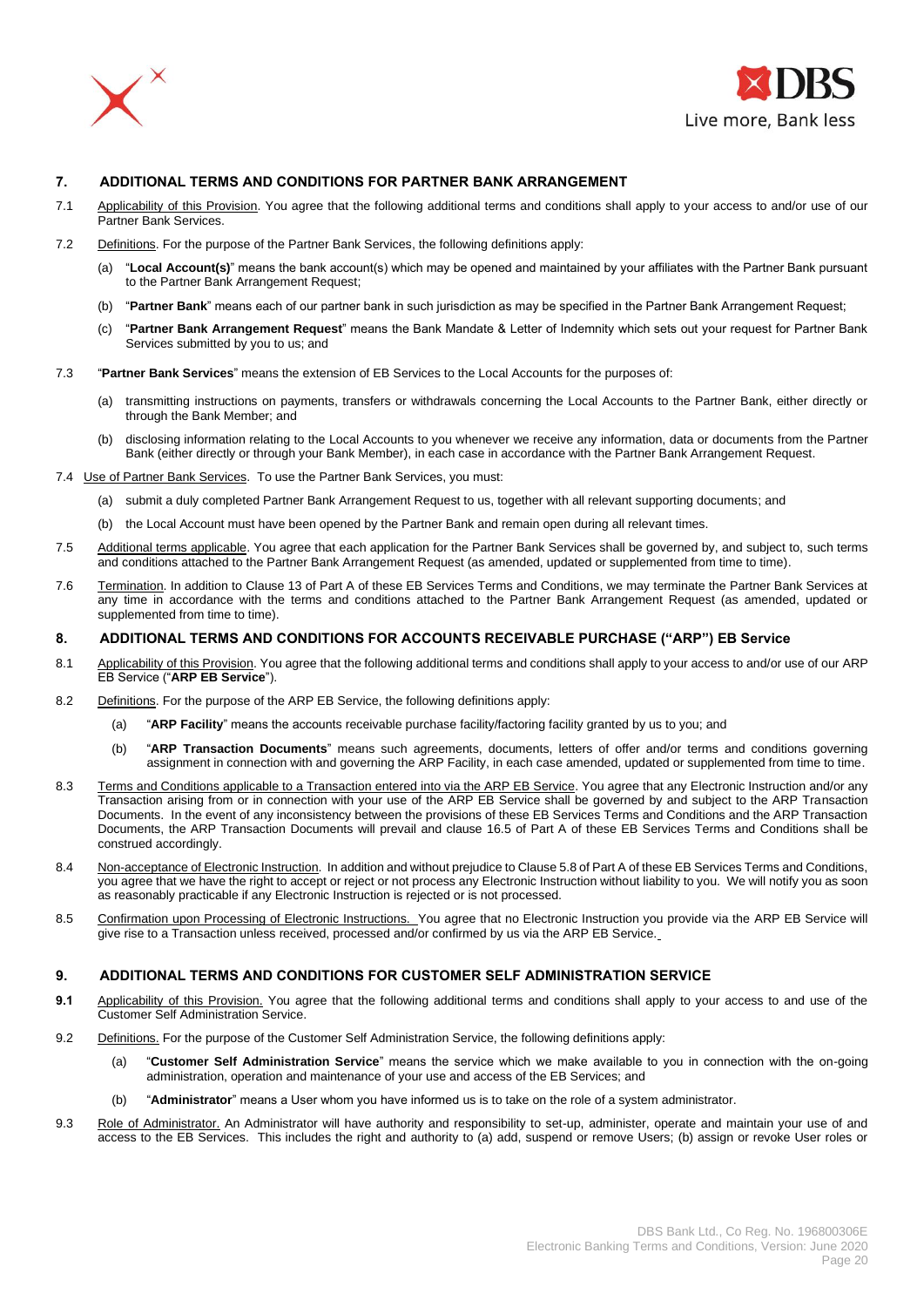



access rights; (c) issue, amend, cancel, reset or re-issue User's Security Mechanism and/or Security Code; (d) change any payment or transfer limits of any User; and (e) any other right, feature or functionality we may make available to an Administrator from time to time.

- 9.4 Acceptance of Risks. You recognise that Administrators have wide powers in relation to your use of the EB Services and you agree to be bound by any act or omission of any Administrator.
- 9.5 Assumption of Authority and Our Action. You agree that we will treat all instructions and/or requests received via the Customer Self Administration Service as duly authorised by you, and we may, without further checks, act on such instructions and/or requests even though this may contradict any other instruction or mandate you have given us or even if such instructions and/or requests are not genuine.
- 9.6 Your Responsibility.
	- (a) You are responsible for ensuring that you have adequate internal control procedures and security measures to prevent any fraud, abuse or unauthorised acts or omissions by Administrators using the Customer Self Administration Service.
	- (b) If you suspect or know of any impropriety or fraud on the part of an Administrator or any unauthorised or fraudulent use of the Customer Self Administration Service, you must inform us immediately and take steps to replace such Administrator.
	- (c) You undertake to inform us as soon as practicable should any Administrator ceases to be employed by you.
- 9.7 What we are not legally responsible for. In addition and without prejudice to our rights under Clause 11 of Part A of these EB Services Terms and Conditions, we will not be held liable to you or any third party for any loss, liabilities, costs, expenses, damages, claims, actions or proceedings of any kind whatsoever (whether direct, indirect or consequential) in respect of any matter of whatever nature and howsoever arising (whether in contract, tort, negligence or otherwise) incurred in connection with any act or omission by an Administrator who ceases to be employed by you for which we are not informed.
- 9.8 Minimum number of Administrators. We may stipulate the minimum number of Administrators that you must have. Where the number of Administrators fall below the minimum number required by us:
	- (a) You must immediately appoint a new Administrator, provide us with details of the new Administrator and provide us with such information and documents as we may require; and/or
	- (b) We may suspend the Customer Self Administration Service, the provision of the EB Services and/or stop the processing of any Electronic Instruction or Transaction.

# **10. ADDITIONAL TERMS AND CONDITIONS FOR USE OF OUR APPLICATION PROGRAMMING INTERFACES ("APIs")**

- 10.1 Applicability of this Provision. You agree that the following additional terms and conditions shall apply to your use of any API that we make available to you as part of the EB Services. If you use any of our APIs as an interface to, or in conjunction with our other products and/or services, the additional terms for those other products or services will also apply.
- 10.2 Definitions: For the purposes of the use of our APIs, the following definition shall apply:
	- (a) "**DBS Policies**" means all applicable guidelines, policies, notices, requirements, rules and other documents which DBS may issue, modify or supplement from time to time.
- 10.3 Ownership. All intellectual property rights in the APIs (and all modifications thereto) that we make available to you, shall remain vested in us (or our licensors).
- 10.4 Licence. We grant you a non-transferable, non-exclusive and revocable licence to access and use the APIs and any accompanying API documentation (with no right to sub-licence) solely to the extent necessary for you to receive and use the EB Services.
- 10.5 Limitations on Use. We may, in the DBS IDEAL Corporate Connectivity form, set, enforce and advise you of any limitations on your intended use of the APIs (for example, limiting the number of API requests that you may make or the number of Users you may serve).
- 10.6 Changes. We may, at our sole discretion, modify the APIs and/or any accompanying API documentation at any time. If we determine (acting reasonably) that any such modification will have a material impact on your use of the EB Services, we will give you not less than thirty (30) days' advance written notice except in the case of an emergency or as may be required by a regulator or applicable law (where no such minimum notice will be required, albeit that we shall provide such notice as we are reasonably able to). If you do not approve of any modification that we make to our APIs, you may terminate your use of the applicable EB Service(s) pursuant to Clause 13.1 of Part A of these EB Services Terms and Conditions.
- 10.7 Restrictions. You agree that you shall not:
	- (a) sub-licence, publish, make available, sell or otherwise distribute any API to any third party;
	- (b) develop a substantially similar or competing version of any of our APIs;
	- (c) introduce any destructive element or malware (including any virus, worm or Trojan horse) into our Systems through any API;
	- (d) interfere with, modify or disable any of the features, functionality or security controls of the APIs or the EB Services;
	- (e) decompile or reverse engineer any source code from any API or any related software, except as expressly permitted by applicable law; or
	- (f) utilise our APIs in any manner not expressly authorised pursuant to these EB Services Terms and Conditions.
- 10.8 Security. If we assign you any Security Code or Security Mechanism for purposes of accessing and/or using any of the APIs, you will use those credentials when accessing and/or using the applicable API and keep them confidential. Where such Security Codes or Security Mechanisms are specific to individuals, you will ensure that they are not shared with any third party. You will inform us if any individuals are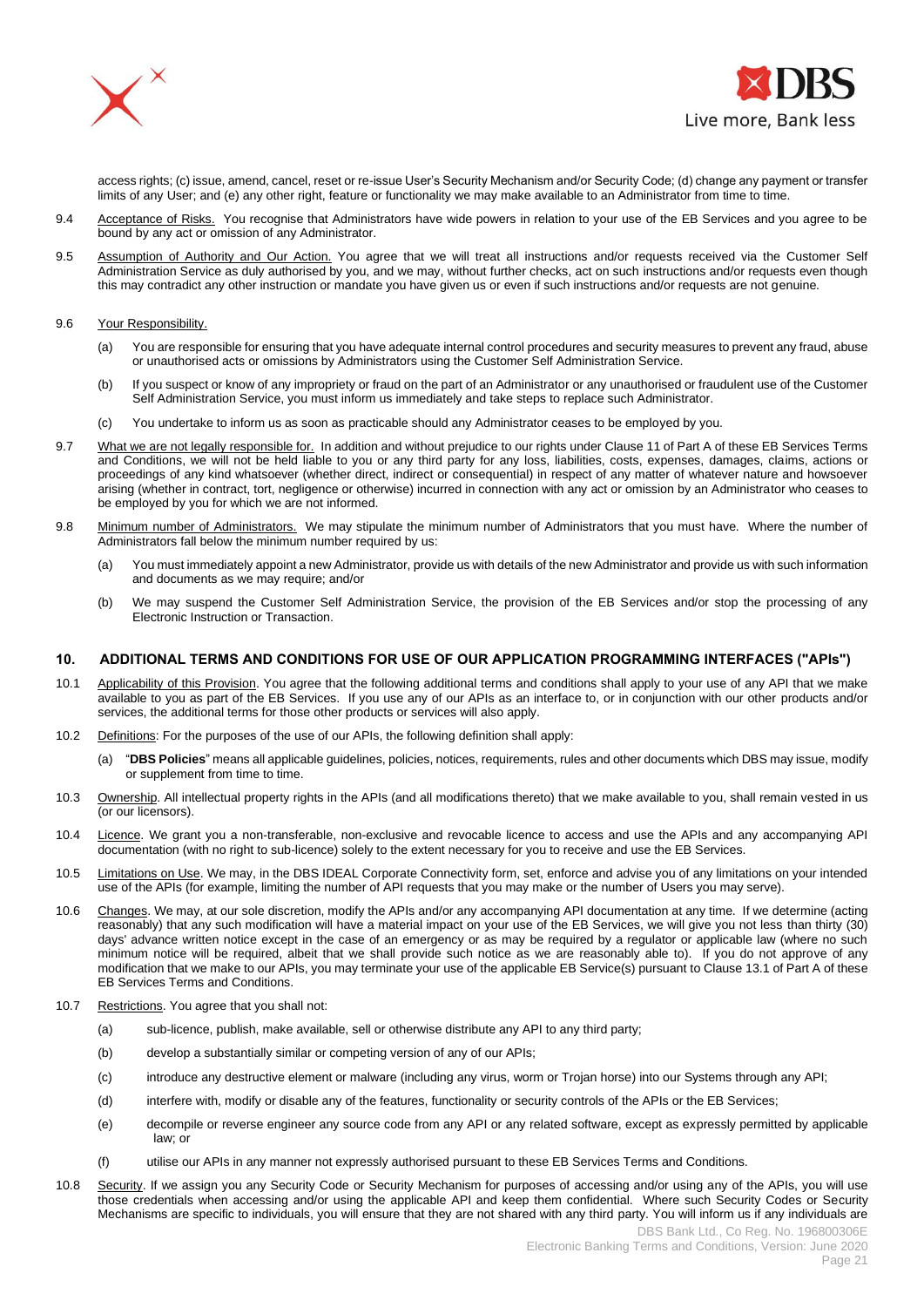



to leave your employment such that their access and use rights can be disabled. In addition, you will not in any way attempt to conceal your identity when using the APIs.

- 10.9 Availability. We will use reasonable endeavours to ensure that the APIs are available and will work with you to promptly resolve any error or defect that is identified in any of the APIs.
- 10.10 Liability. Except as specifically provided for in this Clause 10, the APIs are provided on an "as is" basis and all warranties and representations, whether express or implied, including as regards the reliability of the APIs or their fitness for a particular purpose, are expressly disclaimed.
- 10.11 Monitoring. Subject to us complying with applicable law, you acknowledge and agree that we may monitor your use of the APIs solely to the extent necessary for us to provide and improve the EB Services.
- 10.12 DBS Policies. You agree to comply with all DBS Policies applicable to and/or in connection with the use of our APIs, as may be provided from time to time.
- 10.13 Electronic Instructions. We may treat all Electronic Instructions received or otherwise transmitted through the APIs as being authorised by you and binding upon you. If we have any reason to suspect that any Electronic Instruction(s) received or transmitted through any API has not been authorised by you, we may refuse to process the relevant Electronic Instruction(s) without any liability or other obligation to you. You will inform us immediately if you become aware of any unauthorised Electronic Instruction(s) that has been transmitted through any API.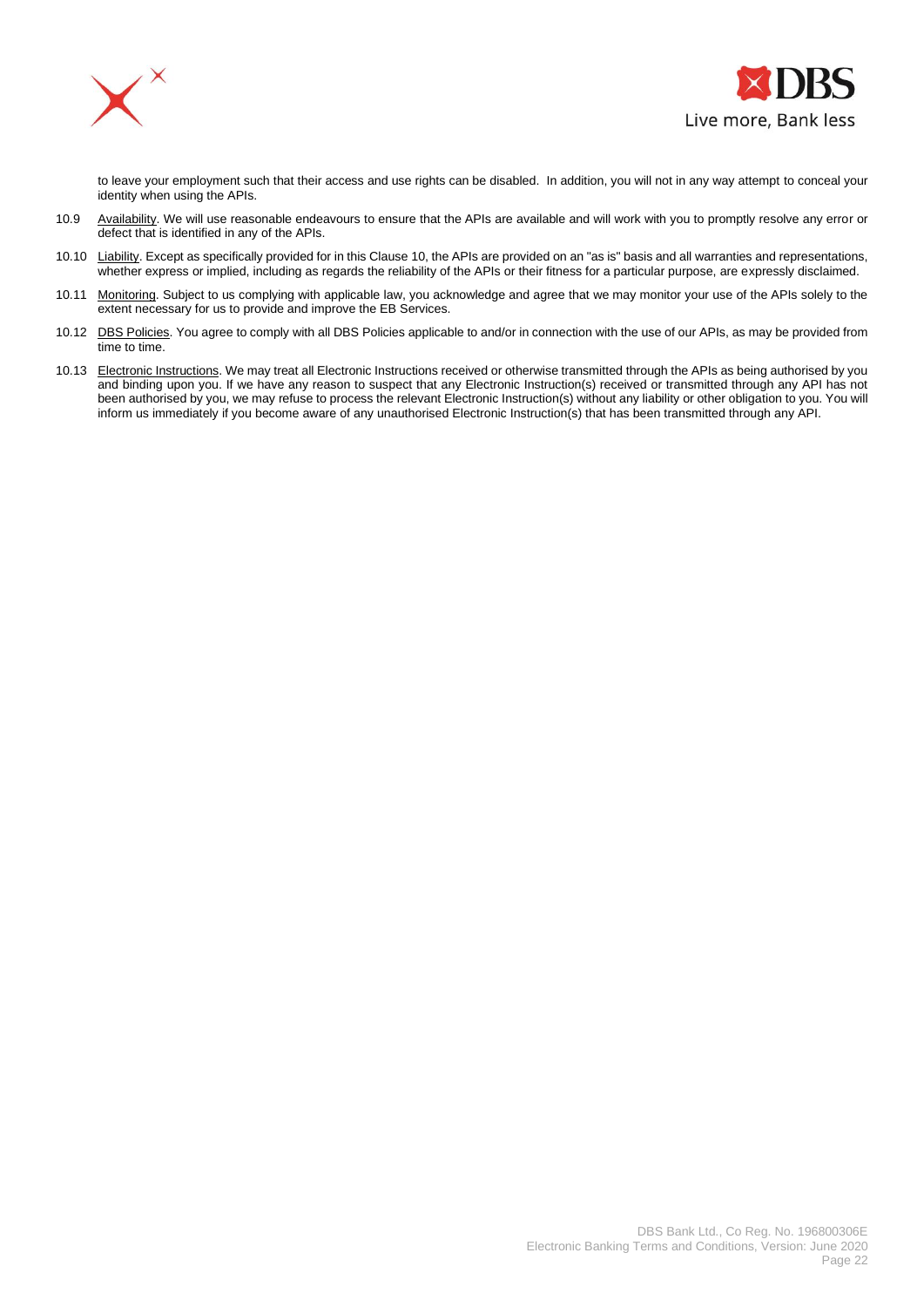



# **DBS ELECTRONIC BANKING SERVICES TERMS AND CONDITIONS**

# **Part C – Supplementary Terms and Conditions for Specific Countries**

# **Section A – Supplementary Terms and Conditions for Australia**

This Section applies to and governs the provision of EB Services by DBS Bank Ltd., Australia Branch (ARBN 601 105 373) and the receipt and use of EB Services by customers of DBS Bank Ltd., Australia Branch. Please note that if you are receiving the EB Services in any country other than Australia, other local laws may apply.

To the extent indicated below, this Section supplements and amends Part A of these EB Services Terms and Conditions, and forms part of these EB Services Terms and Conditions.

# **1. DEFINITIONS AND INTERPRETATION**

1.1 Definitions. Unless expressly provided to the contrary in this Section, capitalised terms in this Section shall have the meaning given to those terms in Part A of these EB Services Terms and Conditions. In addition, unless the context otherwise requires:

"DBS Australia Privacy Policy" means the DBS Australia Privacy Policy available at [www.dbs.com/privacy/australia.page,](http://www.dbs.com/privacy/australia.page) as may be amended, supplemented and/or substituted by us from time to time; and

"Personal Data" has the meaning given to the term 'personal information' under the *Privacy Act 1988* (Cth).

# **2. DISCLOSURE OF ACCOUNT INFORMATION AND PERSONAL DATA**

2.1 Clause 8.3 of Part A of these EB Services Terms and Conditions shall be deleted and replaced with the following:

Recipients Outside Jurisdictions. You acknowledge and agree that we may provide or disclose information pursuant to Clause 8.2 to Recipients who are located outside Australia. Such information may be collected, used and disclosed by the Recipients in whole or part outside Australia. You acknowledge that we are not able to ensure that such Recipients will comply with Australian privacy laws (and such Recipients may not be accountable (i.e., you may not be able to seek redress) under Australian privacy laws), although they may be subject to their own privacy laws (which you may or may not be entitled or able to enforce). By accepting these EB Services Terms and Conditions and using the EB Services, you consent to such disclosure, and all disclosures for the purposes described in these EB Services Terms and Conditions.

2.2 Clause 8.4 of Part A of these EB Services Terms and Conditions shall be deleted and replaced with the following:

8.4 Processing of Personal Data in connection with Specified Purposes. Without prejudice to Clauses 8.2 and 8.3, you acknowledge and agree that we (and each of the Recipients) can use, hold and disclose any Personal Data provided pursuant to your and each User's access to and use of the EB Services in connection with the following purposes and for any and all of the purposes stated in the DBS Australia Privacy Policy:

(a) the provision of EB Services and for any other purpose connected with your or your Users' access to or use of the EB Services; (b) the notification of relevant products or services to you unless you have told us that you do not wish to receive such marketing

- materials or notices;<br>(c) the monito
- (c) the monitoring and analysis of Accounts and positions;<br>(d) the assessment and determination of Account criteria, the assessment and determination of Account criteria, status, credit limits and credit decisions;
- $(e)$  the carrying out of statistical and other analysis;<br>(f) the monitoring and enforcement of compliance  $\mathbf{v}$ 
	- the monitoring and enforcement of compliance with these EB Services Terms and Conditions; and
- (g) to comply with applicable laws, including anti-money laundering and anti-terrorism laws,
- (collectively, the "**Purposes**").

2.3 Clause 8.5 of Part A of these EB Services Terms and Conditions shall be deleted and replaced with the following:

8.5 Consent and notification. You undertake to:

(a) obtain and maintain all necessary consents from the individuals whose Personal Data is disclosed to us and/or the Recipients which are necessary for us and/or the Recipients to provide the EB Services and comply with the Australian Privacy Principles;

(b) provide such notifications to relevant individuals as required under the Privacy Act 1988 (Cth) to ensure that the individual is aware that his/her Personal Data will be disclosed to us and/or the Recipients, or a class of organisations such as us and/or the Recipients, for the purposes described in (a) above); and

(c) ensure that all Personal Data provided to us and the Recipients is accurate, up-to-date, complete and relevant.

- 2.4 Acknowledgment of Terms and Conditions Governing Personal Data. You acknowledge and agree to Clause 8 of Part A of these EB Services Terms and Conditions and other provisions set out in relevant agreements or terms and conditions (including the DBS Australia Privacy Policy) between you and us in connection with the collection, use and disclosure of Personal Data.
- 2.5 Conflict. In the event of any conflict or inconsistency between these EB Services Terms and Conditions and the DBS Australia Privacy Policy, the former shall prevail to the extent of any inconsistency.
- 2.6 DBS Australia Privacy Policy. Our privacy policy is available a[t www.dbs.com/privacy/australia.page](http://www.dbs.com/privacy/australia.page) or by calling our Privacy Officer on +61 2 8823 9300. It covers:
	- how you can access the Personal Data we hold about you and ask for it to be corrected;
	- how you may complain about a breach of the Australian Privacy Principles, or a registered privacy code, and how we will deal with your complaint; and
	- how we collect, hold, use and disclose your personal information in more detail.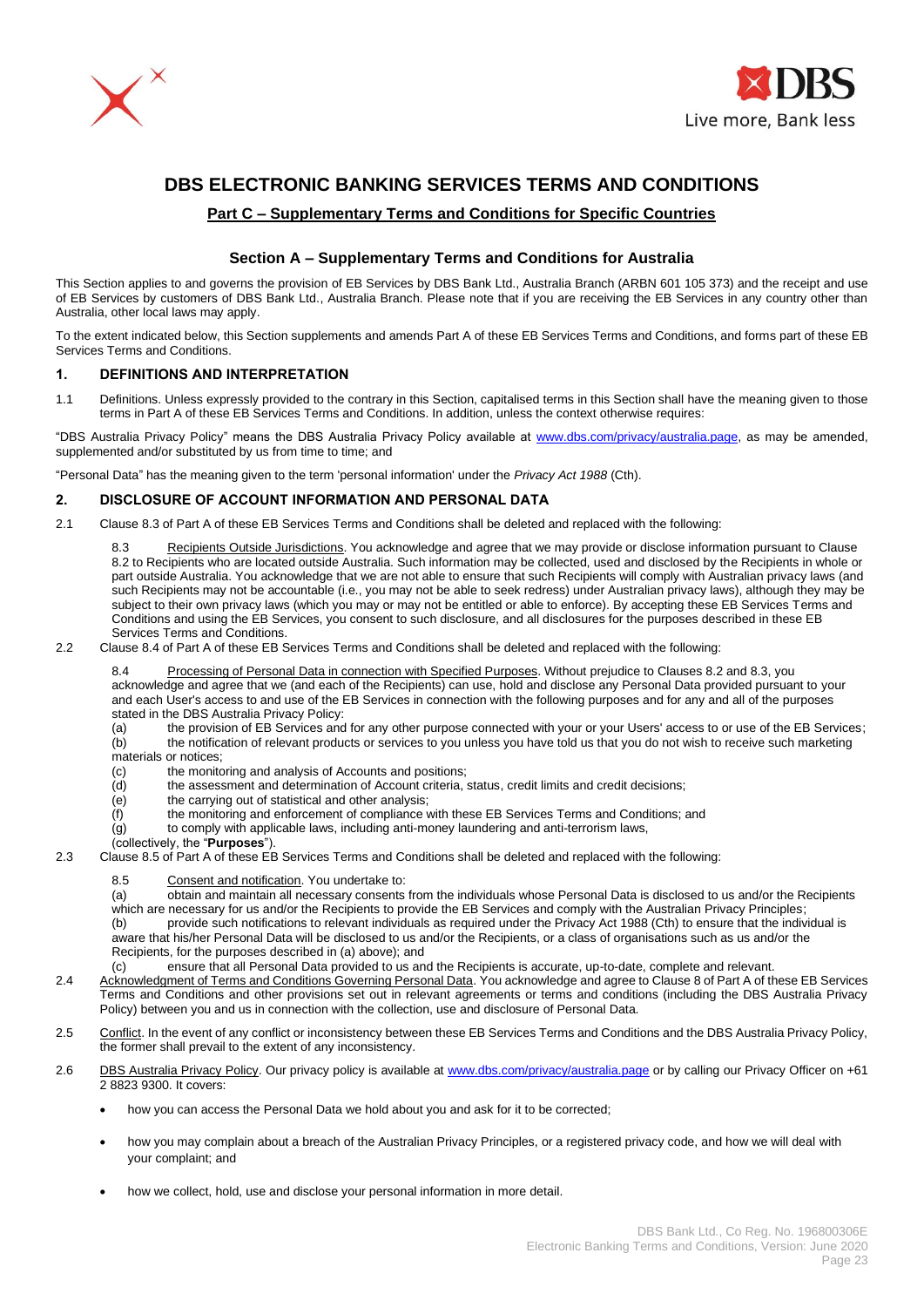



# **3. DEFINITION OF 'JURISDICTION'**

3.1 Definition of "Jurisdiction". The definition of "Jurisdiction" in Clause 1.1(I) of Part A of these EB Services Terms and Conditions shall be replaced by: '"Jurisdiction" means the state of New South Wales;'.

# **4. USE OF EB SERVICES**

- 4.1 Business purposes. You:
	- (a) represent and warrant that any facility provided to you under these EB Services Terms and Conditions is established primarily
	- for business purposes; and<br>(b) agree to ensure agree to ensure that the EB Services are used only for business purposes.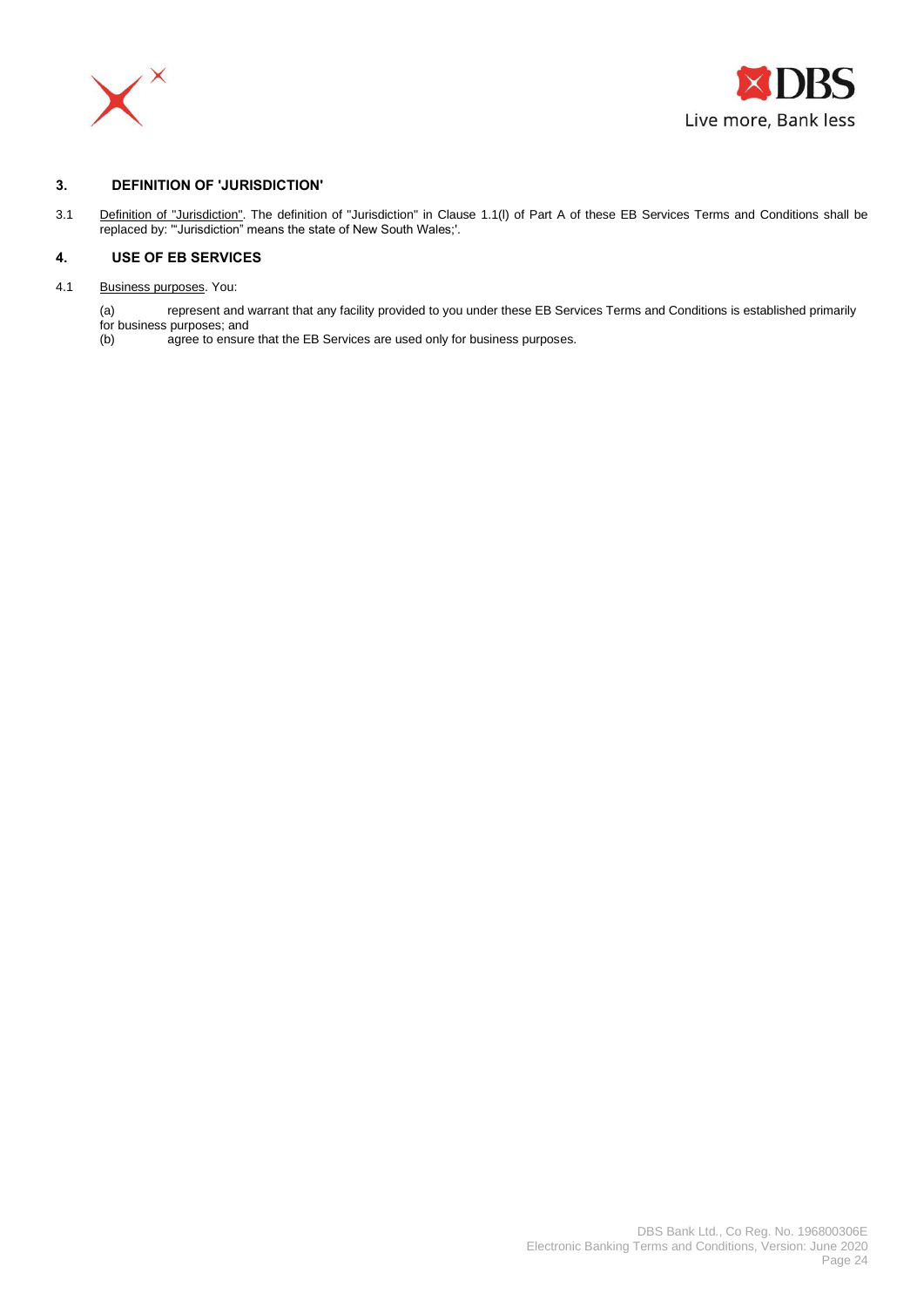



# **Section B – Supplementary Terms and Conditions for China**

This Section applies to and governs the provision of EB Services by DBS Bank (China) Limited, and the receipt and use of EB Services by customers of DBS Bank (China) Limited. Please note that if you are receiving the EB Services in any country other than the People's Republic of China (PRC), other local laws may apply.

To the extent indicated below, this Section supplements and amends Part A of these EB Services Terms and Conditions, and forms part of these EB Services Terms and Conditions.

### **1. CHARGES AND TAXES**

- 1.1 Clause 12.1 of Part A of these EB Services Terms and Conditions shall be deleted and replaced with the following:
	- 12.1 Payment of Charges and Fees. You acknowledge, agree and accept the payment obligation for charges and/or fees associated with the EB Services as set out in these EB Services Terms and Conditions as well as in our current charges schedule. The updated charged schedule is available at our outlets in the PRC or our websit[e www.dbs.com/cn.](http://www.dbs.com/cn) You shall make all payments free and clear of, and without deduction, withholding or set-off on account of any tax or levy or any other charges present and future.

#### **2. NOTICE REGARDING INACCURATE RECORDS**

2.1 The reference to "14 calendar days" in Claus[e 14.2](#page-8-2) of Part A of these EB Services Terms and Conditions shall be deleted and replaced with a reference to "90 calendars days".

### **3. AMENDMENTS AND VARIATIONS**

- 3.1 Claus[e 16.6](#page-9-0) of Part A of these EB Services Terms and Conditions shall be deleted and replaced with the following:
	- [16.6](#page-9-0) Amendments and Variations. We may by notice in writing to you or via the EB Services or such other mode of communication as we deem appropriate, amend these EB Services Terms and Conditions, the scale of charges payable (in accordance with Clause [12.1\)](#page-7-0) or the User Guide. We will give you:
		- (a) 30 calendar days' notice where the amendment relates to your liabilities and obligations under these EB Services Terms and Conditions or the User Guide; or
		- (b) reasonable notice in the case of any other amendment,

provided that we are not obliged to give you any advance notice if amendments are required in an emergency or where it is impracticable for us to give such advance notice (in which case such amendments will take immediate effect). If you or any User continue to use the EB Services after the effective date of such amendment you are deemed to have agreed to the same.

# **4. GOVERNING LANGUAGE**

- 4.1 Claus[e 16.9](#page-9-1) of Part A of these EB Services Terms and Conditions shall be deleted and replaced with the following:
	- 16.9 Governing Language. In the event that these EB Services Terms and Conditions are translated into any other language, both the English version and the translated version shall be equally effective, provided that the Chinese version shall prevail in the event of any inconsistency or contradiction.

#### **5. USE THE EB SERVICE OUTSIDE THE TERRITORY OF PRC**

- 5.1 The following shall be inserted as a new Clause 16.11A:
	- 16.11A Use the EB Service outside the territory of PRC. You hereby acknowledge that, when using EB Services out of PRC (including Hong Kong SAR, Macau SAR and Taiwan region), you shall conform to the regulations of SAFE and PBOC relating to the administration of foreign exchange (if applicable) and/or any requirement of the country or region where the transaction happens. You will assume the risks associated with your using the EB Services in the judicial regions outside the territory of PRC.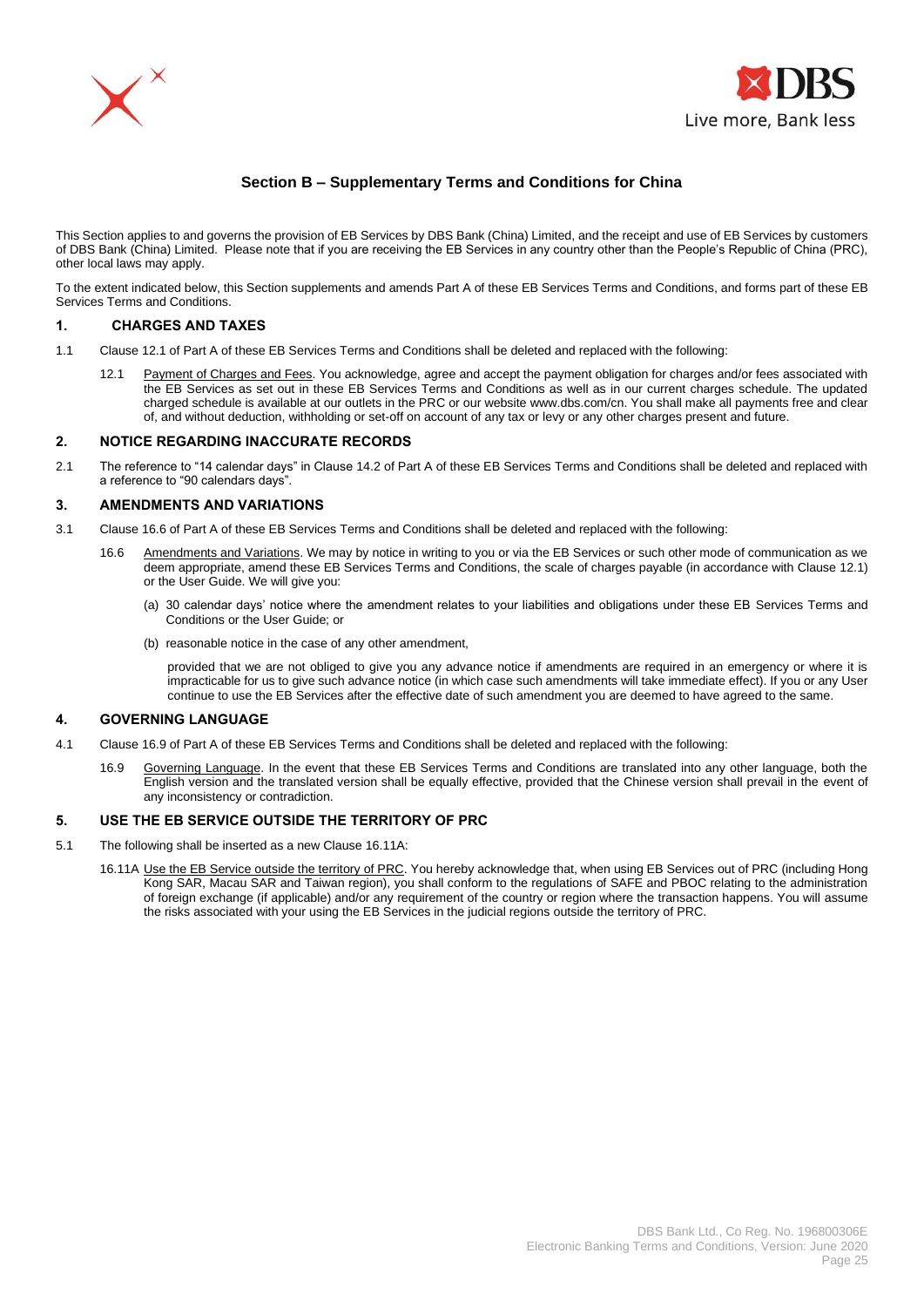



# **Section C – Supplementary Terms and Conditions for Hong Kong SAR**

This Section applies to and governs the provision of EB Services by DBS Bank (Hong Kong) Limited or DBS Bank Ltd., Hong Kong Branch (incorporated in Singapore with limited liability), and the receipt and use of EB Services by customers of DBS Bank (Hong Kong) Limited or DBS Bank Ltd., Hong Kong Branch. Please note that if you are receiving the EB Services in any country or territory other than Hong Kong SAR, other local laws may apply.

To the extent indicated below, this Section supplements and amends Part A of these EB Services Terms and Conditions, and forms part of these EB Services Terms and Conditions.

# **1. DEFINITIONS AND INTERPRETATION**

- 1.1 Definitions. Unless expressly provided to the contrary in this Section, capitalised terms in this Section shall have the meaning given to those terms in Part A of these EB Services Terms and Conditions. In addition, unless the context otherwise requires:
	- (a) "**Hong Kong**" means the Hong Kong Special Administrative Region of the People's Republic of China;
	- (b) "**Participating Bank**" means any participating banks of the JETCO ATM network, (if applicable) PLUS ATM network and/or (if applicable) China UnionPay ATM network;
	- (c) "**Personal Data**" has the meaning ascribed to such term in the Personal Data (Privacy) Ordinance (Chapter 486 of the Laws of Hong Kong); and
	- (d) "**PIN**" means the Personal Identification Number which is the Security Code of the ATM card or Phone Banking Services.

# **2. DISCLOSURE OF ACCOUNT INFORMATION AND PERSONAL DATA**

- 2.1 Clause 8 of Part A of these EB Services Terms and Conditions shall be deleted and replaced with the following:
	- 8.1 You acknowledge and agree that the disclosure of information or other similar provisions in the Account Opening Terms shall apply to information relating to you and your Account(s) provided to us pursuant to these EB Services Terms and Conditions.

# **3. INDEMNITIES AND LIMITATION OF LIABILITY**

- 3.1 The word "gross" in the last line of Clause [11.4](#page-7-1) of Part A of these EB Services Terms and Conditions shall be deleted.
- 3.2 Exclusions from Limitation of Liability. Without prejudice to Claus[e 11.7](#page-7-2) of Part A of these EB Services Terms and Conditions, nothing in these EB Services Terms and Conditions shall exclude or limit our liability in respect of direct loss arising from negligence by or wilful misconduct of the Bank or its employees.

# **4. NOTICE REGARDING INACCURATE RECORDS**

4.1 The reference to "14 calendar days" in Claus[e 14.2](#page-8-2) of Part A of these EB Services Terms and Conditions shall be deleted and replaced with a reference to "90 calendars days".

#### **5. AMENDMENTS AND VARIATIONS**

- 5.1 In addition to Clause 13 of Part A of these EB Services Terms and Conditions, we may suspend your or any User access to or use of any EB Services where such action is required to fulfil our legal or regulatory obligations or to comply with an order of a court of competent jurisdiction or our internal policies and procedures.
- 5.2 Claus[e 16.6](#page-9-0) of Part A of these EB Services Terms and Conditions shall be deleted and replaced with the following:
	- [16.6](#page-9-0) Amendments and Variations. We may by notice in writing to you or via the EB Services or such other mode of communication as we deem appropriate, amend these EB Services Terms and Conditions, the scale of charges payable (in accordance with Clause [12.1\)](#page-7-0) or the User Guide. We will give you:
		- (a) 30 calendar days' notice where the amendment relates to the scale of charges payable or your liabilities and obligations under these EB Services Terms and Conditions or the User Guide, unless such changes are not within our control; or
		- (b) reasonable notice in the case of any other amendment,

provided that we are not obliged to give you any advance notice if amendments are required in an emergency or where it is impracticable for us to give such advance notice (in which case such amendments will take immediate effect). *If you or any User continue to use the EB Services after the effective date of such amendment you are deemed to have agreed to the same.*

# **6. ADDITIONAL TERMS AND CONDITIONS FOR USE OF PHONE BANKING SERVICES**

- 6.1 Claus[e 2](#page-14-0) of Part B of these EB Services Terms and Conditions shall be deleted and replaced with the following:
	- 2. ADDITIONAL TERMS AND CONDITIONS FOR USE OF PHONE BANKING SERVICES
		- 2.1 Applicability of this Provision. You agree that the following additional terms and conditions shall apply to your access to and use of EB Services provided through the telephone ("**Phone Banking Services**").
		- 2.2 Quoting of Exchange or Interest Rates. Any exchange rate or interest rate quoted by us in response to Electronic Instructions received through the telephone is for reference only and shall not be binding on us unless confirmed by us for the purposes of a Transaction. Such confirmed exchange rate or interest rate shall be binding on you once accepted (whether through the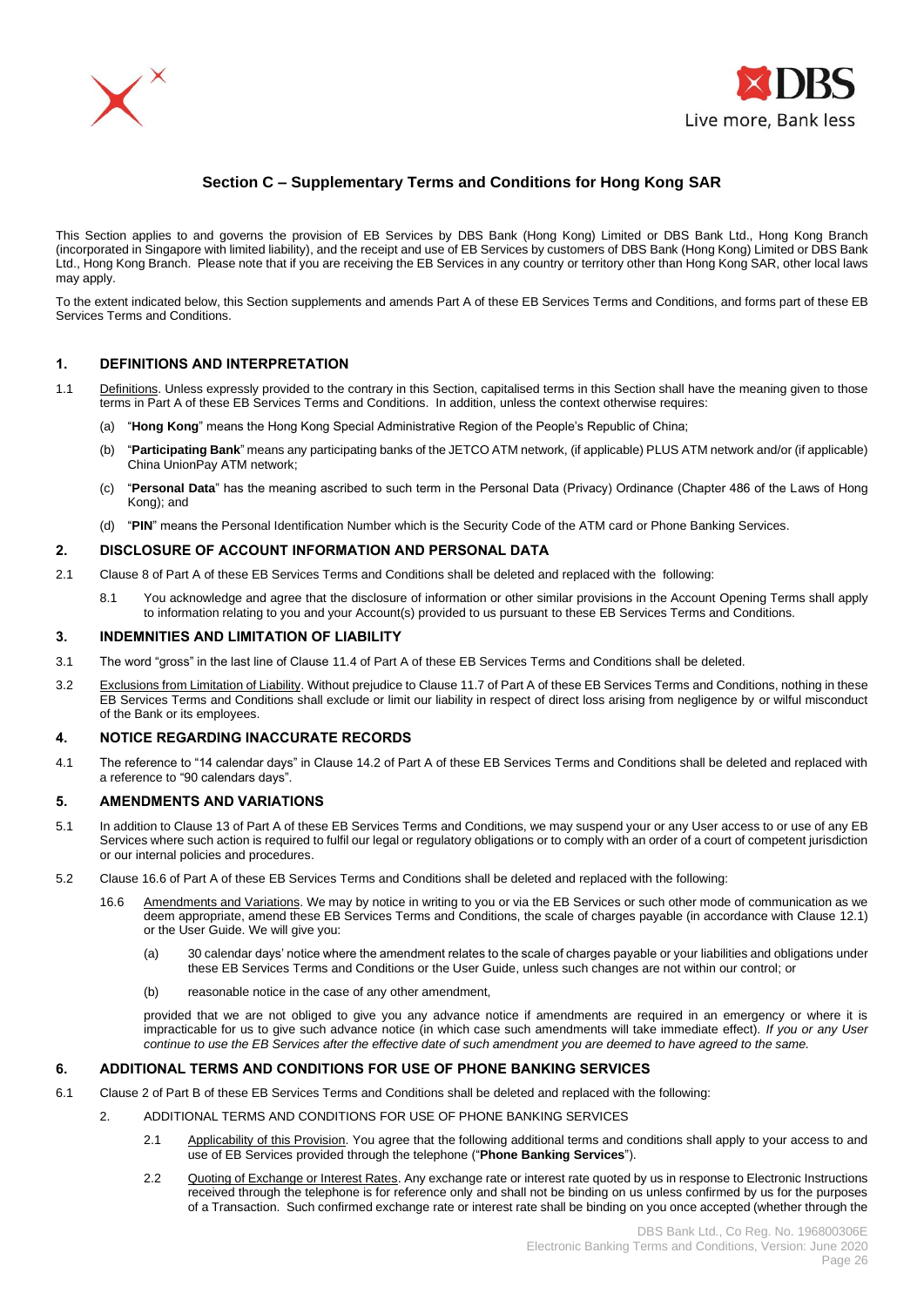



telephone or otherwise), notwithstanding that different exchange rate(s) or interest rate(s) may have been quoted by us to you from time to time through other communication channels.

- 2.3 Recording of Conversations. We may record the conversations between you and our employees/ representatives and, to the maximum extent permitted under applicable law, we may present the recording as transaction-related evidence to any Person we deem necessary in connection with investigations or court or other legal proceedings. All such recordings will remain our property and will, in the absence of manifest error, be conclusive evidence of the contents of the conversation.
- 2.4 Use of PIN for Phone Instructions. To give valid Electronic Instructions through our Phone Banking Services ("**Phone Instructions**"), your PIN must be correctly stated. The use of the Phone Banking Services by any Person (whether or not authorised by you) who provides the correct PIN shall constitute, and be deemed to be, use by you and shall be binding upon you. Save for confirmation of the PIN, we shall not be under any duty to verify the identity of the Person giving Phone Instructions but may, at our discretion, require you to provide additional personal information as proof of identity before carrying out any Phone Instructions. You shall be solely responsible for designating the PIN to your personnel or representatives and controlling their use of the PIN. Any Person using the PIN shall be entitled to use the Phone Banking Services singly and all such use will be binding on you. You authorise and direct us to accept Phone Instructions given by any person singly using the PIN. The aforesaid arrangement overrides any signing authority and signing arrangement specified by you to us with respect to the relevant Accounts covered by the Phone Banking Services from time to time.
- 2.5 Acceptance of Phone Instructions. Once any Phone Instructions have been acknowledged by us, they are treated as binding and any amendment, cancellation or reversal is not normally possible. Any such amendment, cancellation or reversal will be at our discretion.
- 2.6 Confirmation and Records of Phone Instructions. Each Phone Instruction will be confirmed by a confirmation reference number, if applicable, given during the same telephone call. Details of the Phone Banking Services transactions will be recorded (as applicable) on your statement of Account and/or passbook.
- 2.7 Bill Payment and Fund Transfers. You may from time to time instruct us to effect payment to merchants, government, charity organisations or any other third parties as pre-defined by us from time to time for bill payment on the date as specified by you subject to acceptance by us. You acknowledge that the crediting of payments using the bill payment service to the payee will be subject to the minimum turnaround times prescribed by us from time to time. You agree that we may provide a report (on a daily or other regular basis) to each payee participating in the bill payment programme. The report will list all the users of the service who have made payments to that payee and the respective amounts paid by each of them and credited into that account of the payee in each day.

Transactions involving transfer of funds between any Account or between any Account and other accounts of you and/or third parties held with us and/or with other banks can only be accepted if the necessary arrangements have been established by us. Wherever possible, such fund transfers shall be transferred on the same day or otherwise on the next business day at our discretion or on any other day specified by you and agreed by us.

To help reduce the risks, we may set (and from time to time revise) limits on the transaction size, payee/ transfer destinations and other features of the bill payment/ fund transfer services and/or may set user requirements. You shall not issue (and we shall not be obliged to accept) Electronic Instructions to make payments/ transfer funds which (whether individually or in aggregate) fail to comply with the relevant limits specified by us from time to time. We shall not be liable to you for any loss or damage to you as a result of our non-acceptance of such Electronic Instructions.

# **7. ADDITIONAL TERMS AND CONDITIONS FOR USE OF ATM AND ATM CARDS**

- 7.1 Claus[e 3](#page-15-0) of Part B of these EB Services Terms and Conditions shall be deleted and replaced with the following:
	- 3. ADDITIONAL TERMS AND CONDITIONS FOR USE OF ATM AND ATM CARDS
		- 3.1 Applicability of this Provision. You agree that the following additional terms and conditions shall apply to your access to and use of our ATMs and ATM cards issued by us.
		- 3.2 Use of ATM Card. The ATM card incorporates ATM functions to operate your Account as permitted by us. It is also accepted by ATMs installed by or belonging to us or any Participating Bank and can be used to make payment at point of sale terminals as recognised by us and notified to you from time to time, to make payment via the Easy Pay System service and the Payment by Phone service and to deposit cash and cheques via cash and cheque deposit machines respectively, and to operate any other services that may from time to time be provided.

You irrevocably authorise us to debit (without notice to you) from any Account the amount of any withdrawal, transfer and/or other transaction arising from the use of the ATM card and the correct PIN, whether or not made with your knowledge or authority, save only where you are not responsible for the transaction, as described in these EB Services Terms and **Conditions** 

The ATM card and the related PIN are issued and delivered to you at your own risk. The ATM card is non-transferable and must only be used by you or the personnel or representatives designated by you. You must safeguard the PIN in accordance with Clause 3A of Part B of these EB Services Terms and Conditions and comply with security recommendations issued by us from time to time.

The ATM card should be used in conjunction with the PIN. You agree to keep the ATM card and the PIN safe and never write down the PIN on the ATM card or on anything usually kept with or near it.

For ATM cards with China UnionPay Services, you are required to sign on the signature panel on the back of the ATM card. Merchants may verify your signature against that signed on the signature panel.

3.3 Deposit of Cash and Cheques. Cash and proceeds of cheques (including house cheques) deposited through ATMs will only be credited to your Account when collected and verified by us (and, for cheques, when the cheques are cleared). You cannot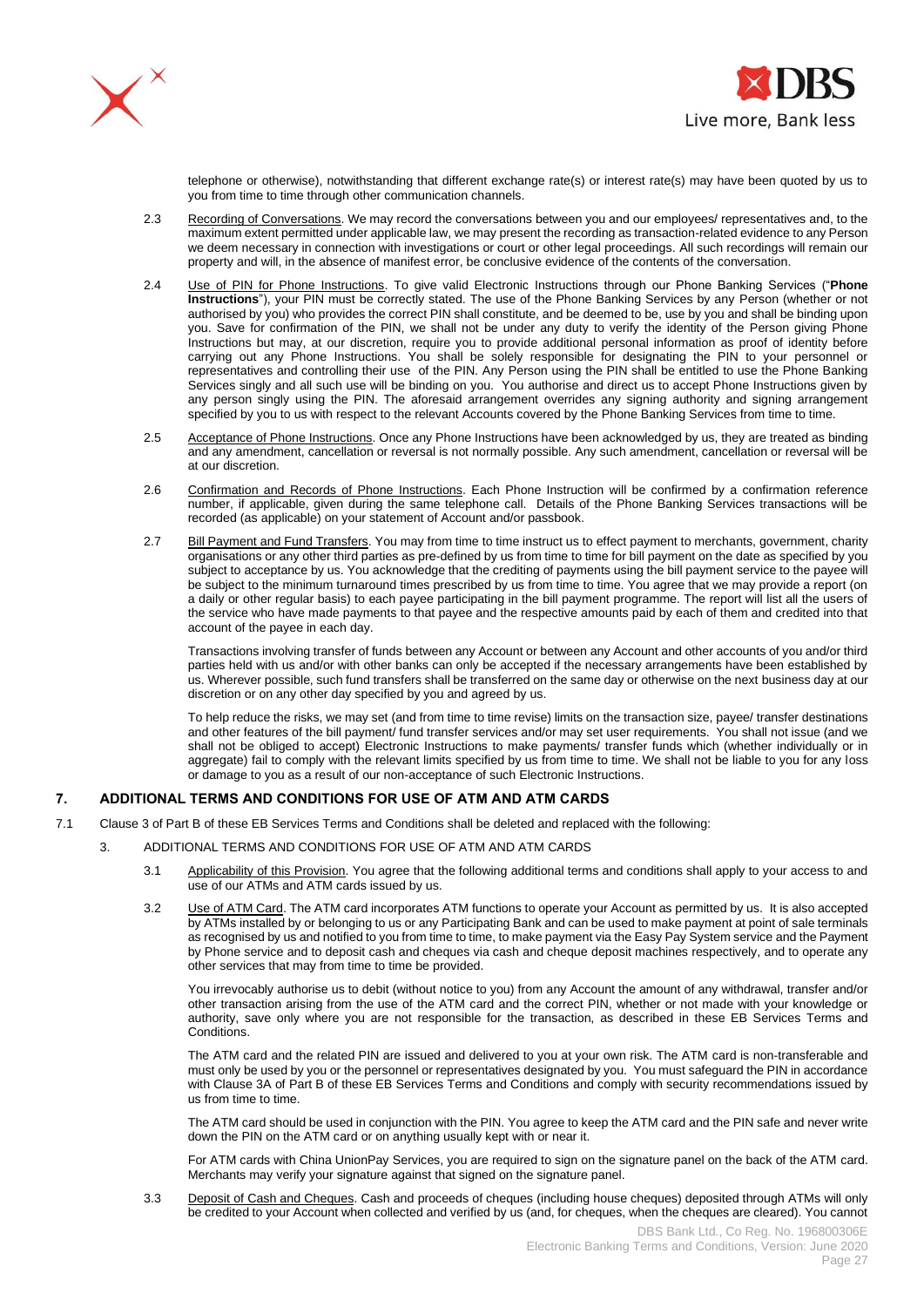



withdraw or utilise the amount deposited until it is so credited. The customer advice issued by the ATM upon acceptance of deposit is not binding upon us and our determination of the amount deposited shall be conclusive against and binding on you.

- 3.4 No Set-Off or Counterclaim. No claim by you against a merchant or any other Person in respect of the use of ATM cards at any point of sales terminal may be the subject of any set-off or counterclaim against us. We are not responsible in any way for the goods and/or services supplied to you or by other acts or omissions of such merchants or other Person.
- 3.5 Insufficient Funds. The ATM card may be used for cash withdrawal or transfer only where there are sufficient funds in the Account. If withdrawal or transfer is made without sufficient funds in the Account, we may (but are not obliged to) grant you credit to meet such withdrawal or transfer, and you shall repay to us immediately on demand such amount overdrawn together with bank charges and interest in accordance with our current scale of charges.
- 3.6 Card Transactions. We may determine the transaction date in respect of every Transaction and may reject any transaction and/or any cheque presented via the ATM. Transactions effected in currencies other than the currency of the Account will be debited to the Account after conversion into the currency of the Account at a rate determined by us.
- 3.7 Limits on Usage of Card. We may from time to time determine and, with or without prior notice to you, impose any limit on the use of ATM cards, whether in terms of amount, frequency of use or otherwise.
- 3.8 Transaction Records. Fund transfers and withdrawal transactions and any other relevant Transactions carried out by the use of the ATM card will be shown (as applicable) on your statement of Account or passbook respectively. The records of us and/or any other Participating Bank in relation to any Transaction made by the use of the ATM card on any ATM and/or point of sale terminal shall, in the absence of manifest error, be conclusively binding on you for all purposes.
- 3.9 Charges. We shall be entitled to levy a reasonable charge for the issuance, re-issuance and use of the ATM card or PIN, as shown in our current charges schedule.
- 3.10 Exclusion of Credit or Charge Cards. These EB Services Terms and Conditions do not apply to credit or other facilities made or to be made available through any credit or charge cards which are governed by the terms and conditions of the respective agreements relating to such credit or charge cards.

# **8. ADDITIONAL TERMS AND CONDITIONS FOR USE OF PIN AND ATM CARDS**

- 8.1 The following shall be added as Clause 3A of Part B of these EB Services Terms and Conditions:
	- 3A.1 PIN Security. We may issue a PIN to you which serves as the Security Code of the ATM card or Phone Banking Services offered to you. The PIN is strictly confidential to you and you undertake to ensure that all necessary precautions are and will continue to be taken to keep it confidential. You agree to keep the PIN secret and safe. In particular, you must:
		- (a) destroy the original printed copy of the PIN;
		- (b) not allow anyone else to use your PIN;
		- (c) not write down or record the PIN in any place or manner which may enable a third party to use your ATM card and/or Phone Banking Services;
		- (d) always disguise the PIN if it is written down or recorded in any form; and
		- (e) change the PIN regularly for your own protection.
	- 3A.2 Unauthorised Use and Loss of PIN and Related ATM Card. You shall notify us immediately of any actual, suspected or potential unauthorised use or disclosure of the PIN or loss or theft of the ATM card and/or the related PIN and change the PIN as soon as practicable. We should be notified by telephone or in writing (or by such other means acceptable to us which we may notify to you from time to time). Any such notification, once given, may not be cancelled or withdrawn unless we agree otherwise.
	- 3A.3 Your Liability.
		- (a) Subject to paragraph (b), you shall be responsible for all Transactions effected by the use of your PIN, ATM card and/or the ATM at any time, including any Transaction effected (whether or not authorised by you) prior to receipt by us of notification of unauthorised use or disclosure, loss or theft under Clause 3A.2 of Part B of these EB Services Terms and Conditions.
		- (b) If you have acted in good faith and without fraud or gross negligence, you shall not be liable for any Transaction not authorised by you after we have actually received adequate notification, in accordance with Clause 3A.2 of Part B of these EB Services Terms and Conditions, that the ATM card or PIN has been lost or stolen or that the PIN has been disclosed to someone else. However, all transactions effected by the use of your PIN or ATM card and/or the ATM at any time prior to our actual receipt of such notification (whether or not authorised by you) shall be conclusively binding on you.

You shall indemnify us on demand for all losses, claims, actions, proceedings, demands, damages, costs and expenses (including reasonable legal and other costs and expenses) and any other liabilities in respect of all use of the PIN and/or the ATM card (whether or not authorised by you) for which you are responsible.

3A.4 Our Liability. We, our personnel and/or any Participating Bank shall not be liable to you or any third party for any consequences if any Transaction involving the use of the ATM card or PIN is not effected or if there is any malfunction and/or failure of the ATM, PIN or the ATM card.

# **9. ADDITIONAL TERMS AND CONDITIONS FOR USE OF ERP LINKED SERVICES**

- 9.1 Applicability of this Provision. You agree that the following additional terms and conditions shall apply to your access to and use of the ERP Linked Services.
- 9.2 Definitions. For the purpose of the ERP Linked Services, the following definitions apply: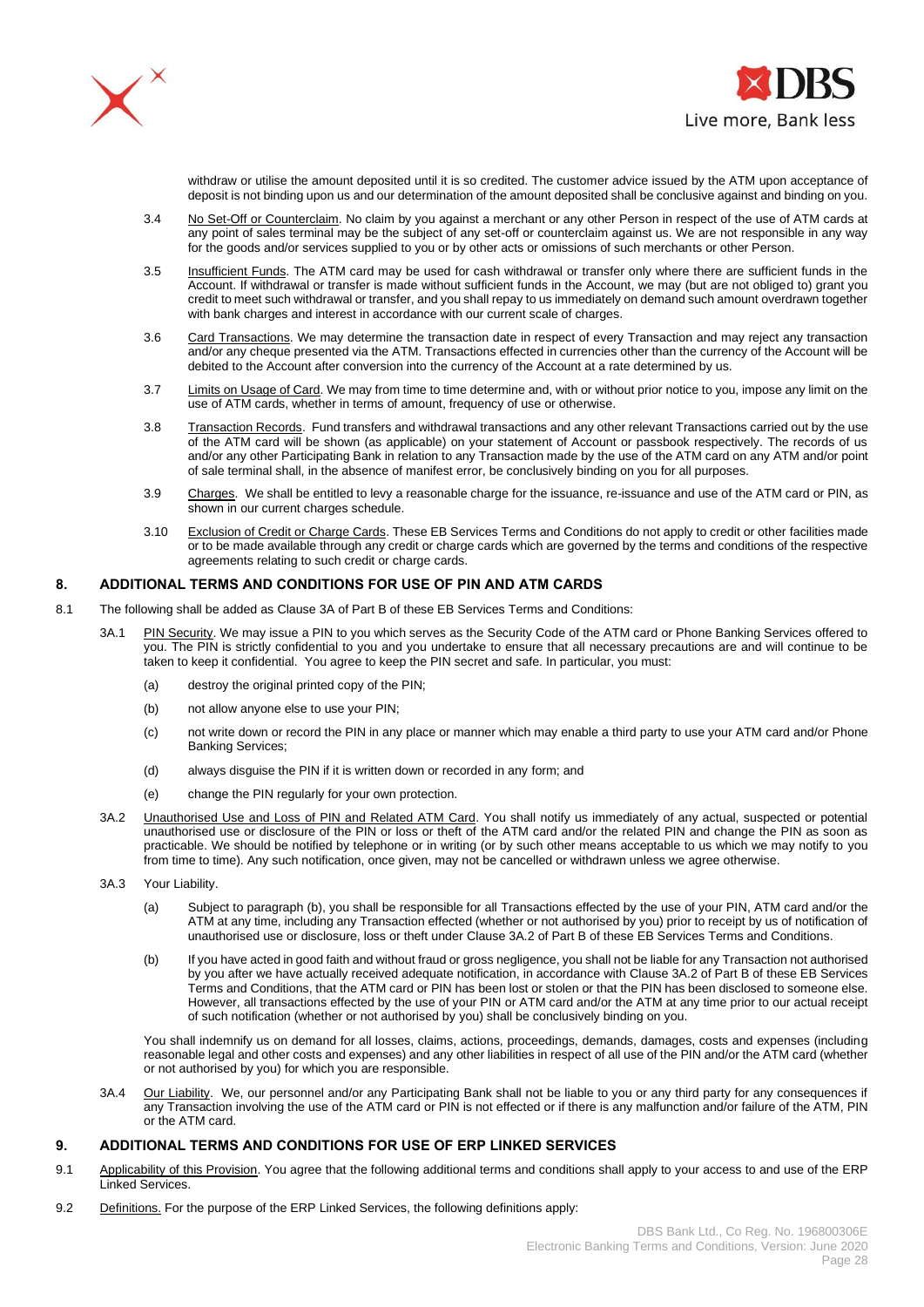



- (a) "**Data**" means any data, files, information, content, instructions or messages;
- (b) "**ERP Linked Services**" means EB Services which you may access using an ERP Platform;
- (c) "**ERP Provider**" means any third party who has made available the use or access of an ERP Platform to you and who has been approved by us;
- (d) "**ERP Platform**" means any accounting or enterprise resource planning software, platform or solution owned, offered, provided or licensed by an ERP Provider and approved by us; and
- (e) "**Your Information**" means any information relating to you, your use of the EB Services, your Electronic Instructions, your Transactions and your Accounts, including any Personal Data you provide to us.

#### 9.3 ERP Linked Services.

- (a) The ERP Linked Services allow you to obtain information relating to your Accounts, provide Electronic Instructions to us via the ERP Platform and use such other features, facilities or functionalities as we shall make available from time to time.
- (b) You irrevocably and unconditionally authorise any User to sign up and activate the ERP Linked Services.
- 9.4 Disclosure of Your Information. In addition to Clause 8.2 of Part A of these EB Services Terms and Conditions and Clause 2 of this Section, you acknowledge and agree that we and our officers, employees and agents are authorised to provide or disclose Your Information to any ERP Provider and/or its affiliates. You agree and acknowledge that we shall have no responsibility or liability or control over any ERP Provider's disclosure, use or handling of Your Information.

#### 9.5 Use of the ERP Linked Services.

- (a) To use the ERP Linked Services, you must be a subscriber of the ERP Platform or have a valid licence from the ERP Provider to use its ERP Platform. You agree that you are solely responsible for all costs associated with your subscription to or licence of the ERP Platform and any infrastructure (including without limitation any equipment, software, network or communication facilities) required to support your use of the ERP Platform. We shall have no responsibility or liability for any act or omission of any ERP Provider.
- (b) It is your responsibility to at all times (i) comply with all guides, instructions and recommendations we provide to you from time to time in relation to the use of the ERP Linked Services; and (ii) assess the security arrangements relating to your access to and use of the ERP Linked Services to ensure that they are adequate to protect your interests.
- (c) You shall ensure that all Data and/or Electronic Instructions transmitted to us for or in connection with the ERP Linked Services is true, accurate and complete and you shall immediately inform us in writing of any errors, discrepancies or omissions. You must check all Data received by you on the ERP Platform in connection with the ERP Linked Services. If any such Data is incorrect or omit anything it should include, you should inform us in writing immediately.
- (d) You acknowledge that processing of any Electronic Instructions received via the ERP Linked Services is subject to successful receipt of such Electronic Instruction by us from the ERP Provider. We shall have no responsibility or liability where you submit any Electronic Instruction through the ERP Platform but such Electronic Instruction is not successfully received by us.
- (e) Receipt by us of any Electronic Instruction issued or purporting to be issued by you in connection with the ERP Linked Services will constitute full and unconditional authority to us to carry out or act upon that Electronic Instruction, and we shall not be bound to investigate or enquire as to the authenticity of any such Electronic Instruction unless we have received prior written notification from you which casts doubt on its validity.
- (f) You shall immediately notify us in writing if you become aware of or suspect any breach or compromise of the security of the ERP Linked Services providing full details of the breach or compromise, including but not limited to the identity of any person responsible for the breach or compromise. You shall (save to the extent prohibited by any applicable law) fully and promptly cooperate with any steps taken by us to investigate and/or rectify any apparent or suspected breach or compromise of the security of the ERP Linked Services and provide such information as we reasonably request in writing to assist us in the investigation.
- 9.6 Acceptance of Inherent Risk. You agree and accept that any Data exchanged between us and/or the provision of any Electronic Instruction via the ERP Linked Services are subject to risks. The following are given as illustrations of the types of risks which you may encounter and does not purport to disclose all of the risks or other relevant considerations of using the ERP Linked Services:
	- (a) Your access to the ERP Linked Services may be interrupted from time to time due to equipment malfunction, updates, maintenance, breakdowns and repair of the ERP Platform or the ERP Provider's network or other reasons that may be beyond our control;
	- (b) The ERP Linked Services may be susceptible to errors or delays which may be generated during the communication, transmission or transformation of Data exchanged between us and the ERP Provider;
	- (c) Your Information will be stored on the ERP Provider's servers and network and will be subject to data privacy or data handling policies of the ERP Provider.
- 9.7 Suspension. We reserve the right at any time to immediately suspend the ERP Linked Services for such period or periods as we consider reasonably appropriate without notice to you if (a) suspension is necessary for the purpose of maintenance (routine or emergency) or enhancement of the ERP Linked Services; (b) there are reasonable grounds to suspect a compromise of security or any unauthorised or fraudulent use of the ERP Linked Services; or (c) the ERP Provider terminates or suspends your use or access to the ERP Platform.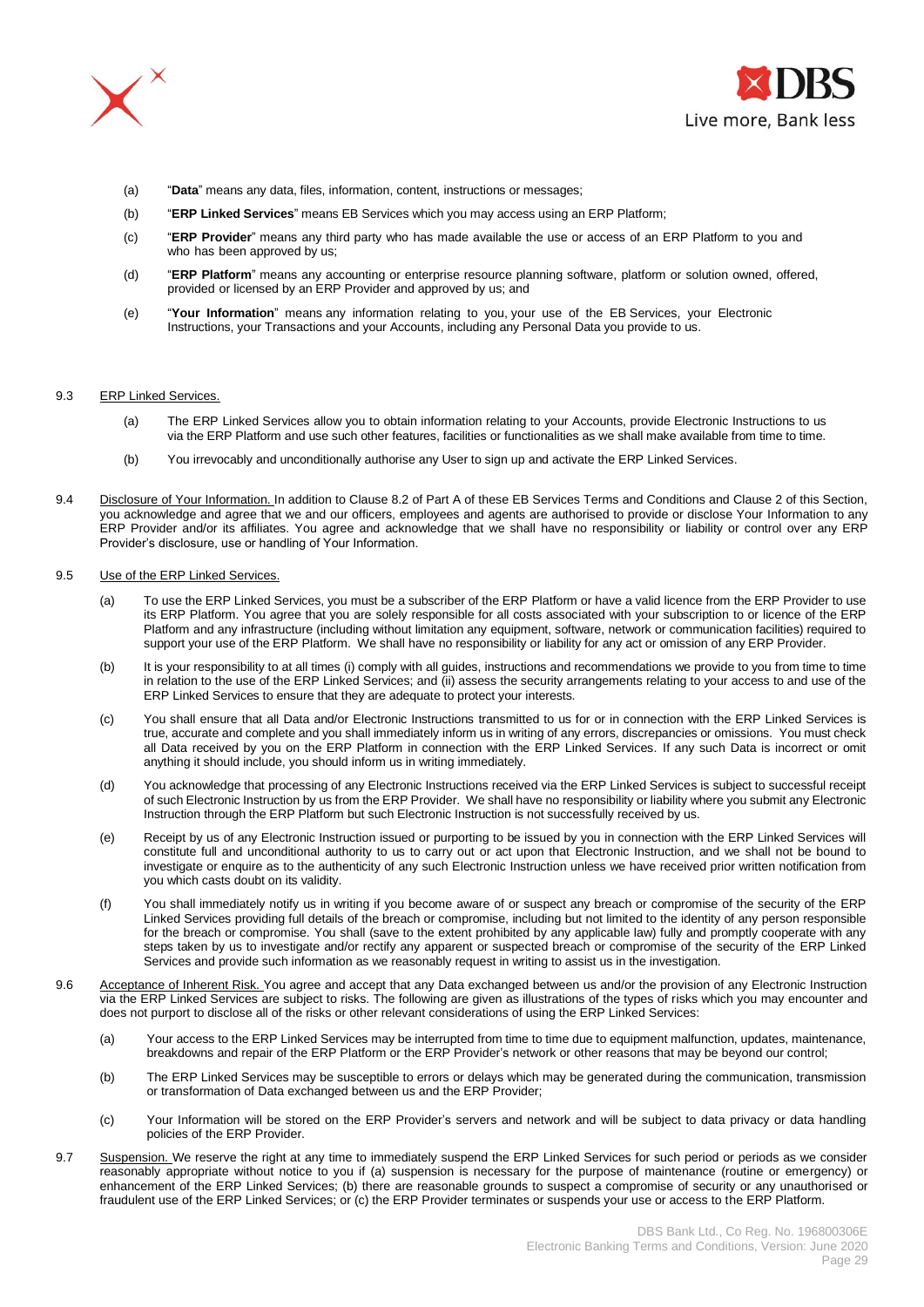



- 9.8 Termination. In addition to Clause 13 of Part A of these EB Services Terms and Conditions, we may terminate the ERP Linked Services immediately without notice to you in any of the following circumstances:
	- (a) if you cease to be a valid subscriber, user or licensee of the ERP Platform;
	- (b) if we no longer have an arrangement with the ERP Provider to provide the ERP Linked Services;
	- (c) if the ERP Provider suspends or terminates your use or access to ERP Platform; or
	- (d) where we have cease to provide the ERP Linked Services.

Notwithstanding the foregoing, you undertake to notify us in writing immediately in the event you cease to be a subscriber, user or licensee of the ERP Platform or if the ERP Platform is made unavailable to you for any reason whatsoever.

### **10. ADDITIONAL TERMS AND CONDITIONS FOR USE OF FPS SERVICES**

#### 10.1 Bank Services relating to Faster Payment System

- (a) We provide the Bank Services (as defined under this Clause) to customers to facilitate payments and funds transfers using the Faster Payment System. The Faster Payment System is provided and operated by HKICL. The Bank Services are therefore subject to the rules, guidelines and procedures imposed by HKICL in relation to the Faster Payment System from time to time. This Clause governs our provision to you and your use of the Bank Services. The Bank Services form part of our banking services. The provisions of the rest of the EB Services Terms and Conditions continue to apply to the Bank Services to the extent that they are relevant and not inconsistent with the provisions in this Clause. Unless otherwise specified, the provisions of this Clause shall prevail if there is any inconsistency between them and the rest of these EB Services Terms and Conditions with respect to the Bank Services.
- (b) By requesting us to register any Proxy ID for you in the HKICL FPS or to set up any eDDA for you using the HKICL FPS, or by initiating any payment or funds transfer using the HKICL FPS, you will be regarded as having accepted and will be bound by the provisions of this Clause. You should not request us to register any Proxy ID or set up any eDDA for you and should not initiate any payment or funds transfer using the HKICL FPS unless you accept the provisions of this Clause.
- (c) In this Clause, the following terms have the following meanings:

"Addressing Service" means a service provided by HKICL as part of HKICL FPS to facilitate customers of Participants to use predefined Proxy ID instead of account number to identify the destination of a payment or funds transfer instruction and other communications for the purpose of HKICL FPS.

"Bank Services" means the services (including the QR Code Services) provided by us to customers from time to time to facilitate payments and funds transfers using HKICL FPS and the Addressing Service, eDDA Service and any other services and facilities provided by HKICL in connection with the Faster Payment System from time to time.

"Default Account" means the account maintained by you with us or any other Participant and set as the default account for receiving payment or funds using HKICL FPS or (if and to the extent specified or permitted by the rules, guidelines and procedures of HKICL) for debiting payment or funds using HKICL FPS.

"eDDA" means a direct debit authorisation set up by electronic means using HKICL FPS.

"eDDA Service" means a service provided by HKICL as part of HKICL FPS to facilitate customers of Participants to set up direct debit authorisation.

"FPS Identifier" means a unique random number generated by HKICL FPS to be associated with the account of a customer of a Participant.

"HKICL" means Hong Kong Interbank Clearing Limited and its successors and assigns.

"HKICL FPS" or "Faster Payment System" means the Faster Payment System and related facilities and services provided, managed and operated by HKICL from time to time for (i) processing direct debits and credits, funds transfers and other payment transactions and (ii) exchanging and processing instructions relating to eDDA Service and Addressing Service.

"Participant" means a participant of HKICL FPS which may be a bank or other financial institution, a retail payment system operator, a licensed stored value facility, or any other person accepted by HKICL as a participant of HKICL FPS from time to time.

"Proxy ID" means the identifiers which may be accepted by HKICL for registration in the Addressing Service to identify the account of a customer of a Participant, including the mobile phone number or email address of the customer, or the FPS Identifier.

"QR Code Services" means the QR code and the associated payment and funds transfer services provided by us to customers from time to time.

"Regulatory Requirement" means any law, regulation or court order, or any rule, direction, guideline, code, notice or restriction (whether or not having the force of law) issued by any regulatory authority, governmental agency (including tax authority), clearing or settlement bank or exchange, or industry or self-regulatory body, whether in or outside Hong Kong, to which HKICL, we or any other Participant or the respective affiliates or group companies, or you are subject or are expected to comply with from time to time.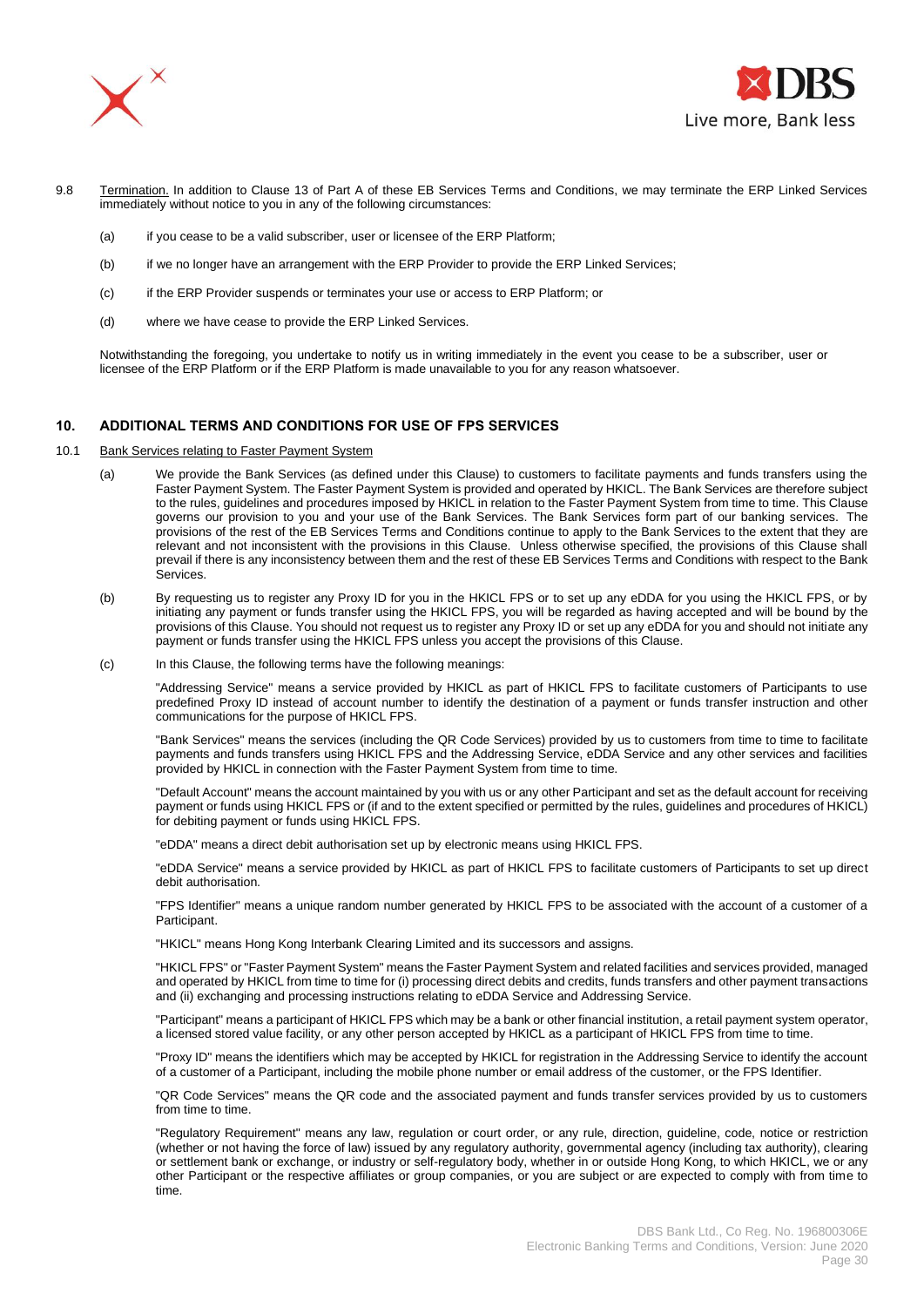



"you" and "your" means customer to whom we provide Bank Services and, where the context permits, includes any person authorised by the customer to give instructions or requests to us in connection with the use of the Bank Services, and such person's successors and permitted assigns.

#### 10.2 Scope of Bank Services and conditions for use

- (a) We provide the Bank Services to customers to facilitate payment and funds transfer using the Faster Payment System and the Addressing Service, eDDA Service and any other services and facilities provided by HKICL in connection with the Faster Payment System from time to time. We have the right to set or vary from time to time the scope of the Bank Services and the conditions and procedures for using the Bank Services. In order to use the Bank Services, you have to accept and follow these conditions and procedures.
- (b) We may provide the Bank Services to facilitate payment and funds transfer in any currency specified by us from time to time, including Hong Kong dollars and Renminbi.
- (c) In order to enable us to handle an instruction for you in relation to payment or funds transfer using HKICL FPS, you have to provide or input the necessary information and complete the process by such means or in such manner prescribed by us from time to time.
- (d) All payment or funds transfer transactions using HKICL FPS will be processed, cleared and settled under the interbank clearing and settlement arrangements including without limitation the arrangements in relation to the Faster Payment System agreed by the Participants and HKICL from time to time.
- (e) With respect to the Bank Services, Clause 13 of Part A of these EB Services Terms and Conditions shall not apply and this sub-Clause (e) shall prevail. We reserve the right to suspend or terminate the Bank Services in whole or in part at any time without giving notice or reason. Where your relevant account is closed or suspended, any services under this Clause will automatically be terminated.

#### 10.3 Addressing Service - registration and amendment of Proxy ID and related records

- (a) In order to use the Addressing Service to receive payment or funds transfer using HKICL FPS, you have to register your Proxy ID in the HKICL FPS. We have discretion as to whether to offer the FPS Identifier as Proxy ID to you.
- (b) Registration and amendment of Proxy ID and related records in the HKICL FPS must be done in accordance with the applicable rules, guidelines and procedures imposed by HKICL from time to time. In order to enable us to register or amend Proxy ID or any related records for you, you have to provide or input the necessary information and complete the registration process by such means or in such manner prescribed by us from time to time.
- (c) At any time where the same Proxy ID is registered by you for more than one account (whether maintained with us or with any other Participant), you must set one account as the Default Account. By instructing us to set or change the Default Account for you, you consent and authorise us to submit the request on your behalf to HKICL FPS to override the existing Default Account registered in HKICL FPS.

#### 10.4 eDDA Service

In order to enable us to handle a request for you in relation to eDDA setup, you have to provide or input the necessary information and complete the process by such means or in such manner prescribed by us from time to time. The prescribed process may include requiring the relevant parties to set up the eDDA using their respective account numbers or customer identification numbers or codes. For the avoidance of doubt, a Proxy ID is not intended for verifying eDDA setup. Any amendment of a Proxy ID and the related records or termination of a Proxy ID after an eDDA setup will not affect that eDDA.

#### 10.5 Your responsibility

#### (a) **Present genuine owner or authorised user of Proxy ID and accounts**

You can only register your own Proxy ID for your own accounts or set up eDDA for your own accounts. You must be the present genuine owner or authorised user of each Proxy ID and each account provided to us for registration in the Addressing Service and the eDDA Service. By instructing us to register any Proxy ID or any account for you in relation to the Faster Payment System, you confirm that you are the present genuine owner or authorised user of the relevant Proxy ID or account. This is particularly important for mobile phone numbers as they may be recycled in Hong Kong.

#### (b) **Proxy ID**

Any Proxy ID to be registered by you for the Addressing Service must satisfy any applicable requirements imposed by HKICL from time to time. For example, HKICL may require the mobile phone number or email address to be registered as Proxy ID to be the same number or address registered by you as contact information on our records at the relevant time. You understand and agree that we, other Participants and HKICL have the right and discretion without giving notice to deregister any Proxy ID that is not correct or up-to-date in accordance with available information without your consent.

#### (c) **Correct information**

(i) You have to ensure that all the information provided by you for registration or amendment of Proxy ID (or any related records) or for any eDDA setup is correct, complete, up-to-date and not misleading. You have to notify us as soon as reasonably practicable of any changes or updates to such information by such means or in such manner specified by us from time to time.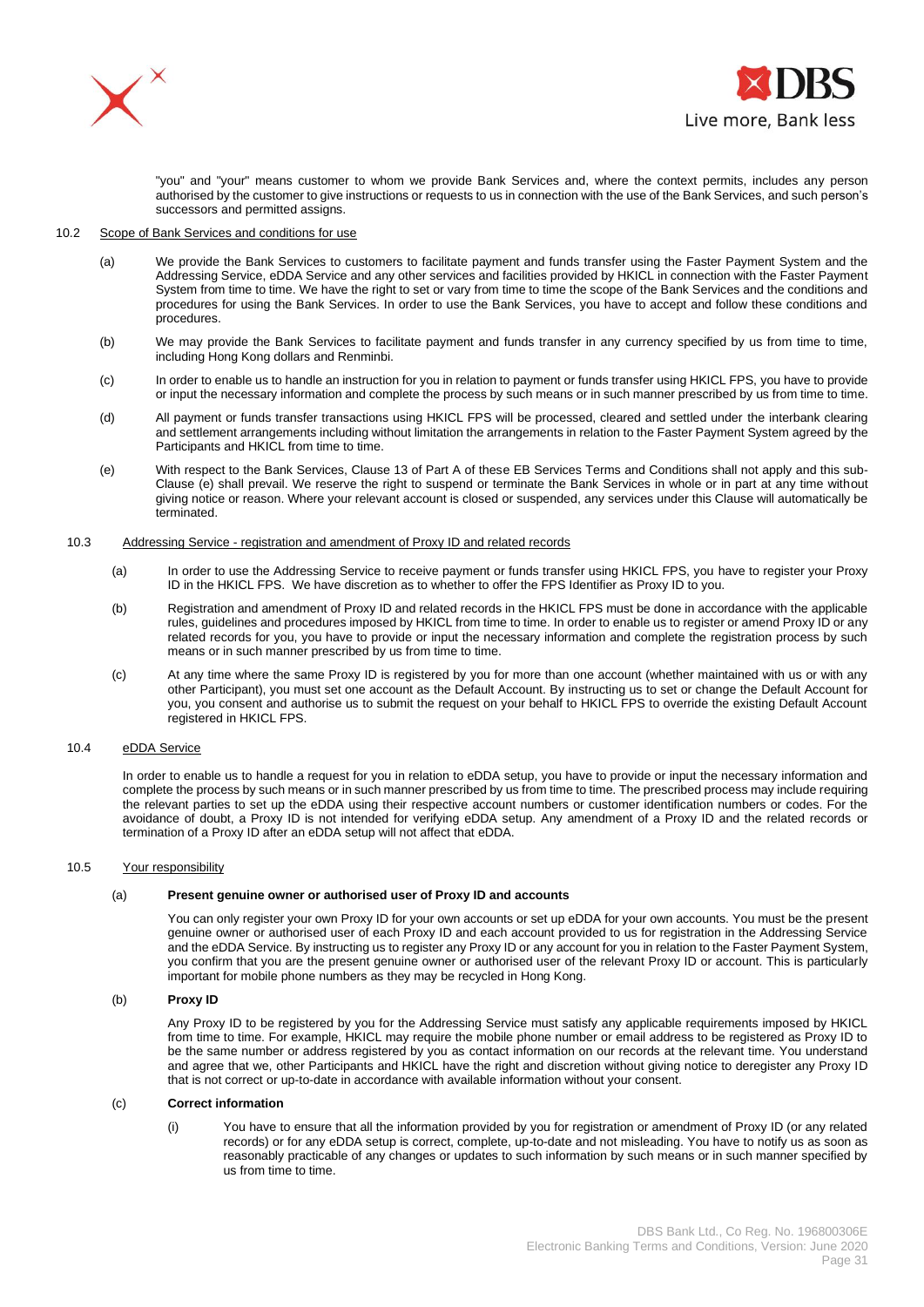



(ii) You are fully responsible for using the correct and up-to-date Proxy ID and related records in giving each payment or funds transfer instruction. You are solely liable for and will hold us harmless from any incorrect payment or transfer effected by us and HKICL FPS due to incorrect or outdated Proxy ID or related records.

#### (d) **Timely updates**

You are fully responsible for giving instructions and information changes or updates to us on a timely basis for amending your Proxy ID (or related records) or any eDDA setup, including without limitation changing your Default Account, or terminating any Proxy ID or eDDA. You acknowledge that keeping your Proxy ID, eDDA and all related records up-to-date is critical for ensuring effective execution of payment and funds transfer instructions and for avoiding incorrect payment or transfer due to incorrect or outdated Proxy ID, eDDA or related records.

#### (e) **Change of Default Account**

If an account is terminated as the Default Account by you or by the relevant Participant for any reason (including suspension or termination of the account), the system of HKICL will automatically assign the most recently registered record in the Addressing Service that is associated with the same Proxy ID to be the Default Account. If you wish to set another account as the Default Account, you have to change the registration through the Participant where you maintain that other account.

#### (f) **Transactions binding on you**

- (i) For any payment or funds transfer, once you confirm the details of a transaction and submit instruction to us, such instruction and any resulting transaction is final, irrevocable and binding on you.
- (ii) For any Proxy ID registration or eDDA setup, once you submit an instruction to us, such instruction is irrevocable and binding on you. You may amend or cancel any Proxy ID or eDDA setup in accordance with the procedures and requirements prescribed by us from time to time.

#### (g) **Use Bank Services responsibly**

You must use the Bank Services in a responsible manner. In particular, you have to comply with the following obligations:

- (i) You must comply with all Regulatory Requirements that govern your use of the Bank Services, including collecting, using and handling the personal data and other information relating to any other person in compliance with the Regulatory Requirements protecting data privacy. You must not use the Bank Services for any unlawful purposes or any purposes other than those authorised or contemplated in the rules, guidelines and procedures of HKICL.
- (ii) In sending remarks or messages to be displayed to recipients or counterparties of your payment or funds transfer instructions or eDDA setup using HKICL FPS, you should mask the name or other data of such recipients or counterparties to prevent unauthorised display or disclosure of any personal data or confidential data.
- (iii) If we offer the FPS Identifier as Proxy ID to you, you should not repeatedly cancel the registration and request for generation of another FPS Identifier in an attempt to generate a number or value that you desire.

#### (h) **Other obligations regarding payments and funds transfers**

Any instruction given by you in relation to the Bank Services will be handled by us in accordance with this Clause and the applicable provisions in the rest these EB Services Terms and Conditions. You have to comply with the other obligations with respect to payments, funds transfers and direct debit authorisations, including without limitation maintaining sufficient funds in the relevant accounts for settling payment and funds transfer instructions from time to time.

#### (i) **You are responsible for your authorised persons**

Where you authorise any other person to give instructions or requests to us in connection with the use of the Bank Services (whether you are an individual, a company, a corporation, or a sole proprietorship or partnership firm or any other unincorporated body):

- (i) you are responsible for all the acts and omissions of each person authorised by you;
- (ii) any instruction or request received by us, believed by us in good faith to be given by you or any person authorised by you, will be irrevocable and binding on you; and
- (iii) you are also responsible for ensuring that each person authorised by you will comply with the provisions of this Clause that are applicable to him/her when acting on your behalf.

# 10.6 Our responsibility and restriction of liability

- (a) We will process and submit your instructions and requests to HKICL FPS in accordance with the applicable rules, guidelines and procedures imposed by HKICL from time to time. HKICL FPS has the right to process and execute your instructions and requests in such sequence or manner as HKICL considers appropriate. We have no control over the operation of HKICL FPS nor the timing on which your instructions or requests are executed by HKICL FPS. Where we receive status update notifications involving any of your Proxy ID (or related records) or eDDA setup or any other matter relating to HKICL FPS from or through HKICL FPS from time to time, we will notify you accordingly by such means and at such time as we consider appropriate.
- (b) Without reducing the effect of Clause 10.6(a) above or the rest of the provisions of these EB Services Terms and Conditions:
	- (i) we are not liable for loss, damage or expense of any kind which you or any other person may incur or suffer arising from or in connection with the use of the Bank Services or the processing or execution of instructions or requests given by you in relation to the Bank Services or HKICL FPS, except to the extent that any loss, damage or expense incurred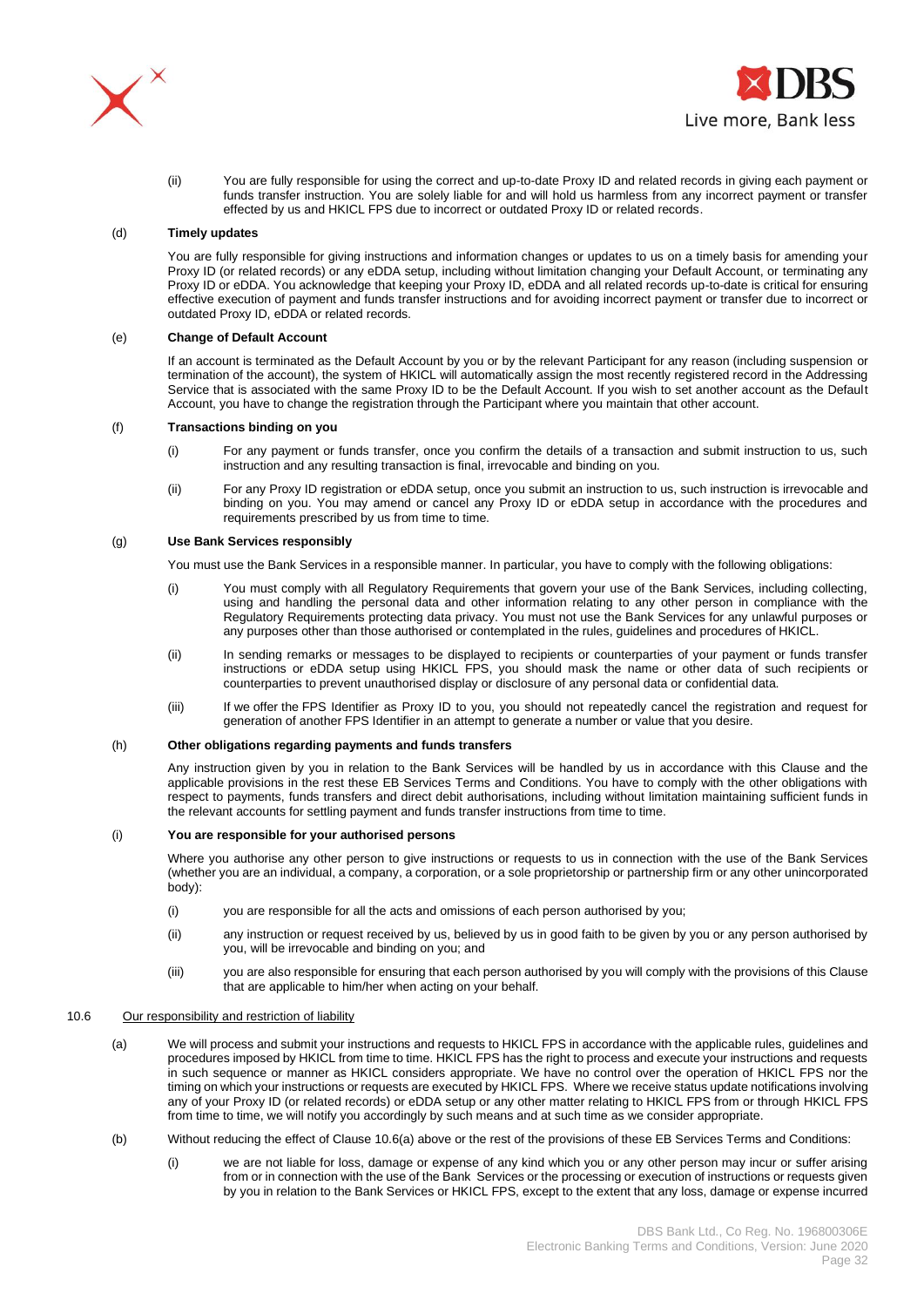



or suffered is direct and reasonably foreseeable arising directly and solely from our negligence or wilful default or that of our officers, employees or agents;

- (ii) for clarity, we are not liable for loss, damage or expense of any kind which you or any other person may incur or suffer arising from or in connection with one or more of the following:
	- (1) your failure to comply with your obligations relating to the Bank Services; and
	- (2) any delay, unavailability, disruption, failure, error of or caused by HKICL FPS, or arising from any circumstances beyond

our reasonable control; and

- (iii) in no event will we, our affiliates or group companies, our licensors, and our and their respective officers, employees and agents be liable to you or any other person for any loss of profit or any special, indirect, incidental, consequential or punitive loss or damages (whether or not they were foreseeable or likely to occur).
- (c) Your confirmation and indemnity
	- (i) Without reducing the effect of any indemnity given by you under these EB Services Terms and Conditions or any other rights or remedies that we may have, you will indemnify us and our officers, employees and agents and hold each of them harmless against all liabilities, claims, demands, losses, damages, costs, charges and expenses of any kind (including legal fees on a full indemnity basis and other expenses reasonably incurred) which may be incurred or suffered by us or any of them and all actions or proceedings which may be brought by or against us or any of them as a result of or in connection with our provision of the Bank Services or your use of the Bank Services.
	- (ii) The above indemnity does not apply to the extent that it is proved that any liabilities, claims, demands, losses, damages, costs, charges, expenses, actions or proceedings are direct and reasonably foreseeable arising directly and solely from our negligence or wilful default or that of our officers, employees or agents. The above indemnity shall continue to have effect after the termination of the Bank Services.

#### 10.7 Collection and use of Customer Information

- (a) For the purposes of using the Bank Services, you may be required to provide us with the personal data and other information relating to one or more of the following persons from time to time:
	- (i) yourself;
	- (ii) the recipient of any payment or funds transfer to be made by you, or the counterparty of any eDDA to be set up by you; and
	- (iii) where you are a company, a corporation, or a sole proprietorship or partnership firm or any other unincorporated body, any of your directors, officers, employees, authorised persons and representatives,

all personal data and information provided to us or compiled by us from time to time in connection with the Bank Services are collectively referred to as "Customer Information".

- (b) You agree (and, where applicable, for and on behalf of each of your directors, officers, employees, authorised persons and representatives) that we may collect, use, process, retain or transfer any of the Customer Information for the purposes of the Bank Services. These purposes include without limitation one or more of the following:
	- (i) providing the Bank Services to you, maintaining and operating the Bank Services;
	- (ii) processing and executing your instructions and requests in relation to the Bank Services from time to time;
	- (iii) disclosing or transferring the Customer Information to HKICL and other Participants for their use for the purpose of the operation of HKICL FPS;
	- (iv) meeting the requirements to make disclosure under any Regulatory Requirements; and
	- (v) purposes relating to any of the above.
- (c) You understand and agree that the Customer Information may be further disclosed or transferred by HKICL, us or any other Participants to their customers and any other third parties who are users of HKICL FPS for the purposes of providing and operating the Addressing Service and the eDDA Service.
- (d) If the Customer Information includes personal data or other information of any person other than yourself (including any persons specified in Clauses 10.7(a)(ii) or 10.7(a)(iii) above), you confirm that you will obtain and has obtained the consent from such person regarding the use (including disclosure and transfer) of his/her personal data and other information by HKICL, us and the other Participants as specified in this Clause.

# 10.8 QR Code Services

- (a) This Clause 10.8 applies to the use of the QR Code Services, together with the rest of these EB Services Terms and Conditions and any other terms and conditions that apply to the mobile application ("App") through which you access the QR Code Services.
- (b) Using the QR Code Services and your responsibility
	- (i) The QR Code Services allow you to scan a QR code provided by us or by another person to automatically capture the payment or funds transfer data without the need for manually entering the data. Any QR code provided by another person must meet the specifications and standards prescribed by HKICL in order to be accepted. You are fully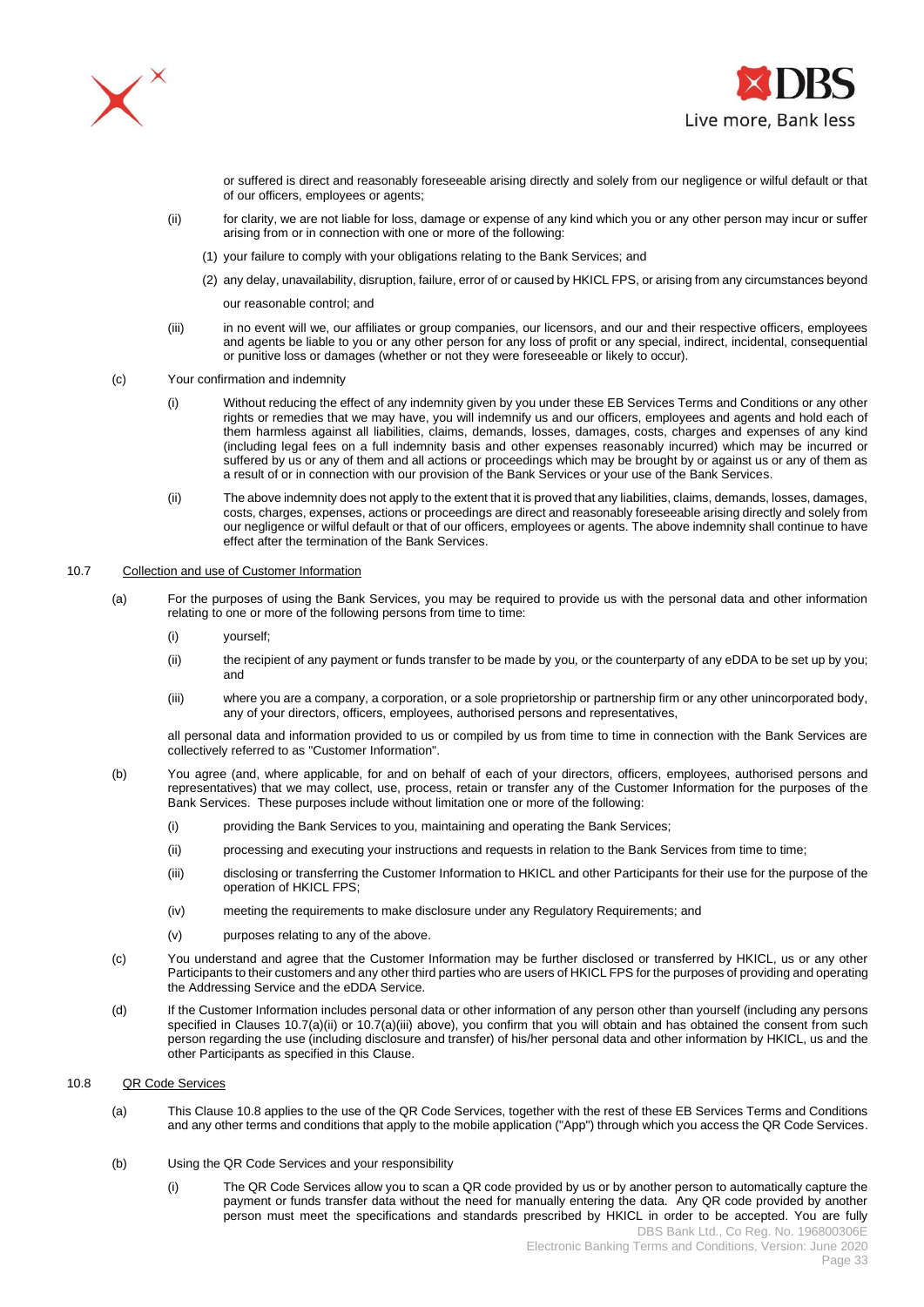



responsible for ensuring that the captured data is accurate and complete before confirming any payment or funds transfer instruction. We are not responsible for any error contained in such payment or funds transfer data.

- (ii) The QR Code Services can be used on a mobile device running an operating system supported and specified by us from time to time.
- (iii) Updates to the QR Code Services may be issued periodically through the supplying app store for the App. For some devices, updates will be downloaded automatically. For other devices, you will need to download the updates yourself. Depending on the update, you may not be able to use the QR Code Services until the latest version has been downloaded. You are fully responsible for ensuring the latest version has been downloaded to your mobile device for the purpose of using the QR Code Services.
- (iv) The QR Code Services are intended for use by our customers only. We have the right to cancel your account for the App and/or block you from accessing the QR Code Services if we discover that you are not eligible to use the QR Code Services.
- (v) The QR Code Services are not intended for use in any jurisdiction where their use would be contrary to any law or regulation of that jurisdiction or where we are not licensed or authorised to provide the QR Code Services.
- (vi) You must comply with all applicable laws and regulations that govern your download of the App, or access or use of the App or the QR Code Services.

#### (c) Security

- (i) You must not use the QR Code Services on any device or operating system that has been modified outside the mobile device or operating system vendor supported or warranted configurations. This includes devices that have been "jailbroken" or "rooted". A jail broken or rooted device means one that has been freed from the limitations imposed on it by your mobile service provider and the phone manufacturer without their approval. The use of the QR Code Services on a jail broken or rooted device may compromise security and lead to fraudulent transactions. Use of the QR Code Services in a jail broken or rooted device is entirely at your own risk and we will not be liable for any losses or any other consequences suffered or incurred by you as a result.
- (ii) You are fully responsible for all instructions or requests given by you or any other person authorised by you during the use of the QR Code Services.
- (iii) You are fully responsible for ensuring that the information shown or stored on your mobile device is kept secure.
- (iv) If you know or suspect that any other person knows your security details, or has used or tried to use them, or if your mobile device is lost or stolen, you must notify us as soon as reasonably practicable.
- (d) Our responsibility and restriction of liability
	- (i) While we make commercially reasonable efforts to provide the QR Code Services, we are not liable for any failure to provide the QR Code Services.
	- (ii) The QR Code Services are provided on an "as is" basis with no representation, guarantee or agreement of any kind as to their functionality. We cannot guarantee that no viruses or other contaminating or destructive properties will be transmitted or that no damage will occur to your mobile device in the use of the QR Code Services. We are not responsible for any loss you may incur as a result of your use of the QR Code Services.
	- (iii) You understand and agree that:
		- (1) You use the QR Code Services at your sole risk. To the maximum extent permitted by law, we expressly disclaim all warranties and conditions of any kind, whether express or implied.
		- (2) You download or obtain any material or information through the use of the QR Code Services at your sole risk and discretion. You are solely responsible for any damage to your computer or other device or loss of data resulting from downloading, obtaining or using such material or information.
	- (iv) For the avoidance of doubt, nothing above is intended to exclude or restrict any condition, warranty, right or liability which may not be lawfully excluded or restricted.

#### (e) Generation of QR Code

- (i) "FPS Kit" means any kit (including software development kit) which we may provide you from time to time for purposes of the Bank Services.
- (ii) Where a QR code is generated by us, we do not warrant that the QR code will be free from any errors, computer virus or other malicious, destructive or corrupting code, agent, program or macros, or that any defect will be corrected. No warranty of any kind, whether implied, express or statutory, is given in respect of the QR code.
- (iii) We may provide you with FPS Kit and/or assistance with the installation of FPS Kit on your business platform to facilitate the provision, access to or use of the Bank Services. This FPS Kit may or may not originate from us.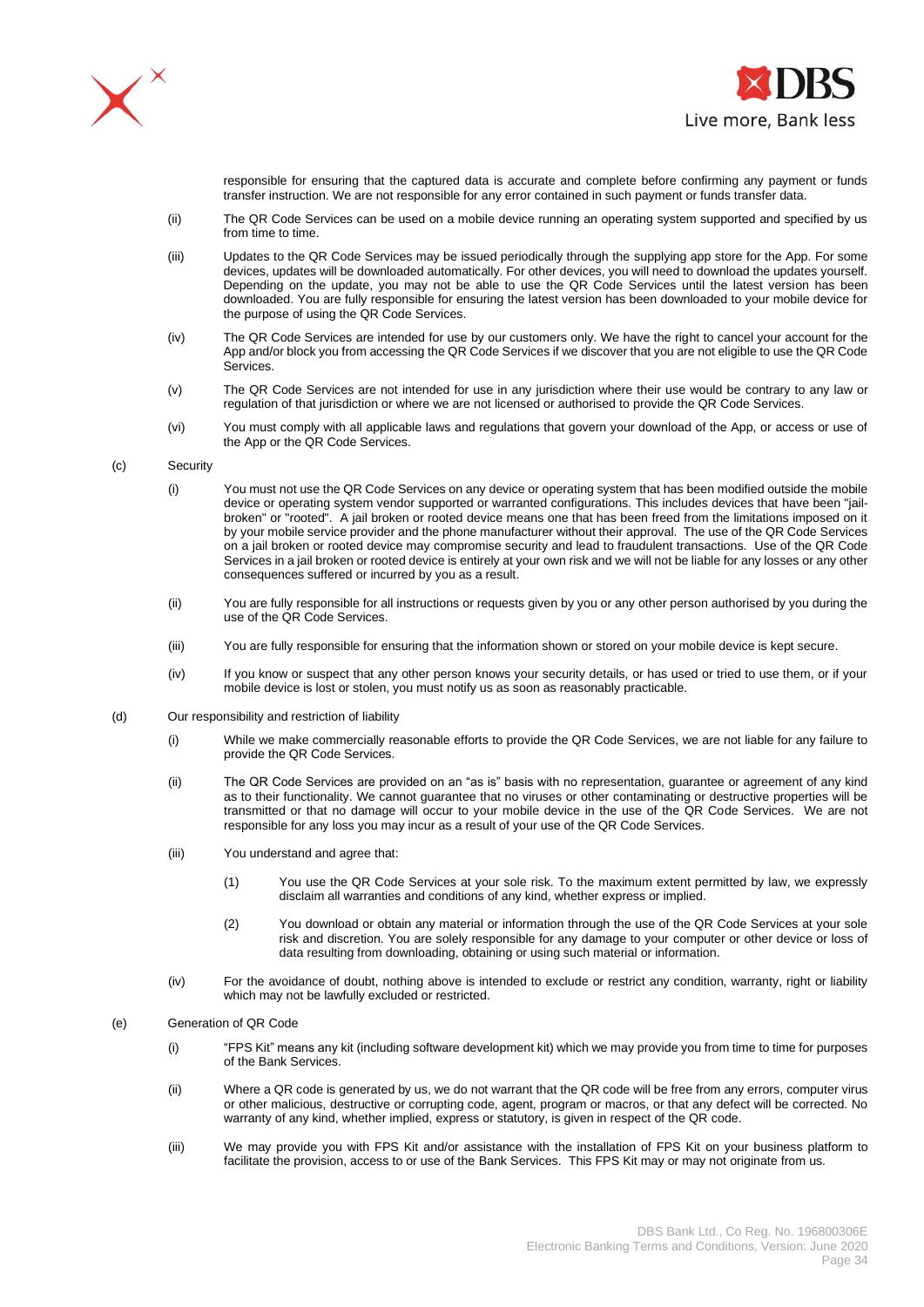



- (iv) We are not required to (1) ensure that the FPS Kit functions properly on your business platform or is compatible with your business platform; (2) correct any error, bug or other defect in connection with your use of the FPS Kit; or (3) provide support or maintenance services in respect of the FPS Kit.
- (v) You agree that nothing in this Clause shall operate to transfer ownership of any intellectual property rights to you, in the event that if we own intellectual property rights in the FPS Kit, we grant you a non-transferable, non-exclusive, revocable right to use the FPS Kit solely for the purposes of accessing and utilising the Bank Services in accordance with the DBS Policies and the EB Services Terms and Conditions.

# **11 ADDITIONAL TERMS AND CONDITIONS FOR DBS MAX SERVICE**

- 11.1 Applicability of this Provision. You agree that the following additional terms and conditions and Additional Terms and Conditions for Use of Mobile Banking Services at Clause 4 of Part B of these EB Services Terms and Conditions and Additional Terms and Conditions for Use of FPS Services ("**FPS Terms**") at Clause 10 of Section C under Part C of these EB Services Terms and Conditions shall apply to your application for, access to and/or use of our DBS MAX Service.
- 11.2 Definitions. For the purposes of this Section, the definitions in the FPS Terms, the Additional Terms and Conditions for Use of Our Application Programming Interfaces at Clause 10 of Part B of these EB Services Terms and Conditions ("API Terms") and the following definitions apply:
	- (a) "**App User**" means any person authorised by you to access the DBS MAX Service via the DBS MAX App and shall be deemed to be a User.
	- (b) "**Collection Account**" means the account you maintain with us for receiving payment and/or withdrawal of funds transfer using HKICL FPS QR Code Services with respect to Clause 10.8 of the FPS Terms.
	- (c) "**DBS MAX App**" means the DBS MAX mobile application made available from authorised app stores for the purposes of accessing and/or using the DBS MAX Service.
	- (d) "**DBS MAX Balances**" means the balances of payments collected via DBS MAX App QR Code.
	- (e) "**DBS MAX QR Code**" means a FPS QR code generated through the DBS MAX App or generated by you and displayed on your Business Platform which may be used for the collections of payments from your payors.
	- (f) "**DBS MAX Service**" means the services we provide you via the DBS MAX App Service and/or DBS MAX Client Integration Service to facilitate collection of payments from your payors using a HKICL FPS QR code, the features and functionalities of which may vary from time to time.
	- (g) "**MAX Assist Portal**" means such channel (other than the DBS MAX App) which we may make available for purposes of registering, using and/or accessing the DBS MAX Service, the features and functionalities of which may differ from time to time for the DBS MAX App Service and DBS MAX Client Integration Service
	- (h) "**MAX Assist Portal Administrator**" means a person who is granted authority to access the DBS MAX Service and/or provide us with Electronic Instructions concerning the DBS MAX Service on your behalf via the MAX Assist Portal and shall be deemed to be a User.
	- (i) "**MAX ID**" means a unique FPS Identifier registered with HKICL FPS and linked to Collection Account during registration for DBS MAX Service.
	- (j) "**Outlet**" means a location where you carry out your business, regulated activity or provide goods and/or services or collect funds from your payors, registered by you on the MAX Assist Portal in connection with the DBS MAX App Service.
	- (k) "**API Outlet**" means a location or platform where your carry out your business, regulated activity or provide goods and/or services or collect funds from your payors which you register for the purposes of the DBS MAX Client Integration Services.
	- (l) "**API Balances**" means the balances created in respect of an API Outlet for the purposes of receiving payments from API Outlet.
	- (m) "**Business Platform**" means any facility, equipment, application, software or platform, acceptable to us, that you use to provide goods and/or services to your customers or collect funds from or make refunds to your payors using the DBS MAX QR Code, which shall be deemed to be a System.
	- (n) "**DBS MAX Client Integration Service**" means the services we provide you via APIs and the MAX Assist Portal to facilitate collection of payments from your payors using a DBS MAX QR Code and to manage and reconcile payments collected from your Business Platform, the features and functionalities of which may vary from time to time, and which shall be deemed an EB Service.
	- (o) "**DBS MAX App Service**" means the services we provide you via the DBS MAX App and the MAX Assist Portal, to facilitate collection of payments from your payors using a DBS MAX QR Code and to manage and reconcile payments collected from your Outlet, the features and functionalities of which may vary from time to time, and which shall be deemed an EB Service.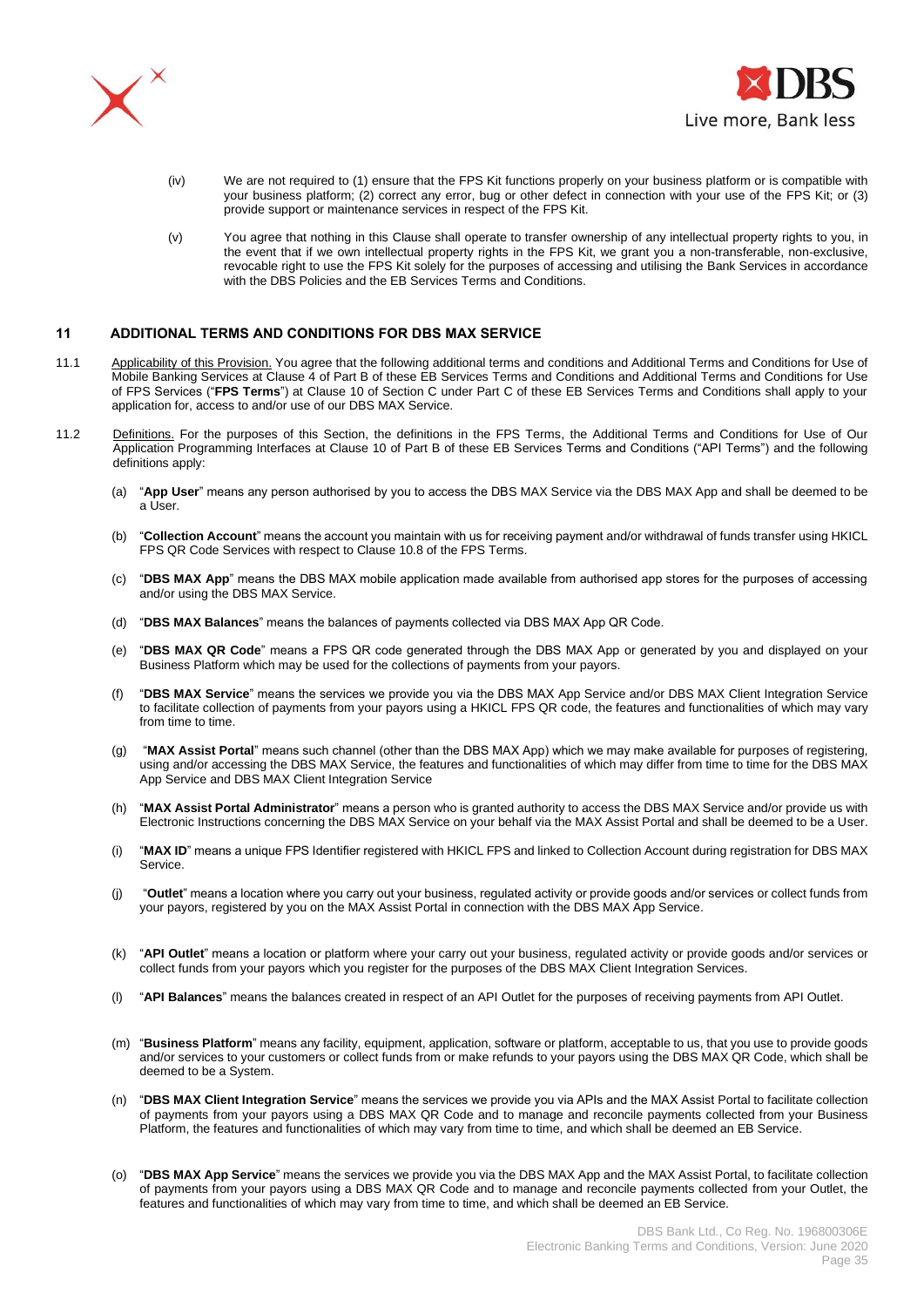

#### 11.3 Use of the DBS MAX Service. You agree:

(a) In respect of the DBS MAX App Service:

- Any user is irrevocably and unconditionally authorised by you to sign up, register and activate the DBS MAX App Service;
- (ii) DBS MAX Balances for each Outlet will be created in the DBS MAX App and each DBS MAX Balances must be linked to a Collection Account. Funds in each DBS MAX Balances will be automatically swept to your linked Collection Account at our cut-off time at the end of each day unless we otherwise agree with you;
- (iii) We may allow you to sweep funds from each DBS MAX Balances to your Collection Account up to a specified number of times on each day;
- (iv) We will immediately sweep funds from a DBS MAX Balances to your Collection Account if in our opinion that Collection Account is no longer in good standing or steps are taken to freeze, suspend and/or close it; and
- (v) Once you have successfully created an Outlet in the MAX Assist Portal for MAX ID, funds collected using DBS MAX QR Code from such Outlet will be credited to the DBS MAX Balances linked to that Outlet.

(b) In respect of the DBS MAX Client Integration Service:

- (i) You agree that the API Terms shall apply;
- (ii) You agree to allow us to use your APIs, which you agree is necessary for the provision of the DBS MAX Client Integration Service and that you grant us a non-transferable, non-exclusive, worldwide, royalty-free and irrevocable licence for the duration of the DBS MAX Client Integration Service to access and use your APIs and any accompanying API documentation;
- (iii) You agree that any modification to your APIs will affect our ability to provide you with the DBS MAX Client Integration Service and you must not modify your APIs without our prior written consent;
- (iv) You shall be solely responsible for the content, development, operation, support or maintenance of your Business Platform and you shall ensure that the Business Platform or your APIs (I) do not violate or infringe the intellectual property rights of any third party, (II) does not and will not introduce any destructive element or malware (including any virus, worm or Trojan horse) into our Systems, (III) complies with all DBS Policies, and (IV) in the case of the Business Platform, does not and will not contain any content which is offensive, obscene, libellous, illegal, misleading or otherwise objectional in our opinion;
- (v) where you incorporate any Open Source Software in your APIs, you shall (I) provide us with details of the Open Source Software used (including providing the name of the applicable open source licence and any additional details in respect of such licence, as may be reasonably requested by us); (II) ensure that such Open Source Software is used in accordance with the terms of the applicable licence, (III) you shall ensure that the use or incorporation of that Open Source Software will not result in any obligation to disclose, license or otherwise make available any part of the DBS MAX Service, or any confidential information and (IV) the use of the Open Source Software will not in any way diminish our obligations under these EB Services Terms and Conditions including in relation to any warranties, indemnities or any provision relating to the licensing or assignment of intellectual property rights;
- (vi) Once an API Outlet is created successfully and registered for MAX ID, funds collected using the DBS MAX QR Code from that API Outlet will be credited to the API Balances linked to that API Outlet;
- (vii) You may perform a balance enquiry on the balance standing in the API Balances using such methods and such frequency as we may permit;
- (viii) Each API Balances must be linked to a Collection Account and funds in each API Balances will be automatically swept to your linked Collection Account at our cut-off time at the end of each day unless we otherwise agree with you;
- (ix) We will immediately sweep funds from each API Balances to your Collection Account if in our opinion that Collection Account is no longer in good standing or steps are taken to freeze, suspend and/or close it;
- (x) We may allow you to sweep funds from each API Balances to your Collection Account up to a specified number of times on each day;
- (c) We may from time to time impose transaction limits on your use of the DBS MAX Service.

# 11.4 Your/ MAX Assist Portal Administrator responsibility

- (a) You are responsible for obtaining and maintaining all devices, equipment, hardware and software requirements at your own costs for the purposes of using or accessing the DBS MAX Service (including generating the DBS MAX QR Code).
- (b) You are responsible for ensuring that you have adequate internal control procedures and security measures to prevent any abuse or unauthorized acts or omissions by your Users or App Users.
- (c) You shall be responsible for monitoring and reviewing the adequacy of your Business Platform and implementing and maintaining appropriate and adequate security arrangements protecting your Business Platform from unauthorized access or use.
- (d) You are responsible for ensuring that all information provided by the MAX Assist Portal Administrator is true, accurate and complete.
- (e) A MAX Assist Portal Administrator will have wide powers to perform certain actions in relation to your use, and access to the DBS MAX Services including rights to (i) add or remove Users; (ii) assign or revoke User roles or access rights; and (iii) create or remove Outlets in the case of the DBS MAX App Service. You are responsible for ensuring that your interests are adequately protected when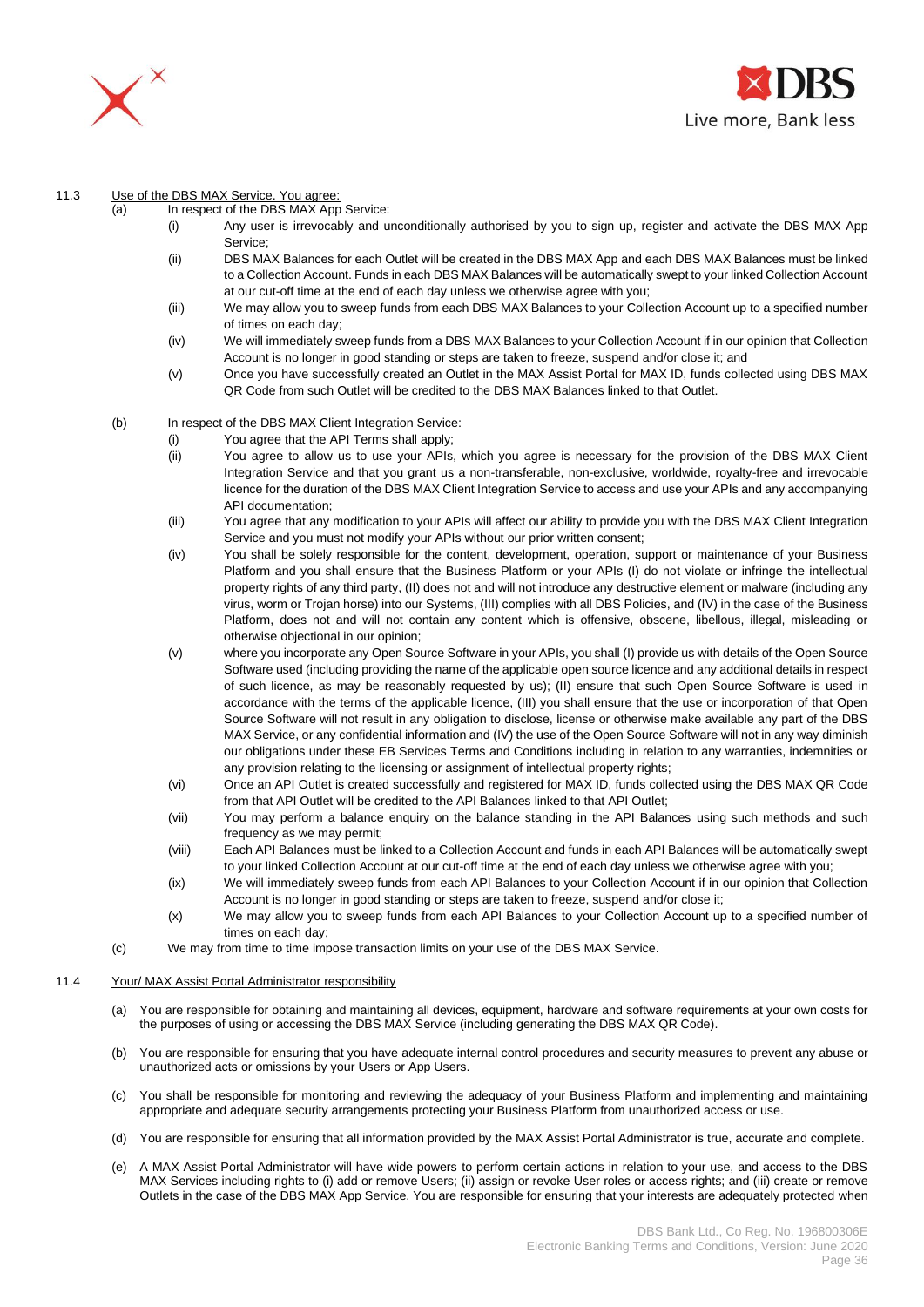



making such appointments. We may also make available any other rights, features or functionalities to a MAX Assist Portal Administrator from time to time, and you agree to be bound by any act or omission of any MAX Assist Portal Administrator.

- (f) If any User or App User ceases to be employed or engaged by you, you are responsible for ensuring the removal or deletion of their access rights to DBS MAX Service.
- (g) You are responsible for ensuring that your DBS MAX Balances is linked to a Collection Account, and if you intend to close a Collection Account, you shall submit a request at MAX Assist Portal to link the DBS MAX Balances to another Collection Account before closing the first Collection Account.

#### 11.5 Collections and Refunds.

- (a) You will be able to collect funds from your payor using the DBS MAX QR Code and such funds will be credited to the DBS MAX Balances and/or API Balances (as appropriate);
- (b) Funds in each DBS MAX Balances or API Balances will be automatically swept to your Collection Account linked to the relevant Merchant ID at our cut-off time at the end of day unless you tell us otherwise in the form and manner agreed by us;
- (c) You may perform full or partial refunds to your payors:
	- (i) in respect of DBS MAX App Service, you may perform refunds to your payors from your DBS MAX Balances in respect of payments collected from DBS MAX App. Once a refund on a transaction is made, it cannot be reversed;
	- (ii) in respect of DBS MAX Client Integration Service, you may perform refunds to your payors from your Collection Account in the manner as we may prescribe from time to time provided that your Collection Account has sufficient funds. You may perform multiple partial refunds in respect of a transaction provided that the aggregate amount of such refunds shall not exceed the full amount of that transaction.
- (d) You acknowledge that refunds cannot be made to a payor if:
	- the account which the payor's payment originates is closed, frozen or suspended for any reason whatsoever;
	- your DBS MAX Balances has insufficient funds;
	- (iii) your Collection Account has insufficient funds or is closed, frozen or suspended;
	- $(iv)$  the Outlet from which the refund is to be made has been de-registered in the MAX Assist Portal;
	- $(v)$  your use of the DBS MAX Service has been terminated and/or suspended; and/or
	- (vi) we are prevented from processing your refund so as to keep to any regulatory, legal, court or statutory requirement, request or order.
- 11.6 Our right to reject your registration request. We shall be entitled, at our absolute discretion, to reject or not process any registration request by you to register for the DBS MAX Service (including for FPS) without providing any reason.
- 11.7 Undertakings. You undertake to provide all information and documents required by us in connection with the registration and/or use of the DBS MAX Service and will promptly notify us of any change to such information or document.
- 11.8 Charges. We shall be entitled to levy fees and charges in relation to the DBS MAX Service at the rates applicable from time to time as shown in our charges schedule.
- 11.9 Use of the DBS MAX App.
	- (a) The DBS MAX App is provided "as is" and, to the maximum extent permitted under applicable law, all representations, warranties, conditions and other terms implied by statue, common law or otherwise are excluded (including without limitation any implied conditions, warranties or terms as to satisfactory qualify, fitness for purpose or the use of reasonable skill and care).
	- (b) You must not use the DBS MAX App on any Mobile Device or operating system that has been modified outside the device or operating system vendor supported or warranted configurations. This includes devices that have been "jail-broken" or "rooted". The use of the DBS MAX App on such a device may compromise security and lead to fraudulent transactions and is entirely at your own risk.
- 11.10 Records Conclusive. Except for manifest error, you accept all transaction records made available to you through the DBS MAX Service as final and conclusive and binding on you for all purposes.
- 11.11 Suspension of DBS MAX Service. If any of your Collection Accounts are frozen, suspended or closed, we may immediately suspend the DBS MAX Service. We may, but shall not be obliged to, allow you to link another Collection Account, which in our opinion is in good standing, for the purposes of the DBS MAX Service.
- 11.12 De-registration of an Outlet or API Outlet.
	- (a) You are responsible for de-registering an Outlet or API Outlet if you are no longer carrying out your business, activity or providing goods and/or services at that Outlet or API Outlet and in the case of DBS MAX App Service, you further agree to remove all relevant App User's access rights to the DBS MAX App Service.
	- (b) Once an Outlet has been de-registered in the MAX Assist Portal, we will credit any remaining funds in your DBS MAX to the relevant Crediting Account; and you will not be able to receive payments from payors for that Outlet.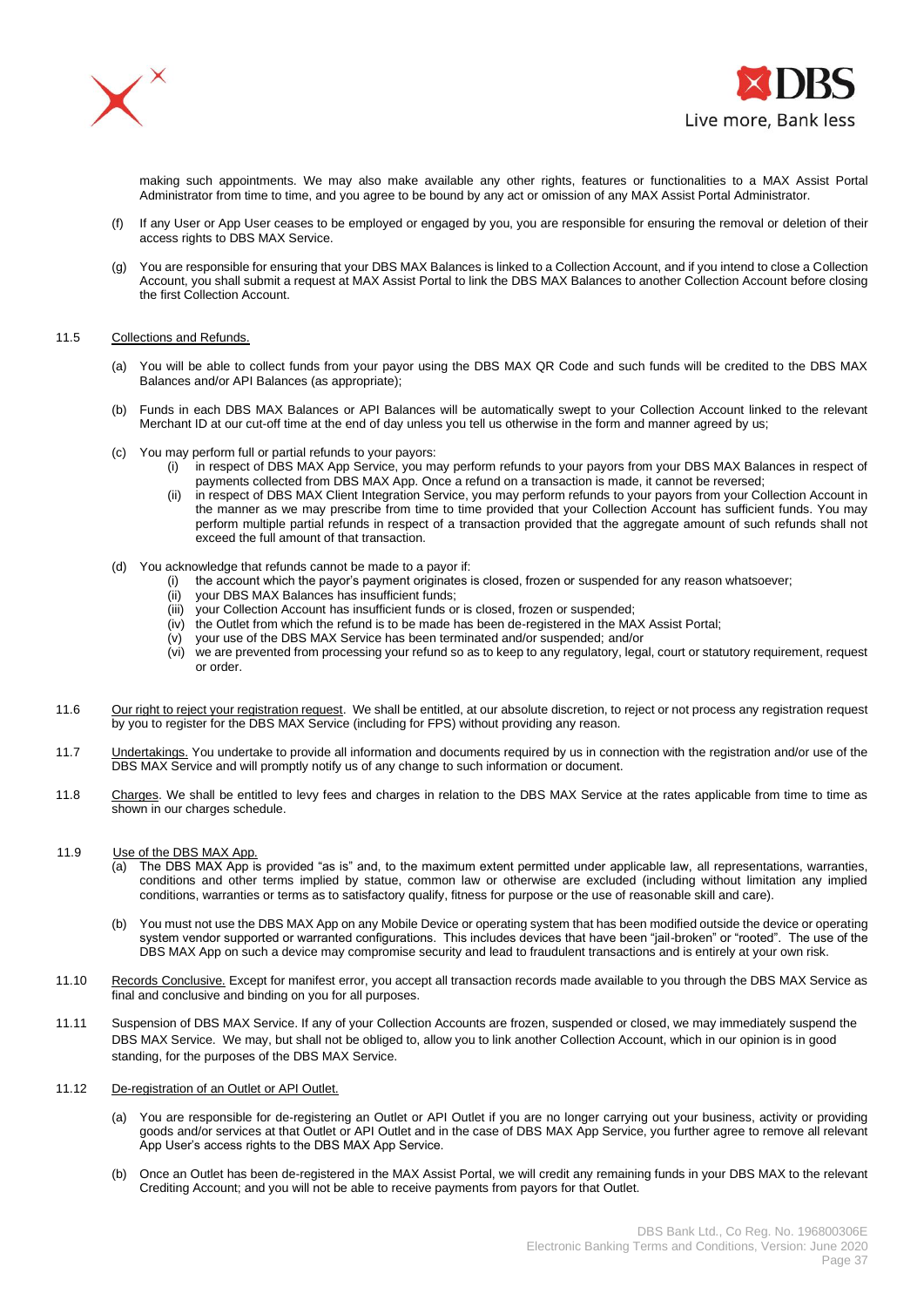



- (c) Once an API Outlet has been de-registered, we will credit any remaining funds in your API Balances to the relevant Collection Account; and you will not be able to receive payments from payors for that API Outlet.
- 11.13 What we are not legally responsible for. In addition and without prejudice to our rights under Clause 11 of Part A of these EB Services Terms and Conditions and the FPS Terms, you agree that unless the law says otherwise, we will not be held liable to you or any third party for any loss, liabilities, costs, expenses, damages, claims, actions or proceedings of any kind whatsoever (whether direct, indirect or consequential) in respect of any matter of whatever nature and howsoever arising (whether in contract, tort, negligence or otherwise) incurred in connection with the following circumstances:
	- (a) your generation, use of or inability to use any DBS MAX QR Code;
	- (b) any inaccurate, false or incomplete information provided by you;
	- (c) any act or omission by your User or App User who ceases to be employed or engaged by you for which you failed to promptly remove their access rights to the DBS MAX Service;
	- (d) your inability to perform refunds due to your failure to meet the requirements in Clause 11.5 above; and/or
	- (e) any breach by you of these EB Services Terms and Conditions.

Notwithstanding the above, nothing shall exclude or limit our liability in respect of direct loss arising from negligence by or willful misconduct of the Bank or its employees.

- 11.14 Indemnity. In addition to our rights under Clause 11 of Part A of the EB Services Terms and Conditions, you agree to indemnify us against and/or pay us all losses, damages, expenses, costs (including legal costs we pay or have to pay to our lawyers and losses, damages, expenses and costs arising out of claims or proceedings) which we may pay or have to pay as a result of (a) any dispute you have or may have with your payors in connection with funds collected and/or refunds made using the DBS MAX Service, or (b) in connection with our use of your APIs.
- 11.15 Termination.
	- (a) In addition to Clause 13 of Part A of these EB Services Terms and Conditions, we may, without notice, immediately cease to make all or any part of the DBS MAX Service available to you (including removing your MAX ID details from the HKICL FPS relevant records in any of the following circumstances:
		- (i) if any circumstances under Clause 10.2 of the FPS Terms occur;
		- (ii) if we are required to do so in accordance with any applicable laws, regulations, or to comply with any court order or direction by any regulatory authority;
		- (iii) if you terminate the EB Services; and/or
		- (iv) if in our sole opinion, we have reason to believe that you are in breach of, or have failed to observe or comply, with these EB Services Terms and Conditions.
	- (b) If you cease to be authorised to access or operate the Collection Account linked to an API Outlet, we may immediately terminate the DBS MAX Client Integration Service in respect of that API Outlet.
- 11.16 Termination Consequences. Upon termination of the DBS MAX Service:
	- a) If there are funds remaining in your DBS MAX Balances and/or API Balances, we will pay you the balance (after deducting any amount you owe us) by sweeping such balance to your Collection Account or where such Collection Account is closed, frozen or suspended, posting a cashier's order or banker's order for the balance to the address we have for you in our records, or in any other way we decide;
	- b) You authorise us to remove your MAX ID details from system;
	- c) In the case of the DBS MAX App Service, you agree to delete the DBS MAX App from all Mobile Devices on which you may have downloaded it immediately; and
	- d) In the case of the DBS MAX Client Integration Service, you shall permanently delete, destroy, uninstall or remove all application from the Business Platform or any other copies of the application and DBS Policies you have in your possession or control.

# **12 ADDITIONAL TERMS AND CONDITIONS FOR BIOMETRIC CREDENTIALS (INCLUDING BUT NOT LIMITED TO FINGERPRINT AND FACE)**

12.1 In order to use biometric credentials to access and/or approve transactions via and/or otherwise use of Mobile Banking Services or DBS MAX Service, you shall have (1) activated the biometric authentication function on your Mobile Device; (2) registered your biometric credential on your Mobile Device; and (3) undergone a registration process to opt for biometric login of Mobile Banking Services or DBS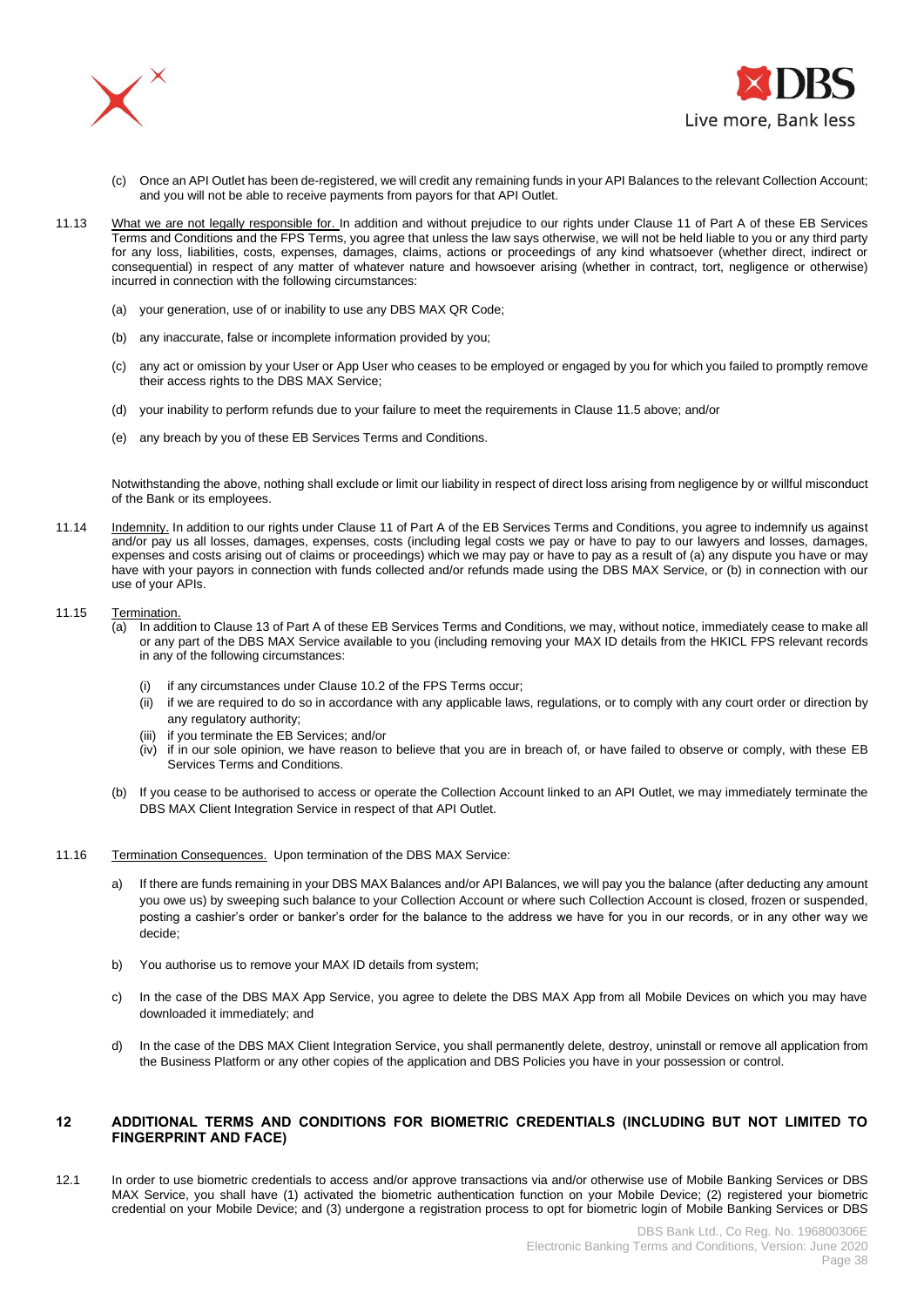



MAX Service respectively. Upon activation of biometric login of Mobile Banking Services or DBS MAX Service, all the biometric credentials stored on your Mobile Device will be used for authentication for login and/or approve transactions and/or other uses of the services.

- 12.2 You acknowledge that only your biometric credentials are stored on your Mobile Device and you understand that upon the successful activation of biometric login of Mobile Banking Service or DBS MAX Service, any biometric credentials that is stored on your Mobile Device can be used to access Mobile Banking Services or DBS MAX Service respectively including access to and/or initiate and/or otherwise carry out transactions relating to your Account(s).
- 12.3 You should ensure the security of the password or code that a person can use to register, add or vary the biometric credential on your Mobile Device.
- 12.4 You acknowledge that the authentication is performed by Mobile Banking Services or DBS MAX Service by interfacing with the biometric authentication module on your Mobile Device and that you agree to the authentication process.
- 12.5 You acknowledge and agree that, for the purposes of biometric login, Mobile Banking Services or DBS MAX Service will be accessing the biometric credential registered on your Mobile Device, and you hereby consent to the Bank accessing and using such information for the provision of Mobile Banking Services or DBS MAX Service.
- 12.6 Subject to the other terms and conditions in these EB Services Terms and Conditions:
	- (a) you understand that the biometric authentication module of your Mobile Device is not provided by the Bank, and the Bank makes no representation or warranty as to the security of the biometric authentication function of any mobile device and whether it works in the way that the manufacturer of the device represents;
	- (b) the Bank does not represent or warrant that biometric authentication will be accessible at all times, or function with any electronic equipment, software, infrastructure or other electronic banking services that the Bank may offer from time to time;
	- (c) unless a law prohibits the Bank from excluding or limiting the Bank's liability, the Bank is not liable for any loss you incur in connection with the use or attempted use of biometric login of Mobile Banking Services and/or DBS MAX Service, or your instructions, or any unauthorized transactions through or in connection with biometric login of Mobile Banking Services and/or DBS MAX Service or use of biometric credentials under this Clause; and
	- (d) you shall indemnify the Bank against all loss and damage which the Bank may incur in connection with any improper use of biometric login and/or transaction approval via Mobile Banking Services and/or DBS MAX Service or such other use of biometric credentials under this Clause.

# **13. ADDITIONAL TERMS AND CONDITIONS FOR CUSTOMER SELF ADMINISTRATION SERVICES LANGUAGE**

- 13.1 Clause 9.7 under Part B of these EB Services Terms and Conditions shall be deleted and replaced with the following:
	- 9.7 What we are not legally responsible for.

In addition and without prejudice to our rights under Clause 11 of Part A of these EB Services Terms and Conditions, we will not be held liable to you or any third party for any loss, liabilities, costs, expenses, damages, claims, actions or proceedings of any kind whatsoever (whether direct, indirect or consequential) in respect of any matter of whatever nature and howsoever arising (whether in contract, tort, negligence or otherwise, except in case of gross negligence or wilful misconduct) incurred in connection with any act or omission by an Administrator who ceases to be employed by you.

- 13.2 Clause 9.9 shall be added under Part B of these EB Services Terms and Conditions Additional Terms and Conditions for Specific EB Services:
	- 9.9 Personal Data. In the event that the Administrator is not the Account owner, the later undertakes to provide the EB Services Terms and Conditions to the former, specifically the contents of clause 8 of Part A of these EB Services Terms and Conditions. The Administrator acknowledges that the contents of the EB Services Terms and Conditions, specifically the terms of the abovementioned clause 8 of Part A of these EB Services Terms and Conditions. The Administrator confirms such clause have been fully made available for his/her acknowledgment and he/she confirms that he/she fully understood and consents with the provisions captioned therein.

# **14. ADDITIONAL TERMS AND CONDITIONS FOR USE OF TRANSACTION WITH FOREIGN EXCHANGE**

- 14.1 Applicability of this Provision. You agree that the following additional terms and conditions shall apply to any Transactions involving foreign exchange ("FX") submitted via the EB Services other than the DealOnline Service and FX API.
- 14.2 Transaction with FX Process. You agree and acknowledge that when submitting an Electronic Instruction requiring foreign exchange, we will lock the exchange rate ("Applied Rate") for your instruction. While we will execute the Electronic Instruction at the Applied Rate, the Transaction will only be processed completely and successfully subject to compliance with the applicable terms and conditions governing the account and applicable laws and regulations.
- 14.3 Failure to Process Transaction with FX. You agree to deposit and maintain with us sufficient funds for any Electronic Instructions to be executed, and to provide us with the necessary supporting documents in respect to certain Transactions where required. Your instructions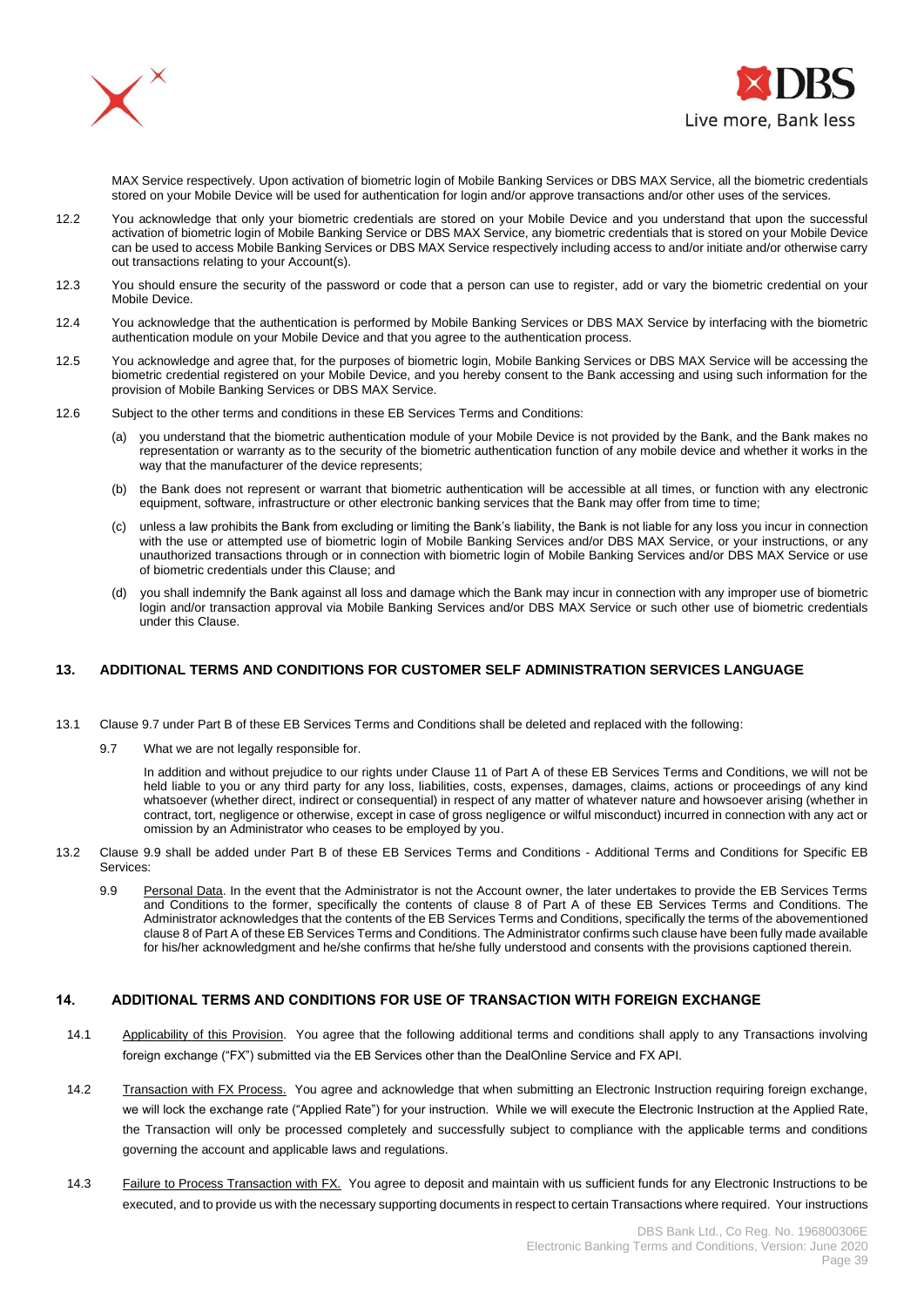



once executed cannot be cancelled or changed by you, but if, for any reasons, the Transaction cannot be processed completely and successfully before the relevant cut-off time on a business day (as notified to you from time to time), we reserve our right to cancel, rescind or modify the Transaction. You agree that you may be required to bear any loss, fees, costs, tax or charges arising from such cancellation, rescission or modification (including without limitation, cancellation or reversal cost of the Bank arising from any difference between the Applied Rate and the then prevailing market rates) determined by the Bank in its sole discretion, and you hereby authorize us to carry out such deductions from any of your Accounts with us.

- 14.4 Right to rescind, cancel or modify. If we determine that, within a reasonable timeframe following execution of a Transaction, such Transaction is executed erroneously as a result of specific market circumstances or system malfunctions or manipulations, then we reserve our right to cancel, rescind or modify the price of such Transaction.
- 14.5 Execution only. You acknowledge that when executing any Transactions with FX, we will act as an execution venue only. We will not provide any recommendation or advice to you on the merits of any Transactions executed via the EB Services.
- 14.6 Risk Disclosure. You agree that any Transactions involving FX are subject to risks. Before considering any Transaction, you must consider whether the Transaction is appropriate in light of your objectives, experience, financial, risk management and operational resources and other relevant circumstances. Before entering into any Transaction involving FX, you should inform yourself of the various types of risks and the nature and extent of the exposure to risk of loss and you understand and are willing to assume the risks associated with such Transactions. The following are given as illustrations of the types of risks which you may encounter and does not purport to disclose all of the risks or other relevant considerations of entering into foreign exchange, treasury and derivative transactions.
	- (i) Market Risk. There is a general risk of market failure which arises from political or financial or macro-economic developments. In particular, changes in exchange rate(s) can be unpredictable, sudden and large and may be affected by complex and interrelated global and regional political, economic, financial and other factors that (directly or indirectly) can affect the currency markets on which the relevant currency(ies) is traded.
	- (ii) Credit Risk. Any Transaction may subject to the credit risk of the Bank.
	- (iii) Legal and Enforcement Risks. There is a risk that default due to, for example, credit failure, will lead to consequential legal and enforcement problems.
	- (iv) Liquidity Risk. The benefits of customization in achieving particular financial and risk management objectives may be offset by significant liquidity risks.
	- (v) Operational Risk. It is essential to ensure that proper internal systems and controls are sufficient to monitor the various types of risks which can arise and which can be quite complex.
	- (vi) Emerging Markets. Transactions involving emerging markets involve higher risk as the markets are highly unpredictable and there may be inadequate regulations and safeguards available to participants in such markets.

In addition, Transactions involving certain currencies may involve specific risk factors only relevantto such currencies and we may provide you with additional risk disclosure statements from time to time. You are deemed to have acknowledged the receipt of such risk disclosure statements and the relevant risks involved should you proceed to execute a Transaction with us.

- 14.7 Temporary Suspension Due to Market Volatility. We may without notice or liability to you temporarily suspend any submission of transaction request, transaction execution or any other services available related to FX if there are volatile market conditions and we reasonably consider such suspension would be in our best interest.
- 14.8 Price Quotation. You acknowledge that if any prices quoted in respect of Transactions involving FX at the EB Services (other than the DealOnline Service and FX API), the price is only valid at the exact time it is quoted until its expiry (as determined by us in our sole and absolute discretion) and may change from time to time or in a rapidly changing market by the time you place your instruction or an order with us via the EB Services (other than the DealOnline Service and FX API). The prices quoted is the price at which we are willing in principle to enter into a Transaction with you for a currency pair and should not be relied on or used in any other context. We make no express or implied warranty that any quoted prices represent market prices or prices available elsewhere. You acknowledge that any instructions or order placed via the EB Services (other than the DealOnline Service and FX API) may not be executed instantaneously and we will not be liable for any loss you may incur, including loss of opportunity.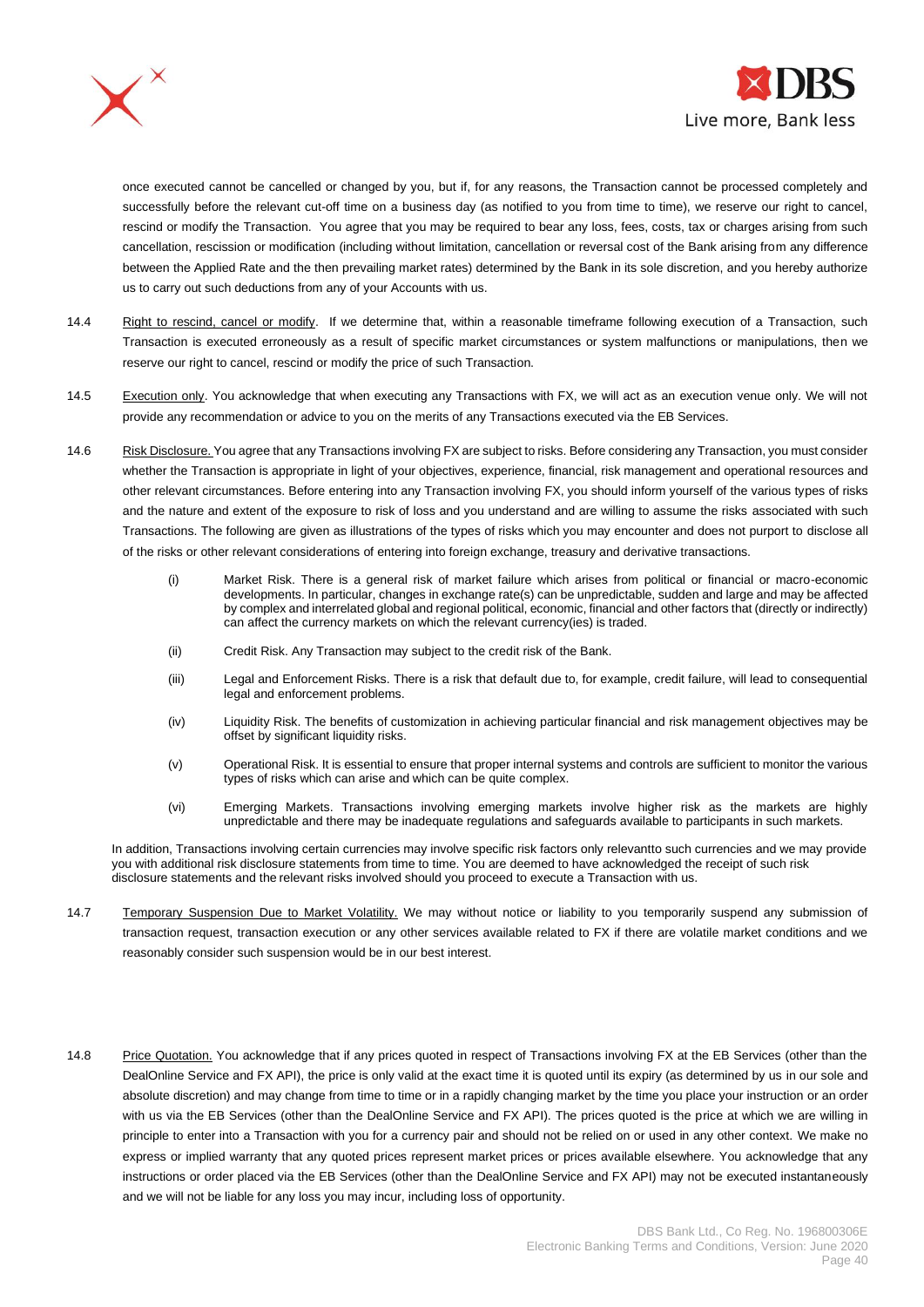

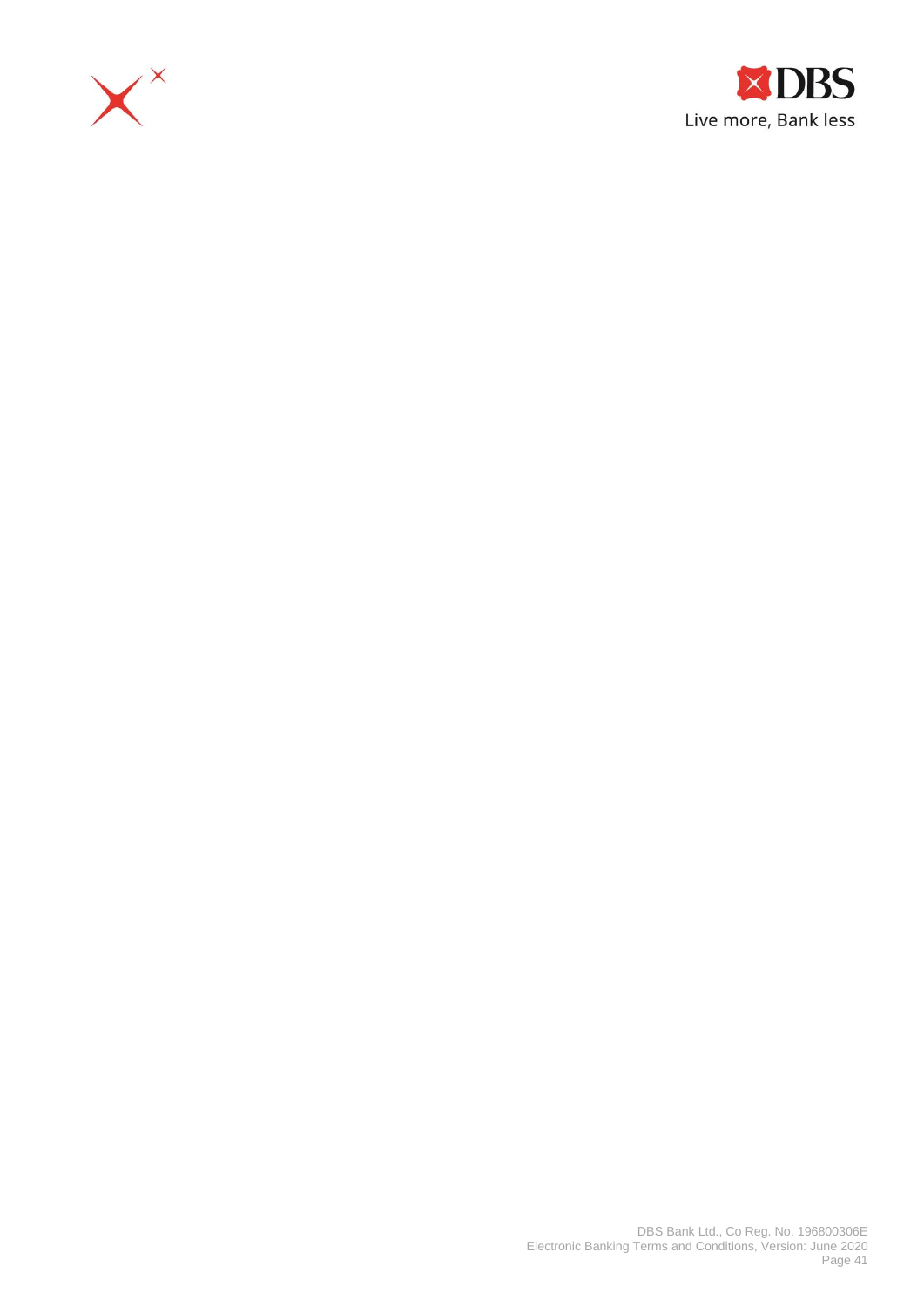



# **Section D – Supplementary Terms and Conditions for India**

This Section applies to and governs the provision of EB Services by DBS Bank India, and the receipt and use of EB Services by customers of DBS Bank India. Please note that if you are receiving the EB Services in any country other than India, other local laws may apply.

To the extent indicated below, this Section supplements and amends Part A of these EB Services Terms and Conditions, and forms part of these EB Services Terms and Conditions.

# **1. UNAUTHORISED ACCESS TO SECURITY MECHANISM**

- 1.1 Claus[e 7.1](#page-5-2) of Part A of these EB Services Terms and Conditions shall be deleted and replaced with the following:
	- 7.1 Notice Regarding Unauthorised Access. You will immediately notify our Designated Contact in writing or through such other modes of communication as we may permit from time to time if you reasonably believe that any Security Mechanism is lost, damaged, compromised or if there has been any unauthorised disclosure or use of the Security Codes. Our Designated Contact will provide an acknowledgement confirming receipt of such notice as soon as reasonably practicable. We are not deemed to have received such notice unless our Designated Contact has acknowledged receipt, whether via email or otherwise.

### **2. DISCLOSURE OF ACCOUNT INFORMATION AND PERSONAL DATA**

- 2.1 Claus[e 8.2](#page-5-1) of Part A of these EB Services Terms and Conditions shall be deleted and replaced with the following:
	- 8.2 Disclosure to Specified Recipients Permitted. Despite Clause 8.1, you acknowledge and agree that we and our officers, employees and agents are authorised to provide or disclose any information whatsoever relating to you, your use of the EB Services, the Transactions and your Account(s), including Personal Data:
		- (a) to any Provider;
		- (b) to any Bank Member;
		- (c) to any prospective or actual successor, assignee or transferee of, or participant in, any of our rights or obligations under these EB Services Terms and Conditions;
		- (d) to any Person to the extent necessary for the purpose of giving effect to any Electronic Instructions or;
		- (e) to any Person to the extent necessary for complying with applicable laws and regulations or with any order, directive or request in any jurisdiction which we are required to, or which we in good faith believe that we should, comply with, including in relation to alleged money laundering, terrorism or other illegal activities,

(collectively, the "**Recipients**").

# **3. TERMINATION**

- 3.1 Clause 13.1 of Part A of these EB Services Terms and Conditions shall be deleted and replaced with the following:
	- 13.1 Termination by You. You may give us not less than 30 calendar days' written notice at any time to:
		- (a) terminate your use of the EB Services; or
		- (b) withdraw any particular Account of yours maintained with us for the EB Services.

#### **4. NOTICES**

4.1 The reference to "3 business days" in Clause 15.2(b) shall be deleted and replaced with a reference to "5 business days".

### **5. AMENDMENTS AND VARIATIONS**

- 5.1 Claus[e 16.6](#page-9-0) of Part A of these EB Services Terms and Conditions shall be deleted and replaced with the following:
	- Amendments and Variations. We may by notice in writing to you or via the EB Services or such other mode of communication as we deem appropriate, amend these EB Services Terms and Conditions, the scale of charges payable (in accordance with Clause [12.1\)](#page-7-0) or the User Guide. We will give you:
		- (a) 30 calendar days' notice where the amendment relates to the scale of charges payable or your liabilities and obligations under these EB Services Terms and Conditions or the User Guide; or
		- (b) reasonable notice in the case of any other amendment,

provided that, subject to applicable law, we are not obliged to give you any advance notice if amendments are required in an emergency or where it is impracticable for us to give such advance notice (in which case such amendments will take immediate effect). If you or any User continue to use the EB Services after the effective date of such amendment you are deemed to have agreed to the same.

- 5.2 Additional Terms and Conditions for Deal Online Services: Clause 1.14 shall be deleted and replaced with the following :
	- 1.14 Failure to Settle Transactions. You agree to deposit and maintain with us sufficient funds to settle any Transactions executed via the DealOnline Service, and to provide us with the necessary supporting documents in respect of certain Transactions for settlement purpose, where required. If you fail to settle any Transactions executed via the DealOnline Service in accordance with your designated settlement instructions by close of business in the Jurisdiction on the date of settlement, or fail to provide us with the necessary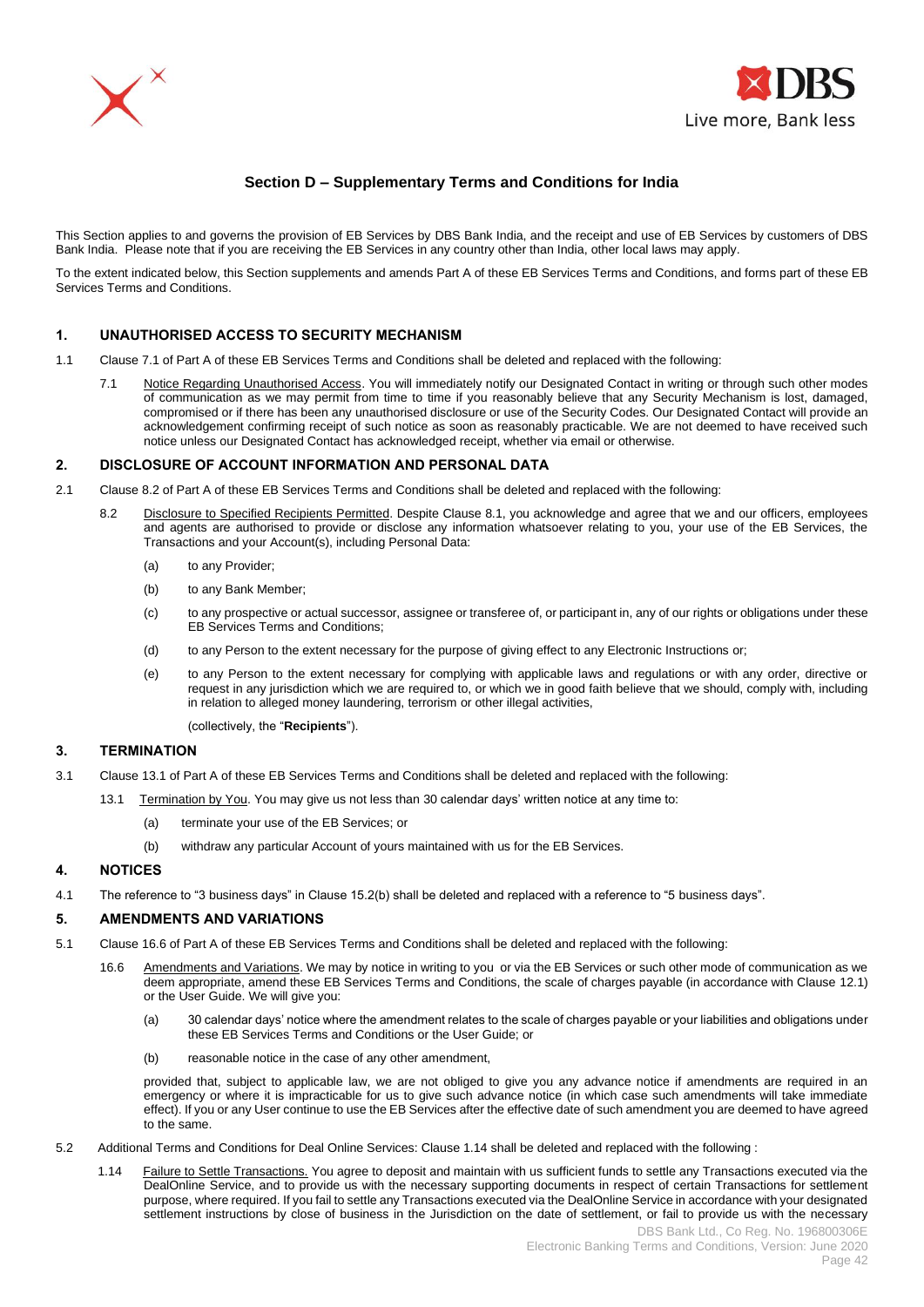



supporting documents where required, you agree and acknowledge that we may, at our sole discretion and without prejudice to any rights we may have under any other applicable Transaction Documentation:

- (a) settle the Transaction by direct debit from any of your Accounts with us; and/or
- (b) terminate and unwind the Transaction and where there is any loss, fees, costs, tax or charges arising from such termination and unwind, set off and deduct any such amounts from any of your Accounts with us and in case of any gains, the settlement shall be in accordance with RBI regulations as may be applicable; and/or and you hereby authorise us to carry out such direct debit from your Accounts with us

## **6. ADDITIONAL TERMS AND CONDITIONS FOR USE OF TALLY SERVICES**

- 6.1 Applicability of this Provision. You agree that the following additional terms and conditions shall apply to your access to and use of the Integrated Banking Services with Tally ERP, hereby referred to as 'Tally Services'
- 6.2 Definitions. For the purpose of the Tally Services, the following definitions apply:
	- (a) "**Tally**" means Tally Solution Private Limited, or a Tally affiliate company;
	- (b) **"Tally Software Services or TSS or Tally.Net subscription or TNS** " means the network solution provided by Tally that enables the customers to send payment instructions, receive status, view and receive statements, reconcile various payments from multiple banks or financial institutions; hereby referred in the document as 'TSS' and
	- (c) **"Tally Services**" means the EB Services which you may access using TSS.
- 6.3 Use of Tally Services: To use the Tally Services, you must be a subscriber of the TSS and have purchased or been allocated sufficient rights to use the Tally Services. You agree to be solely responsible for all costs associated with your subscription to the TSS and to comply with Tally's prevailing terms and conditions governing such subscription. We shall have no responsibility or liability for any loss to you for any act or omission of Tally.
- 6.4 Upgrades: Your access to the Tally Services is subject to you upgrading the Tally programs and software as and when released by Tally.
- 6.5 Acceptance of Inherent Risk: You agree that any messages, files or information exchanged between us via Tally Services are subiect to risks. The following are given as illustrations of the types of risks which you may encounter and does not purport to disclose all of the risks or other relevant considerations of using the Tally Services:
	- (a) Your access to the Tally Services may be interrupted from time to time due to equipment malfunction, updates, maintenance, breakdowns and repair of the TSS, security breaches or other reasons that may be beyond our control. We reserve the right to suspend or interrupt access to the Tally Services during any such time, with or without notice, and this may impact your ability to initiate any Transaction or complete any Transaction in progress for the duration of such suspension, breakdown or interruption.
	- (b) The Tally Services are provided via the TSS and may be susceptible to errors or delays which may be generated during the communication or transformation of messages or files by the TSS. Without prejudice to the generality of the foregoing, there is a risk that any network latency in TSS may cause delays in transmission of messages, files or information beyond the applicable cutoff times and affect the value-dating of any payment instructions and we shall not be responsible for such errors or delay.
	- (c) The messages, files or information exchanged in the course of Tally Services may also be stored on TSS and is subject to Tally's extant data protection policies.
- 6.6 Termination: In addition to Clause 13 of Part A of these EB Services Terms and Conditions, we may terminate the Tally Services immediately without notice to you in any of the following circumstances:
	- (a) if you cease to be a subscriber of the TSS; or
	- (b) if you fail to upgrade your Tally software of program which are essential for continuance of the Tally Services
	- (c) if we cease to be a financial services subscriber of the TSS; or
	- (d) if Tally ceases or suspends the provision of TSS.

Notwithstanding the foregoing, you undertake to notify us immediately in writing in the event of termination or suspension of your subscription to the TSS for any reason whatsoever.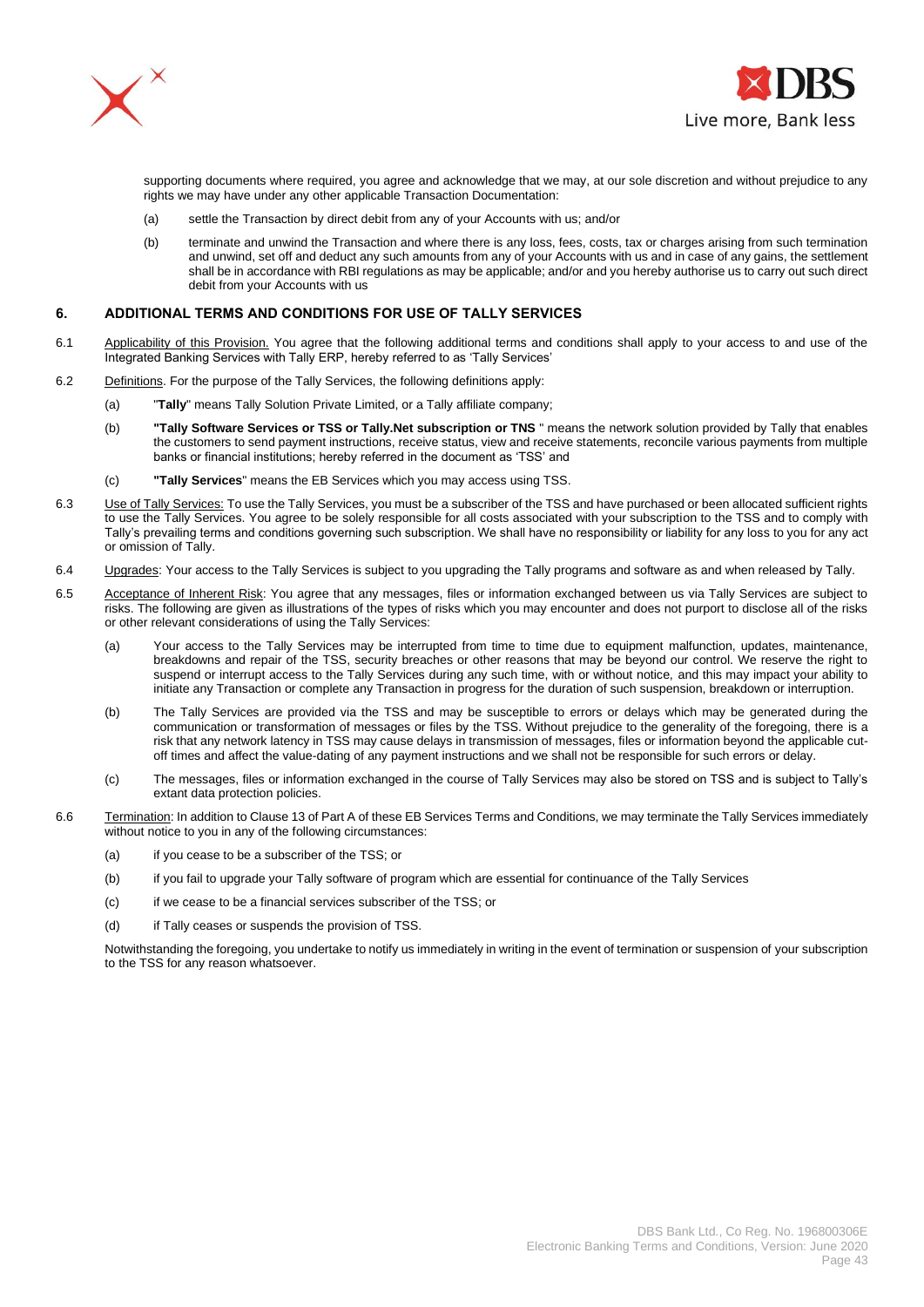



# **Section E – Supplementary Terms and Conditions for Indonesia**

This Section applies to and governs the provision of EB Services by PT Bank DBS Indonesia, and the receipt and use of EB Services by customers of PT Bank DBS Indonesia. Please note that if you are receiving the EB Services in any country other than Indonesia, other local laws may apply.

To the extent indicated below, this Section supplements and amends Part A and Part B of these EB Services Terms and Conditions, and forms part of these EB Services Terms and Conditions.

# **1. DEFINITIONS AND INTERPRETATION**

- 1.1 Clause 1.1(d), 1.5 and 1.6 of Part A of these EB Services Terms and Conditions shall be deleted and replaced with the following:
	- 1.1(d) "**Bank**" means the DBS entity a banking corporation registered and supervised by Indonesia Financial Services Authority (*Otoritas Jasa Keuangan*) providing the EB Services to you, as identified in the Registration Form;.
	- 1.5 Additional and Supplementary Terms and Conditions. For the avoidance of doubt, the additional terms and conditions set out in Part B of these EB Services Terms and Conditions and any supplementary terms and conditions, including the supplementary terms and conditions set out in Part C of these EB Services Terms and Conditions, constitute part of these EB Services Terms and Conditions. We may, with a notification to you in a period of time as stipulated under the prevailing laws and regulations, add to, remove or change such additional or supplementary terms and conditions.
	- 1.6 Indemnities. A reference in these EB Services Terms and Conditions to you indemnifying us in respect of an event or circumstance shall include indemnifying and keeping us and each Bank Member harmless, on an after tax basis, from all actions, claims and proceedings from time to time made against us and each Bank Member and all losses, damages, liabilities, payments, costs or expenses suffered, made or incurred by us and each Bank Member as a consequence of or in connection with that event or circumstance to the extend caused by our negligence and can be proved by you.

### **2. HARDWARE AND SOFTWARE REQUIREMENTS**

- 2.1 Clause 3.2 and 3.3 of Part A of these EB Services Terms and Conditions shall be deleted and replaced with the following:
	- 3.2 Hardware and Software Requirements. We will notify you in a period of time as stipulated under the prevailing laws and regulations the preferred hardware and software requirements (including updates and/or patches that need to be installed) for accessing and using the EB Services (the "**Requirements**"). We will not be responsible for your failure to access or use the EB Services if your System or other facilities do not satisfy the Requirements.
	- 3.3 Changes in Requirements. We may at any time upgrade or change the Requirements by notify you in a period of time as stipulated under the prevailing laws and regulations. You will, at your own cost and expense, make any necessary upgrade or change to your own System or other facilities to ensure continued access to and use of the EB Services. **We may at your request inspect your System or other facilities to ascertain whether you satisfy the Requirements, and you will be responsible for any costs reasonably incurred as a result**.

#### **3. EB SERVICES, ELECTRONIC ADVICE AND OTHER CONTENT**

- 3.1 Clause 4.4 of Part A of these EB Services Terms and Conditions shall be deleted and replaced with the following:
	- 4.4 Modification, Removal, Suspension or Discontinuance. We may, with giving a reason, modify, remove, suspend or discontinue the provision of the EB Services or the Content or any Channels through which the EB Services or the Content are provided, whether in whole or in part. To the extent not prohibited by any law, regulation or our internal policy or procedure, we will, wherever possible, endeavour to provide reasonable notice to you in a period of time as stipulated under the prevailing laws and regulations regarding such modification, removal, suspension or discontinuance.

# **4. ELECTRONIC INSTRUCTIONS**

- 4.1 Clause 5.6, 5.9 and 5.12 of Part A of these EB Services Terms and Conditions shall be deleted and replaced with the following:
	- 5.6 Cancellation of Electronic Instructions. If you ask us to cancel or change the Electronic Instructions, we will use reasonable endeavours to give effect to such request. However, we will provide to you our reason if we are unable to give effect to such request.
	- 5.9 Request for Additional Information. We may at our discretion and/or required by prevailing laws and regulations:
		- (a) require you and/or your Users to provide alternative proof of identity;
		- (b) require any Electronic Instructions to be confirmed through alternative means;
		- (c) decline to act or refrain from acting promptly upon any Electronic Instructions (e.g. where we need to verify the accuracy or authenticity of the Electronic Instructions); and/or
		- (d) determine the order of priority in effecting any Electronic Instructions, the Transactions and other existing arrangements you have made with us.
	- 5.12 Correction of Account. If any payment has been made by us pursuant to your Electronic Instructions, we shall be entitled, at any time, to: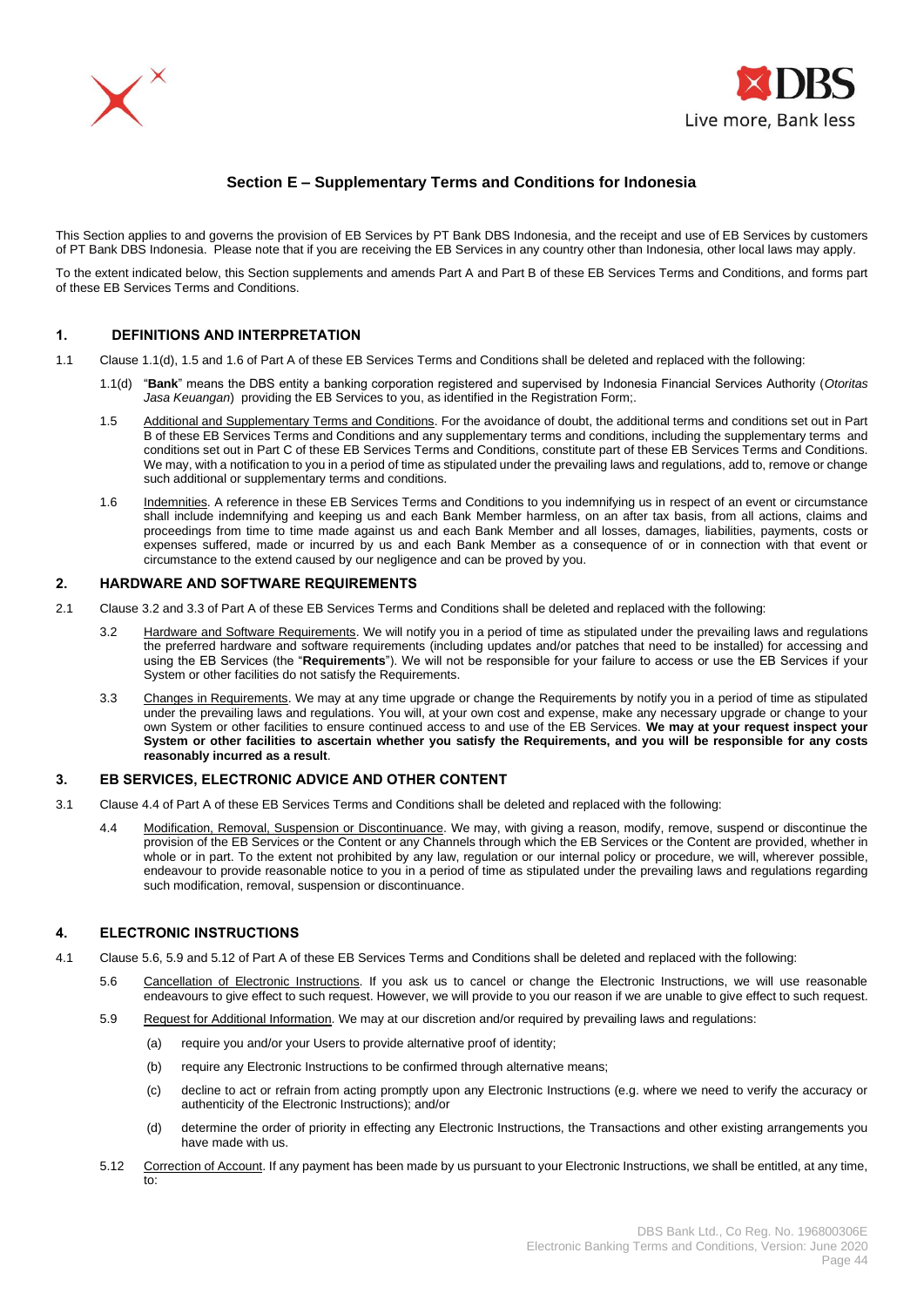



(a) debit the Account (where applicable) with the amount paid by us provided with notification after the completion of such debit; and/or

(b) dishonour or return cheques or other instruments and/or reverse any other payment instruction from you if there are insufficient funds available in the Account.

4.2 Clause 5.13 of Part A of these EB Services Terms and Conditions shall be deleted.

### **5. SECURITY**

- 5.1 Clause 6.1 of Part A of these EB Services Terms and Conditions shall be deleted and replaced with the following:
	- 6.1 Compliance with Security Requirements. You must comply with all requirements, instructions and specifications relating to Security Mechanisms and/or Security Codes prescribed by us. We may from time to time require the replacement or modification of any Security Mechanism and/or Security Code, or terminate the use of any Security Mechanism and/or Security Code with the reason to terminate the function of Security Mechanism and/or Security Code.

#### **6. INDEMNITIES AND LIMITATION OF LIABILITY**

- 6.1 Clause 11.2 and 11.4(b) of Part A of these EB Services Terms and Conditions shall be deleted and replaced with the following:
	- 11.2 Limitation of Liability. To the maximum extent permitted under applicable law, you acknowledge and agree that we and each of our Providers will not provide compensation in any form to the Counterparty or any other party for:

11.4(b) any unauthorised used by you of the Security Code or Security Mechanism;

# **7. CHARGES AND TAXES**

- 7.1 Clause 12.1 of Part A of these EB Services Terms and Conditions shall be deleted and replaced with the following:
	- 12.1 Payment of Charges. You must pay all our charges, costs and expenses for providing the EB Services and any and all ancillary services in accordance with the scale of charges agreed from time to time between the parties and any other sums which you have agreed to bear under these EB Services Terms and Conditions, with prior notification as stipulated under the prevailing laws and regulations from us to you on the details of the said charges, costs and expenses, and any other sums. You shall make all payments under these EB Services Terms and Conditions free and clear of, and without deduction, withholding or set-off on account of any tax or levy or any other charges present and future.
	- 12.2 Debiting of Charges from Account. You authorise us to debit such charges, costs, expenses and sums from any of your Account(s) with us (where applicable). If such charges, costs, expenses and sums are debited from your Account denominated in another currency, you agree that we may convert the amount to be debited using our prevailing exchange rates. You undertake to execute and furnish us such additional written authority as we may require to effect such debiting.

#### **8. TERMINATION**

- 8.1 Clause 13.2 of Part A of these EB Services Terms and Conditions shall be deleted and replaced with the following:
	- 13.2 Termination by Us. We may at any time and without liability to you terminate your access to the EB Services by giving you notification in a period of time as stipulated under the prevailing laws and regulations. No such termination will affect any Electronic Instruction given by you which is properly received by us before expiry of such notice.

#### **9. MISCELLANEOUS**

- 9.1 Clause 16.6 and 16.7 of Part A of these EB Services Terms and Conditions shall be deleted and replaced with the following:
	- 16.6 Amendments and Variations. We may with notification to you in a period of time as stipulated under the prevailing laws and regulations, amend these EB Services Terms and Conditions, the scale of charges payable (in accordance with Clause [12.1\)](#page-7-0) or the User Guide. Such notice will be given in the form set out in Clause [15](#page-8-1) or via the EB Services. If you do not agree to the amendment(s), you may terminate the use or the access of the EB Services by notice to us pursuant to Clause [13.](#page-7-3) However, if you or any User continue to use the EB Services after the effective date of such amendment you are deemed to have agreed to the same.
	- 16.7 Assignment and Transfer. Use of and access to the EB Services is personal to you. You may not assign or otherwise dispose of any benefit which you may receive under these EB Services Terms and Conditions to any third party without our written consent.

In addition, we may, without notice to you or your consent, delegate or sub-contract any rights or obligations under these EB Services Terms and Conditions to any third party, and appoint third party Providers, agents or sub-contractors to provide the whole or part of the EB Services.

- 9.2 The following clauses shall be added as 16.12 and 16.13 of Part A of these EB Services Terms and Conditions:
	- 16.12 You hereby acknowledge that we provide the procedures of complaints services and settlement in relation to the implementation of Electronic Banking Services (the terms herein are in accordance with the terms used in DBS Electronic Banking Services Terms and Conditions) that can be accessed by you through the website address of [www.dbs.com/id/](http://www.dbs.com/id/) and or through other media stipulated by us.
	- 16.13 This DBS Electronic Banking Services Terms and Conditions shall be governed by and construed in accordance with the laws of the Republic of Indonesia. In the event of any proceedings or suits commenced against us arising out of or in connection with this DBS Electronic Banking Services Terms and Conditions we agree to settle such proceeds or suits by means of deliberation or mediation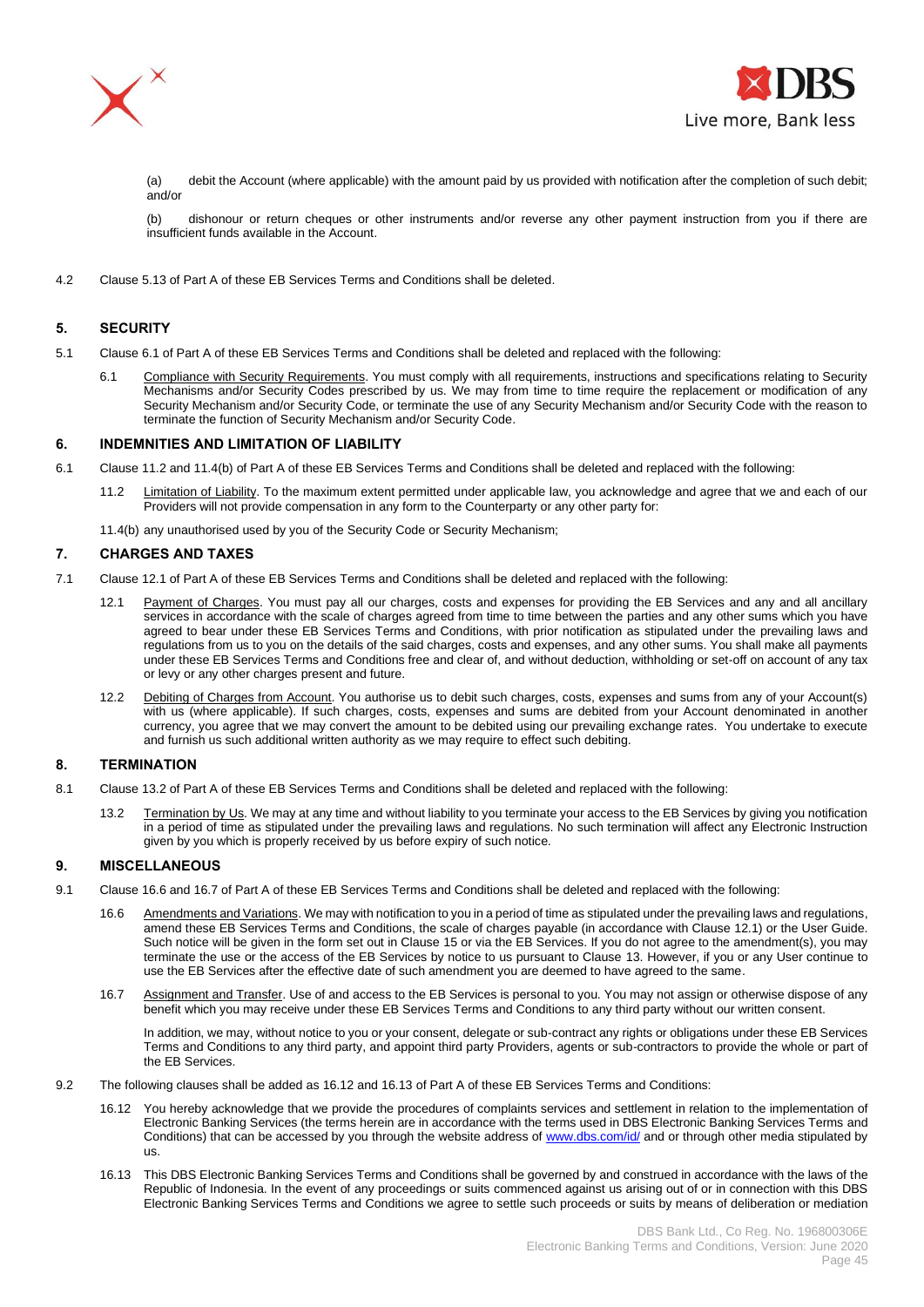



in the field of banking. Any proceeds or suits that cannot be resolved through deliberation or mediation in the field of banking by the parties, then we agree to settle such proceeds or suits the South Jakarta District Court in Jakarta.

# **10. ADDITIONAL TERMS AND CONDITIONS FOR DEALONLINE SERVICE**

- 10.1 Clause 1.4, 1.13 and 1.16 of Part B of these EB Services Terms and Conditions shall be deleted and replaced with the following:
	- 1.4 Transaction and Account Limits. We may from time to time impose position or Transaction limits (including minimum transaction sizes) on your Account with a notification to you in a period of time as stipulated under the prevailing laws and regulations.
	- 1.13 Inactive Trading. If you have not participated in any Transactions via the DealOnline Service for a period of at least one (1) year, we may, without notice and liability to you, designate your account as "inactive" and immediately suspend your access to the DealOnline Service. Upon your request and subject to such other conditions as we may require, we may, in our sole discretion, reactivate your account.
	- 1.16 DealOnline Price Alert Service. The DealOnline Price Alert Service ("Price Alert Service") is only available in selected jurisdictions as part of the DealOnline Service and the following additional terms and conditions shall apply to your access to and/or use of the Price Alert Service:
		- (a) The Price Alert Service is only available on certain types of communication or electronic device as we may stipulate from time to time with a notification to you in a period of time as stipulated under the prevailing laws and regulations. It is your responsibility to ensure that you have the appropriate device and data / internet connection services to access and use this Service. We are not liable for any delay, interruption, suspension or any other loss or damage that you may suffer as a result of your failure to meet with our requirements or the requirements of any third party service provider or the failure of any third party service provider which supports the Price Alert Service or is otherwise involved with the provision of the Price Alert Service.
		- (b) You agree to pay to us such fees or charges in respect of the Price Alert Service as we may determine from time to time with a notification to you in a period of time as stipulated under the prevailing laws and regulations. You will be responsible for any fees or charges incurred in respect of your use of the Price Alert Service, including but not limited to any charges imposed by or payable to other third party service providers.
		- (c) Any price alert issued by us under the Price Alert Service does not constitute and shall not be treated as an offer, invitation or recommendation to enter into a transaction. The price alerts are provided for information only and should not be used in substitution for the exercise of independent judgment. You should make your own independent evaluation of the relevance and adequacy of the information provided and such other investigations as you deem necessary, including obtaining independent financial advice, before entering into a transaction.
		- (d) We do not warrant that the prices provided under the Price Alert Service will be available at such time as you decide to enter into a transaction. You acknowledge and agree that the price alerts provided under the Price Alert Service may be subject to time lags, delays and/or may be intercepted or lost and we do not guarantee the delivery, timeliness or accuracy of the price alerts. We are not liable if any price alert is delayed, intercepted, lost or otherwise fails to reach you during delivery, transmission or dispatch, or if the contents of such price alert is disclosed to any third party during transit. All warranties, express or implied, as to the accuracy of any of the information provided under the Price Alert Service or as to the fitness of the information for any particular purpose are excluded.

# **11. ADDITIONAL TERMS AND CONDITIONS FOR USE OF TELEPHONE AND FACSIMILE MACHINE**

- 11.1 Clause 2.3 of Part B of these EB Services Terms and Conditions shall be deleted and replaced with the following:
	- 2.3 Acceptance of Inherent Risk. You recognise that telephone and facsimile are not secure communication channels and the use of such Channels is entirely at your own risk. Electronic Instructions transmitted by the telephone or facsimile machine may be accepted by us subject to your compliance with such identity verification procedures or other requirements imposed by us from time to time, with a notification to you in a period of time as stipulated under the prevailing laws and regulations.

# **12. ADDITIONAL TERMS AND CONDITIONS FOR USE OF ATM AND ATM CARDS**

- 12.1 Clause 3.4, 3.5 and 3.6 of Part B of these EB Services Terms and Conditions shall be deleted and replaced with the following:
	- 3.4 Insufficient Funds. The ATM card may be used for cash withdrawal or transfer only where there are sufficient funds in the Account. If withdrawal or transfer is made without sufficient funds in the Account, we may (but are not obliged to) grant you credit to meet such withdrawal or transfer with prior notification from us to you on the details of the said withdrawal and transfer, and you shall repay to us immediately on demand such amount overdrawn together with bank charges and interest in accordance with our current scale of charges.
	- 3.5 Card Transactions. We may determine the transaction date in respect of every Transaction and may reject any transaction and/or any cheque presented via the ATM along with the reason of rejection. Transactions effected in currencies other than the currency of the Account will be debited into the Account after conversion into the currency of the Account at a rate determined by us.
	- 3.6 Limits on Usage of Card. We may from time to time determine and, with a notification to you in a period of time as stipulated under the prevailing laws and regulations, impose any limit on the use of ATM cards, whether in terms of amount, frequency of use or otherwise.

# **13. ADDITIONAL TERMS AND CONDITIONS FOR USE OF MOBILE BANKING SERVICES**

13.1 Clause 4.4 and 4.5 (c) (iii) of Part B of these EB Services Terms and Conditions shall be deleted and replaced with the following: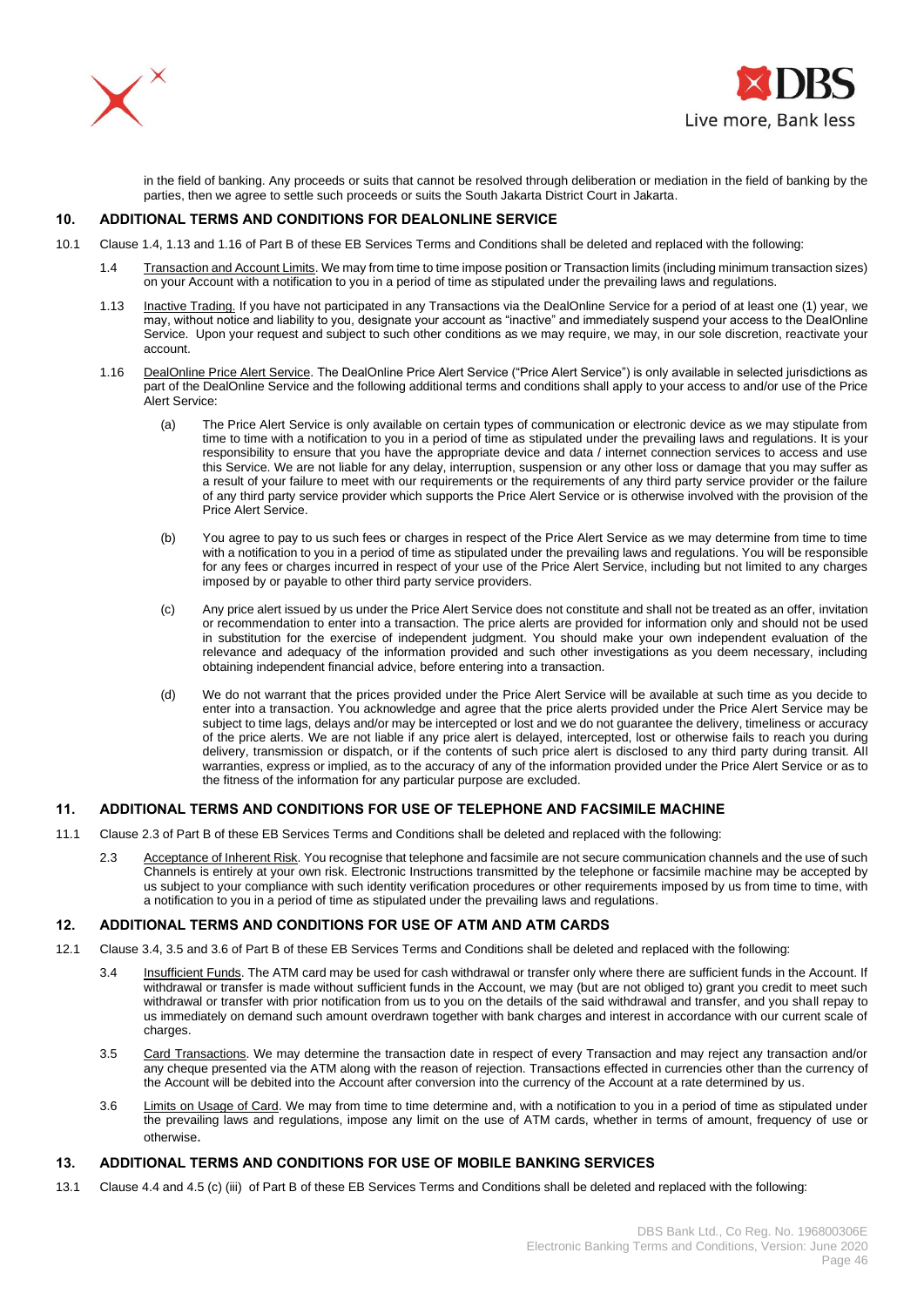



4.4 Modification, Removal, Suspension or Discontinuance. We may, with giving a reason, modify, remove, suspend or discontinue the provision of the EB Services or the Content or any Channels through which the EB Services or the Content are provided, whether in whole or in part. To the extent not prohibited by any law, regulation or our internal policy or procedure, we will, wherever possible, endeavour to provide notification to you in a period of time as stipulated under the prevailing laws and regulations such modification, removal, suspension or discontinuance.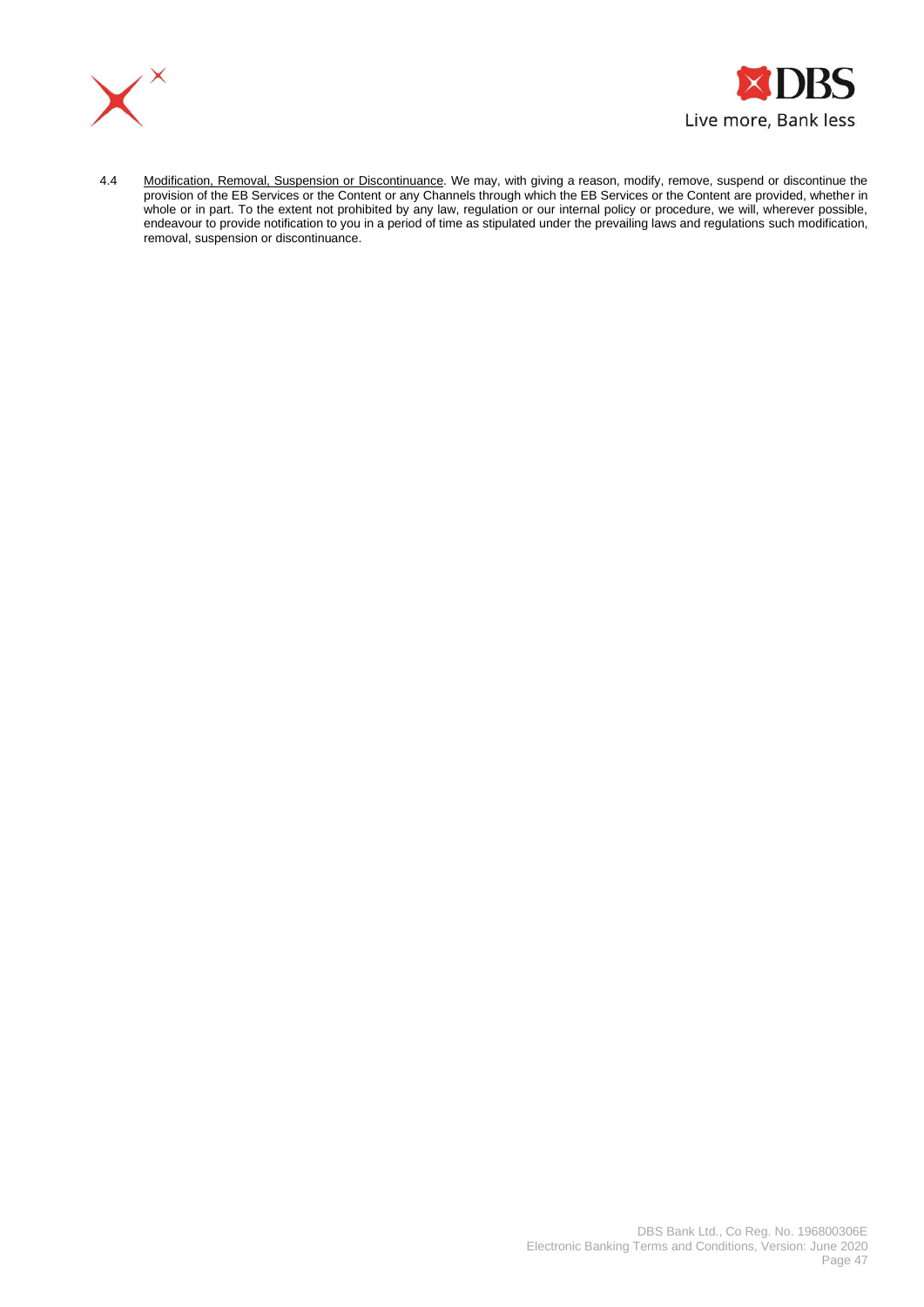



- 4.5 End User Licence Agreement. Your use of the Mobile Banking Services is under licence from us, the terms of which are set out in this Clause 4.5:
	- (c) In relation to your use of the Mobile Banking App:
		- (iii) Any updates to the Mobile Banking App will be made available through the relevant app stores; and

#### **14. ADDITIONAL TERMS AND CONDITIONS FOR USE OF SAP FSN SERVICES**

- 14.1 Clause 5.5 of Part B of these EB Services Terms and Conditions shall be deleted and replaced with the following:
	- 5.5 Termination. In addition to Clause 13 of Part A of these EB Services Terms and Conditions, we may terminate the SAP FSN Services by prior notice to you in any of the following circumstances:
		- (a) immediately if you cease to be a corporate subscriber of the SAP Financial Services Network; or
		- (b) with a notification to you in a period of time as stipulated under the prevailing laws and regulations if we cease to be a financial services subscriber of the SAP Financial Services Network; or
		- (c) immediately if SAP ceases or suspends the provision of SAP Financial Services Network

Notwithstanding the foregoing, you undertake to notify us immediately in writing in the event of termination or suspension of your subscription to the SAP Financial Network for any reason whatsoever.

### **15. ADDITIONAL TERMS AND CONDITIONS FOR USE OF SWIFT MESSAGING SERVICES**

- 15.1 Clause 6.4(b), 6.4(c) and 6.6 of Part B of these EB Services Terms and Conditions shall be deleted and replaced with the following:
	- 6.4 Use of the SWIFT Messaging Services.
		- (b) You shall at all times (i) comply with all guides, instructions and recommendations in relation to the use of the SWIFT Messaging Services; and (ii) assess the security arrangements relating to your access to and use of the SWIFT Messaging Services to ensure that they are adequate to protect your interests.
		- You acknowledge that processing a SWIFT Message is subject to successful receipt thereof by us. For the avoidance of doubt, we will not provide indemnity and/or being liable in whatever form to you in connection with any risks which may arise resulting from the submission of a SWIFT Message through the SWIFT network but such SWIFT Message is not successfully received by us or for any act or omission of SWIFT.
	- 6.6 Reservation of Rights. We reserve the right at any time to suspend the SWIFT Messaging Service or access thereto for such period or periods as we consider reasonably appropriate by prior notification to you if (a) suspension is necessary for the purpose of (routine or emergency) maintenance or enhancement of the SWIFT Messaging Services; (b) for technical reasons, provision of the SWIFT Messaging Services is beyond our control; (c) there are reasonable grounds to suspect a compromise of security or any unauthorised or fraudulent use of the SWIFT Messaging Services; or (d) if you breach any of your obligations hereunder. If we are unable to give your prior notice in respect of the foregoing for any reason whatsoever, we shall do so as soon as practicable thereafter.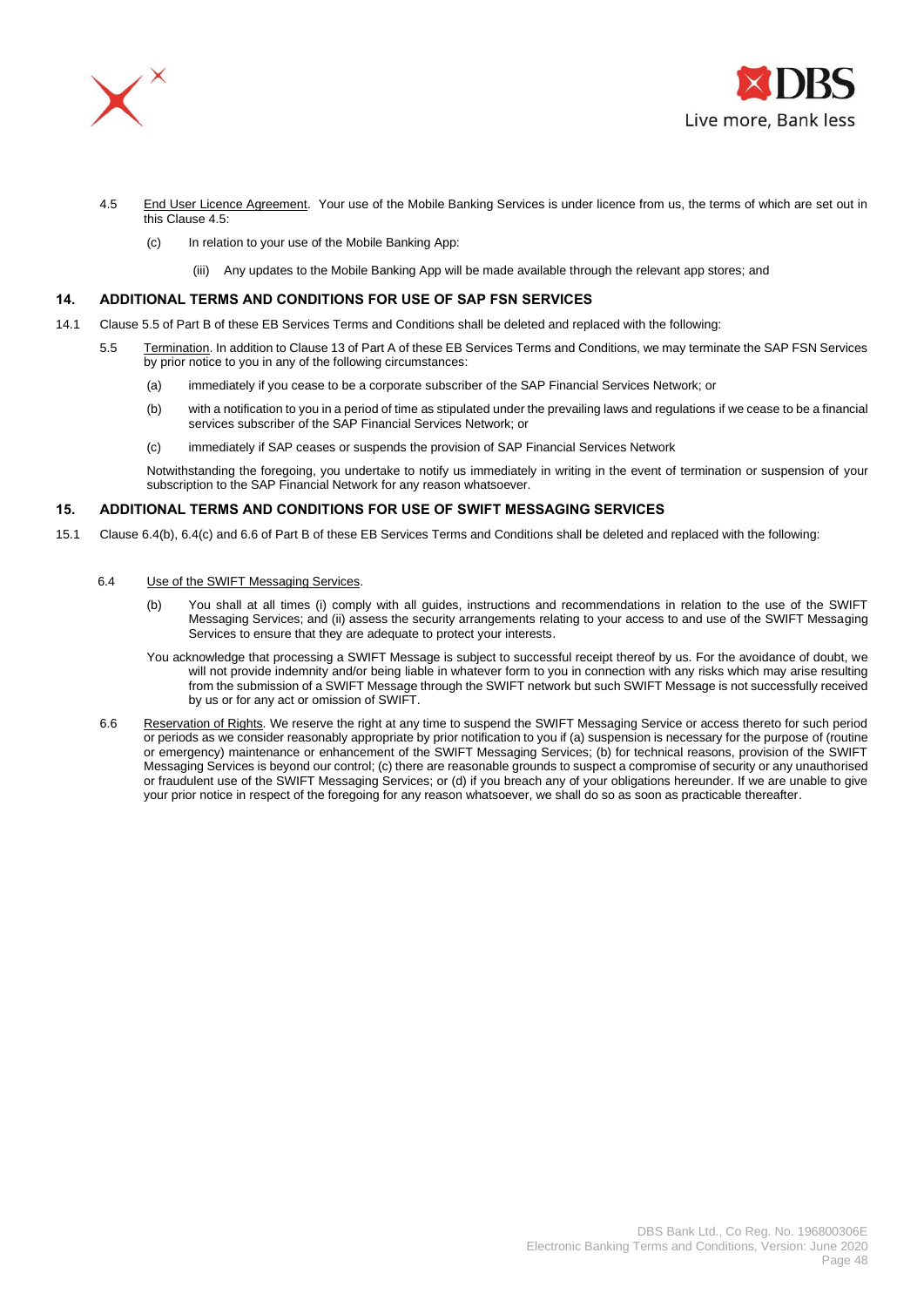



# **Section F – Supplementary Terms and Conditions for Macau SAR**

This Section applies to and governs the provision of EB Services by DBS Bank (Hong Kong) Limited, Macau Branch, and the receipt and use of EB Services by customers of DBS Bank (Hong Kong) Limited, Macau Branch. Please note that if you are receiving the EB Services in any jurisdiction other than the Macau SAR, other local laws may apply.

To the extent indicated below, this Section supplements and amends Part A of these EB Services Terms and Conditions, and forms part of these EB Services Terms and Conditions.

### **1. DISCLOSURE OF ACCOUNT INFORMATION AND PERSONAL DATA**

- 1.1 Paragraph (f) of Clause 8.2 of Part A of these EB Services Terms and Conditions shall be deleted.
- 1.2 Clause 8.4 of Part A of these EB Services Terms and Conditions shall be deleted and replaced with the following :
	- 8.4 Processing of data in connection with Specified Purposes. Without prejudice to Clauses [8.2](#page-5-1) and 8.3, you acknowledge and agree that we (and each of the Recipients) can hold, process or use any information and data (including Personal Data) provided pursuant to your and each User's access to and use of the EB Services in connection with the following purposes and for any and all purposes stated in our Data Policy Notice (as defined in Clause 8.5A) :

the provision of EB Services and for any other purpose connected with your or your Users' access to or use of the EB Services;

the notification of relevant products or services to you unless you have told us that you do not wish to receive marketing materials or notices;

the monitoring and analysis of Accounts and positions;

the assessment and determination of Account criteria, status, credit limits and credit decisions;

the carrying out of statistical and other analysis;

the monitoring and enforcement of compliance with these EB Services Terms and Conditions; and

to comply with applicable laws, including anti-money laundering and anti-terrorism laws,

#### **(collectively, the "Purposes").**

- 1.3 Clause 8.5 shall be deleted and replaced with the following:
	- 8.5 Duty to Obtain Consent. You undertake to inform all individuals whose Personal Data is supplied to us and/or the Recipients:
		- of the Purposes for which such Personal Data will be processed and the risks associated with the supply and processing of such Personal Data (such notification to be made by you on or before the time at which such Personal Data is first supplied to us); and

that such processing may involve transfer of such Personal Data to the Recipients,

and you must ensure that such individuals have given an unambiguous consent and agreed to the terms of this Clause 8 and accepted the risks associated with the supply and processing of such Personal Data."

#### **The foregoing applies likewise to any sensitive Personal Data provided by you to us and/or the Recipients in connection with your or your Users' access to or use of the EB Services.**

- 1.4 The following shall be added as Clause 8.5A of Part A of these EB Services Terms and Conditions:
	- 8.5A Our Data Policy. You agree that the applicable data policies, notices and other communications to customers concerning their data from time to time issued by us (a member of the DBS Group) ("Data Policy Notice") shall apply. A copy of the Data Policy Notice is available on request at any Bank branch. You agree that all information provided by you, or obtained by us from any other sources or that arises from your relationship with us or any of our Bank Members will be subject to such policies, notices and other communications (as may be varied from time to time).

#### **2. GOVERNING LANGUAGE**

- 2.1 Claus[e 16.9](#page-9-1) of Part A of these EB Services Terms and Conditions shall be deleted and replaced with the following:
	- 16.9 Governing Language. In the event that these EB Services Terms and Conditions are translated into any other language, both the English version and the translated version shall be equally effective, provided that the Chinese version shall prevail in the event of any inconsistency or contradiction.

#### **3. ADDITIONAL TERMS AND CONDITIONS FOR CUSTOMER SELF ADMINISTRATION SERVICES**

- 3.1 Clause 9.7 under Part B of these EB Services Terms and Conditions shall be deleted and replaced with the following:
	- 9.7 What we are not legally responsible for.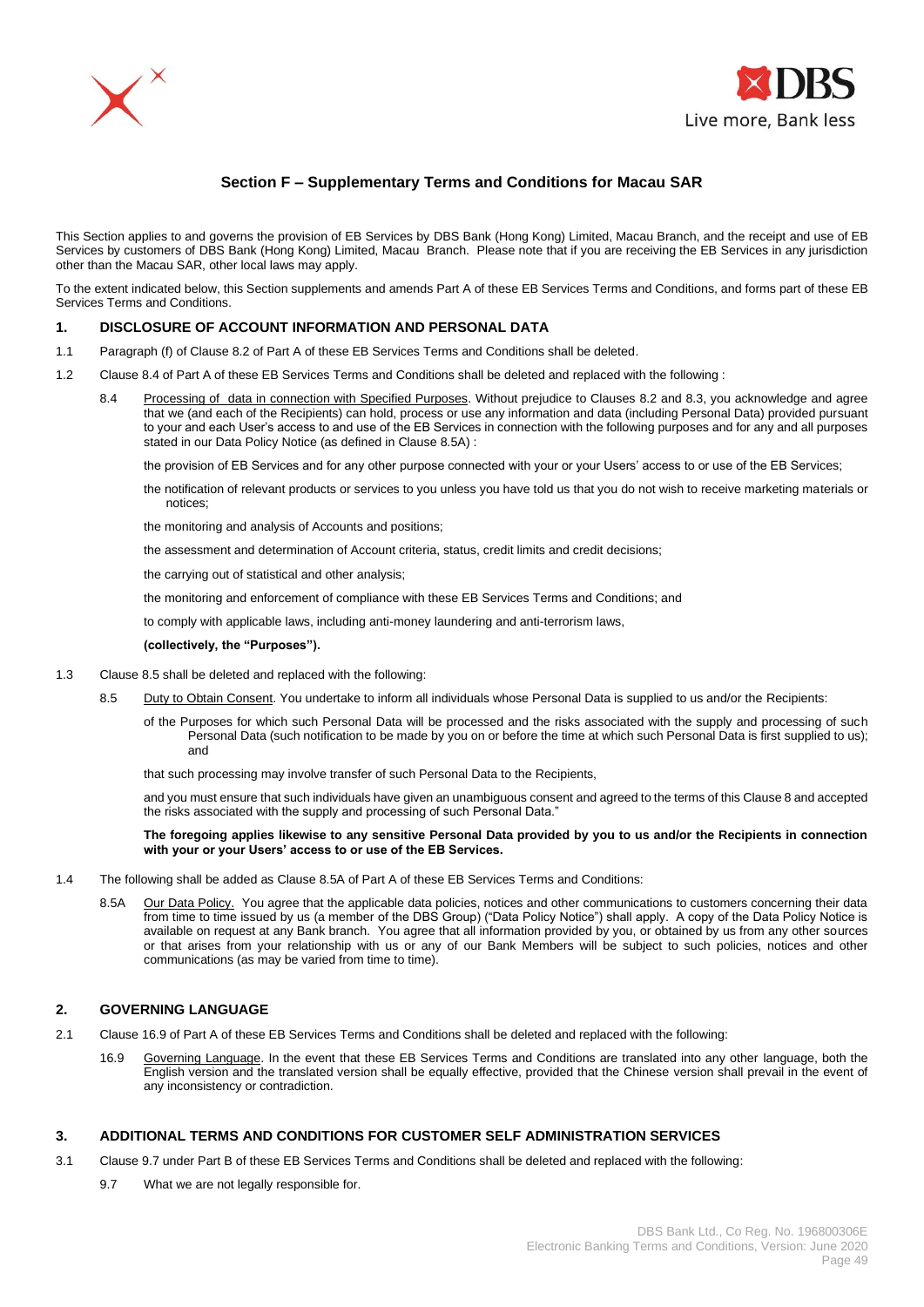



In addition and without prejudice to our rights under Clause 11 of Part A of these EB Services Terms and Conditions, we will not be held liable to you or any third party for any loss, liabilities, costs, expenses, damages, claims, actions or proceedings of any kind whatsoever (whether direct, indirect or consequential) in respect of any matter of whatever nature and howsoever arising (whether in contract, tort, negligence or otherwise, except in case of gross negligence or wilful misconduct) incurred in connection with any act or omission by an Administrator who ceases to be employed by you.

- 3.2 Clause 9.9 shall be added under Part B of these EB Services Terms and Conditions Additional Terms and Conditions for Specific EB Services:
	- 9.9 Personal Data. In the event that the Administrator is not the Account owner, the later undertakes to provide the EB Services Terms and Conditions to the former, specifically the contents of clause 8 of Part A of these EB Services Terms and Conditions. The Administrator acknowledges that the contents of the EB Services Terms and Conditions, specifically the terms of the abovementioned clause 8 of Part A of these EB Services Terms and Conditions. The Administrator confirms such clause have been fully made available for his/her acknowledgment and he/she confirms that he/she fully understood and consents with the provisions captioned therein.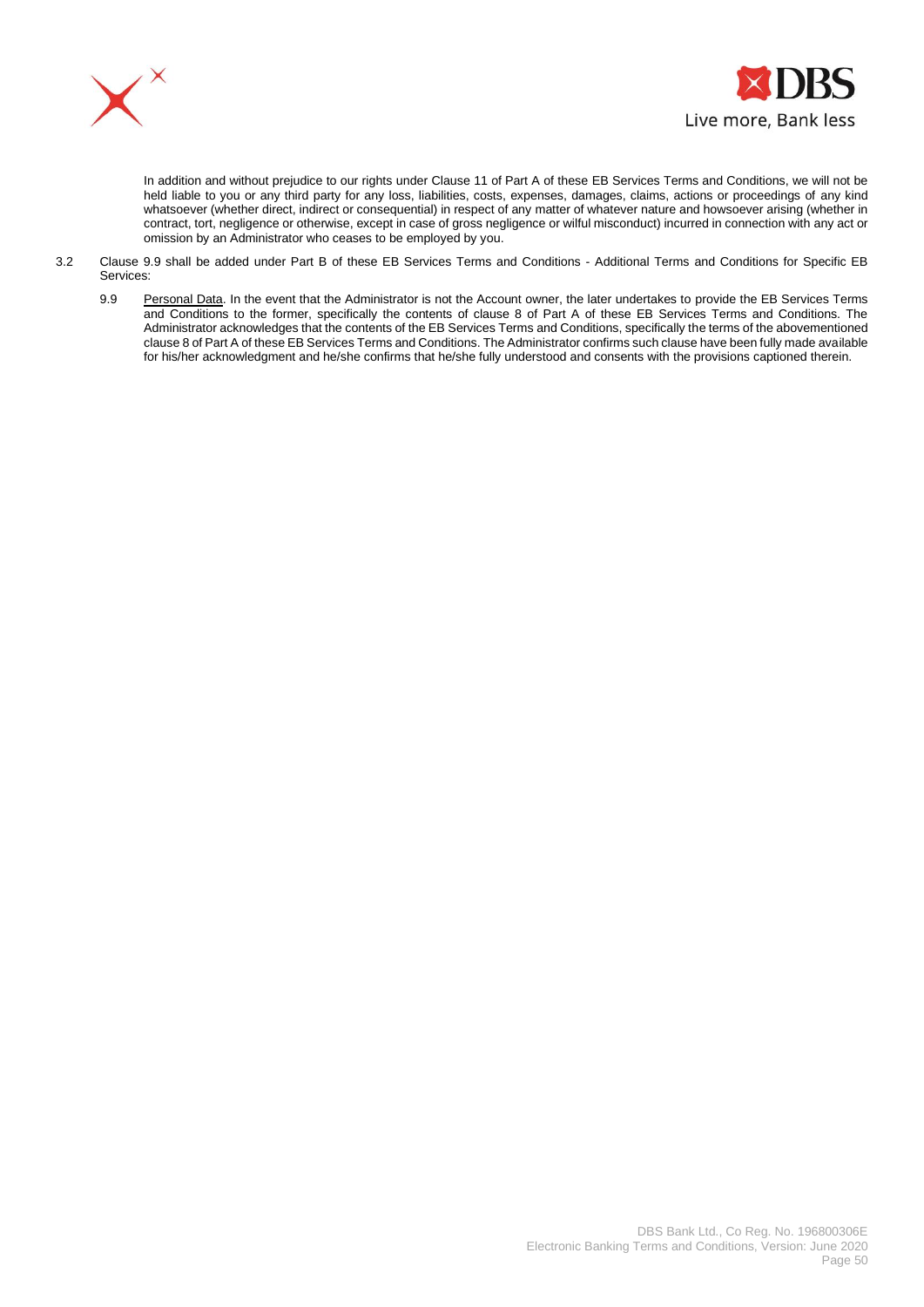



# **Section G – Supplementary Terms and Conditions for Singapore**

This Section applies to and governs the provision of EB Services by DBS Bank Ltd., and the receipt and use of EB Services by customers of DBS Bank Ltd. Please note that if you are receiving the EB Services in any country other than Singapore, other local laws may apply.

To the extent indicated below, this Section supplements and amends Part A of these EB Services Terms and Conditions, and forms part of these EB Services Terms and Conditions.

### **1. DEFINITIONS AND INTERPRETATION**

- 1.1 Definitions. Unless expressly provided to the contrary in this Section, capitalised terms in this Section shall have the meaning given to those terms in Part A of these EB Services Terms and Conditions. In addition, unless the context otherwise requires:
	- (a) "**Personal Data**" has the meaning ascribed to such term in the Personal Data Protection Act 2012 of Singapore.

# **2. DISCLOSURE OF ACCOUNT INFORMATION AND PERSONAL DATA**

2.1 Clause 8.4 of Part A of these EB Services Terms and Conditions shall be deleted and replaced with the following:

Personal Data. Without prejudice to Clauses [8.2](#page-5-1) and 8.3, you acknowledge and agree that when providing any Personal Data to us, you are lawfully providing the data for us (and each of the Recipients) to use and disclose for the purposes of:

- (a) Providing products or services to you, including the EB Services;
- (b) Meeting the operational, administrative and risk management requirements of any Bank Member; and
- (c) Complying with any requirement, as any Bank Member reasonably deems necessary, under any law or of any court, government authority or regulator.
- 2.2 Clause 8.5 of Part A of these EB Services Terms and Conditions shall be deleted in its entirety.

### **3. ADDITIONAL TERMS AND CONDITIONS FOR USE OF ERP LINKED SERVICES**

- 3.1 Applicability of this Provision. You agree that the following additional terms and conditions shall apply to your access to and use of the ERP Linked Services.
- 3.2 Definitions. For the purpose of the ERP Linked Services, the following definitions apply:
	- (a) "**Data**" means any data, files, information, content, instructions or messages;
	- (b) "**ERP Linked Services**" means EB Services which you may access using an ERP Platform;
	- (c) "**ERP Provider**" means any third party who has made available the use or access of an ERP Platform to you and who has been approved by us;
	- (d) "**ERP Platform**" means any accounting or enterprise resource planning software, platform or solution owned, offered, provided or licensed by an ERP Provider and approved by us; and
	- (e) "**Your Information**" means any information relating to you, your use of the EB Services, your Electronic Instructions, your Transactions and your Accounts, including any Personal Data you provide to us.
- 3.3 ERP Linked Services.
	- (a) The ERP Linked Services allow you to obtain information relating to your Accounts, provide Electronic Instructions to us via the ERP Platform and use such other features, facilities or functionalities as we shall make available from time to time.
	- (b) You irrevocably and unconditionally authorise any User to sign up and activate the ERP Linked Services.
- 3.4 Disclosure of Your Information. In addition to Clause 8.2 of Part A of these EB Services Terms and Conditions and Clause 2.1 of this Section, you acknowledge and agree that we and our officers, employees and agents are authorised to provide or disclose Your Information to any ERP Provider and/or its affiliates. You agree and acknowledge that we shall have no responsibility or liability or control over any ERP Provider's disclosure, use or handling of Your Information.
- 3.5 Use of the ERP Linked Services.
	- (a) To use the ERP Linked Services, you must be a subscriber of the ERP Platform or have a valid licence from the ERP Provider to use its ERP Platform. You agree that you are solely responsible for all costs associated with your subscription to or licence of the ERP Platform and any infrastructure (including without limitation any equipment, software, network or communication facilities) required to support your use of the ERP Platform. We shall have no responsibility or liability for any act or omission of any ERP Provider.
	- (b) It is your responsibility to at all times (i) comply with all guides, instructions and recommendations we provide to you from time to time in relation to the use of the ERP Linked Services; and (ii) assess the security arrangements relating to your access to and use of the ERP Linked Services to ensure that they are adequate to protect your interests.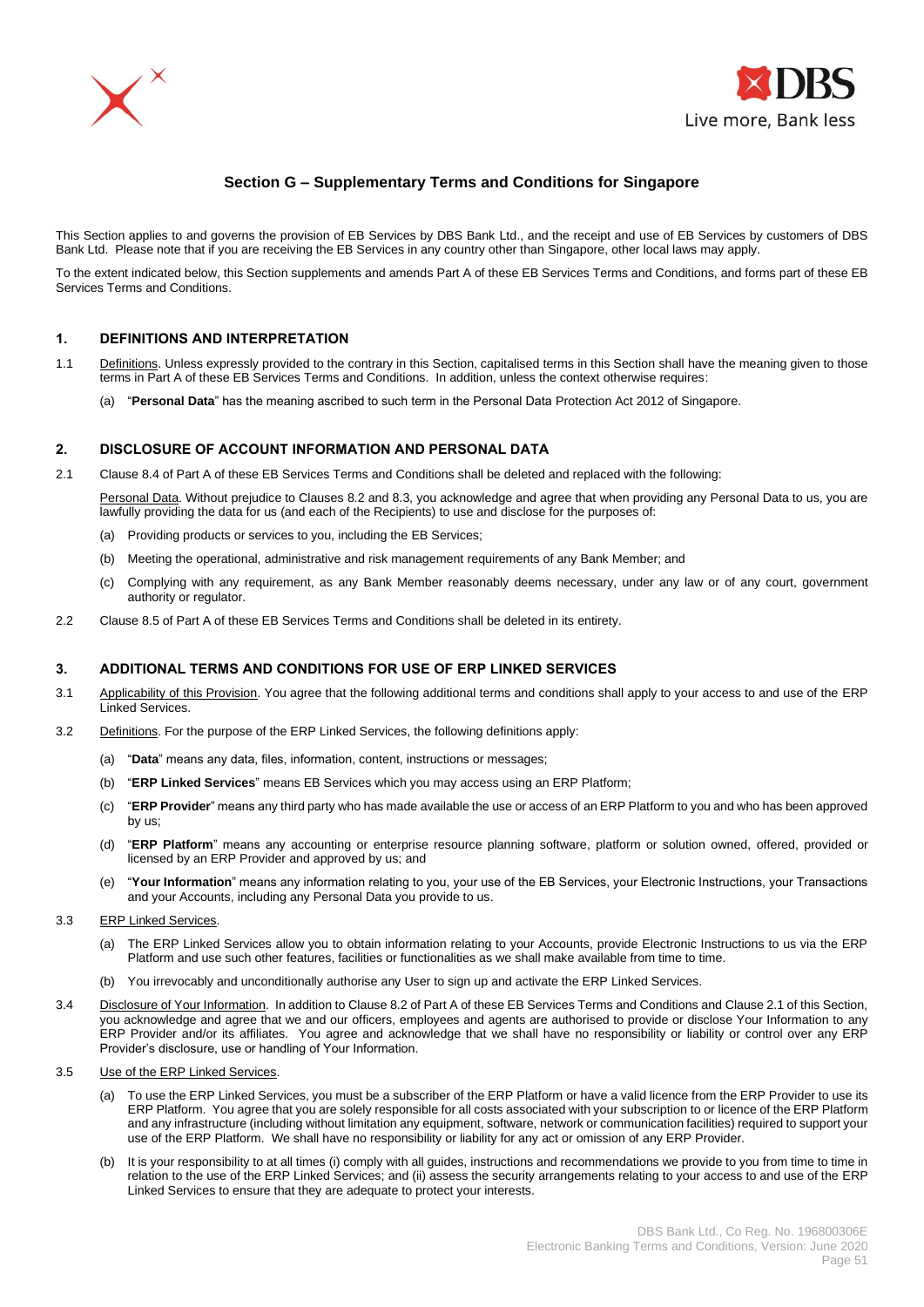



- (c) You shall ensure that all Data and/or Electronic Instructions transmitted to us for or in connection with the ERP Linked Services is true, accurate and complete and you shall immediately inform us in writing of any errors, discrepancies or omissions. You must check all Data received by you on the ERP Platform in connection with the ERP Linked Services. If any such Data is incorrect or omit anything it should include, you should inform us in writing immediately.
- (d) You acknowledge that processing of any Electronic Instructions received via the ERP Linked Services is subject to successful receipt of such Electronic Instruction by us from the ERP Provider. We shall have no responsibility or liability where you submit any Electronic Instruction through the ERP Platform but such Electronic Instruction is not successfully received by us.
- (e) Receipt by us of any Electronic Instruction issued or purporting to be issued by you in connection with the ERP Linked Services will constitute full and unconditional authority to us to carry out or act upon that Electronic Instruction, and we shall not be bound to investigate or enquire as to the authenticity of any such Electronic Instruction unless we have received prior written notification from you which casts doubt on its validity.
- (f) You shall immediately notify us in writing if you become aware of or suspect any breach or compromise of the security of the ERP Linked Services providing full details of the breach or compromise, including but not limited to the identity of any person responsible for the breach or compromise. You shall (save to the extent prohibited by any applicable law) fully and promptly cooperate with any steps taken by us to investigate and/or rectify any apparent or suspected breach or compromise of the security of the ERP Linked Services and provide such information as we reasonably request in writing to assist us in the investigation.
- 3.6 Acceptance of Inherent Risk. You agree and accept that any Data exchanged between us and/or the provision of any Electronic Instruction via the ERP Linked Services are subject to risks. The following are given as illustrations of the types of risks which you may encounter and does not purport to disclose all of the risks or other relevant considerations of using the ERP Linked Services:
	- Your access to the ERP Linked Services may be interrupted from time to time due to equipment malfunction, updates, maintenance, breakdowns and repair of the ERP Platform or the ERP Provider's network or other reasons that may be beyond our control;
	- (b) The ERP Linked Services may be susceptible to errors or delays which may be generated during the communication, transmission or transformation of Data exchanged between us and the ERP Provider;
	- (c) Your Information will be stored on the ERP Provider's servers and network and will be subject to data privacy or data handling policies of the ERP Provider.
- 3.7 Suspension. We reserve the right at any time to immediately suspend the ERP Linked Services for such period or periods as we consider reasonably appropriate without notice to you if (a) suspension is necessary for the purpose of maintenance (routine or emergency) or enhancement of the ERP Linked Services; (b) there are reasonable grounds to suspect a compromise of security or any unauthorised or fraudulent use of the ERP Linked Services; or (c) the ERP Provider terminates or suspends your use or access to the ERP Platform.
- 3.8 Termination. In addition to Clause 13 of Part A of these EB Services Terms and Conditions, we may terminate the ERP Linked Services immediately without notice to you in any of the following circumstances:
	- (a) if you cease to be a valid subscriber, user or licencee of the ERP Platform;
	- (b) if we no longer have an arrangement with the ERP Provider to provide the ERP Linked Services;
	- (c) if the ERP Provider suspends or terminates your use or access to ERP Platform; or
	- (d) where we have cease to provide the ERP Linked Services.

Notwithstanding the foregoing, you undertake to notify us in writing immediately in the event you cease to be a subscriber, user or licensee of the ERP Platform or if the ERP Platform is made unavailable to you for any reason whatsoever.

### 4. **DBS PAYNOW TERMS AND CONDITIONS**

- 4.1. Applicability of this Provision. You agree that the following additional terms and conditions shall apply to your registration for and/or use of PayNow via our Channel.
- 4.2. Definitions. For the purpose of this Section, the following definitions apply:
	- (a) "**Central Addressing System**" means the central database maintained by the PayNow Service Provider in which the proxy (being a unique identifier) of the recipient of funds is registered for the deployment of PayNow.
	- (b) "**Corporate Proxy**" means the corporate identifier which you provide us for PayNow, which must be a UEN and/or a UEN with a threecharacter suffix, as approved by us.
	- (c) "**Data**" means any data, files, information, content, instructions or messages.
	- (d) "**Eligible Account**" means each and any corporate account you maintain with us as we deem eligible for your registration for and/or use of PayNow under these EB Services Terms and Conditions.
	- (e) "**Linkage**" or "**your Linkage**" means the linkage of your Eligible Account with a Corporate Proxy in the Central Addressing System managed and operated by the PayNow Service Provider according to these Terms.
	- (f) "**Government Entity**" means any executive, administrative, legislative, regulatory, judicial or other division of any governmental body having jurisdiction or authority with respect to you or us or with respect to PayNow and/or the PayNow QR Code.
	- (g) "**Participating Bank**" means any bank or financial institution that participates in making available PayNow to its customers.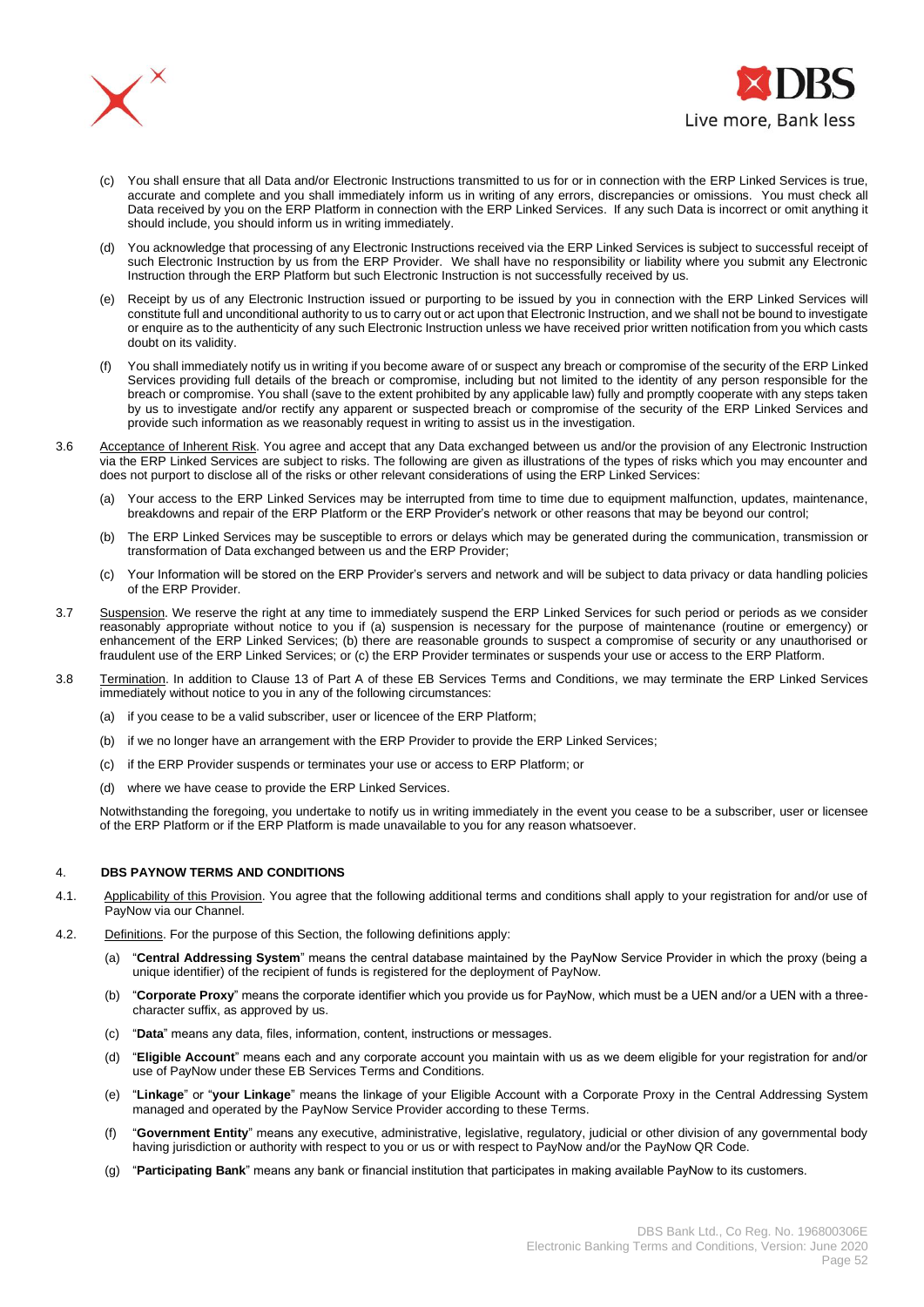



- (h) "**PayNow**" means the service designated (and marketed as such) by the Association of Banks in Singapore, where the recipient of funds is identified through its proxy (being a unique identifier of the recipient) designated by the recipient bank and as registered in the Central Addressing System.
- (i) "**PayNow QR Code**" means a quick response code which may be used by you or your payors to make or receive payments in connection with a PayNow transaction.
- (j) "**PayNow Service Provider**" means any third party that operate(s) and provide(s) PayNow, as may be appointed by the Association of Banks in Singapore.
- (k) "**Personal Data**" has the meaning ascribed to such term in the Personal Data Protection Act 2012 of Singapore.
- (l) "**Service Providers**" means the PayNow Service Provider and any other service provider or operator providing services related to PayNow and/or PayNow QR Code.
- (m) "**UEN**" means the Unique Entity Number issued by Singapore government agencies to businesses, companies, societies and other organisations and entities.
- (n) "**Your Information**" means any information relating to you, your Linkage, your use of the EB Services, your Electronic Instructions, your Transactions, your Accounts (including your Eligible Accounts) and/or your PayNow QR Code, including any Personal Data you provide to us or any other data generated by your use of PayNow and/or any PayNow QR Code.

### **REGISTRATION FOR PAYNOW CORPORATE**

- 4.3. Eligibility Criteria. To register for PayNow:
	- (a) you must be an entity registered or incorporated in Singapore and have a UEN;
	- (b) you must have an Eligible Account which in our opinion is in good standing; and
	- (c) any Corporate Proxy which you provide to us for registration for the Linkage must not already be registered for PayNow with any other Participating Bank. Any such existing registration must be deregistered with such Participating Bank before you are eligible to register for PayNow.
- 4.4. Corporate PayNow Corporate nickname. We will use your business name in our records as your corporate PayNow nickname for PayNow Registration. You understand and agree that any user of PayNow may be able to match your Corporate Proxy to your corporate PayNow nickname registered with PayNow. You shall be solely responsible for updating us of any change of your business name associated with your Eligible Account in our records.
- 4.5. Our right to reject your registration request. We shall be entitled, at our absolute discretion, to reject or not process any registration request by you to register for PayNow without providing any reason.
- 4.6. Your right to de-register from PayNow. You may de-register from PayNow by submitting a request through our approved channels and you shall comply with any de-registration instructions or requirements that we may notify you.
- 4.7. When you must submit a de-registration request. You must submit a request for us to de-register your Corporate Proxy:
	- if you undergo amalgamation with another entity or corporate reorganisation where the UEN (currently used for your Corporate Proxy) is no longer assigned to you or you cease to be associated with such UEN;
	- (b) if you are struck off from the Accounting and Corporate Regulatory Authority's register or cease to exist for any reason whatsoever;
	- (c) if you are insolvent or bankrupt or unable to pay your debts or if a court order is made, a resolution is passed or a creditors' or shareholders' meeting is convened with a view to your winding-up or dissolution;
	- (d) before any other changes in the UEN currently being used for your Corporate Proxy;
	- (e) if you wish to change or update your Corporate Proxy and/or linked Eligible Account registered with us for PayNow;
	- (f) before you register to use PayNow with a different Participating Bank. De-registration with us must be fully completed before you register yourself (or your UEN) for PayNow with any other Participating Banks; or
	- (g) if your Eligible Account is closed.
- 4.8. Immediate de-registration from PayNow. You agree that we may de-register you from PayNow and remove your details from the Central Addressing System immediately (without your further consent and without liability to you):
	- (a) if we are required to do so in accordance with any applicable laws, regulations, or to comply with any court order or direction by any regulatory authority;
	- (b) upon the occurrence of any of the events referenced in Clause 4.7(c);
	- (c) if your Eligible Account (linked to your Corporate Proxy) is closed, frozen or suspended;
	- (d) if in our sole opinion, we have reason to believe that you are in breach of, or have failed to observe or comply, with these EB Services Terms and Conditions; and/or
	- (e) where in our sole and absolute discretion, we deem it fit to do so.
- 4.9. After de-registration from PayNow. We will notify you after you are de-registered from PayNow. Once you are de-registered from PayNow, you will not be able to receive payments into your Eligible Account using your Corporate Proxy or any PayNow QR Code. You must also immediately remove and cease all use of any PayNow QR Code previously issued to or generated by you.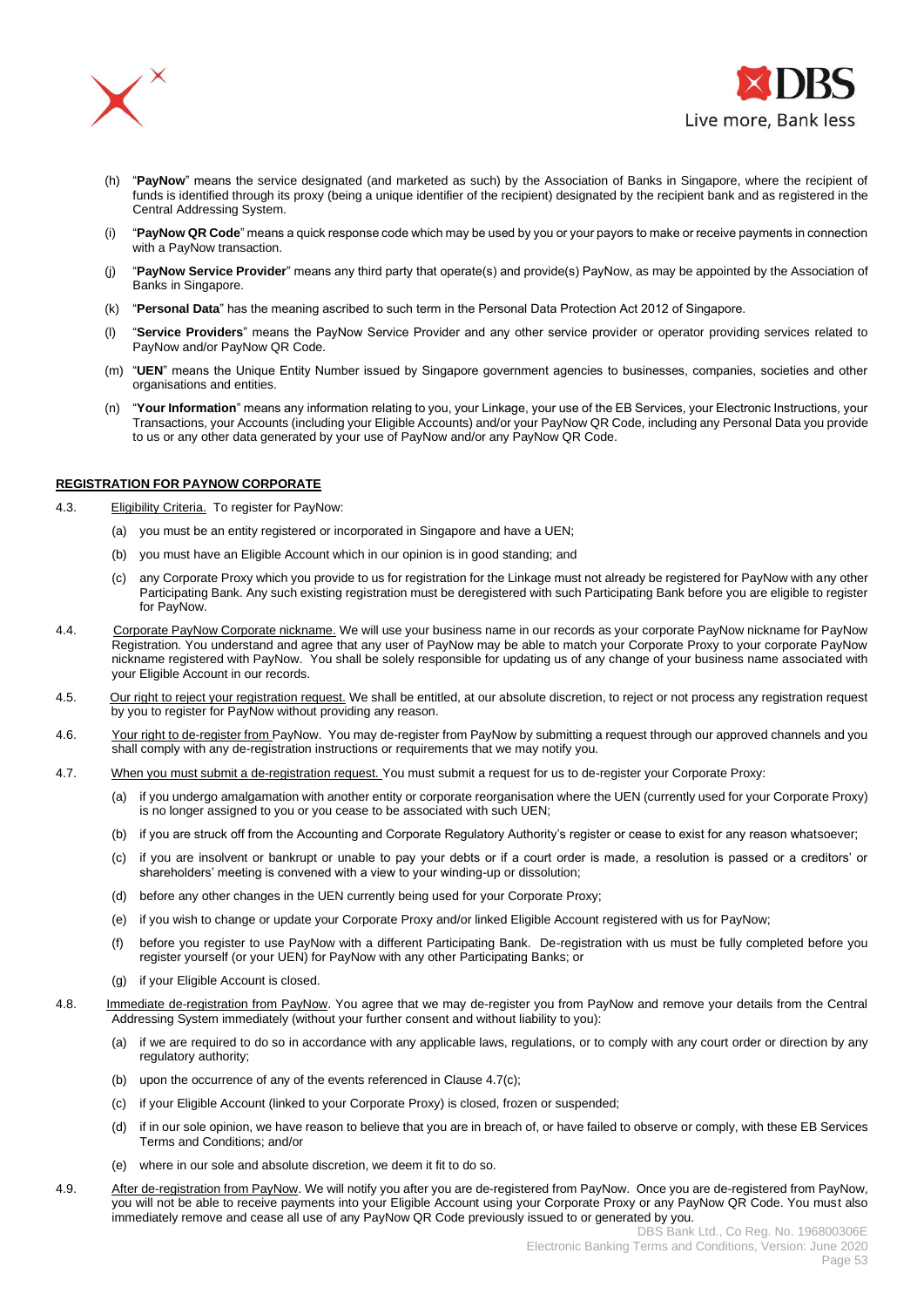



#### **USE OF PAYNOW CORPORATE**

#### 4.10. Undertaking. You undertake to:

- (a) provide all information and documents required by us in connection with the registration and/or use of PayNow (including the Linkage) and will promptly notify us of any change to such information or document;
- (b) comply with all of our policies, guidelines and procedures relating to PayNow; and
- (c) only use PayNow in good faith and in accordance with these EB Services Terms and Conditions.

#### 4.11. Disclosure and Use of Your Information. You agree that:

- (a) we may disclose Your Information to:
	- (i) any Service Provider, its employees, service providers and agents; and/or
	- (ii) other Participating Banks, their employees, service providers, agents and customers; and/or
	- (iii) any Government Entity;
- (b) we may additionally disclose your Corporate Proxy, PayNow QR Code or any other data, information or output from or in connection with the PayNow QR Code to the public as we may deem fit;
- (c) we, any Service Provider and/or any Government Entity shall have the right to use, process and archive all information and Data (including Personal Data) you provide or generate by your registration for and/or use of PayNow (including the PayNow QR Code) to provide, maintain and/or enhance PayNow, PayNow QR Code and/or related services and to perform data analysis or analytics; and
- (d) Your Information may be stored on our, any Government Entity's and/or any Service Provider's servers and network and will be subject to our, the Service Provider's and/or the Government Entity's (if any) data privacy or data handling policies.
- 4.12. Your use of PayNow and/or any PayNow QR Code. You agree that:
	- (a) PayNow (including the operation and maintenance of the Central Addressing System and provision of PayNow QR Code) is a third party service that is neither owned nor operated by us;
	- (b) PayNow is provided to you "as is" and "as available";
	- (c) your use of PayNow is at your own risk and we expressly exclude any guarantee, representation, warranty, condition, term or undertaking of any kind, whether express or implied, statutory or otherwise, relating to or arising from any use of or inability to use PayNow;
	- (d) you shall ensure that all Data and/or Electronic Instructions transmitted to use for or in connection with PayNow is true, accurate and complete and you will let us know as soon as possible if you notice any errors when using PayNow, for example, if you are aware that people may be having difficulties in making payments via PayNow using your Corporate Proxy;
	- (e) if we receive Electronic Instructions from you in relation to any Transaction in connection with PayNow, we will process such Transaction in accordance with the information obtained from the Central Addressing System at the time of receiving your Electronic Instructions, and we are not obliged to ensure such information remains true and accurate at the time of processing that Transaction;
	- (f) the receiving and sending of funds through PayNow shall be subject to such transfer limits as may be stipulated by us or the PayNow Service Provider;

#### 4.13. PayNow QR Code. You agree:

- (a) that your use, reproduction or generation of any PayNow QR Code to receive and/or send funds is at your own risk, and that you shall be solely responsible for verifying the actual receipt of fund by you or your payee;
- (b) any PayNow QR Code generated by us at your request will embed information in relation to your Corporate Proxy which is accurate as at the time of PayNow QR Code generation, and you are responsible for discontinuing your or any other third party's use of any PayNow QR Code should any event in Clauses 4.7 and 4.8 of this Section G of Part C of these EB Services Terms and Conditions occur;
- (c) for any PayNow QR Code which you generate, you will comply with such specification(s), rule(s), code(s) and/or standard(s) as we may provide you from time to time in relation to the generation of PayNow QR Code, and you are responsible for ensuring the accuracy and completeness of any information embedded in any PayNow QR Code generated by you (including information as to your Corporate Proxy, PayNow transaction reference and/or payment amount);
- (d) where you use any PayNow QR Code to send funds to a payee, you are responsible for ensuring the completeness and accuracy of all information in your payment instruction or Electronic Instruction to us;
- (e) you are solely responsible for obtaining and maintaining, at your own cost, any hardware, software, equipment and communications network access necessary for the use or generation of any PayNow QR Code; and
- (f) that you will comply with such directions as we may issue from time to time in connection with any PayNow QR Code (whether generated by you or us) or its use, which may include the replacement or substitution of any PayNow QR Code previously issued or generated.

We expressly exclude any guarantee, representation, warranty, condition, term or undertaking of any kind, whether express or implied, statutory or otherwise, relating to or arising from any use of or inability to use the PayNow QR Code to receive and/or send funds.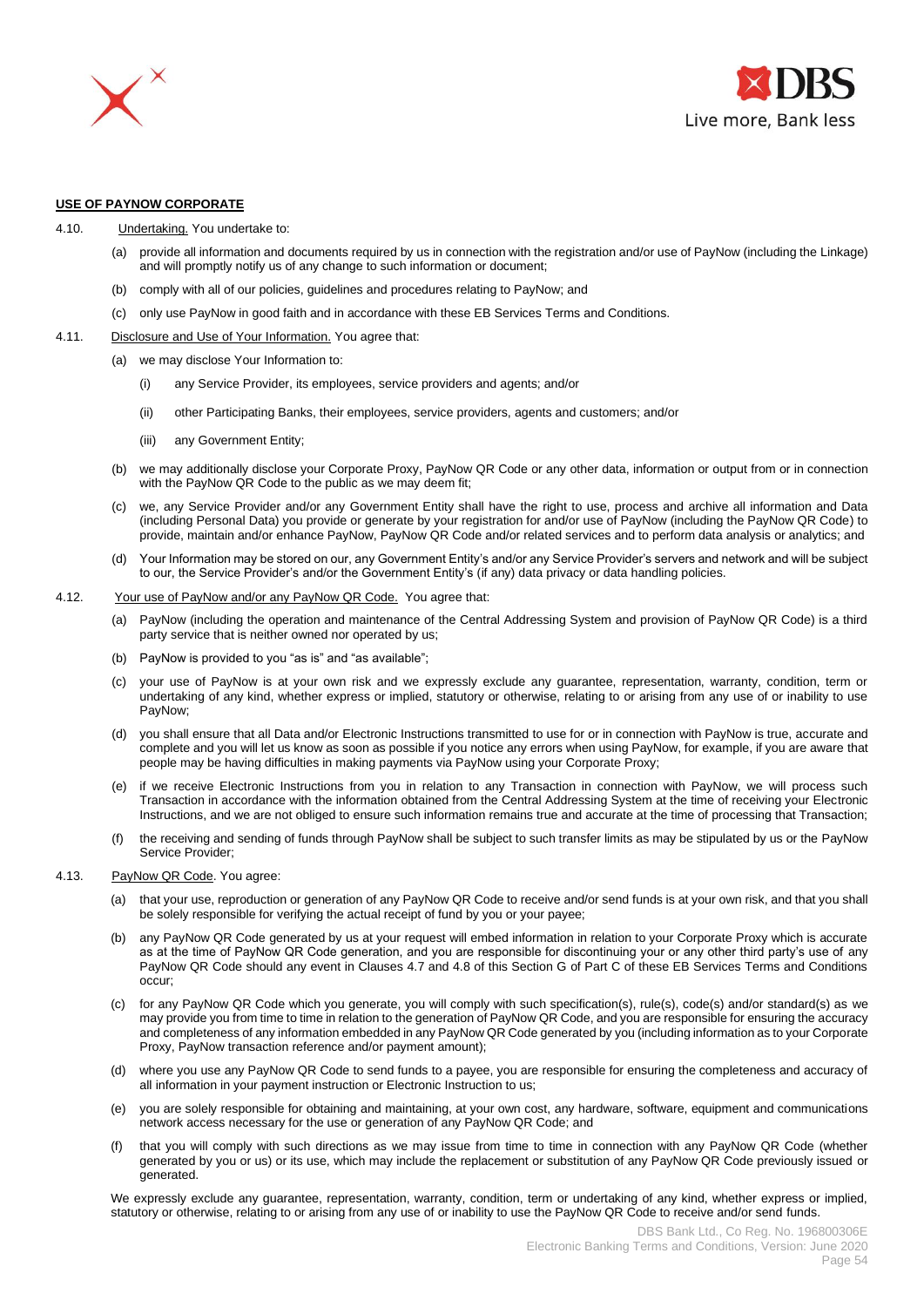



- 4.14. What we are not legally responsible for. In addition and without prejudice to our rights under Clause 11 of Part A of these EB Services Terms and Conditions, you agree that unless the law says otherwise, we will not be held liable to you or any third party for any loss, liabilities, costs, expenses, damages, claims, actions or proceedings of any kind whatsoever (whether direct, indirect or consequential) in respect of any matter of whatever nature and howsoever arising (whether in contract, tort, negligence or otherwise) incurred in connection with the following circumstances:
	- (a) your use of (or inability to use) PayNow and/or any PayNow QR Code;
	- (b) any error in any PayNow QR Code generated by you or any third party or any loss or damage suffered by or claimed against you in connection with your use or generation of any PayNow QR Code;
	- (c) any failure, refusal, delay or error by us or any third party (including any Service Provider), or third party payment, settlement or communication system(s) through whom or for which any transaction in relation to PayNow is made;
	- (d) the UEN indicated in your Corporate Proxy (currently being used for your Corporate Proxy) is changed or cancelled, and you have not notified us or provided us with sufficient prior notice;
	- (e) any incomplete, inaccurate, and/or outdated information provided by you (whether at the time of receipt or processing of your Electronic Instructions);
	- (f) any inaccurate or outdated information provided by you; and/or
	- (g) any breach by you of these EB Services Terms and Conditions.
- 4.15. **Indemnity.** In addition to our rights under Clause 11 of Part A of the EB Services Terms and Conditions, you agree to indemnify us against and/or pay us all losses, damages, expenses, costs (including legal costs we pay or have to pay to our lawyers and losses, damages, expenses and costs arising out of claims or proceedings) which we may pay or have to pay as a result of any dispute you have or may have with your beneficiaries or any person in connection with your registration for PayNow (including the use of your Linkage), your use of PayNow and/or any PayNow QR Code.
- 4.16. Termination. In addition to Clause 13 of Part A of these EB Services Terms and Conditions, we may, without notice, immediately cease to make PayNow and/or any PayNow QR Code available to you in any of the following circumstances:
	- (a) if you cease to hold an Eligible Account with us;
	- (b) if we cease to be a Participating Bank of PayNow; and/or
	- (c) if any Service Provider ceases or suspends the provision of PayNow and/or PayNow QR Code.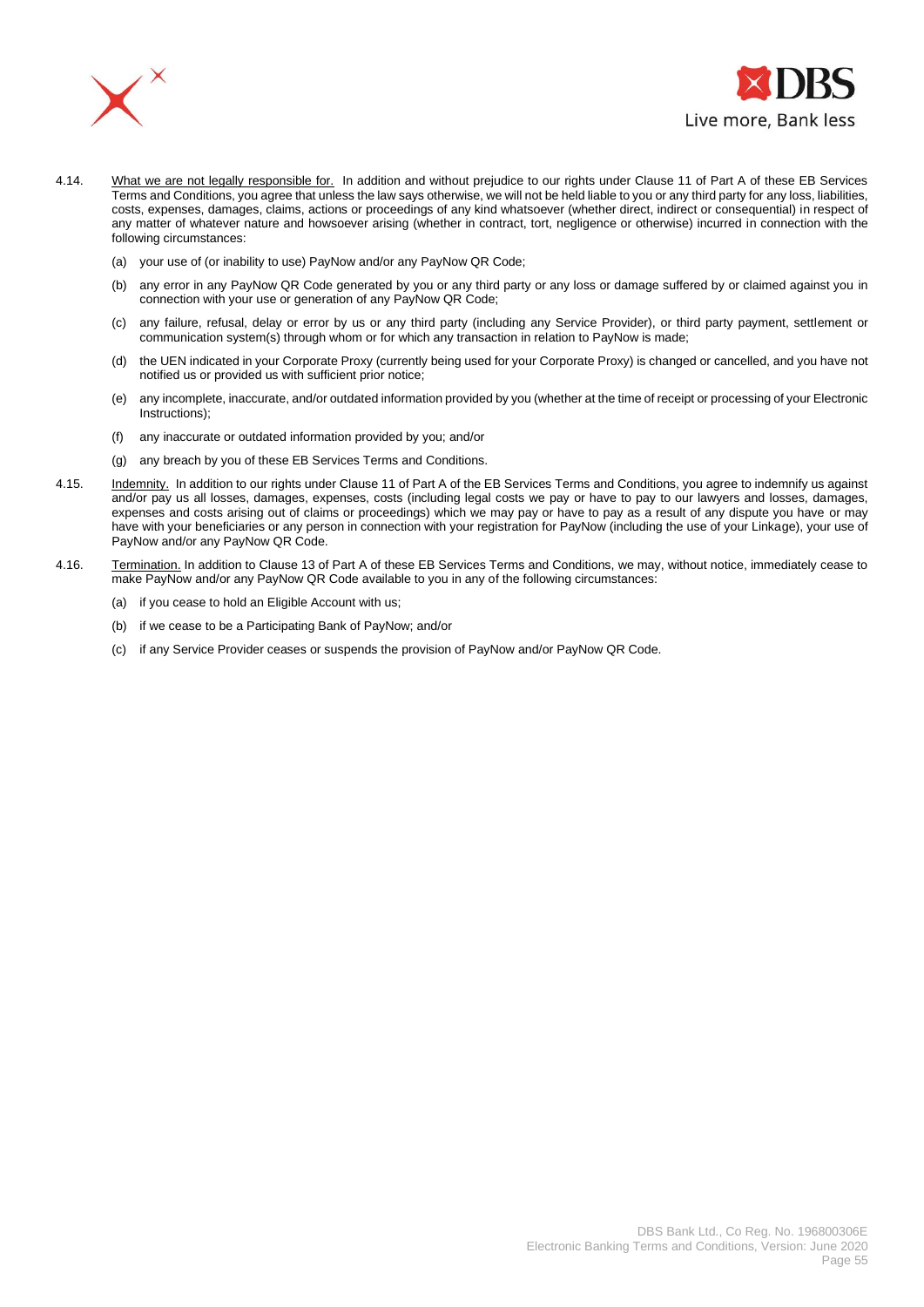



# **Section H – Supplementary Terms and Conditions for Taiwan**

This Section applies to and governs the provision of EB Services by DBS Bank (Taiwan) Ltd., and the receipt and use of EB Services by customers of DBS Bank (Taiwan) Ltd.. Please note that if you are receiving the EB Services in any country other than Taiwan, other local laws may apply.

To the extent indicated below, this Section supplements and amends Part A of these EB Services Terms and Conditions, and forms part of these EB Services Terms and Conditions.

# **1. VALIDITY OF ELECTRONIC INSTRUCTIONS**

1.1 Validity of Electronic Instructions. You agree that any Electronic Instruction transmitted via the EB Services shall be as valid as a document in writing between the parties and is appropriate for the uses and purposes for which the EB Services are used.

#### **2. CHARGES AND EXCHANGE OR INTEREST RATES**

2.1 Payment of Charges. You acknowledge, agree and accept the payment obligation for charges and/or fees associated with the EB Services as set out in these EB Services Terms and Conditions as well as in our current charges schedule.

#### **3. AMENDMENTS AND VARIATIONS**

- 3.1 Claus[e 16.6](#page-9-0) of Part A of these EB Services Terms and Conditions shall be deleted and replaced with the following:
	- Amendments and Variations. We may by notice to you (such notice may be given in the form set out in Clause [15](#page-8-1) or via the EB Services or announcement posted at our business premises and/or on our website), amend these EB Services Terms and Conditions, the scope of the EB Services, the scale of charges payable (in accordance with Claus[e 12.1\)](#page-7-0) or the User Guide. We will give you:
		- (a) 60 calendar days' notice where the amendment relates to the scale of charges payable (unless such changes are not within our control or are in your favour); or
		- (b) reasonable notice in the case of any other amendment,

provided that we are not obliged to give you any advance notice if amendments are required in an emergency or where it is impracticable for us to give such advance notice (in which case such amendments will take immediate effect). If you or any User continue to use the EB Services after the effective date of such amendment you are deemed to have agreed to the same.

#### **4. DISCLOSURE OF ACCOUNT INFORMATION AND PERSONAL DATA**

- 4.1 Acknowledgement of Terms and Conditions Governing Personal Data. You acknowledge and agree to Clause 8 of Part A of these EB Services Terms and Conditions and other provisions set out in relevant agreements or terms and conditions between you and us in connection with the collection, processing and usage of Personal Data and transactional information.
- 4.2 Provision of Consent in Writing. You represent and warrant that, with respect to any personal data regarding any of your Users and directors, supervisors, officers and/or employees of your company/organisation provided by you to us, each of the relevant persons has consented (and, upon our request, you will provide us with the consent(s) in writing from the relevant personnel) to our collection, processing, use and (international) transmission of such Personal Data and transactional information.

### **5. JURISDICTION**

- 5.1 Jurisdiction for Disputes. Despite Clause [16.8](#page-9-2) of Part A of these EB Services Terms and Conditions, in the event of a dispute arising from and/or in connection with these EB Services Terms and Conditions, the parties agree to submit the dispute to the jurisdiction of the Taiwan Taipei District Court in the first instance.
- 5.2 Customer Services. Should you have any questions and complaints with respect to the EB Services, you may use our Direct Line for Service and Complaint: +886 2 6612 9889 (as may be amended from time to time).

#### **6. GOVERNING LANGUAGE**

- 6.1 Claus[e 16.9](#page-9-1) of Part A of these EB Services Terms and Conditions shall be deleted and replaced with the following:
	- 16.9 Governing Language. If these EB Services Terms and Conditions are translated into any other language, both the English version and the translated version shall be equally effective, provided that the Chinese version shall prevail in the event of any inconsistency or contradiction.

### **7. DELETION OF CLAUSES [1](#page-12-0) AND [3](#page-15-0) OF PART B OF THESE EB SERVICES TERMS AND CONDITIONS**

- 7.1 Clause[s 1](#page-12-0) an[d 3](#page-15-0) of Part B of these EB Services Terms and Conditions shall be deleted.
- **8. ADDITIONAL TERMS AND CONDITIONS FOR USE OF DBS FINANCIAL SERVICES ADD-ON MODULE (DBS GATEWAY) ON SAP BUSINESS ONE**
- 8.1 Applicability of this Provision. You agree that the following additional terms and conditions shall apply to your access to and use of DBS Financial Services Add-on Module (DBS Gateway) Service("DBS Gateway Service") on SAP BUSINESS ONE (SAP B1) marketed by Chunghwa Telecom Co., Ltd to transmit transaction and non-transaction instructions to us and receive payment status, statements, and other information from us.
- 8.2 Use of DBS Gateway Service. To use DBS Gateway Service, you must be a corporate subscriber of Chunghwa Telecom SAP B1.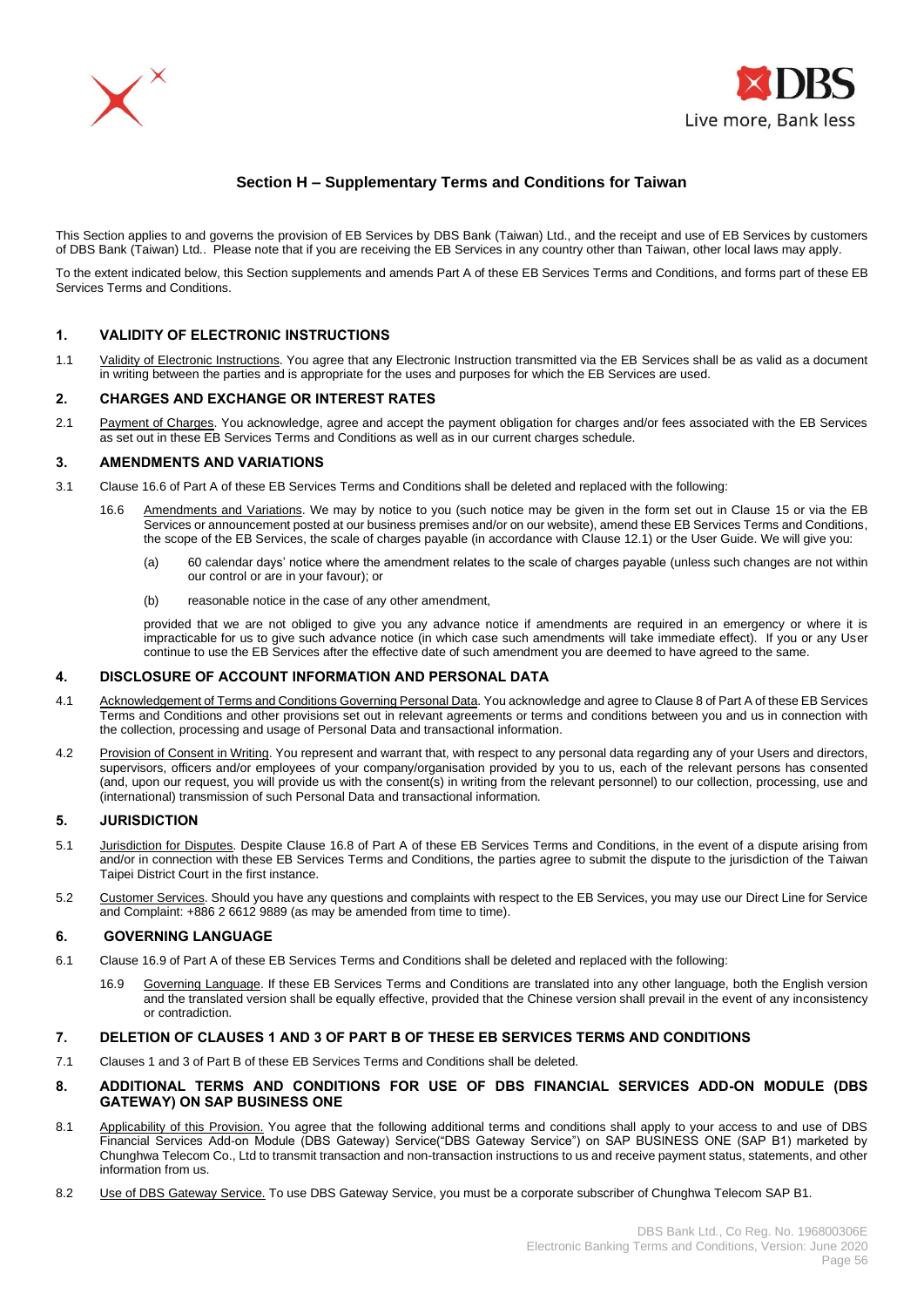



8.3 Acceptance of Inherent Risk. You understand that any messages exchanged between us via DBS Gateway are subject to risks. The following are given as illustrations including without limitation of the types of risks which you may encounter of using DBS Gateway Service. You agree to accept the risks and agree that we are not responsible for any damages or losses result from this:

Your access to DBS Gateway Service may be interrupted from time to time due to related software, system, or equipment malfunction, updates, maintenance and repair of the network, or other reasons that are beyond our control. We reserve the right to suspend or interrupt DBS Gateway Service during any such time or unresolved period without notice, and this may impact your ability to use DSB Gateway Service and complete any transaction and non-transaction instructions or our ability to receive or handle the instructions for the duration of such suspension or interruption.

For the duration of DBS Gateway Service suspension, you may use DBS internet banking, branches, or any other service channels to proceed with transactions or any related services.

There is a risk that any network latency in DBS Gateway Service may cause delays in transmission of messages beyond the applicable cut-off times and affect the completion time of any instructions. For example, the value-dating of your payment instructions may be delayed.

8.4 Termination. We may terminate DBS Gateway Service immediately by giving you a written notice once you cease to be a corporate subscriber of Chunghwa Telecom SAP B1 or we and Chunghwa Telecom Co., Ltd terminate or cancel the SAP B1 Add-on Module service and cooperation agreement.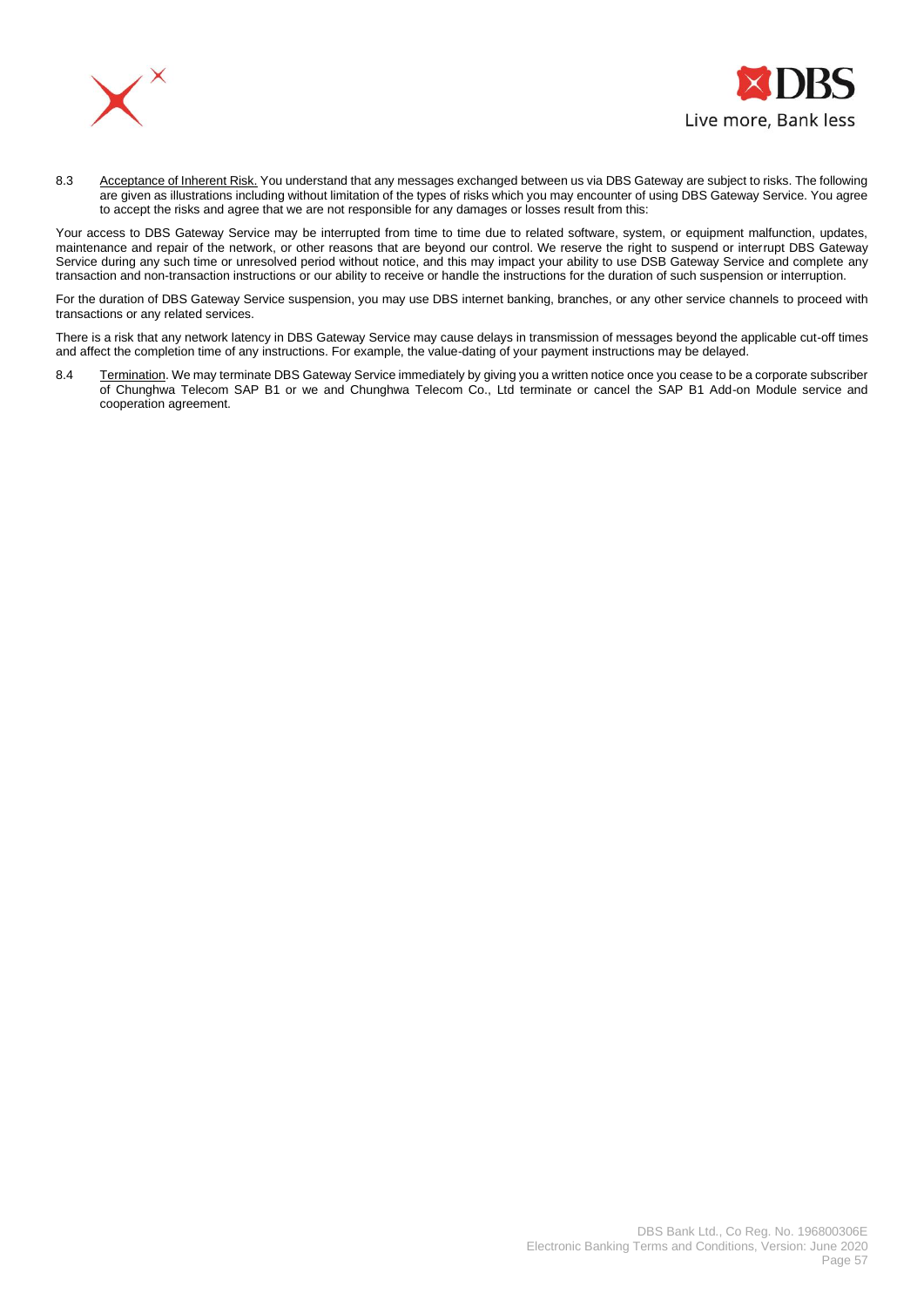



# **Section I – Supplementary Terms and Conditions for United Kingdom**

This Section applies to and governs the provision of EB Services by DBS Bank Ltd. London Branch, and the receipt and use of EB Services by customers of DBS Bank Ltd., London Branch. Please note that if you are receiving the EB Services in any country other than the United Kingdom, other local laws may apply.

To the extent indicated below, this Section supplements and amends Part A of these EB Services Terms and Conditions, and forms part of these EB Services Terms and Conditions.

# **1. DEFINITIONS AND INTERPRETATION**

1.1 Definitions. Unless expressly provided to the contrary in this Section, capitalised terms in this Section shall have the meaning given to those terms in Part A of these EB Services Terms and Conditions. In addition, unless the context otherwise requires:

"**UK**" means England, Wales, Scotland, Northern Ireland and the Isles of Scilly (together with the Isle of Man and the Channel Islands).

### **2. APPLICATION OF THE PAYMENT SERVICES REGULATIONS 2009 (SI 2009/209) ("PSR")**

- 2.1 Representation and Warranty. You represent and warrant that you are not a consumer or a charity or a micro-enterprise as defined in regulation 2, Part 1 of the PSR. You are deemed to repeat this representation each time you use the EB Services provided under these EB Services Terms and Conditions. You acknowledge that we are placing reliance upon this representation and that if the representation is untrue, false or misleading in any way then this may have implications for our relationship with you.
- 2.2 Applicability of PSR. You agree that the provisions of Part 5 (Information Requirements for Payment Services) of the PSR and regulations 54(1), 55(3), 55(4), 60, 62, 63, 64, 67, 75, 76 and 77 as set out in Part 6 (Rights and Obligations in Relation to the Provision of Payment Services) of the PSR shall not apply in respect of the EB Services provided under these EB Services Terms and Conditions.
- 2.3 Time Period for Notification. You agree that the time period for notifying us of any unauthorised or incorrectly executed payment transaction is any such period specified in these EB Services Terms and Conditions rather than as set out in regulation 59(1) of the PSR.

# **3. DISCLOSURE OF ACCOUNT INFORMATION AND PERSONAL DATA**

- 3.1 The following shall be appended to the last sentence in Claus[e 8.3](#page-5-7) of Part A of these EB Services Terms and Conditions: '*To the extent such information includes Personal Data and to the extent required by the Data Protection Act 1998, we shall ensure that an adequate level of protection is in place.*'
- 3.2 The following shall be added as Clause 8.8A in Part A of these EB Services Terms and Conditions:
	- 8.8A Our Responsibilities as Data Controller. We are conscious of our responsibilities as a "data controller" under the UK's Data Protection Act 1998 and we shall endeavour to ensure that the Personal Data we obtain and process relating to you will only be processed in accordance with this Clause 8 and the Data Protection Act 1998. We may obtain personal data relating to you from your use of the EB Services. We will keep your Personal Data for as long as necessary for the Purposes for which it was collected, to provide you with the EB Services and to conduct our legitimate business interests or where otherwise required by law. You have a right to access the Personal Data we hold about you. If you wish to obtain a copy of this information, please contact our Assistant General Manager at DBS Bank Ltd, London Branch, 4th Floor Paternoster House, 65 St Paul's Churchyard, London, EC4M 8AB. We will charge you a small fee to access your data.

# **4. INDEMNITIES AND LIMITATION OF LIABILITY**

4.1 Exclusions from Limitation of Liability. Without prejudice to Claus[e 11.7](#page-7-2) of Part A of these EB Services Terms and Conditions, nothing in these EB Services Terms and Conditions shall exclude or limit our liability in respect of any breach of obligations implied by section 12 of the Sale of Goods Act 1979 or section 2 of the Supply of Goods and Services Act 1982.

#### **5. EXCLUSION OF SERVICES PROVIDED BY ELCY LTD.**

5.1 The following shall be appended to the last sentence of Claus[e 16.5](#page-9-3) of Part A of these EB Services Terms and Conditions: '*For the avoidance of doubt, services provided by us in relation to the use of the electronic system(s) administered by ELCY Ltd. does not constitute an EB Service under these EB Services Terms and Conditions, and will continue to be governed by the prevailing terms and conditions for that service.*'

# **6. E-COMMERCE REGULATIONS**

6.1 Applicability of Electronic Commerce Directive and Implementing Regulations. You agree that we are not required to comply with regulations 9(1), 9(2), 10 or 11 of the Electronic Commerce (EC Directive) Regulations 2002.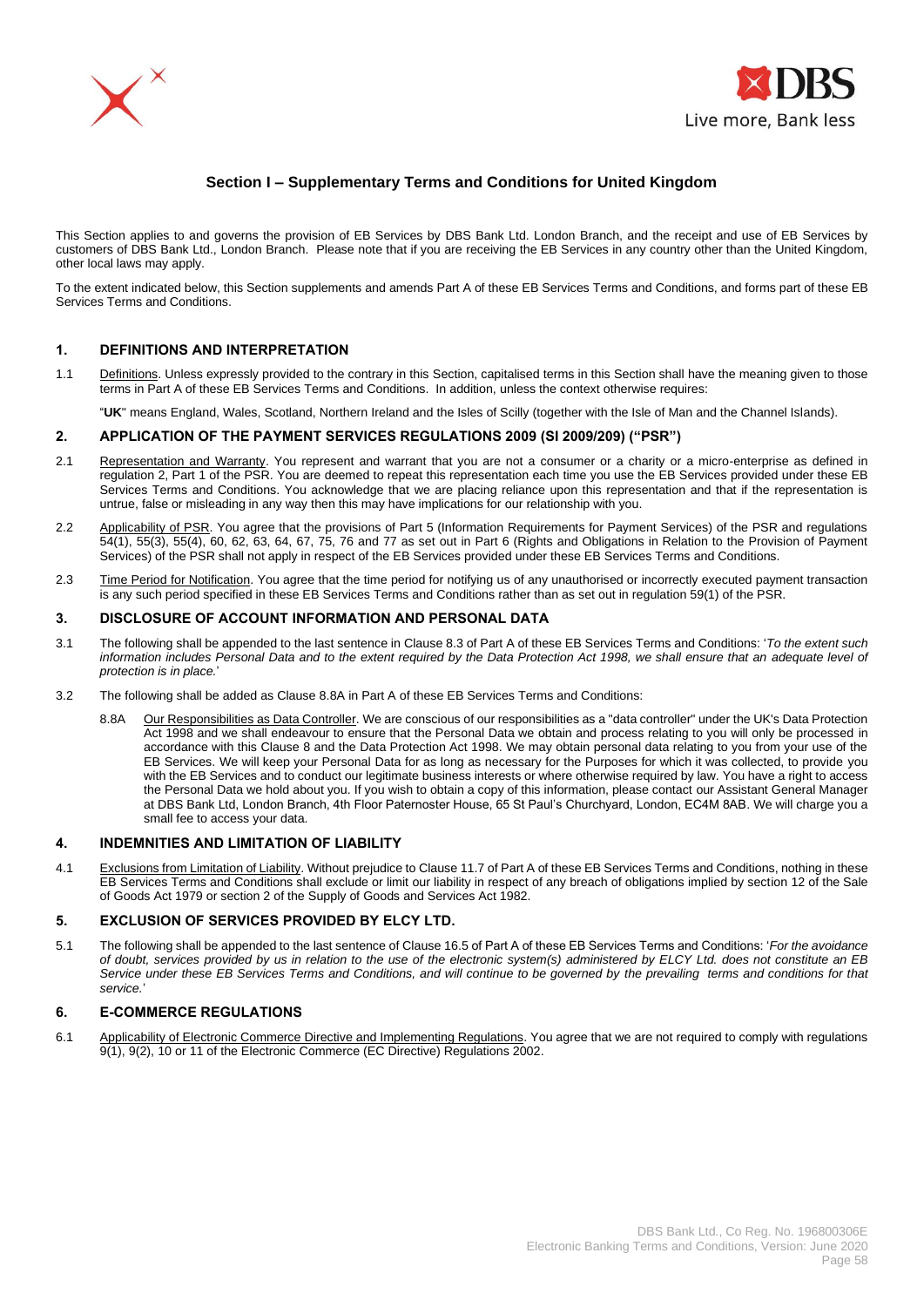



# **Section J – Supplementary Terms and Conditions for Vietnam**

This Section applies to and governs the provision of EB Services by DBS Bank Ltd, Ho Chi Minh City Branch, and the receipt and use of EB Services by customers of DBS Bank Ltd, Ho Chi Minh City Branch. Please note that if you are receiving the EB Services in any country other than Vietnam, other local laws may apply.

To the extent indicated below, this Section supplements and amends Part A and Part B of these EB Services Terms and Conditions, and forms part of these EB Services Terms and Conditions.

# **1. DEFINITIONS AND INTERPRETATION**

- 1.1 Definitions. Unless expressly provided to the contrary in this Section, capitalised terms in this Section shall have the meaning given to those terms in Part A and Part B of these EB Services Terms and Conditions. In addition, unless the context otherwise requires:
	- (a) "**Letter of Indemnity for Fax Instructions to the Bank**" means the facsimile indemnity letter, including its supplements and addenda thereto, provided by the customers of DBS Bank Ltd, Ho Chi Minh Branch to DBS Bank Ltd, Ho Chi Minh Branch and accepted by DBS Bank Ltd, Ho Chi Minh Branch;
	- (b) "**Personal Data**" means data which relate to an individual who can be identified (i) from those data or (ii) from those data and other information which is in our possession or is likely to come into our possession, or any data that is considered personal data in accordance with the applicable law:
	- (c) "**Procedures for Facsimile Instructions**" means the procedures or guidance in relation to the use of facsimile instructions as issued by DBS Bank Ltd, Ho Chi Minh Branch from time to time;
	- (d) "**Registration Form**" means the registration form, in such form specified by the Bank from time to time, duly executed by you to request us to provide the relevant EB Services to you, including any additional or supplemental forms;

### **2. ROLES AND RESPONSIBILITIES**

- 2.1 Clause 5.5(d) of Part A of these EB Services Terms and Conditions shall be deleted and replaced with the following:
	- (d) our role in each Transaction is limited to being the service provider of the EB Services, and we do not act as your agent.

#### **3. REVOCATION OF AUTHORITY**

- 3.1 Clause 6.4 of Part A of these EB Services Terms and Conditions shall be deleted and replaced with the following:
	- 6.4 Revocation of Authority. You must ensure that each of your Users is aware of, and complies with, these EB Services Terms and Conditions. If any User is no longer authorised to access and/or use the EB Services, you must ensure that the appointment of such User is revoked by way of Transaction performed by your administrator, and that we are notified in writing immediately by you.

#### **4. NOTICE REGARDING UNAUTHORISED ACCESS**

4.1 The following paragraph shall be added at the end of Clause 7.1 "Nothing prejudice to Clause 11 of these EB Services Terms and Conditions and to the maximum extent permitted under the applicable law, you acknowledge and agree that you will be liable to all damages, loss, cost and expenses, and other risks in relation to unauthorised use of the Security Code or unauthorised access to the Security Mechanism, before we take any actions under Clause 7.2 and 7.3 below."

#### **5. DISCLOSURE OF ACCOUNT INFORMATION AND PERSONAL DATA**

- 5.1 Clause 8.5 of Part A of these EB Services Terms and Conditions shall be deleted and replaced with the following:
	- 8.5 Duty to Obtain Written Consent. You undertake that, with respect to any information whatsoever, including Personal Data relating to your Users, directors, supervisors, officers, employees of your company/affiliates, or any individuals or organizations provided by you to us, each of the relevant persons has consented (and, upon our request, you will provide us with the consent(s) in writing from the relevant person) to our collection, processing, use, disclosure and transmission (in or outside the Jurisdiction) of such information including Personal Data and transactional information according to the applicable law.
- 5.2 Clause 8.6 of these EB Services Terms and Conditions shall be deleted and replaced with the following:
	- 8.6 Applicability of Disclosure of Information Provision in Account Opening Terms. You acknowledge and agree that the disclosure of information or other similar provisions in the Account Opening Terms shall apply to information relating to you and your Account(s) provided to us pursuant to these EB Services Terms and Conditions.

For the avoidance of doubt, nothing in this Clause 8 shall prejudice the application of any disclosure of information or other similar provisions in the Account Opening Terms. To the extent that disclosure of any information is governed by both these EB Services Terms and Conditions and the Account Opening Terms, disclosure of such information would be permitted to the extent we have the right to do so under these EB Services Terms and Conditions, or the Account Opening Terms, or both.

# **6. DELETION OF "TORT" IN CLAUSE 11.2(A) AND (B), 11.7(B) OF PART A OF THESE EB SERVICES TERMS AND CONDITIONS**

6.1 Reference to "tort (including negligence)" in Clause 11.2(a) and (b) is deleted.